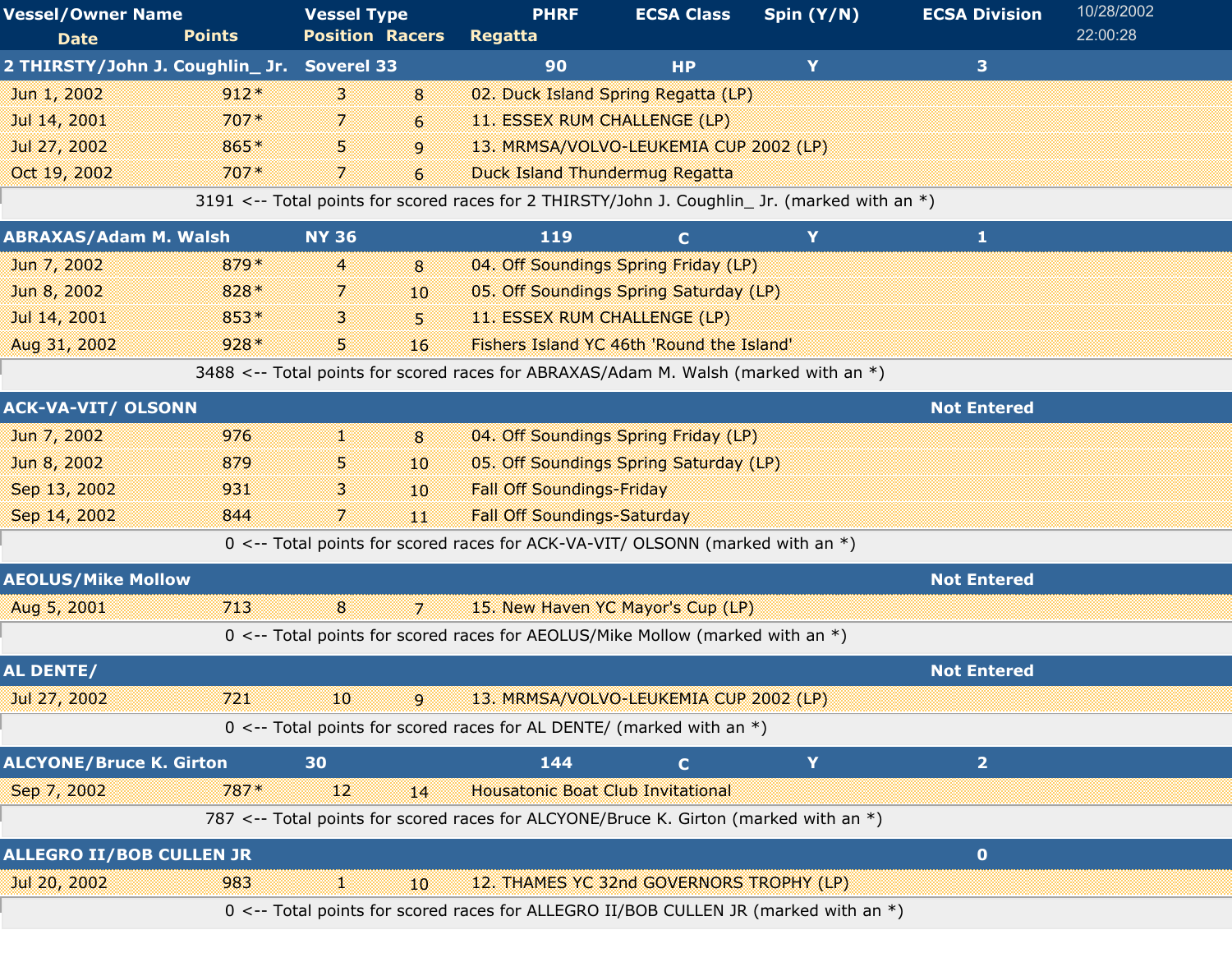| <b>Vessel/Owner Name</b>       |               | <b>Vessel Type</b>     |                | <b>PHRF</b>                                                                          | <b>ECSA Class</b> | Spin $(Y/N)$ | <b>ECSA Division</b>    | 10/28/2002 |
|--------------------------------|---------------|------------------------|----------------|--------------------------------------------------------------------------------------|-------------------|--------------|-------------------------|------------|
| <b>Date</b>                    | <b>Points</b> | <b>Position Racers</b> |                | <b>Regatta</b>                                                                       |                   |              |                         | 22:00:28   |
| <b>ALLEGRO/Chris Rackliffe</b> |               | <b>30E</b>             |                | 168                                                                                  | $\mathbf{C}$      | Y            | $\overline{2}$          |            |
| Jul 27, 2002                   | 865*          | 5.                     | 9              | 13. MRMSA/VOLVO-LEUKEMIA CUP 2002 (LP)                                               |                   |              |                         |            |
|                                |               |                        |                | 865 <-- Total points for scored races for ALLEGRO/Chris Rackliffe (marked with an *) |                   |              |                         |            |
| <b>AMBIENT/ RIKER</b>          |               |                        |                |                                                                                      |                   |              | <b>Not Entered</b>      |            |
| Sep 13, 2002                   | 776           | 9                      | 10             | <b>Fall Off Soundings-Friday</b>                                                     |                   |              |                         |            |
| Sep 14, 2002                   | 797           | 9                      | 11             | <b>Fall Off Soundings-Saturday</b>                                                   |                   |              |                         |            |
|                                |               |                        |                | 0 <-- Total points for scored races for AMBIENT/ RIKER (marked with an *)            |                   |              |                         |            |
| <b>ANDIAMO</b>                 |               |                        |                |                                                                                      |                   |              | <b>Not Entered</b>      |            |
| Jun 7, 2002                    | 750           | $\overline{4}$         | $\overline{4}$ | 04. Off Soundings Spring Friday (LP)                                                 |                   |              |                         |            |
| Jun 8, 2002                    | 905           | $\overline{2}$         | 5              | 05. Off Soundings Spring Saturday (LP)                                               |                   |              |                         |            |
|                                |               |                        |                | 0 <-- Total points for scored races for ANDIAMO                                      |                   |              |                         |            |
| <b>ANIMATION/J WALSER</b>      |               | 29                     |                | 120                                                                                  | <b>HP</b>         | Y            | 3                       |            |
| Aug 5, 2001                    | 861*          | 4                      | 7              | 15. New Haven YC Mayor's Cup (LP)                                                    |                   |              |                         |            |
|                                |               |                        |                | 861 <-- Total points for scored races for ANIMATION/J WALSER (marked with an *)      |                   |              |                         |            |
| <b>ANNELIESE/John Hale</b>     |               | Evelyn 32              |                | 99                                                                                   | <b>HP</b>         | Y            | $\overline{\mathbf{3}}$ |            |
| May 25, 2002                   | 898 *         | 3                      | 7              | 01. Windjammer's Pierce Invitational (LP)                                            |                   |              |                         |            |
| Jul 8, 2001                    | $912*$        | 3                      | 8              | 09. PINE ORCHARD ANNUAL INVITATIONAL (LP)                                            |                   |              |                         |            |
| Aug 4, 2001                    | $953*$        | 3                      | $\overline{7}$ | 14. MILFORD/ECSA INVITATIONAL (LP)                                                   |                   |              |                         |            |
| Aug 5, 2001                    | 935*          | $\overline{a}$         | $\overline{7}$ | 15. New Haven YC Mayor's Cup (LP)                                                    |                   |              |                         |            |
| Aug 23, 2002                   | $922*$        | 4                      | 6              | 20. WINDJAMMERS 52nd OVERNIGHT RACE                                                  |                   |              |                         |            |
| Sep 7, 2002                    | 861*          | 4                      | 7              | <b>Housatonic Boat Club Invitational</b>                                             |                   |              |                         |            |
| Sep 28, 2002                   | 750           | 6                      | 6              | <b>Milford Last Chance Regatta</b>                                                   |                   |              |                         |            |
| Sep 29, 2002                   | 861           | 4                      |                | <b>Windjammers Last Chance</b>                                                       |                   |              |                         |            |
|                                |               |                        |                | 5481 <-- Total points for scored races for ANNELIESE/John Hale (marked with an *)    |                   |              |                         |            |
| ANNY/                          |               |                        |                |                                                                                      |                   |              | <b>Not Entered</b>      |            |
| Sep 7, 2002                    | 782           | 7                      | 8              | <b>Housatonic Boat Club Invitational</b>                                             |                   |              |                         |            |
|                                |               |                        |                | $0 \le -$ Total points for scored races for ANNY/ (marked with an $*)$               |                   |              |                         |            |
| <b>APROPOS/Victoria Kenna</b>  |               | 346                    |                |                                                                                      |                   |              | <b>Not Entered</b>      |            |
| Sep 21, 2002                   | 802           | 8                      | 10             | <b>SYC Vixen's Ledge/Hospice</b>                                                     |                   |              |                         |            |
|                                |               |                        |                | 0 <-- Total points for scored races for APROPOS/Victoria Kenna (marked with an *)    |                   |              |                         |            |
|                                |               |                        |                |                                                                                      |                   |              |                         |            |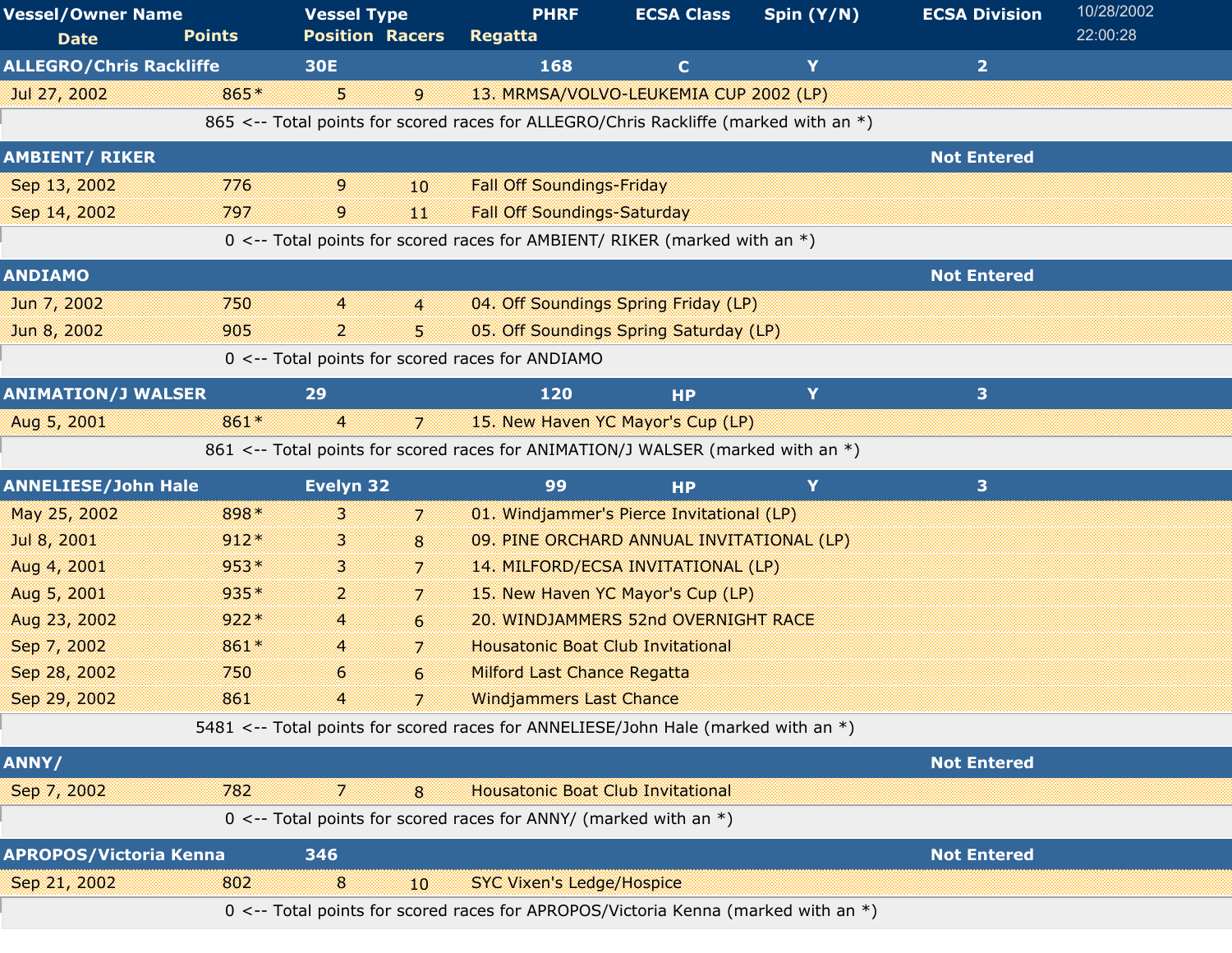| <b>Vessel/Owner Name</b>          |               | <b>Vessel Type</b>     |                | <b>PHRF</b>                                                                              | <b>ECSA Class</b> | Spin (Y/N) | <b>ECSA Division</b>    | 10/28/2002 |
|-----------------------------------|---------------|------------------------|----------------|------------------------------------------------------------------------------------------|-------------------|------------|-------------------------|------------|
| <b>Date</b>                       | <b>Points</b> | <b>Position Racers</b> |                | <b>Regatta</b>                                                                           |                   |            |                         | 22:00:28   |
| <b>AQUILO/Manfred G. Noack</b>    |               | $J-28$                 |                | 162                                                                                      | $\mathbf{C}$      | Y          | $\overline{2}$          |            |
| Jul 14, 2001                      | 793*          | 5                      | 6              | 11. ESSEX RUM CHALLENGE (LP)                                                             |                   |            |                         |            |
|                                   |               |                        |                | 793 <-- Total points for scored races for AQUILO/Manfred G. Noack (marked with an *)     |                   |            |                         |            |
| <b>ARROW/Bruce Lockwood</b>       |               | $J - 36$               |                | 99                                                                                       | $\mathbf{C}$      | N          | $\overline{z}$          |            |
| Jun 7, 2002                       | $922*$        | 3                      | $\overline{9}$ | 04. Off Soundings Spring Friday (LP)                                                     |                   |            |                         |            |
| Jun 8, 2002                       | 828 *         | 7                      | 10             | 05. Off Soundings Spring Saturday (LP)                                                   |                   |            |                         |            |
| Aug 19, 2001                      | $928*$        | 5                      | 16             | <b>19. RAM ISLAND INVITATIONAL</b>                                                       |                   |            |                         |            |
| Sep 13, 2002                      | 894 *         | 4                      | 9              | <b>Fall Off Soundings-Friday</b>                                                         |                   |            |                         |            |
| Sep 14, 2002                      | $922*$        | 3                      | 9              | <b>Fall Off Soundings-Saturday</b>                                                       |                   |            |                         |            |
|                                   |               |                        |                | 4494 <-- Total points for scored races for ARROW/Bruce Lockwood (marked with an *)       |                   |            |                         |            |
| <b>AUDACIOUS/Robert S. Farnum</b> |               | Evelyn 25              |                | 147                                                                                      | <b>HP</b>         | Y          | 4                       |            |
| Aug 4, 2001                       | $901*$        | 5.                     | 6              | 14. MILFORD/ECSA INVITATIONAL (LP)                                                       |                   |            |                         |            |
| Aug 5, 2001                       | 815*          | 3                      | $\overline{4}$ | 15. New Haven YC Mayor's Cup (LP)                                                        |                   |            |                         |            |
| Sep 7, 2002                       | 847*          | 5.                     | 8              | <b>Housatonic Boat Club Invitational</b>                                                 |                   |            |                         |            |
|                                   |               |                        |                | 2563 <-- Total points for scored races for AUDACIOUS/Robert S. Farnum (marked with an *) |                   |            |                         |            |
| <b>AURORA/ ROBERTS</b>            |               | 36                     |                |                                                                                          |                   |            | <b>Not Entered</b>      |            |
| Jul 8, 2001                       | 922           | T                      | $\overline{3}$ | 09. PINE ORCHARD ANNUAL INVITATIONAL (LP)                                                |                   |            |                         |            |
|                                   |               |                        |                | 0 <-- Total points for scored races for AURORA/ ROBERTS (marked with an *)               |                   |            |                         |            |
| <b>BABOON/Bos Powell</b>          |               | $J - 35$               |                | 74                                                                                       | <b>HP</b>         | Y          | 3 <sup>1</sup>          |            |
| Jun 7, 2002                       | 815*          | 6                      | 8              | 04. Off Soundings Spring Friday (LP)                                                     |                   |            |                         |            |
| Jun 8, 2002                       | $931*$        | 3                      | 10             | 05. Off Soundings Spring Saturday (LP)                                                   |                   |            |                         |            |
| Aug 19, 2001                      | 895*          | 7                      | 16             | <b>19. RAM ISLAND INVITATIONAL</b>                                                       |                   |            |                         |            |
| Aug 31, 2002                      | 895*          |                        | 16             | Fishers Island YC 46th 'Round the Island'                                                |                   |            |                         |            |
|                                   |               |                        |                | 3536 <-- Total points for scored races for BABOON/Bos Powell (marked with an *)          |                   |            |                         |            |
| <b>BAD DOG/BILL MORTENSEN</b>     |               | $J - 24$               |                | 171                                                                                      | <b>HP</b>         | Y          | $\overline{\mathbf{4}}$ |            |
| Jun 7, 2002                       | $922*$        | 3                      | 9              | 04. Off Soundings Spring Friday (LP)                                                     |                   |            |                         |            |
| Jun 8, 2002                       | 983*          | U.                     | 10             | 05. Off Soundings Spring Saturday (LP)                                                   |                   |            |                         |            |
| Jul 14, 2001                      | 707           | 7                      | 6              | 11. ESSEX RUM CHALLENGE (LP)                                                             |                   |            |                         |            |
| Jul 27, 2002                      | $922*$        | 2                      | 6              | 13. MRMSA/VOLVO-LEUKEMIA CUP 2002 (LP)                                                   |                   |            |                         |            |
| Aug 19, 2001                      | $922*$        | 4                      | 12             | <b>19. RAM ISLAND INVITATIONAL</b>                                                       |                   |            |                         |            |
|                                   |               |                        |                |                                                                                          |                   |            |                         |            |
| Sep 13, 2002                      | 865*          | 5                      | 9              | <b>Fall Off Soundings-Friday</b>                                                         |                   |            |                         |            |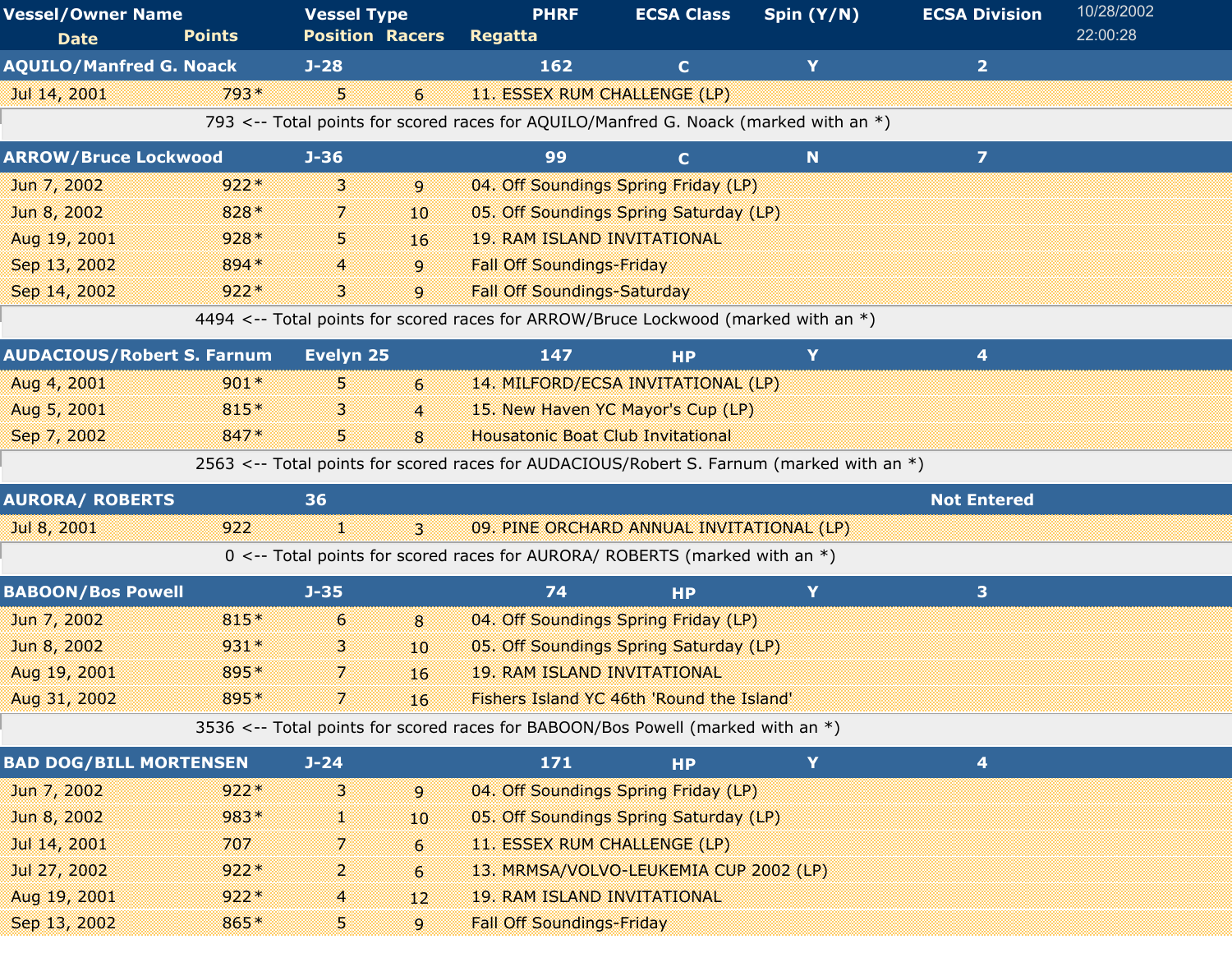| <b>Vessel/Owner Name</b>      |               | <b>Vessel Type</b>     |                | <b>PHRF</b>                                                                          | <b>ECSA Class</b> | Spin (Y/N) | <b>ECSA Division</b> | 10/28/2002 |
|-------------------------------|---------------|------------------------|----------------|--------------------------------------------------------------------------------------|-------------------|------------|----------------------|------------|
| <b>Date</b>                   | <b>Points</b> | <b>Position Racers</b> |                | Regatta                                                                              |                   |            |                      | 22:00:28   |
| Sep 14, 2002                  | 865*          | 5.                     | 9              | <b>Fall Off Soundings-Saturday</b>                                                   |                   |            |                      |            |
|                               |               |                        |                | 5479 <-- Total points for scored races for BAD DOG/BILL MORTENSEN (marked with an *) |                   |            |                      |            |
| <b>BADA BING/JON DAVIS</b>    |               | 32                     |                |                                                                                      |                   |            | <b>Not Entered</b>   |            |
| Aug 4, 2001                   | 972           | $\overline{2}$         | 7              | 14. MILFORD/ECSA INVITATIONAL (LP)                                                   |                   |            |                      |            |
| Aug 5, 2001                   | 713           | 8                      | 7              | 15. New Haven YC Mayor's Cup (LP)                                                    |                   |            |                      |            |
|                               |               |                        |                | 0 <-- Total points for scored races for BADA BING/JON DAVIS (marked with an *)       |                   |            |                      |            |
| <b>BAGATELLE/Thomas Doyle</b> |               | Kiss 44                |                | 9 <sup>°</sup>                                                                       | <b>HP</b>         | Y          | 3                    |            |
| Jun 2, 2002                   | 750*          | $\overline{4}$         | $\overline{4}$ | 03. Shennecossett YC Pine Island Race (LP)                                           |                   |            |                      |            |
| Jul 20, 2002                  | 782*          | 7                      | 8              | 12. THAMES YC 32nd GOVERNORS TROPHY (LP)                                             |                   |            |                      |            |
| Jul 28, 2001                  | 815*          | 6                      | 8              | <b>16. WADAWANUCK/WH FULLER RACE</b>                                                 |                   |            |                      |            |
| Aug 19, 2001                  | 798 *         | 13                     | 16             | <b>19. RAM ISLAND INVITATIONAL</b>                                                   |                   |            |                      |            |
| Aug 24, 2002                  | 750 *         | $\overline{7}$         | 7              | 2002 Masons Island Regatta                                                           |                   |            |                      |            |
| Aug 31, 2002                  | 734           | 17                     | 16             | Fishers Island YC 46th 'Round the Island'                                            |                   |            |                      |            |
| Sep 21, 2002                  | 750*          | 8                      | 8              | <b>SYC Vixen's Ledge/Hospice</b>                                                     |                   |            |                      |            |
|                               |               |                        |                | 4645 <-- Total points for scored races for BAGATELLE/Thomas Doyle (marked with an *) |                   |            |                      |            |
| <b>BAMBOO/ MCFADDEN</b>       |               |                        |                |                                                                                      |                   |            | <b>Not Entered</b>   |            |
| Aug 19, 2001                  | 851           | 14                     | 23             | <b>19. RAM ISLAND INVITATIONAL</b>                                                   |                   |            |                      |            |
|                               |               |                        |                | 0 <-- Total points for scored races for BAMBOO/ MCFADDEN (marked with an *)          |                   |            |                      |            |
| <b>BANCHEE/Shawn Ensor</b>    |               | <b>Peterson 34</b>     |                | 119                                                                                  | $\mathbf{C}$      | Y          | 1                    |            |
| May 25, 2002                  | $922*$        | 1.                     | $\overline{3}$ | 01. Windjammer's Pierce Invitational (LP)                                            |                   |            |                      |            |
| Jun 7, 2002                   | 767           | 14                     | 15             | 04. Off Soundings Spring Friday (LP)                                                 |                   |            |                      |            |
| Jun 8, 2002                   | 802*          | 12                     | 15             | 05. Off Soundings Spring Saturday (LP)                                               |                   |            |                      |            |
| Jul 8, 2001                   | 779*          | 8                      | 9              | 09. PINE ORCHARD ANNUAL INVITATIONAL (LP)                                            |                   |            |                      |            |
| Aug 4, 2001                   | 898*          | 6                      | $\overline{7}$ | 14. MILFORD/ECSA INVITATIONAL (LP)                                                   |                   |            |                      |            |
| Aug 5, 2001                   | $935*$        | $\overline{2}$         | $\overline{7}$ | 15. New Haven YC Mayor's Cup (LP)                                                    |                   |            |                      |            |
| Sep 13, 2002                  | 750           | 13                     | 13             | <b>Fall Off Soundings-Friday</b>                                                     |                   |            |                      |            |
| Sep 14, 2002                  | 869*          | 7                      | 13             | <b>Fall Off Soundings-Saturday</b>                                                   |                   |            |                      |            |
|                               |               |                        |                | 5205 <-- Total points for scored races for BANCHEE/Shawn Ensor (marked with an *)    |                   |            |                      |            |
|                               |               |                        |                |                                                                                      |                   |            |                      |            |
| <b>BANSHEE/ HERLIHY</b>       |               | 36                     |                |                                                                                      |                   |            | <b>Not Entered</b>   |            |
| Jun 8, 2002                   | 750           | 6                      | 6              | 05. Off Soundings Spring Saturday (LP)                                               |                   |            |                      |            |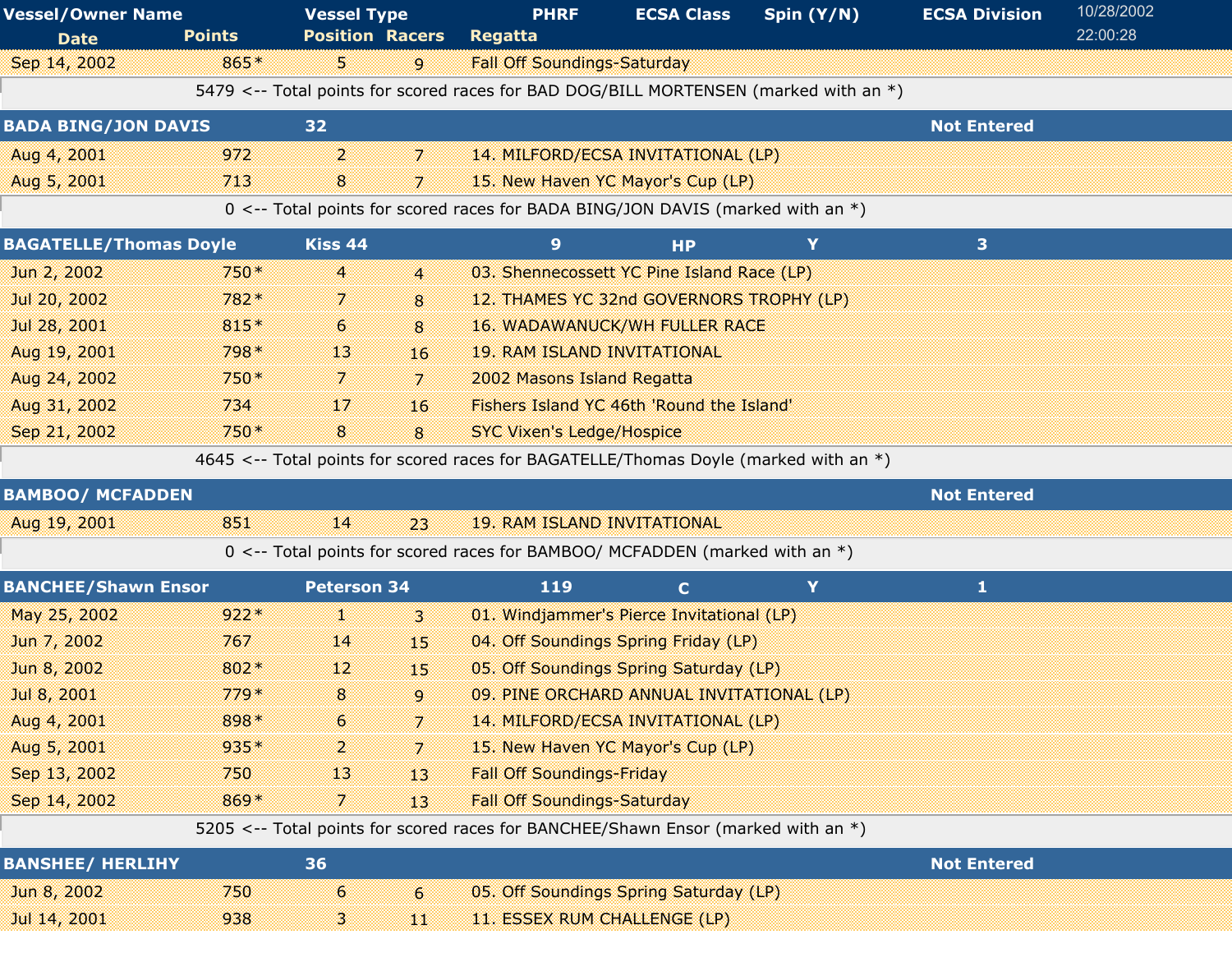| <b>Vessel/Owner Name</b> |               | <b>Vessel Type</b>     |     | <b>PHRF</b>                                                                    | <b>ECSA Class</b> | Spin $(Y/N)$ | <b>ECSA Division</b> | 10/28/2002 |
|--------------------------|---------------|------------------------|-----|--------------------------------------------------------------------------------|-------------------|--------------|----------------------|------------|
| <b>Date</b>              | <b>Points</b> | <b>Position Racers</b> |     | <b>Regatta</b>                                                                 |                   |              |                      | 22:00:28   |
|                          |               |                        |     | 0 <-- Total points for scored races for BANSHEE/ HERLIHY (marked with an $*$ ) |                   |              |                      |            |
| <b>BEAR/ USCGA</b>       |               | 35                     |     |                                                                                |                   |              | <b>Not Entered</b>   |            |
| Sep 13, 2002             | 726           | 12                     | 11  | <b>Fall Off Soundings-Friday</b>                                               |                   |              |                      |            |
| Sep 14, 2002             | 774           | $10\,$                 | 11. | <b>Fall Off Soundings-Saturday</b>                                             |                   |              |                      |            |
| Aug 31, 2002             | 798           | 13                     | 16  | Fishers Island YC 46th 'Round the Island'                                      |                   |              |                      |            |
| Sep 21, 2002             | 750           | 5.                     | 5   | <b>SYC Vixen's Ledge/Hospice</b>                                               |                   |              |                      |            |
|                          |               |                        |     | 0 <-- Total points for scored races for BEAR/ USCGA (marked with an $*$ )      |                   |              |                      |            |

| <b>BEARCAT/Jack Lombard</b>      |        | <b>Nonsuch 30</b> |                 | 192                                                                                | <b>AB</b> | <b>N</b> | 8                  |  |
|----------------------------------|--------|-------------------|-----------------|------------------------------------------------------------------------------------|-----------|----------|--------------------|--|
| Jun 7, 2002                      | $922*$ | 1                 | $\mathbf{3}$    | 04. Off Soundings Spring Friday (LP)                                               |           |          |                    |  |
| Jun 8, 2002                      | $966*$ | T                 | 6               | 05. Off Soundings Spring Saturday (LP)                                             |           |          |                    |  |
| Jul 8, 2001                      | $905*$ | $\overline{2}$    | 5 <sup>5</sup>  | 09. PINE ORCHARD ANNUAL INVITATIONAL (LP)                                          |           |          |                    |  |
| Jul 14, 2001                     | 721    | 10 <sup>10</sup>  | 9               | 11. ESSEX RUM CHALLENGE (LP)                                                       |           |          |                    |  |
| Jul 20, 2002                     | 776    | 9                 | 10 <sup>1</sup> | 12. THAMES YC 32nd GOVERNORS TROPHY (LP)                                           |           |          |                    |  |
| Aug 4, 2001                      | 879    | $\overline{4}$    | $\overline{4}$  | 14. MILFORD/ECSA INVITATIONAL (LP)                                                 |           |          |                    |  |
| Aug 5, 2001                      | 713    | 8                 | $\overline{7}$  | 15. New Haven YC Mayor's Cup (LP)                                                  |           |          |                    |  |
| Aug 12, 2001                     | 707    | $\overline{7}$    | $6\overline{6}$ | 17. North Cove Outer Light Classic                                                 |           |          |                    |  |
| Aug 19, 2001                     | $922*$ | 3.                | $\mathsf{g}$    | <b>19. RAM ISLAND INVITATIONAL</b>                                                 |           |          |                    |  |
| Oct 19, 2002                     | 685    | 5                 | $\overline{4}$  | Duck Island Thundermug Regatta                                                     |           |          |                    |  |
| Sep 13, 2002                     | $922*$ | 1                 | $\overline{3}$  | <b>Fall Off Soundings-Friday</b>                                                   |           |          |                    |  |
| Sep 14, 2002                     | 750    | 3                 | $\mathbf{3}$    | <b>Fall Off Soundings-Saturday</b>                                                 |           |          |                    |  |
|                                  |        |                   |                 | 4637 <-- Total points for scored races for BEARCAT/Jack Lombard (marked with an *) |           |          |                    |  |
| <b>BELLATRIX/Robert Camerino</b> |        |                   |                 |                                                                                    |           |          | <b>Not Entered</b> |  |
|                                  |        |                   |                 |                                                                                    |           |          |                    |  |

| BELLA i RIX/Robert Camerino                        |                                                                                            |                |                 |                                                                                        | <b>Not Entered</b>                     |  |  |  |  |  |  |  |
|----------------------------------------------------|--------------------------------------------------------------------------------------------|----------------|-----------------|----------------------------------------------------------------------------------------|----------------------------------------|--|--|--|--|--|--|--|
| Jun 7, 2002                                        | 922                                                                                        | $\overline{4}$ | 12 <sup>1</sup> | 04. Off Soundings Spring Friday (LP)                                                   |                                        |  |  |  |  |  |  |  |
| Jun 8, 2002                                        | 990                                                                                        | 1.             | 14              |                                                                                        | 05. Off Soundings Spring Saturday (LP) |  |  |  |  |  |  |  |
| Sep 13, 2002                                       | 810                                                                                        | 10             | 13              | <b>Fall Off Soundings-Friday</b>                                                       |                                        |  |  |  |  |  |  |  |
| Sep 14, 2002                                       | 858                                                                                        | 7.             | 12 <sup>7</sup> | <b>Fall Off Soundings-Saturday</b>                                                     |                                        |  |  |  |  |  |  |  |
|                                                    |                                                                                            |                |                 | 0 <-- Total points for scored races for BELLATRIX/Robert Camerino (marked with an $*)$ |                                        |  |  |  |  |  |  |  |
| <b>BEST REVENGE/Peter Ratkiewich Aphrodite 101</b> |                                                                                            |                |                 | 123                                                                                    | <b>HP</b>                              |  |  |  |  |  |  |  |
| Aug 23, 2002                                       | $944*$                                                                                     | 3              | 6               | 20. WINDJAMMERS 52nd OVERNIGHT RACE                                                    |                                        |  |  |  |  |  |  |  |
|                                                    | 944 <-- Total points for scored races for BEST REVENGE/Peter Ratkiewich (marked with an *) |                |                 |                                                                                        |                                        |  |  |  |  |  |  |  |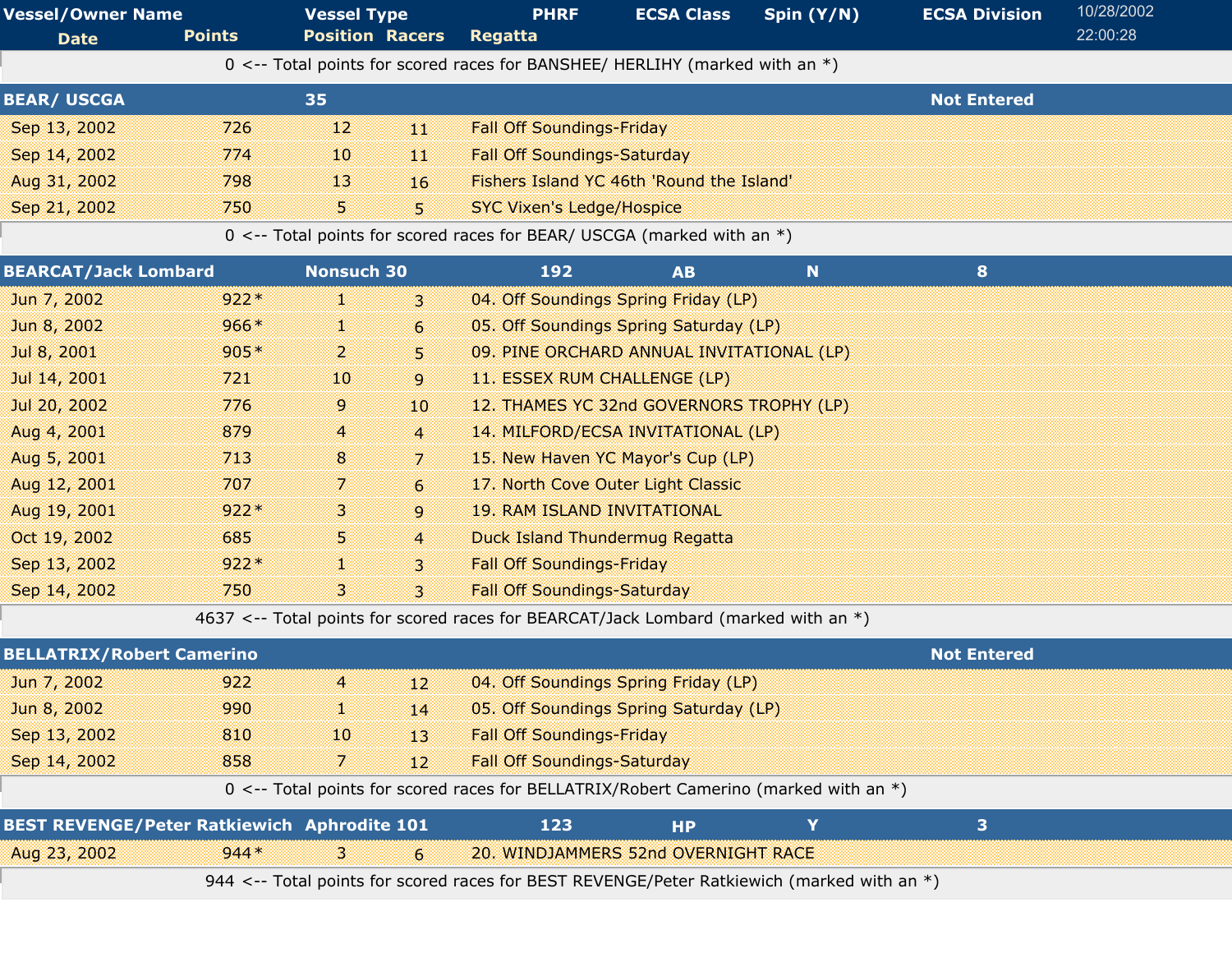| <b>Vessel/Owner Name</b><br><b>Date</b> | <b>Points</b> | <b>Vessel Type</b><br><b>Position Racers</b>                                                     | <b>PHRF</b><br><b>Regatta</b>    | <b>ECSA Class</b>                              | Spin $(Y/N)$ | <b>ECSA Division</b>    | 10/28/2002<br>22:00:28 |
|-----------------------------------------|---------------|--------------------------------------------------------------------------------------------------|----------------------------------|------------------------------------------------|--------------|-------------------------|------------------------|
| <b>BLACK TIE/John Fauth</b>             |               |                                                                                                  |                                  |                                                |              | <b>Not Entered</b>      |                        |
| Jun 8, 2001                             | 793           | 5 <sup>1</sup><br>6                                                                              |                                  | 08. Watch Hill- Horton/Block Island Sound (LP) |              |                         |                        |
|                                         |               | 0 <-- Total points for scored races for BLACK TIE/John Fauth (marked with an *)                  |                                  |                                                |              |                         |                        |
| <b>BLACKHAWK/</b>                       |               |                                                                                                  |                                  |                                                |              | <b>Not Entered</b>      |                        |
| Aug 4, 2001                             | 912           | 6<br>8                                                                                           |                                  | 14. MILFORD/ECSA INVITATIONAL (LP)             |              |                         |                        |
| Sep 29, 2002                            | 750           | 7<br>7                                                                                           | <b>Windjammers Last Chance</b>   |                                                |              |                         |                        |
|                                         |               | 0 <-- Total points for scored races for BLACKHAWK/ (marked with an $*$ )                         |                                  |                                                |              |                         |                        |
| <b>BLIND DATE/ HENDERSON</b>            |               |                                                                                                  | 134                              | $\mathbf{C}$                                   | N            | $\overline{\mathbf{z}}$ |                        |
| Jun 1, 2002                             | $972*$        | H.<br>7                                                                                          |                                  | 02. Duck Island Spring Regatta (LP)            |              |                         |                        |
| Jul 14, 2001                            | $915*$        | $\overline{4}$<br>11                                                                             | 11. ESSEX RUM CHALLENGE (LP)     |                                                |              |                         |                        |
| Aug 31, 2002                            | 879*          | 6<br>12                                                                                          |                                  | Fishers Island YC 46th 'Round the Island'      |              |                         |                        |
|                                         |               | 2766 <-- Total points for scored races for BLIND DATE/ HENDERSON (marked with an *)              |                                  |                                                |              |                         |                        |
| <b>BLUE LIGHT SPECIAL/Timothy</b>       |               | <b>Cal 25</b>                                                                                    | 225                              | $\mathbf{C}$                                   | Y            | 2 <sup>1</sup>          |                        |
| Jun 2, 2002                             | $718*$        | 9<br>8                                                                                           |                                  | 03. Shennecossett YC Pine Island Race (LP)     |              |                         |                        |
| Jul 20, 2002                            | $718*$        | 9<br>8                                                                                           |                                  | 12. THAMES YC 32nd GOVERNORS TROPHY (LP)       |              |                         |                        |
| Aug 24, 2002                            | 750*          | 7<br>7                                                                                           | 2002 Masons Island Regatta       |                                                |              |                         |                        |
| Sep 21, 2002                            | $853*$        | 6<br>10                                                                                          | <b>SYC Vixen's Ledge/Hospice</b> |                                                |              |                         |                        |
|                                         |               | 3039 <-- Total points for scored races for BLUE LIGHT SPECIAL/Timothy Giulini (marked with an *) |                                  |                                                |              |                         |                        |
| <b>BLUE MOON/Jay Spalding</b>           |               |                                                                                                  |                                  |                                                |              | <b>Not Entered</b>      |                        |
| Jun 7, 2002                             | 944           | H.<br>$\overline{4}$                                                                             |                                  | 04. Off Soundings Spring Friday (LP)           |              |                         |                        |
| Jun 8, 2002                             | 853           | 3<br>5                                                                                           |                                  | 05. Off Soundings Spring Saturday (LP)         |              |                         |                        |
|                                         |               | 0 <-- Total points for scored races for BLUE MOON/Jay Spalding (marked with an *)                |                                  |                                                |              |                         |                        |
| <b>BLUEBIRD/</b>                        |               |                                                                                                  |                                  |                                                |              | <b>Not Entered</b>      |                        |
| Jul 14, 2001                            | 844           | 7<br>11                                                                                          | 11. ESSEX RUM CHALLENGE (LP)     |                                                |              |                         |                        |
|                                         |               | 0 <-- Total points for scored races for BLUEBIRD/ (marked with an $*)$                           |                                  |                                                |              |                         |                        |
| <b>BONANZA/George Bates</b>             |               | <b>Ensign</b>                                                                                    |                                  |                                                |              | <b>Not Entered</b>      |                        |
| Jun 15, 2002                            | 957           | 5<br>11                                                                                          |                                  | 06. Niantic Bay Early Bird Regatta (LP)        |              |                         |                        |
|                                         |               | 0 <-- Total points for scored races for BONANZA/George Bates (marked with an *)                  |                                  |                                                |              |                         |                        |
| <b>BONECRUSHER/Toby Halsey</b>          |               | 27                                                                                               |                                  |                                                |              | <b>Not Entered</b>      |                        |
| Jun 8, 2002                             | 985           | H.<br>11                                                                                         |                                  | 05. Off Soundings Spring Saturday (LP)         |              |                         |                        |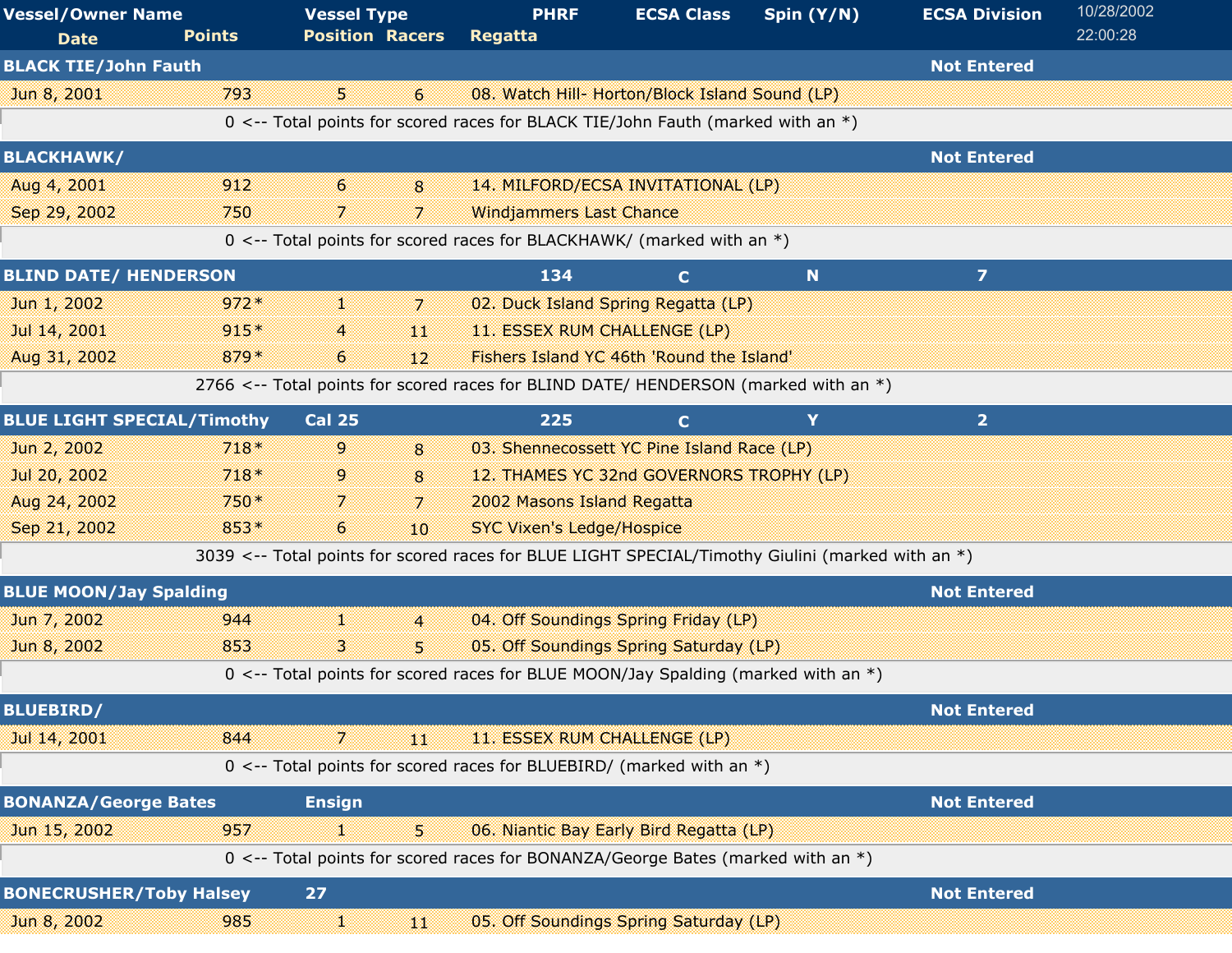| <b>Vessel/Owner Name</b>                       |               | <b>Vessel Type</b>     |                | <b>PHRF</b>                                                                                     | <b>ECSA Class</b> | Spin (Y/N) | <b>ECSA Division</b> | 10/28/2002 |  |
|------------------------------------------------|---------------|------------------------|----------------|-------------------------------------------------------------------------------------------------|-------------------|------------|----------------------|------------|--|
| <b>Date</b>                                    | <b>Points</b> | <b>Position Racers</b> |                | <b>Regatta</b>                                                                                  |                   |            |                      | 22:00:28   |  |
| Jul 27, 2002                                   | 879           | 4                      | 8              | 13. MRMSA/VOLVO-LEUKEMIA CUP 2002 (LP)                                                          |                   |            |                      |            |  |
| Aug 31, 2002                                   | 927           | 6                      | 19             | Fishers Island YC 46th 'Round the Island'                                                       |                   |            |                      |            |  |
|                                                |               |                        |                | 0 <-- Total points for scored races for BONECRUSHER/Toby Halsey (marked with an *)              |                   |            |                      |            |  |
| <b>BOW - WOW/Nicholas Staub_ III Tartan 34</b> |               |                        |                | 182                                                                                             | <b>AB</b>         | Y          | 5 <sub>1</sub>       |            |  |
| Jun 7, 2002                                    | 750*          | 5.                     | 5              | 04. Off Soundings Spring Friday (LP)                                                            |                   |            |                      |            |  |
| Jun 8, 2002                                    | 793*          | 5.                     | 6              | 05. Off Soundings Spring Saturday (LP)                                                          |                   |            |                      |            |  |
| Aug 19, 2001                                   | $721*$        | 10                     | 9              | <b>19. RAM ISLAND INVITATIONAL</b>                                                              |                   |            |                      |            |  |
|                                                |               |                        |                | 2264 <-- Total points for scored races for BOW - WOW/Nicholas Staub_ III (marked with an *)     |                   |            |                      |            |  |
| <b>BRER RABBIT III/William A.</b>              |               | <b>C&amp;C 33</b>      |                | 149                                                                                             | $\mathbf C$       | Y          | $\overline{2}$       |            |  |
| Jun 7, 2002                                    | 733           | 16                     | 15             | 04. Off Soundings Spring Friday (LP)                                                            |                   |            |                      |            |  |
| Jun 8, 2002                                    | 991*          | 11                     | 15             | 05. Off Soundings Spring Saturday (LP)                                                          |                   |            |                      |            |  |
| Aug 19, 2001                                   | $922*$        | 5                      | 15             | <b>19. RAM ISLAND INVITATIONAL</b>                                                              |                   |            |                      |            |  |
| Aug 24, 2002                                   | 847*          | 5                      | 8              | 2002 Masons Island Regatta                                                                      |                   |            |                      |            |  |
| Sep 13, 2002                                   | 869*          | 7                      | 13             | <b>Fall Off Soundings-Friday</b>                                                                |                   |            |                      |            |  |
| Sep 14, 2002                                   | 889*          | 6                      | 13             | <b>Fall Off Soundings-Saturday</b>                                                              |                   |            |                      |            |  |
| Aug 31, 2002                                   | $941*$        | 5.                     | 19             | Fishers Island YC 46th 'Round the Island'                                                       |                   |            |                      |            |  |
|                                                |               |                        |                | 5459 <-- Total points for scored races for BRER RABBIT III/William A. Loweth (marked with an *) |                   |            |                      |            |  |
| <b>BRIALLIANT DISGUISE/Michael</b>             |               | 26                     |                | 128                                                                                             | <b>HP</b>         | Y          | 3                    |            |  |
| Jul 8, 2001                                    | $976*$        | Œ.                     | 8              | 09. PINE ORCHARD ANNUAL INVITATIONAL (LP)                                                       |                   |            |                      |            |  |
| Aug 4, 2001                                    | $972*$        | $\overline{2}$         | 7              | 14. MILFORD/ECSA INVITATIONAL (LP)                                                              |                   |            |                      |            |  |
| Sep 28, 2002                                   | $905*$        | $\overline{2}$         | 5              | <b>Milford Last Chance Regatta</b>                                                              |                   |            |                      |            |  |
| Sep 29, 2002                                   | $966*$        | H.                     | 6              | <b>Windjammers Last Chance</b>                                                                  |                   |            |                      |            |  |
|                                                |               |                        |                | 3819 <-- Total points for scored races for BRIALLIANT DISGUISE/Michael Lebov (marked with an *) |                   |            |                      |            |  |
| <b>BRILLIANT/George Moffett</b>                |               | <b>Schooner</b>        |                |                                                                                                 |                   |            | <b>Not Entered</b>   |            |  |
| Jun 7, 2002                                    | 938           | 3                      | 11             | 04. Off Soundings Spring Friday (LP)                                                            |                   |            |                      |            |  |
| Jun 8, 2002                                    | 750           | $\mathbf{11}$          | 11             | 05. Off Soundings Spring Saturday (LP)                                                          |                   |            |                      |            |  |
| Sep 13, 2002                                   | 989           | 1                      | 13             | <b>Fall Off Soundings-Friday</b>                                                                |                   |            |                      |            |  |
| Sep 14, 2002                                   | 810           | 10                     | 13             | <b>Fall Off Soundings-Saturday</b>                                                              |                   |            |                      |            |  |
|                                                |               |                        |                | 0 <-- Total points for scored races for BRILLIANT/George Moffett (marked with an *)             |                   |            |                      |            |  |
| <b>BROADSWORD/</b>                             |               |                        |                |                                                                                                 |                   |            | <b>Not Entered</b>   |            |  |
| Jul 27, 2002                                   | 912           | 3                      | $8\phantom{1}$ | 13. MRMSA/VOLVO-LEUKEMIA CUP 2002 (LP)                                                          |                   |            |                      |            |  |
|                                                |               |                        |                |                                                                                                 |                   |            |                      |            |  |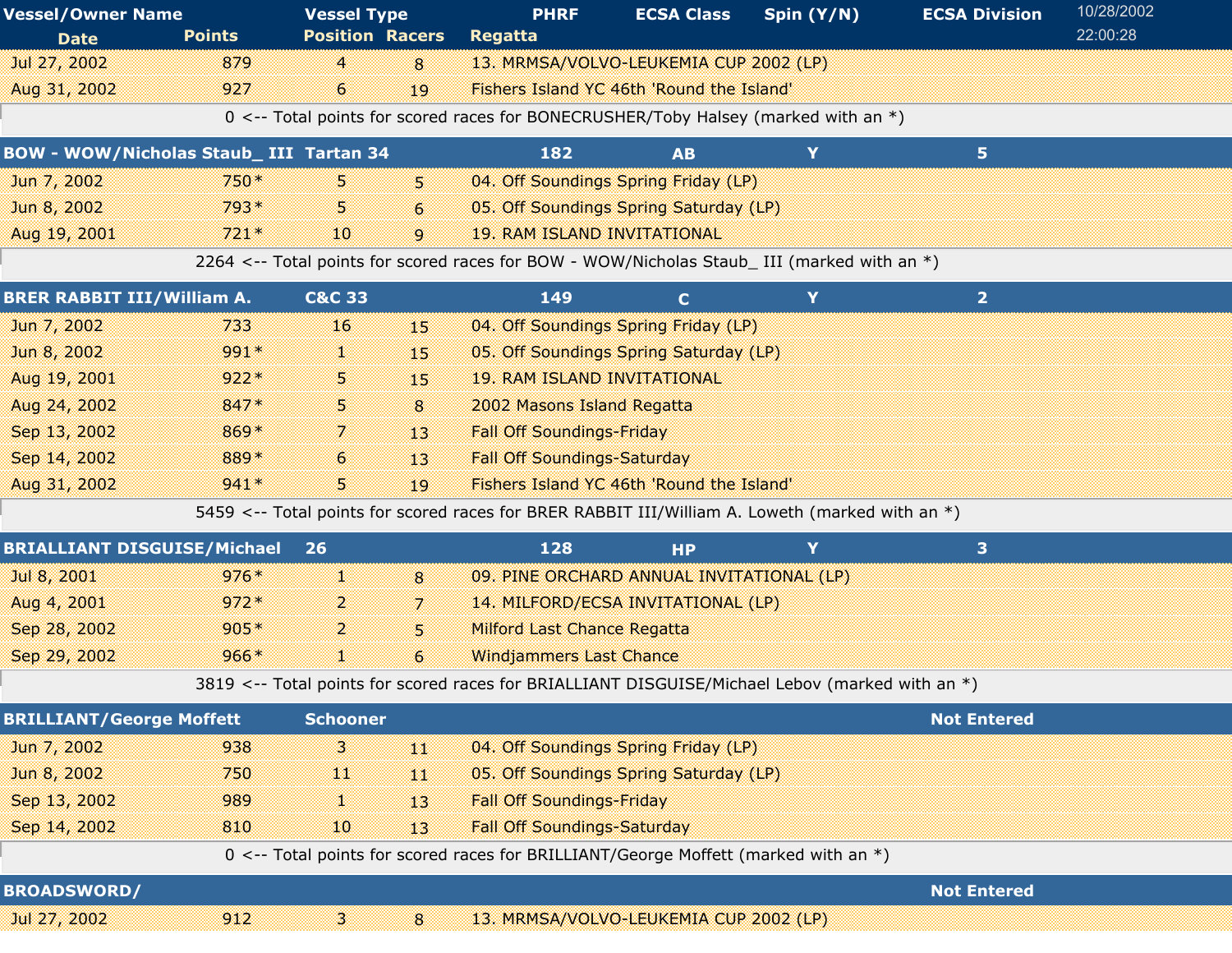| <b>Vessel/Owner Name</b>         |               | <b>Vessel Type</b>     |    | <b>PHRF</b>                                                                                  | <b>ECSA Class</b>                         | Spin (Y/N)  | <b>ECSA Division</b>    | 10/28/2002 |  |
|----------------------------------|---------------|------------------------|----|----------------------------------------------------------------------------------------------|-------------------------------------------|-------------|-------------------------|------------|--|
| <b>Date</b>                      | <b>Points</b> | <b>Position Racers</b> |    | <b>Regatta</b>                                                                               |                                           |             |                         | 22:00:28   |  |
| Sep 13, 2002                     | 824           | 10                     | 14 | <b>Fall Off Soundings-Friday</b>                                                             |                                           |             |                         |            |  |
| Sep 14, 2002                     | 824           | 10                     | 14 | <b>Fall Off Soundings-Saturday</b>                                                           |                                           |             |                         |            |  |
| Aug 31, 2002                     | 992           | H.                     | 16 |                                                                                              | Fishers Island YC 46th 'Round the Island' |             |                         |            |  |
|                                  |               |                        |    | 0 <-- Total points for scored races for BROADSWORD/ (marked with an *)                       |                                           |             |                         |            |  |
| <b>BRUJA/Joe B. Connolly</b>     |               | 26                     |    |                                                                                              | <b>HP</b>                                 |             | 4                       |            |  |
| May 25, 2002                     | $824*$        | 5.                     | 7  |                                                                                              | 01. Windjammer's Pierce Invitational (LP) |             |                         |            |  |
|                                  |               |                        |    | 824 <-- Total points for scored races for BRUJA/Joe B. Connolly (marked with an *)           |                                           |             |                         |            |  |
| <b>BRYAN STATION/J. Douglas</b>  |               | <b>Catalina 36</b>     |    | 169                                                                                          | $\mathbf C$                               | N           | $\overline{\mathbf{z}}$ |            |  |
| Jun 7, 2002                      | 847*          | 5.                     | 8  |                                                                                              | 04. Off Soundings Spring Friday (LP)      |             |                         |            |  |
| Jun 8, 2002                      | 802*          | 8                      | 10 |                                                                                              | 05. Off Soundings Spring Saturday (LP)    |             |                         |            |  |
| Sep 13, 2002                     | $957*$        | $\overline{a}$         | 10 | <b>Fall Off Soundings-Friday</b>                                                             |                                           |             |                         |            |  |
| Sep 14, 2002                     | $915*$        | $\overline{4}$         | 11 | <b>Fall Off Soundings-Saturday</b>                                                           |                                           |             |                         |            |  |
|                                  |               |                        |    | 3521 <-- Total points for scored races for BRYAN STATION/J. Douglas Craig (marked with an *) |                                           |             |                         |            |  |
| <b>BUCCANEER/ TIERNAN</b>        |               |                        |    |                                                                                              |                                           |             | <b>Not Entered</b>      |            |  |
| Jun 8, 2002                      | 957           | $\overline{2}$         | 10 |                                                                                              | 05. Off Soundings Spring Saturday (LP)    |             |                         |            |  |
| Sep 13, 2002                     | 836           | 6                      | 9  | <b>Fall Off Soundings-Friday</b>                                                             |                                           |             |                         |            |  |
| Sep 14, 2002                     | 972           | I.                     | 7  | <b>Fall Off Soundings-Saturday</b>                                                           |                                           |             |                         |            |  |
|                                  |               |                        |    | 0 <-- Total points for scored races for BUCCANEER/ TIERNAN (marked with an *)                |                                           |             |                         |            |  |
| <b>CALIENTE/Joel Z. Green</b>    |               | Mumm 36                |    | 45                                                                                           | <b>HP</b>                                 | Y           | 3 <sup>1</sup>          |            |  |
| Aug 4, 2001                      | $976*$        | 2                      | 8  |                                                                                              | 14. MILFORD/ECSA INVITATIONAL (LP)        |             |                         |            |  |
| Sep 13, 2002                     | $726*$        | 12                     | 11 | <b>Fall Off Soundings-Friday</b>                                                             |                                           |             |                         |            |  |
| Sep 14, 2002                     | $821*$        | 8                      | 11 | <b>Fall Off Soundings-Saturday</b>                                                           |                                           |             |                         |            |  |
|                                  |               |                        |    | 2523 <-- Total points for scored races for CALIENTE/Joel Z. Green (marked with an *)         |                                           |             |                         |            |  |
| <b>CALLI/ Horne</b>              |               |                        |    |                                                                                              |                                           |             | <b>Not Entered</b>      |            |  |
| Sep 13, 2002                     | 929           | 4                      | 13 | <b>Fall Off Soundings-Friday</b>                                                             |                                           |             |                         |            |  |
| Sep 14, 2002                     | 987           | H.                     | 12 | <b>Fall Off Soundings-Saturday</b>                                                           |                                           |             |                         |            |  |
|                                  |               |                        |    | $0 \le -5$ Total points for scored races for CALLI/ Horne (marked with an *)                 |                                           |             |                         |            |  |
| <b>CAPRICORN/Judith C. Gibbs</b> |               | <b>Ericson 38</b>      |    | 153                                                                                          | $\mathbf C$                               | $\mathbf N$ | $\overline{z}$          |            |  |
| Jun 7, 2002                      | $912*$        | 3                      | 8  |                                                                                              | 04. Off Soundings Spring Friday (LP)      |             |                         |            |  |
| Jun 8, 2002                      | 828 *         | 7                      | 10 |                                                                                              | 05. Off Soundings Spring Saturday (LP)    |             |                         |            |  |
| Sep 13, 2002                     | 828*          | 7                      | 10 | <b>Fall Off Soundings-Friday</b>                                                             |                                           |             |                         |            |  |
|                                  |               |                        |    |                                                                                              |                                           |             |                         |            |  |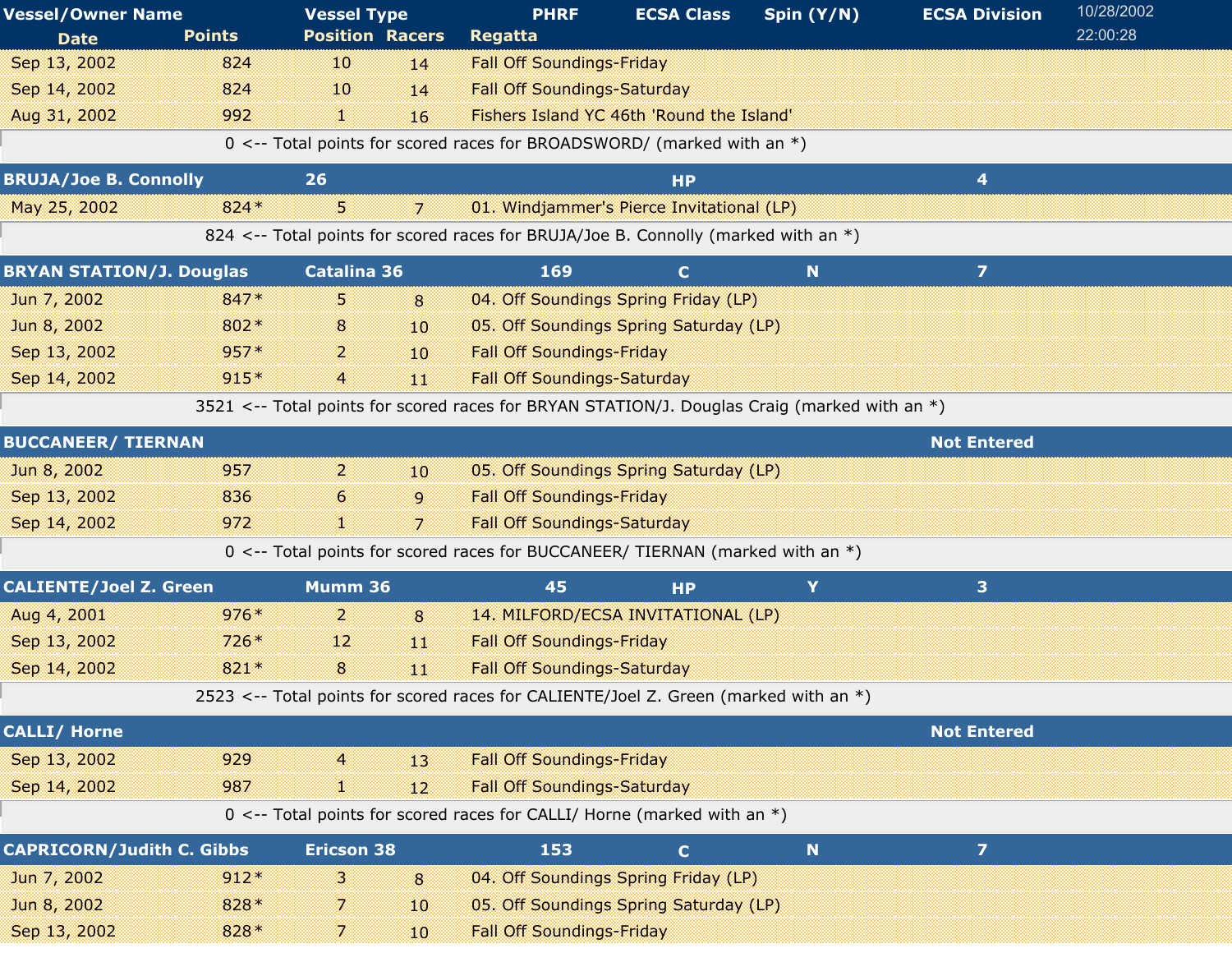| <b>Vessel/Owner Name</b><br><b>Vessel Type</b> |               | <b>PHRF</b>              | <b>ECSA Class</b> | Spin (Y/N)                                                                                      | <b>ECSA Division</b> | 10/28/2002 |                    |          |  |
|------------------------------------------------|---------------|--------------------------|-------------------|-------------------------------------------------------------------------------------------------|----------------------|------------|--------------------|----------|--|
| <b>Date</b>                                    | <b>Points</b> | <b>Position Racers</b>   |                   | <b>Regatta</b>                                                                                  |                      |            |                    | 22:00:28 |  |
| Sep 14, 2002                                   | 750*          | n                        | -11               | <b>Fall Off Soundings-Saturday</b>                                                              |                      |            |                    |          |  |
|                                                |               |                          |                   | 3318 <-- Total points for scored races for CAPRICORN/Judith C. Gibbs (marked with an *)         |                      |            |                    |          |  |
| <b>CARPE DIEM/ KAPLOWE</b>                     |               |                          |                   |                                                                                                 | $\mathbf{C}$         | N          | <b>Not Entered</b> |          |  |
| Jun 7, 2002                                    | 718           | 9                        | 8                 | 04. Off Soundings Spring Friday (LP)                                                            |                      |            |                    |          |  |
| Jun 8, 2002                                    | 776           | 9                        | 10                | 05. Off Soundings Spring Saturday (LP)                                                          |                      |            |                    |          |  |
| Jul 12, 2002                                   | 879           | 8                        | 8                 | 10. CCNE/Thames Great N. L. Ocean Race (LP)                                                     |                      |            |                    |          |  |
| Jul 20, 2002                                   | 750           | 10                       | 10                | 12. THAMES YC 32nd GOVERNORS TROPHY (LP)                                                        |                      |            |                    |          |  |
| Sep 13, 2002                                   | 807           | 7                        | 9                 | <b>Fall Off Soundings-Friday</b>                                                                |                      |            |                    |          |  |
| Sep 14, 2002                                   | 824           | 5                        | $\overline{7}$    | <b>Fall Off Soundings-Saturday</b>                                                              |                      |            |                    |          |  |
|                                                |               |                          |                   | 0 <-- Total points for scored races for CARPE DIEM/ KAPLOWE (marked with an *)                  |                      |            |                    |          |  |
| <b>CASCADE/DAN SMITH</b>                       |               | 42                       |                   |                                                                                                 |                      |            | <b>Not Entered</b> |          |  |
| Jun 8, 2001                                    | 750           | 5                        | 5                 | 08. Watch Hill- Horton/Block Island Sound (LP)                                                  |                      |            |                    |          |  |
| Jul 28, 2001                                   | 847           | 5                        | 8                 | <b>16. WADAWANUCK/WH FULLER RACE</b>                                                            |                      |            |                    |          |  |
| Aug 31, 2002                                   | 863           | 9                        | 16                | Fishers Island YC 46th 'Round the Island'                                                       |                      |            |                    |          |  |
|                                                |               |                          |                   | 0 <-- Total points for scored races for CASCADE/DAN SMITH (marked with an *)                    |                      |            |                    |          |  |
| <b>CELEBRATION/Gerald/Priscilla</b>            |               | <b>C&amp;C 38</b>        |                   | 138                                                                                             | $\mathbf{C}$         | Y          | $\overline{2}$     |          |  |
| Jul 27, 2002                                   | 879*          | 4                        | 8                 | 13. MRMSA/VOLVO-LEUKEMIA CUP 2002 (LP)                                                          |                      |            |                    |          |  |
| Aug 19, 2001                                   | 819*          | n                        | 15                | <b>19. RAM ISLAND INVITATIONAL</b>                                                              |                      |            |                    |          |  |
| Aug 24, 2002                                   | 750*          | 8                        | 8                 | 2002 Masons Island Regatta                                                                      |                      |            |                    |          |  |
| Aug 31, 2002                                   | 845*          | 12                       | 19                | Fishers Island YC 46th 'Round the Island'                                                       |                      |            |                    |          |  |
|                                                |               |                          |                   | 3293 <-- Total points for scored races for CELEBRATION/Gerald/Priscilla Long (marked with an *) |                      |            |                    |          |  |
| <b>CELEBRATION/Jeffrey W. Going</b>            |               | <b>Morgan 24</b>         |                   | 248                                                                                             | <b>AB</b>            | N          | 8                  |          |  |
| Aug 19, 2001                                   | 997*          | 1                        | 23                | <b>19. RAM ISLAND INVITATIONAL</b>                                                              |                      |            |                    |          |  |
|                                                |               |                          |                   | 997 <-- Total points for scored races for CELEBRATION/Jeffrey W. Going (marked with an *)       |                      |            |                    |          |  |
| <b>CELEBRATION/Martin L. Lyons</b>             |               | <b>Pearson 36</b>        |                   | 138                                                                                             | $\mathbf{C}$         | Y.         | $\overline{2}$     |          |  |
| Jun 8, 2001                                    | $905*$        | $\overline{2}$           | 5                 | 08. Watch Hill- Horton/Block Island Sound (LP)                                                  |                      |            |                    |          |  |
| Jul 27, 2002                                   | $905*$        | $\overline{2}$           | 5.                | 13. MRMSA/VOLVO-LEUKEMIA CUP 2002 (LP)                                                          |                      |            |                    |          |  |
|                                                |               |                          |                   | 1810 <-- Total points for scored races for CELEBRATION/Martin L. Lyons (marked with an *)       |                      |            |                    |          |  |
| <b>CHARMER/Will Pease</b>                      |               | 40                       |                   |                                                                                                 |                      |            | <b>Not Entered</b> |          |  |
| Jun 7, 2002                                    | 750           | $\mathbf{H}$             | 11                | 04. Off Soundings Spring Friday (LP)                                                            |                      |            |                    |          |  |
| Jun 8, 2002                                    | 844           | $\overline{\phantom{a}}$ | -11               | 05. Off Soundings Spring Saturday (LP)                                                          |                      |            |                    |          |  |
|                                                |               |                          |                   |                                                                                                 |                      |            |                    |          |  |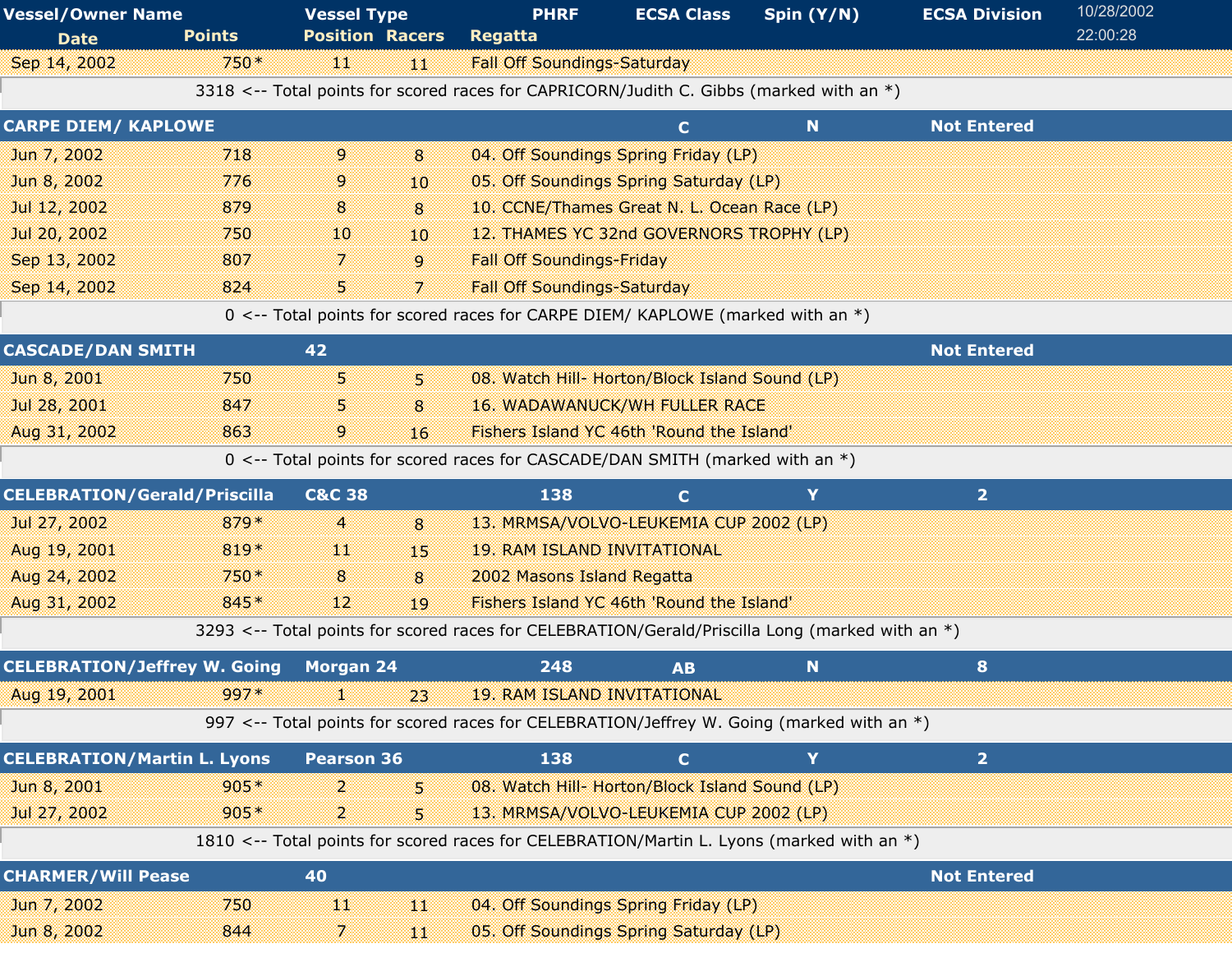| <b>Vessel/Owner Name</b>         |               | <b>Vessel Type</b>     |                | <b>PHRF</b><br><b>ECSA Class</b>                                                                |              | Spin $(Y/N)$ | <b>ECSA Division</b> | 10/28/2002 |
|----------------------------------|---------------|------------------------|----------------|-------------------------------------------------------------------------------------------------|--------------|--------------|----------------------|------------|
| <b>Date</b>                      | <b>Points</b> | <b>Position Racers</b> |                | Regatta                                                                                         |              |              |                      | 22:00:28   |
| Sep 13, 2002                     | 830           | 9                      | 13             | <b>Fall Off Soundings-Friday</b>                                                                |              |              |                      |            |
| Sep 14, 2002                     | 929           | $\overline{4}$         | 13             | <b>Fall Off Soundings-Saturday</b>                                                              |              |              |                      |            |
|                                  |               |                        |                | 0 <-- Total points for scored races for CHARMER/Will Pease (marked with an *)                   |              |              |                      |            |
| <b>CHECKERED DEMON/Neal S.</b>   |               | <b>Holland ctm T/2</b> |                | 161                                                                                             | $\mathbf{C}$ | Y            | 2 <sub>1</sub>       |            |
| Jun 2, 2002                      | 879           | 4                      | 8              | 03. Shennecossett YC Pine Island Race (LP)                                                      |              |              |                      |            |
| Jun 7, 2002                      | 987*          | ı.                     | 12             | 04. Off Soundings Spring Friday (LP)                                                            |              |              |                      |            |
| Jun 8, 2002                      | 898           | 6                      | 14             | 05. Off Soundings Spring Saturday (LP)                                                          |              |              |                      |            |
| Jun 15, 2002                     | 824           | 5.                     | 7              | 06. Niantic Bay Early Bird Regatta (LP)                                                         |              |              |                      |            |
| Jul 14, 2001                     | $922*$        | 2                      | 6              | 11. ESSEX RUM CHALLENGE (LP)                                                                    |              |              |                      |            |
| Aug 19, 2001                     | $957*$        | 3                      | 15             | <b>19. RAM ISLAND INVITATIONAL</b>                                                              |              |              |                      |            |
| Sep 13, 2002                     | $969*$        | $\overline{2}$         | 13             | <b>Fall Off Soundings-Friday</b>                                                                |              |              |                      |            |
| Sep 14, 2002                     | $944*$        | 3                      | 12             | <b>Fall Off Soundings-Saturday</b>                                                              |              |              |                      |            |
| Sep 21, 2002                     | $912*$        | 3                      | 8              | <b>SYC Vixen's Ledge/Hospice</b>                                                                |              |              |                      |            |
|                                  |               |                        |                | 5691 <-- Total points for scored races for CHECKERED DEMON/Neal S. O'Connell (marked with an *) |              |              |                      |            |
| <b>CHEWABA/Walter Sidor</b>      |               |                        |                |                                                                                                 |              |              | <b>Not Entered</b>   |            |
| Aug 31, 2002                     | 728           | 13                     | 12             | Fishers Island YC 46th 'Round the Island'                                                       |              |              |                      |            |
|                                  |               |                        |                | 0 <-- Total points for scored races for CHEWABA/Walter Sidor (marked with an *)                 |              |              |                      |            |
| <b>CLOSE ENOUGH II/Thomas J.</b> |               | <b>Pearson 30</b>      |                | 177                                                                                             | $\mathbf{C}$ | Y            | $\overline{2}$       |            |
| Sep 7, 2002                      | 836*          | $\overline{4}$         | 6              | <b>Housatonic Boat Club Invitational</b>                                                        |              |              |                      |            |
|                                  |               |                        |                | 836 <-- Total points for scored races for CLOSE ENOUGH II/Thomas J. Fahy (marked with an *)     |              |              |                      |            |
| <b>CLOUDDANCER/ Saunders</b>     |               |                        |                |                                                                                                 |              |              | <b>Not Entered</b>   |            |
| Jun 1, 2002                      | 824           | 5                      | 7              | 02. Duck Island Spring Regatta (LP)                                                             |              |              |                      |            |
| Oct 19, 2002                     | 685           | 5                      | $\overline{4}$ | <b>Duck Island Thundermug Regatta</b>                                                           |              |              |                      |            |
|                                  |               |                        |                | 0 <-- Total points for scored races for CLOUDDANCER/ Saunders (marked with an *)                |              |              |                      |            |
| <b>COLD DUCK/John A. Tracy</b>   |               | $J - 30$               |                | 144                                                                                             | <b>HP</b>    | Y            | 4                    |            |
| Jun 8, 2002                      | 750*          | 10                     | 10             | 05. Off Soundings Spring Saturday (LP)                                                          |              |              |                      |            |
| Jul 14, 2001                     | 664*          | $\overline{4}$         | 3              | 11. ESSEX RUM CHALLENGE (LP)                                                                    |              |              |                      |            |
| Aug 12, 2001                     | 787*          | 6                      | 7              | 17. North Cove Outer Light Classic                                                              |              |              |                      |            |
| Oct 19, 2002                     | $922*$        | 2                      | 6              | <b>Duck Island Thundermug Regatta</b>                                                           |              |              |                      |            |
| Sep 13, 2002                     | $779*$        | 8                      | 9              | <b>Fall Off Soundings-Friday</b>                                                                |              |              |                      |            |
| Sep 14, 2002                     | 807*          | 7                      | 9              | <b>Fall Off Soundings-Saturday</b>                                                              |              |              |                      |            |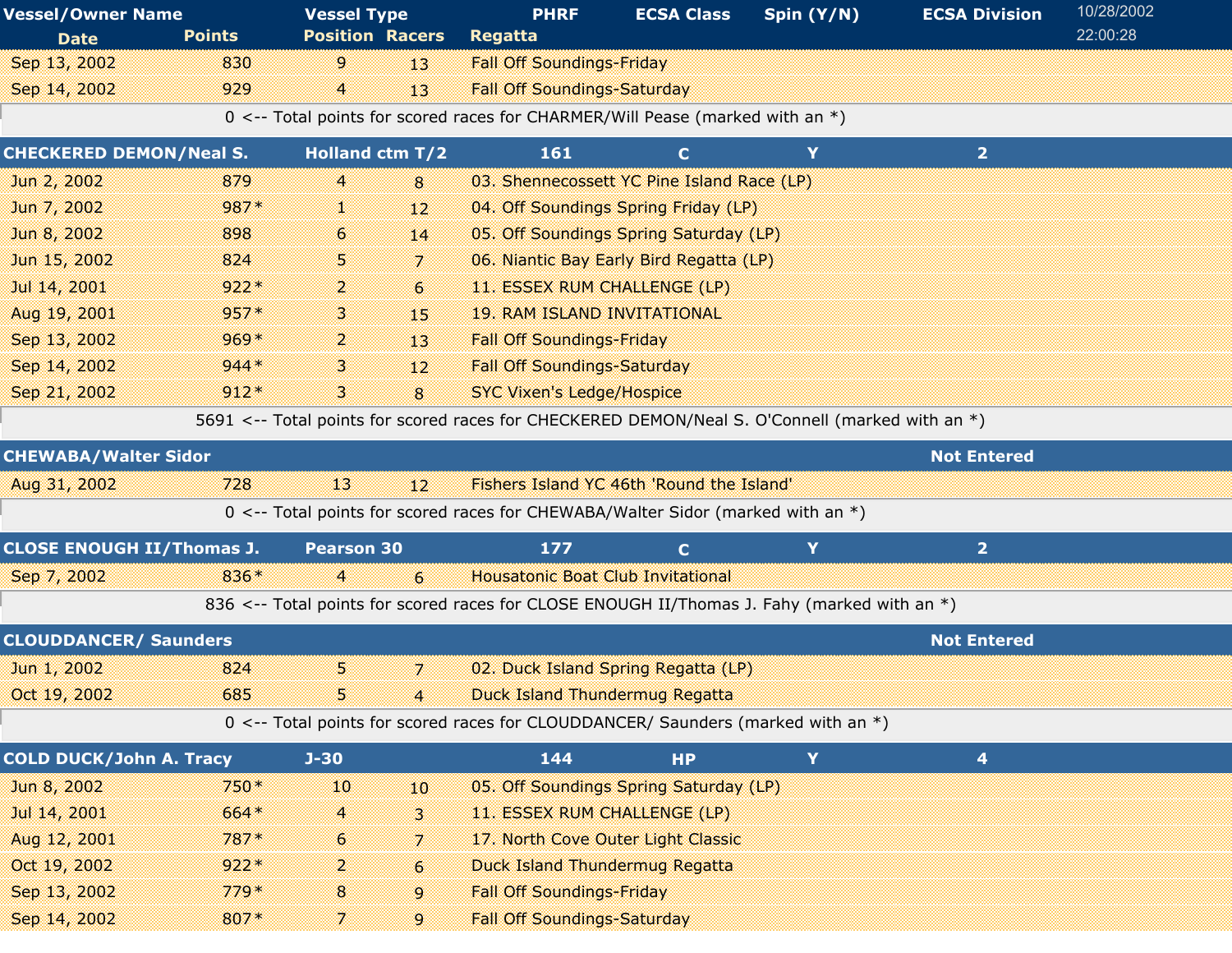| <b>Vessel/Owner Name</b>                |               | <b>Vessel Type</b>       |                | <b>PHRF</b>                                                                                             | <b>ECSA Class</b> | Spin (Y/N) | <b>ECSA Division</b>    | 10/28/2002<br>22:00:28 |
|-----------------------------------------|---------------|--------------------------|----------------|---------------------------------------------------------------------------------------------------------|-------------------|------------|-------------------------|------------------------|
| <b>Date</b>                             | <b>Points</b> | <b>Position Racers</b>   |                | <b>Regatta</b><br>4709 <-- Total points for scored races for COLD DUCK/John A. Tracy (marked with an *) |                   |            |                         |                        |
|                                         |               |                          |                |                                                                                                         |                   |            |                         |                        |
| <b>COLGATE 26/</b>                      |               | 26                       |                |                                                                                                         |                   |            | <b>Not Entered</b>      |                        |
| Oct 19, 2002                            | 879           | 3                        | 6              | <b>Duck Island Thundermug Regatta</b>                                                                   |                   |            |                         |                        |
|                                         |               |                          |                | 0 <-- Total points for scored races for COLGATE 26/ (marked with an $*)$                                |                   |            |                         |                        |
| <b>COOCH/WES MAXWELL</b>                |               | 29                       |                |                                                                                                         |                   |            | <b>Not Entered</b>      |                        |
| Jun 7, 2002                             | 894           | $\overline{4}$           | 9              | 04. Off Soundings Spring Friday (LP)                                                                    |                   |            |                         |                        |
| Jun 8, 2002                             | 844           | 7                        | 11             | 05. Off Soundings Spring Saturday (LP)                                                                  |                   |            |                         |                        |
| Aug 19, 2001                            | 987           | 11                       | 12             | <b>19. RAM ISLAND INVITATIONAL</b>                                                                      |                   |            |                         |                        |
| Sep 13, 2002                            | 879           | 4                        | 8              | <b>Fall Off Soundings-Friday</b>                                                                        |                   |            |                         |                        |
| Sep 14, 2002                            | 912           | 3                        | 8              | <b>Fall Off Soundings-Saturday</b>                                                                      |                   |            |                         |                        |
|                                         |               |                          |                | 0 <-- Total points for scored races for COOCH/WES MAXWELL (marked with an *)                            |                   |            |                         |                        |
| <b>CORONA/Brad &amp; Dick Washburn</b>  |               | 9.1                      |                |                                                                                                         |                   |            | <b>Not Entered</b>      |                        |
| Aug 19, 2001                            | 861           | 4                        | $\overline{7}$ | <b>19. RAM ISLAND INVITATIONAL</b>                                                                      |                   |            |                         |                        |
| Sep 13, 2002                            | 830           | 9                        | 13             | <b>Fall Off Soundings-Friday</b>                                                                        |                   |            |                         |                        |
| Sep 14, 2002                            | 969           | $\overline{2}$           | 13             | <b>Fall Off Soundings-Saturday</b>                                                                      |                   |            |                         |                        |
| Aug 31, 2002                            | 791           | 16                       | 19             | Fishers Island YC 46th 'Round the Island'                                                               |                   |            |                         |                        |
|                                         |               |                          |                | 0 <-- Total points for scored races for CORONA/Brad & Dick Washburn (marked with an *)                  |                   |            |                         |                        |
| <b>COYOTE/David R. Arklander</b>        |               | <b>Spoyer ctm</b>        |                | 120                                                                                                     | <b>HP</b>         | Y          | $\overline{\mathbf{3}}$ |                        |
| Aug 5, 2001                             | $824*$        | 5                        | $\overline{7}$ | 15. New Haven YC Mayor's Cup (LP)                                                                       |                   |            |                         |                        |
| Aug 23, 2002                            | 879*          | 6                        | 6              | 20. WINDJAMMERS 52nd OVERNIGHT RACE                                                                     |                   |            |                         |                        |
| Sep 7, 2002                             | $935*$        | 4                        | 14             | <b>Housatonic Boat Club Invitational</b>                                                                |                   |            |                         |                        |
| Sep 29, 2002                            | 793*          | 5.                       | 6              | <b>Windjammers Last Chance</b>                                                                          |                   |            |                         |                        |
|                                         |               |                          |                | 3431 <-- Total points for scored races for COYOTE/David R. Arklander (marked with an *)                 |                   |            |                         |                        |
| <b>CRYSTAL SLIPPER/Mike &amp; Linda</b> |               | <b>C&amp;C 38 MK III</b> |                | 105                                                                                                     | $\mathbf{C}$      | Y          | $\mathbf{1}$            |                        |
| Jun 7, 2002                             | 784*          | 13                       | 15             | 04. Off Soundings Spring Friday (LP)                                                                    |                   |            |                         |                        |
| Jun 8, 2002                             | $767*$        | 14                       | 15             | 05. Off Soundings Spring Saturday (LP)                                                                  |                   |            |                         |                        |
| Jul 27, 2002                            | 750           | 5.                       | 5              | 13. MRMSA/VOLVO-LEUKEMIA CUP 2002 (LP)                                                                  |                   |            |                         |                        |
| Aug 19, 2001                            | 750           | 15                       | 15             | <b>19. RAM ISLAND INVITATIONAL</b>                                                                      |                   |            |                         |                        |
| Aug 24, 2002                            | 782*          | 7                        | 8              | 2002 Masons Island Regatta                                                                              |                   |            |                         |                        |
| Sep 13, 2002                            | 810*          | 10                       | 13             | <b>Fall Off Soundings-Friday</b>                                                                        |                   |            |                         |                        |
| Sep 14, 2002                            | $770*$        | 12                       | 13             | <b>Fall Off Soundings-Saturday</b>                                                                      |                   |            |                         |                        |
|                                         |               |                          |                |                                                                                                         |                   |            |                         |                        |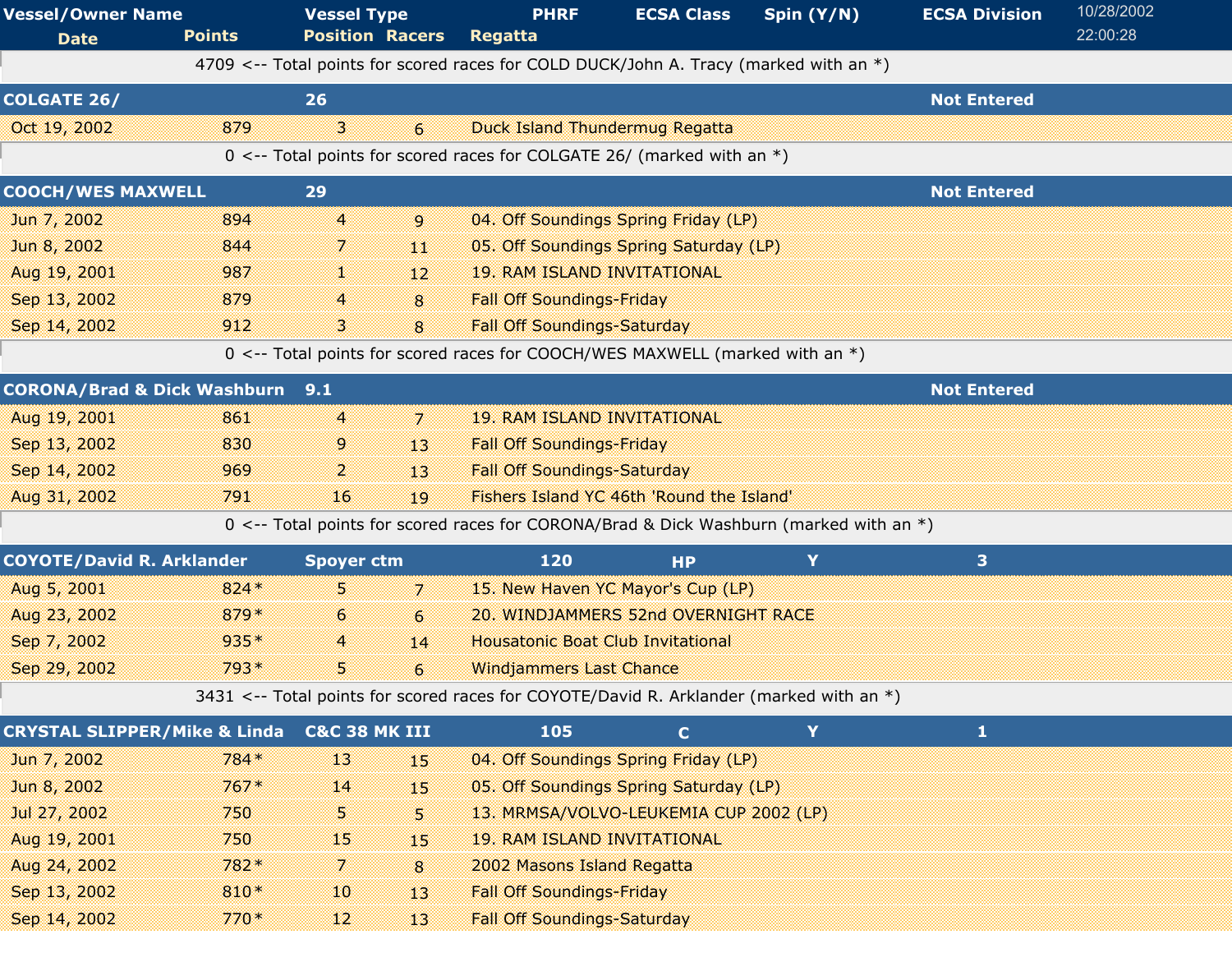| <b>Vessel/Owner Name</b>      | <b>Points</b> | <b>Vessel Type</b><br><b>Position Racers</b> |                | <b>PHRF</b><br><b>Regatta</b>                                                                        | <b>ECSA Class</b> | Spin (Y/N) | <b>ECSA Division</b> | 10/28/2002<br>22:00:28 |
|-------------------------------|---------------|----------------------------------------------|----------------|------------------------------------------------------------------------------------------------------|-------------------|------------|----------------------|------------------------|
| <b>Date</b><br>Aug 31, 2002   | 818*          | 14                                           | 19             | Fishers Island YC 46th 'Round the Island'                                                            |                   |            |                      |                        |
|                               |               |                                              |                | 4731 <-- Total points for scored races for CRYSTAL SLIPPER/Mike & Linda Cavanaugh (marked with an *) |                   |            |                      |                        |
| <b>CUP/Gerald C. Shea</b>     |               | $J-105$                                      |                | 87                                                                                                   | <b>HP</b>         | Y          | 3 <sup>1</sup>       |                        |
| Jun 2, 2002                   | 815*          | 3                                            | $\overline{4}$ | 03. Shennecossett YC Pine Island Race (LP)                                                           |                   |            |                      |                        |
| Jun 7, 2002                   | $951*$        | $\overline{2}$                               | 9              | 04. Off Soundings Spring Friday (LP)                                                                 |                   |            |                      |                        |
| Jun 8, 2002                   | 750*          | $\bf{11}$                                    | M              | 05. Off Soundings Spring Saturday (LP)                                                               |                   |            |                      |                        |
| Aug 19, 2001                  | 750 *         | 12                                           | 12             | <b>19. RAM ISLAND INVITATIONAL</b>                                                                   |                   |            |                      |                        |
|                               |               |                                              |                | 3266 <-- Total points for scored races for CUP/Gerald C. Shea (marked with an $*)$                   |                   |            |                      |                        |
| <b>CURLEW/Mark Andrews</b>    |               | <b>C&amp;C 33</b>                            |                | 159                                                                                                  | $\mathbf{C}$      | Y          | $\overline{2}$       |                        |
| Jun 7, 2002                   | 815*          | 6                                            | 8              | 04. Off Soundings Spring Friday (LP)                                                                 |                   |            |                      |                        |
| Jun 8, 2002                   | $957*$        | 2                                            | 10             | 05. Off Soundings Spring Saturday (LP)                                                               |                   |            |                      |                        |
| Sep 13, 2002                  | 853*          | 6                                            | 10             | <b>Fall Off Soundings-Friday</b>                                                                     |                   |            |                      |                        |
| Sep 14, 2002                  | 891*          | 5.                                           | 11             | <b>Fall Off Soundings-Saturday</b>                                                                   |                   |            |                      |                        |
|                               |               |                                              |                | 3516 <-- Total points for scored races for CURLEW/Mark Andrews (marked with an *)                    |                   |            |                      |                        |
| <b>DEFIANT/ bitel</b>         |               | 22                                           |                |                                                                                                      |                   |            | <b>Not Entered</b>   |                        |
| Aug 4, 2001                   | 935           | $\overline{4}$                               | $\overline{7}$ | 14. MILFORD/ECSA INVITATIONAL (LP)                                                                   |                   |            |                      |                        |
|                               |               |                                              |                | $0 \le -$ Total points for scored races for DEFIANT/ bitel (marked with an $*)$                      |                   |            |                      |                        |
| <b>DEFIANT/John Streicker</b> |               | 40                                           |                |                                                                                                      |                   |            | <b>Not Entered</b>   |                        |
| Aug 5, 2001                   | 824           | 5                                            | $\overline{7}$ | 15. New Haven YC Mayor's Cup (LP)                                                                    |                   |            |                      |                        |
|                               |               |                                              |                | 0 <-- Total points for scored races for DEFIANT/John Streicker (marked with an *)                    |                   |            |                      |                        |
| <b>DEFIANT/Matt Champney</b>  |               | <b>C&amp;C 36</b>                            |                | 132                                                                                                  | $\mathbf{C}$      | Y          | $\mathbf{1}$         |                        |
| Jun 7, 2002                   | 888*          | 7                                            | 15             | 04. Off Soundings Spring Friday (LP)                                                                 |                   |            |                      |                        |
| Jun 8, 2002                   | 836*          | 10                                           | 15             | 05. Off Soundings Spring Saturday (LP)                                                               |                   |            |                      |                        |
| Aug 19, 2001                  | 836*          | 10                                           | 15             | <b>19. RAM ISLAND INVITATIONAL</b>                                                                   |                   |            |                      |                        |
|                               |               |                                              |                | 2560 <-- Total points for scored races for DEFIANT/Matt Champney (marked with an *)                  |                   |            |                      |                        |
| <b>DESTINY/Aborn D. Smith</b> |               | 23                                           |                | 215                                                                                                  | $\mathbf{C}$      | Y          | 2 <sup>1</sup>       |                        |
| Jun 7, 2002                   | $772*$        | $\bf{11}$                                    | 12             | 04. Off Soundings Spring Friday (LP)                                                                 |                   |            |                      |                        |
| Jun 8, 2002                   | 935*          | $\overline{a}$                               | 14             | 05. Off Soundings Spring Saturday (LP)                                                               |                   |            |                      |                        |
| Jul 20, 2002                  | 802*          | 8                                            | 10             | 12. THAMES YC 32nd GOVERNORS TROPHY (LP)                                                             |                   |            |                      |                        |
| Aug 19, 2001                  | $964*$        | 4                                            | 23             | <b>19. RAM ISLAND INVITATIONAL</b>                                                                   |                   |            |                      |                        |
| Sep 13, 2002                  | 869*          | 7                                            | 13             | <b>Fall Off Soundings-Friday</b>                                                                     |                   |            |                      |                        |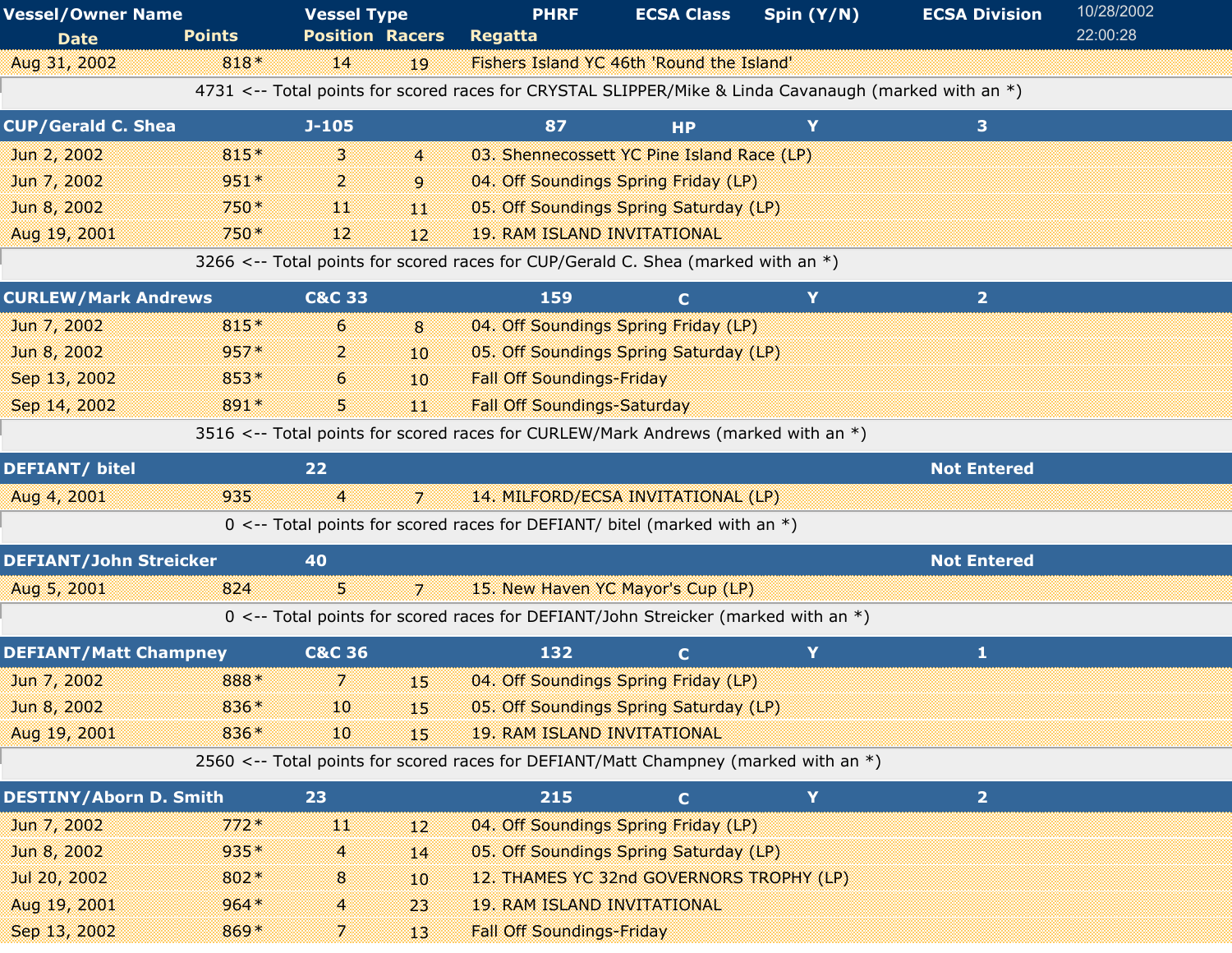| <b>Vessel/Owner Name</b><br><b>Date</b> | <b>Points</b> | <b>Vessel Type</b><br><b>Position Racers</b> | <b>PHRF</b><br><b>Regatta</b>                                                        | <b>ECSA Class</b>                         | Spin (Y/N) | <b>ECSA Division</b> | 10/28/2002<br>22:00:28 |
|-----------------------------------------|---------------|----------------------------------------------|--------------------------------------------------------------------------------------|-------------------------------------------|------------|----------------------|------------------------|
|                                         |               |                                              | 4342 <-- Total points for scored races for DESTINY/Aborn D. Smith (marked with an *) |                                           |            |                      |                        |
| <b>DEVIATION/ Vogel</b>                 |               |                                              |                                                                                      |                                           |            | <b>Not Entered</b>   |                        |
| Jun 1, 2002                             | 944           | $\overline{2}$<br>8                          |                                                                                      | 02. Duck Island Spring Regatta (LP)       |            |                      |                        |
|                                         |               |                                              | 0 <-- Total points for scored races for DEVIATION/ Vogel (marked with an *)          |                                           |            |                      |                        |
| <b>DIRTY HARRY/John Lavin</b>           |               | 29                                           |                                                                                      |                                           |            | <b>Not Entered</b>   |                        |
| Jun 7, 2002                             | 922           | 3<br>9                                       |                                                                                      | 04. Off Soundings Spring Friday (LP)      |            |                      |                        |
| Jun 8, 2002                             | 915           | $\overline{4}$<br>11                         |                                                                                      | 05. Off Soundings Spring Saturday (LP)    |            |                      |                        |
|                                         |               |                                              | 0 <-- Total points for scored races for DIRTY HARRY/John Lavin (marked with an *)    |                                           |            |                      |                        |
| <b>DIVA/ USCGA</b>                      |               | 35                                           |                                                                                      |                                           |            | <b>Not Entered</b>   |                        |
| Sep 13, 2002                            | 868           | 6<br>$11\,$                                  | <b>Fall Off Soundings-Friday</b>                                                     |                                           |            |                      |                        |
| Sep 14, 2002                            | 962           | 2<br>11                                      | <b>Fall Off Soundings-Saturday</b>                                                   |                                           |            |                      |                        |
| Aug 31, 2002                            | 782           | 14<br>16                                     |                                                                                      | Fishers Island YC 46th 'Round the Island' |            |                      |                        |
| Sep 21, 2002                            | 905           | $\overline{2}$<br>5                          | <b>SYC Vixen's Ledge/Hospice</b>                                                     |                                           |            |                      |                        |
|                                         |               |                                              | 0 <-- Total points for scored races for DIVA/ USCGA (marked with an *)               |                                           |            |                      |                        |
| DIVIDEND/                               |               | 31                                           |                                                                                      |                                           |            | <b>Not Entered</b>   |                        |
| Jul 14, 2001                            | 922           | 3<br>9                                       | 11. ESSEX RUM CHALLENGE (LP)                                                         |                                           |            |                      |                        |
|                                         |               |                                              | $0 \le -5$ Total points for scored races for DIVIDEND/ (marked with an *)            |                                           |            |                      |                        |
| <b>DOLPHIN/Howard Knox</b>              |               | 29                                           |                                                                                      |                                           |            | <b>Not Entered</b>   |                        |
| Jun 7, 2002                             | 985           | 1<br>11                                      |                                                                                      | 04. Off Soundings Spring Friday (LP)      |            |                      |                        |
| Jun 8, 2002                             | 985           | $11\,$<br>38                                 |                                                                                      | 05. Off Soundings Spring Saturday (LP)    |            |                      |                        |
| Sep 13, 2002                            | 949           | 13<br>3                                      | <b>Fall Off Soundings-Friday</b>                                                     |                                           |            |                      |                        |
| Sep 14, 2002                            | 949           | 3<br>13                                      | <b>Fall Off Soundings-Saturday</b>                                                   |                                           |            |                      |                        |
|                                         |               |                                              | 0 <-- Total points for scored races for DOLPHIN/Howard Knox (marked with an *)       |                                           |            |                      |                        |
| DR. EVIL/Tom Treat                      |               | 29                                           | 99                                                                                   | <b>HP</b>                                 | Y          | 3 <sup>1</sup>       |                        |
| May 25, 2002                            | 935           | $\overline{2}$<br>7                          |                                                                                      | 01. Windjammer's Pierce Invitational (LP) |            |                      |                        |
| Jul 8, 2001                             | $976*$        | 8<br>T.                                      |                                                                                      | 09. PINE ORCHARD ANNUAL INVITATIONAL (LP) |            |                      |                        |
| Aug 4, 2001                             | 990*          | T<br>$\overline{7}$                          |                                                                                      | 14. MILFORD/ECSA INVITATIONAL (LP)        |            |                      |                        |
| Aug 5, 2001                             | $972*$        | 7<br>×                                       |                                                                                      | 15. New Haven YC Mayor's Cup (LP)         |            |                      |                        |
| Aug 23, 2002                            | 987*          | 6<br>H.                                      |                                                                                      | 20. WINDJAMMERS 52nd OVERNIGHT RACE       |            |                      |                        |
| Oct 19, 2002                            | 966           | H.<br>6                                      | <b>Duck Island Thundermug Regatta</b>                                                |                                           |            |                      |                        |
| Sep 7, 2002                             | $972*$        | Œ.<br>7                                      | <b>Housatonic Boat Club Invitational</b>                                             |                                           |            |                      |                        |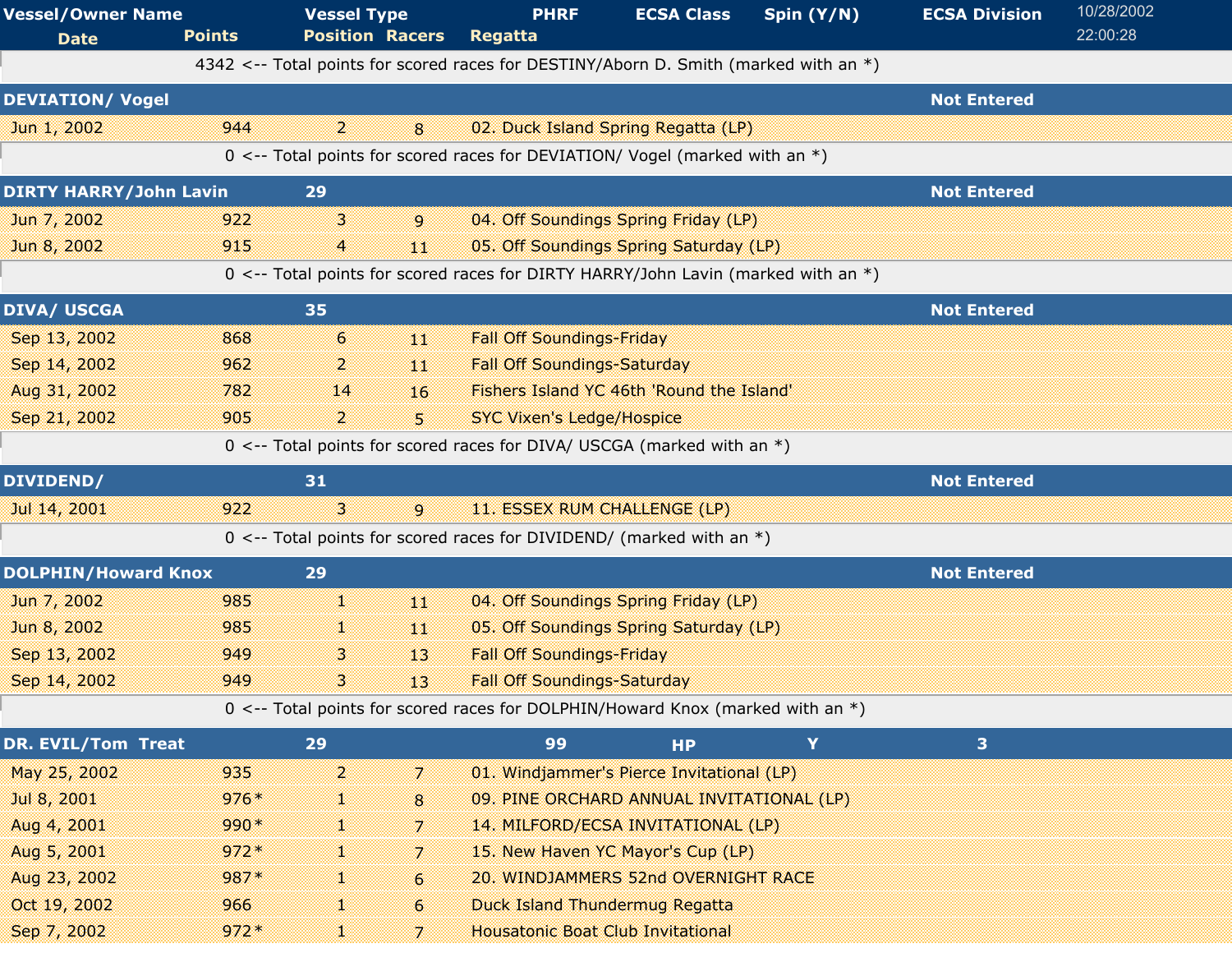| <b>Vessel/Owner Name</b>        |               | <b>Vessel Type</b>       |                | <b>PHRF</b>                                                                                     | <b>ECSA Class</b> | Spin (Y/N) | <b>ECSA Division</b> | 10/28/2002 |
|---------------------------------|---------------|--------------------------|----------------|-------------------------------------------------------------------------------------------------|-------------------|------------|----------------------|------------|
| <b>Date</b>                     | <b>Points</b> | <b>Position Racers</b>   |                | Regatta                                                                                         |                   |            |                      | 22:00:28   |
| Sep 28, 2002                    | $966*$        | r                        | 6              | <b>Milford Last Chance Regatta</b>                                                              |                   |            |                      |            |
| Oct 12, 2002                    | 879           | $\overline{2}$           | $\overline{4}$ | <b>New Haven YC Columbus Day Regatta</b>                                                        |                   |            |                      |            |
| Sep 29, 2002                    | 935           | $\overline{a}$           | $\overline{7}$ | <b>Windjammers Last Chance</b>                                                                  |                   |            |                      |            |
|                                 |               |                          |                | 5863 <-- Total points for scored races for DR. EVIL/Tom Treat (marked with an *)                |                   |            |                      |            |
| <b>DRAGONFLY/Skip Young</b>     |               | 105                      |                |                                                                                                 |                   |            | <b>Not Entered</b>   |            |
| Jun 7, 2002                     | 836           | 6                        | 9              | 04. Off Soundings Spring Friday (LP)                                                            |                   |            |                      |            |
| Jun 8, 2002                     | 797           | 9                        | 11             | 05. Off Soundings Spring Saturday (LP)                                                          |                   |            |                      |            |
| Aug 5, 2001                     | 879           | $\overline{a}$           | $\overline{4}$ | 15. New Haven YC Mayor's Cup (LP)                                                               |                   |            |                      |            |
| Jul 28, 2001                    | 853           | 6                        | 5              | <b>18. DUCK ISLAND OVERNIGHT RACE</b>                                                           |                   |            |                      |            |
| Sep 13, 2002                    | 782           | 7                        | 8              | <b>Fall Off Soundings-Friday</b>                                                                |                   |            |                      |            |
| Sep 14, 2002                    | 815           | 6                        | 8              | <b>Fall Off Soundings-Saturday</b>                                                              |                   |            |                      |            |
|                                 |               |                          |                | 0 <-- Total points for scored races for DRAGONFLY/Skip Young (marked with an *)                 |                   |            |                      |            |
| <b>DREAM CATCHER/Richard P.</b> |               | <b>C&amp;C 35 Mk III</b> |                | 148                                                                                             | $\mathbf{C}$      | Y          | 2 <sup>1</sup>       |            |
| Jul 27, 2002                    | 750*          | 8                        | 8              | 13. MRMSA/VOLVO-LEUKEMIA CUP 2002 (LP)                                                          |                   |            |                      |            |
| Aug 19, 2001                    | 784 *         | 13                       | 15             | <b>19. RAM ISLAND INVITATIONAL</b>                                                              |                   |            |                      |            |
| Sep 13, 2002                    | $770*$        | 12                       | 13             | <b>Fall Off Soundings-Friday</b>                                                                |                   |            |                      |            |
| Sep 14, 2002                    | 790*          | w                        | 13             | <b>Fall Off Soundings-Saturday</b>                                                              |                   |            |                      |            |
|                                 |               |                          |                | 3094 <-- Total points for scored races for DREAM CATCHER/Richard P. Scavotto (marked with an *) |                   |            |                      |            |
| <b>DREAMLAND EXPRESS/Mark</b>   |               | $J - 80$                 |                | 114                                                                                             | <b>SB</b>         | Y          | $6 \overline{6}$     |            |
| Jul 27, 2002                    | 815*          | 6                        | 8              | 13. MRMSA/VOLVO-LEUKEMIA CUP 2002 (LP)                                                          |                   |            |                      |            |
| Sep 13, 2002                    | 750*          | 8                        | 8              | <b>Fall Off Soundings-Friday</b>                                                                |                   |            |                      |            |
| Sep 14, 2002                    | 782*          | 7                        | 8              | <b>Fall Off Soundings-Saturday</b>                                                              |                   |            |                      |            |
| Aug 31, 2002                    | $764*$        | 18                       | 19             | Fishers Island YC 46th 'Round the Island'                                                       |                   |            |                      |            |
|                                 |               |                          |                | 3111 <-- Total points for scored races for DREAMLAND EXPRESS/Mark Belsky (marked with an *)     |                   |            |                      |            |
| <b>DULCINEA/Robert Wyllie</b>   |               | <b>Pearson 26</b>        |                | 213                                                                                             | $\mathbf{C}$      | Y          | $\overline{2}$       |            |
| Jun 7, 2002                     | 750*          | 12                       | 12             | 04. Off Soundings Spring Friday (LP)                                                            |                   |            |                      |            |
| Jun 8, 2002                     | $768*$        | 13                       | 14             | 05. Off Soundings Spring Saturday (LP)                                                          |                   |            |                      |            |
| Sep 13, 2002                    | 750*          | 13                       | 13             | <b>Fall Off Soundings-Friday</b>                                                                |                   |            |                      |            |
| Sep 14, 2002                    | 750 *         | 12                       | 12             | <b>Fall Off Soundings-Saturday</b>                                                              |                   |            |                      |            |
|                                 |               |                          |                | 3018 <-- Total points for scored races for DULCINEA/Robert Wyllie (marked with an *)            |                   |            |                      |            |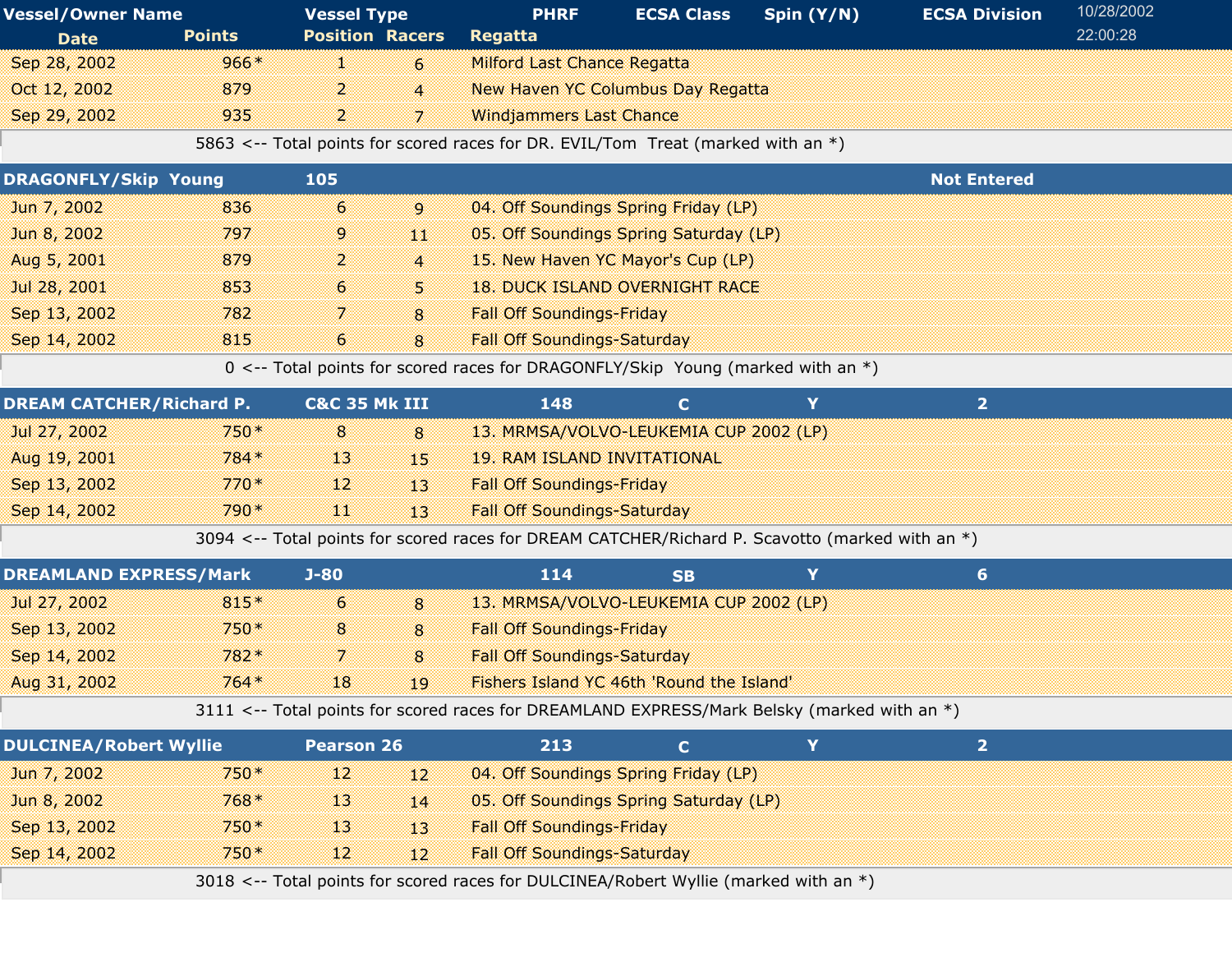| <b>Vessel/Owner Name</b><br><b>Date</b> | <b>Points</b> | <b>Vessel Type</b><br><b>Position Racers</b> |                  | <b>PHRF</b><br>Regatta                                                                     | <b>ECSA Class</b> | Spin (Y/N) | <b>ECSA Division</b> | 10/28/2002<br>22:00:28 |
|-----------------------------------------|---------------|----------------------------------------------|------------------|--------------------------------------------------------------------------------------------|-------------------|------------|----------------------|------------------------|
| <b>ELAN/Allan Blair</b>                 |               | <b>1D35</b>                                  |                  | 33                                                                                         | <b>HP</b>         | Y          | 3                    |                        |
| Jul 28, 2001                            | $957*$        | $\overline{2}$                               | 5                | <b>18. DUCK ISLAND OVERNIGHT RACE</b>                                                      |                   |            |                      |                        |
|                                         |               |                                              |                  | 957 <-- Total points for scored races for ELAN/Allan Blair (marked with an *)              |                   |            |                      |                        |
| <b>ELENA/Joe Sousa</b>                  |               |                                              |                  |                                                                                            |                   |            | <b>Not Entered</b>   |                        |
| Jun 7, 2002                             | 830           | 9                                            | 13               | 04. Off Soundings Spring Friday (LP)                                                       |                   |            |                      |                        |
| Jun 8, 2002                             | 830           | 9                                            | 13               | 05. Off Soundings Spring Saturday (LP)                                                     |                   |            |                      |                        |
|                                         |               |                                              |                  | 0 <-- Total points for scored races for ELENA/Joe Sousa (marked with an $*$ )              |                   |            |                      |                        |
| <b>ELLEN/Robert Page</b>                |               | 33                                           |                  |                                                                                            |                   |            | <b>Not Entered</b>   |                        |
| Jun 7, 2002                             | 957           | 3                                            | 15               | 04. Off Soundings Spring Friday (LP)                                                       |                   |            |                      |                        |
| Jun 8, 2002                             | 940           | 4                                            | 15               | 05. Off Soundings Spring Saturday (LP)                                                     |                   |            |                      |                        |
| Sep 13, 2002                            | 790           | -11                                          | 13               | <b>Fall Off Soundings-Friday</b>                                                           |                   |            |                      |                        |
| Sep 14, 2002                            | 929           | 4                                            | 13               | <b>Fall Off Soundings-Saturday</b>                                                         |                   |            |                      |                        |
|                                         |               |                                              |                  | 0 <-- Total points for scored races for ELLEN/Robert Page (marked with an *)               |                   |            |                      |                        |
| <b>ELUSIVE/ERIC TREU</b>                |               | 32                                           |                  |                                                                                            |                   |            | <b>Not Entered</b>   |                        |
| Aug 4, 2001                             | 879           | 6                                            | 6                | 14. MILFORD/ECSA INVITATIONAL (LP)                                                         |                   |            |                      |                        |
|                                         |               |                                              |                  | 0 <-- Total points for scored races for ELUSIVE/ERIC TREU (marked with an *)               |                   |            |                      |                        |
| <b>EN CHARETTE/Paul L. Jennings</b>     |               | <b>Noe 27</b>                                |                  | 141                                                                                        | <b>HP</b>         | Y          | 4                    |                        |
| Jun 2, 2002                             | 879*          | 2                                            | $\overline{4}$   | 03. Shennecossett YC Pine Island Race (LP)                                                 |                   |            |                      |                        |
| Jun 7, 2002                             | 865           | 5                                            | 9                | 04. Off Soundings Spring Friday (LP)                                                       |                   |            |                      |                        |
| Jun 8, 2002                             | $905*$        | 4                                            | 10 <sup>10</sup> | 05. Off Soundings Spring Saturday (LP)                                                     |                   |            |                      |                        |
| Jul 8, 2001                             | $912*$        | 3                                            | 8                | 09. PINE ORCHARD ANNUAL INVITATIONAL (LP)                                                  |                   |            |                      |                        |
| Aug 4, 2001                             | $990*$        | 1                                            | 7                | 14. MILFORD/ECSA INVITATIONAL (LP)                                                         |                   |            |                      |                        |
| Aug 5, 2001                             | 879           | $\overline{a}$                               | $\overline{4}$   | 15. New Haven YC Mayor's Cup (LP)                                                          |                   |            |                      |                        |
| Sep 13, 2002                            | 894*          | 4                                            | 9                | <b>Fall Off Soundings-Friday</b>                                                           |                   |            |                      |                        |
| Sep 14, 2002                            | $951*$        | 2                                            | 9                | <b>Fall Off Soundings-Saturday</b>                                                         |                   |            |                      |                        |
|                                         |               |                                              |                  | 5531 <-- Total points for scored races for EN CHARETTE/Paul L. Jennings (marked with an *) |                   |            |                      |                        |
| <b>EN CHARETTE/Ron Noe</b>              |               | <b>Noe 36</b>                                |                  | 75                                                                                         | <b>HP</b>         | Y          | 3                    |                        |
| Jun 8, 2001                             | 802*          | 4                                            | 5.               | 08. Watch Hill- Horton/Block Island Sound (LP)                                             |                   |            |                      |                        |
| Jul 14, 2001                            | 793*          | 5                                            | 6                | 11. ESSEX RUM CHALLENGE (LP)                                                               |                   |            |                      |                        |
| Aug 12, 2001                            | 824 *         | 5                                            | 7                | 17. North Cove Outer Light Classic                                                         |                   |            |                      |                        |
| Aug 19, 2001                            | $734*$        | 17                                           | 16               | 19. RAM ISLAND INVITATIONAL                                                                |                   |            |                      |                        |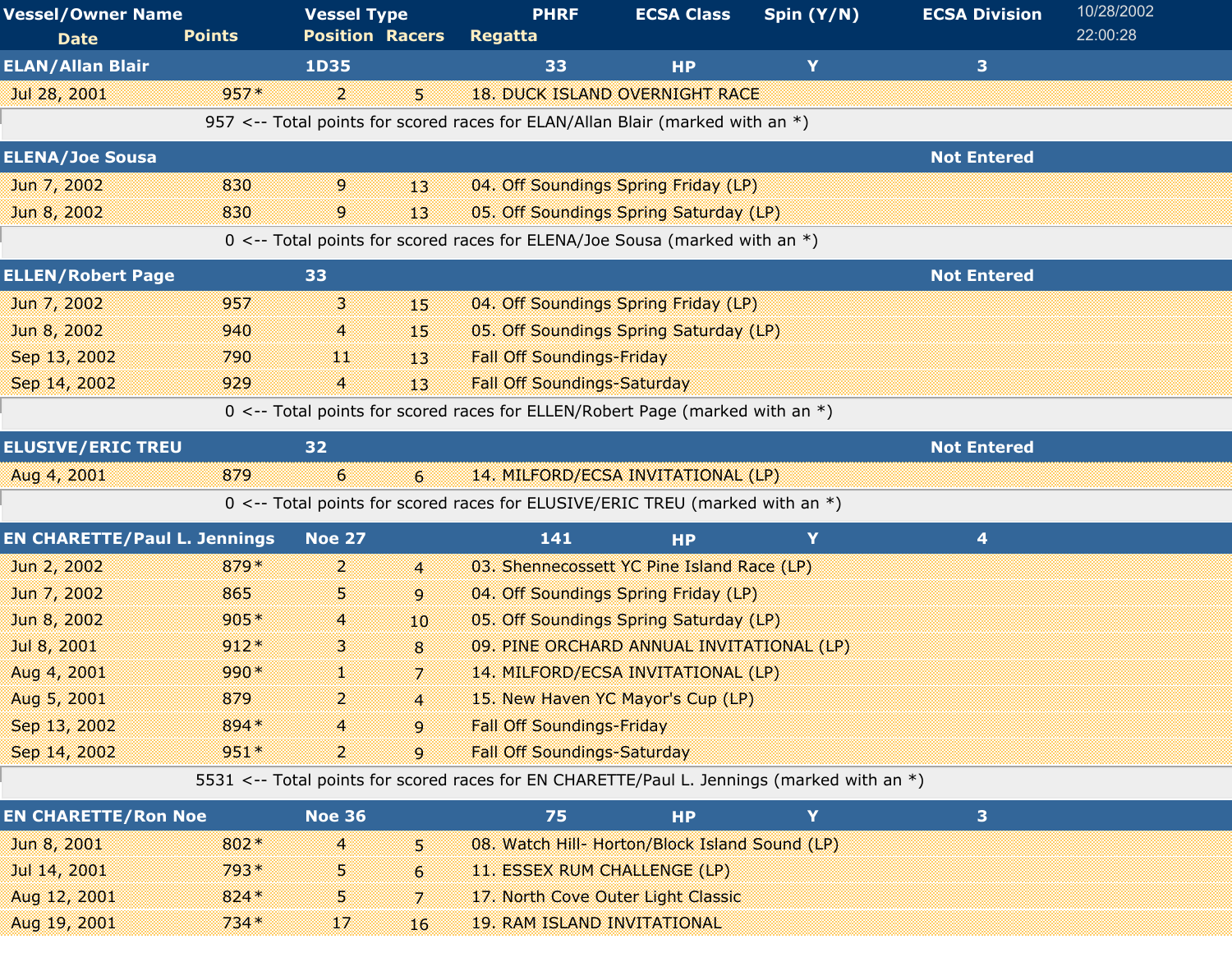| <b>Vessel/Owner Name</b>         |               | <b>Vessel Type</b>     |                | <b>PHRF</b>                                                                             | <b>ECSA Class</b> | Spin (Y/N)  | <b>ECSA Division</b> | 10/28/2002 |  |
|----------------------------------|---------------|------------------------|----------------|-----------------------------------------------------------------------------------------|-------------------|-------------|----------------------|------------|--|
| <b>Date</b>                      | <b>Points</b> | <b>Position Racers</b> |                | <b>Regatta</b>                                                                          |                   |             |                      | 22:00:28   |  |
| Sep 13, 2002                     | 797*          | 9                      | 11             | <b>Fall Off Soundings-Friday</b>                                                        |                   |             |                      |            |  |
| Sep 14, 2002                     | 868*          | 6                      | 11             | <b>Fall Off Soundings-Saturday</b>                                                      |                   |             |                      |            |  |
|                                  |               |                        |                | 4818 <-- Total points for scored races for EN CHARETTE/Ron Noe (marked with an *)       |                   |             |                      |            |  |
| <b>ESCADPADE/Patricia Meyer</b>  |               | $J-30$                 |                | 138                                                                                     | <b>HP</b>         | N           | $\overline{7}$       |            |  |
| Sep 7, 2002                      | 861*          | 8                      | 14             | <b>Housatonic Boat Club Invitational</b>                                                |                   |             |                      |            |  |
|                                  |               |                        |                | 861 <-- Total points for scored races for ESCADPADE/Patricia Meyer (marked with an *)   |                   |             |                      |            |  |
| <b>ESCAPE/B MORGANTI</b>         |               | 36                     |                |                                                                                         |                   |             | <b>Not Entered</b>   |            |  |
| Jul 8, 2001                      | 807           | $\overline{7}$         | 9              | 09. PINE ORCHARD ANNUAL INVITATIONAL (LP)                                               |                   |             |                      |            |  |
|                                  |               |                        |                | 0 <-- Total points for scored races for ESCAPE/B MORGANTI (marked with an *)            |                   |             |                      |            |  |
| <b>EUPHORIA/Alan Skinner</b>     |               | <b>Ericson 36</b>      |                | 114                                                                                     | $\mathbf{C}$      | Y           | 1                    |            |  |
| Jul 28, 2001                     | $935*$        | $\overline{4}$         | 7              | <b>18. DUCK ISLAND OVERNIGHT RACE</b>                                                   |                   |             |                      |            |  |
| Oct 19, 2002                     | $713*$        | 8                      | $\overline{7}$ | <b>Duck Island Thundermug Regatta</b>                                                   |                   |             |                      |            |  |
|                                  |               |                        |                | 1648 <-- Total points for scored races for EUPHORIA/Alan Skinner (marked with an *)     |                   |             |                      |            |  |
| <b>EUPHORIA/Douglas McDonald</b> |               | 30                     |                | 177                                                                                     | $\mathbf{C}$      | Y           | 2 <sup>1</sup>       |            |  |
| Jun 2, 2002                      | $944*$        | $\overline{2}$         | 8              | 03. Shennecossett YC Pine Island Race (LP)                                              |                   |             |                      |            |  |
| Jun 7, 2002                      | 858           | 7                      | 12             | 04. Off Soundings Spring Friday (LP)                                                    |                   |             |                      |            |  |
| Jun 8, 2002                      | 879*          | 7                      | 14             | 05. Off Soundings Spring Saturday (LP)                                                  |                   |             |                      |            |  |
| Jun 15, 2002                     | $935*$        | $\overline{c}$         | 7              | 06. Niantic Bay Early Bird Regatta (LP)                                                 |                   |             |                      |            |  |
| Jul 14, 2001                     | 836           | 4                      | 6              | 11. ESSEX RUM CHALLENGE (LP)                                                            |                   |             |                      |            |  |
| Jul 20, 2002                     | $912*$        | 3                      | 8              | 12. THAMES YC 32nd GOVERNORS TROPHY (LP)                                                |                   |             |                      |            |  |
| Jul 27, 2002                     | 879*          | 3                      | 6              | 13. MRMSA/VOLVO-LEUKEMIA CUP 2002 (LP)                                                  |                   |             |                      |            |  |
| Aug 19, 2001                     | 991 *         | H.                     | 15             | <b>19. RAM ISLAND INVITATIONAL</b>                                                      |                   |             |                      |            |  |
| Oct 19, 2002                     | 707           | 7                      | 6              | Duck Island Thundermug Regatta                                                          |                   |             |                      |            |  |
| Oct 12, 2002                     | 836           | 2                      | 3              | <b>New Haven YC Columbus Day Regatta</b>                                                |                   |             |                      |            |  |
| Sep 21, 2002                     | 879           | $\overline{4}$         | 8              | <b>SYC Vixen's Ledge/Hospice</b>                                                        |                   |             |                      |            |  |
|                                  |               |                        |                | 5540 <-- Total points for scored races for EUPHORIA/Douglas McDonald (marked with an *) |                   |             |                      |            |  |
| <b>EVERGREEN/Don Broderick</b>   |               | Cal 27 Mk III          |                | 201                                                                                     | $\mathbf{C}$      | $\mathbf N$ | 8                    |            |  |
| May 25, 2002                     | 750           | 3                      | 3              | 01. Windjammer's Pierce Invitational (LP)                                               |                   |             |                      |            |  |
| Aug 4, 2001                      | $931*$        | 3                      | 5              | 14. MILFORD/ECSA INVITATIONAL (LP)                                                      |                   |             |                      |            |  |
| Aug 5, 2001                      | 861*          | 4                      | 7              | 15. New Haven YC Mayor's Cup (LP)                                                       |                   |             |                      |            |  |
| Aug 23, 2002                     | 879*          | $\mathbf{3}$           | 3              | 20. WINDJAMMERS 52nd OVERNIGHT RACE                                                     |                   |             |                      |            |  |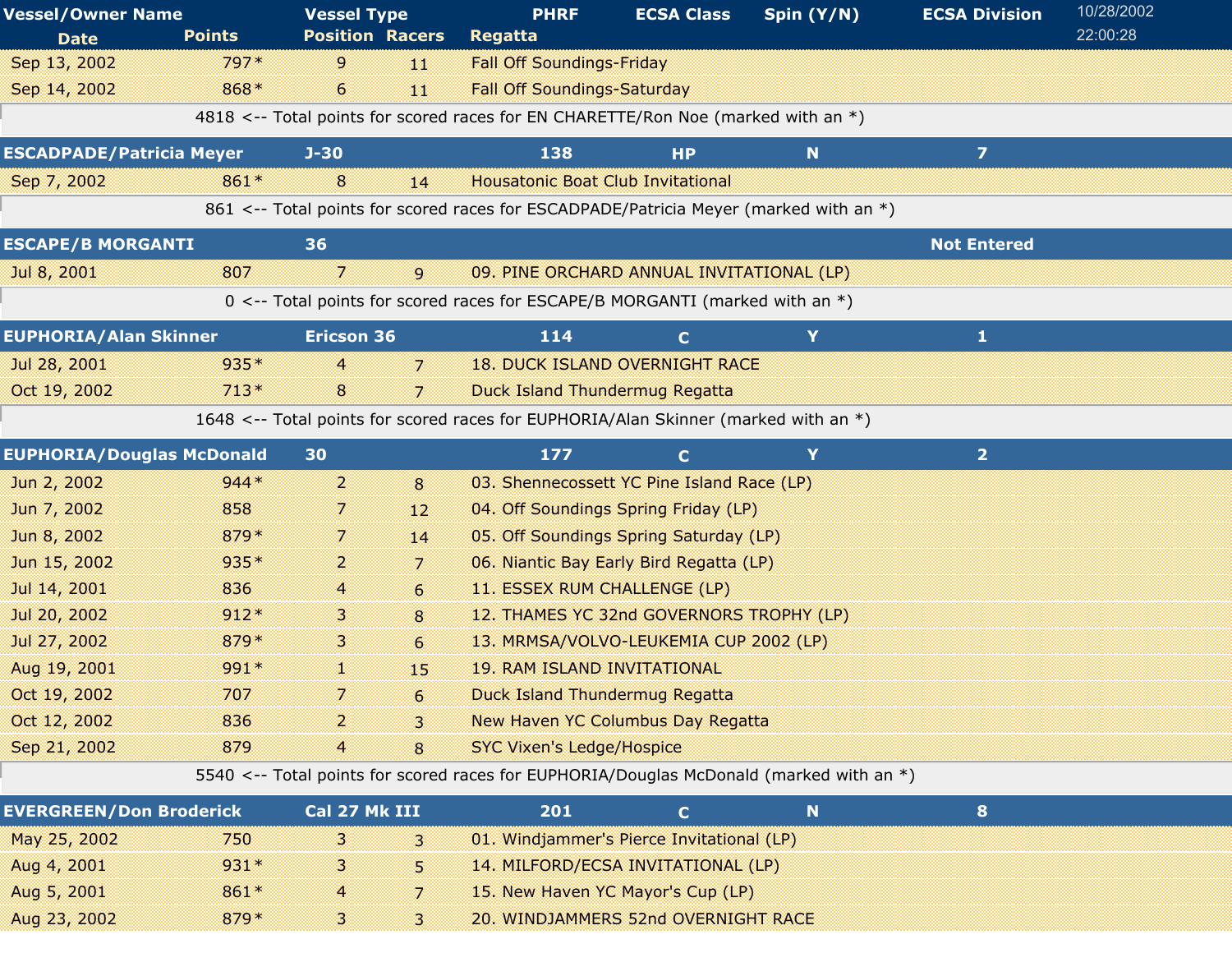| <b>Vessel/Owner Name</b>                 |               | <b>Vessel Type</b>       |    | <b>PHRF</b>                                                                           | <b>ECSA Class</b> | Spin (Y/N)                                                                                    | <b>ECSA Division</b>    | 10/28/2002 |
|------------------------------------------|---------------|--------------------------|----|---------------------------------------------------------------------------------------|-------------------|-----------------------------------------------------------------------------------------------|-------------------------|------------|
| <b>Date</b>                              | <b>Points</b> | <b>Position Racers</b>   |    | <b>Regatta</b>                                                                        |                   |                                                                                               |                         | 22:00:28   |
| Sep 7, 2002                              | 750           | 14                       | 14 | <b>Housatonic Boat Club Invitational</b>                                              |                   |                                                                                               |                         |            |
| Sep 28, 2002                             | 836*          | 4                        | 6  | <b>Milford Last Chance Regatta</b>                                                    |                   |                                                                                               |                         |            |
| Sep 29, 2002                             | 836*          | $\overline{4}$           | 6  | <b>Windjammers Last Chance</b>                                                        |                   |                                                                                               |                         |            |
|                                          |               |                          |    | 4343 <-- Total points for scored races for EVERGREEN/Don Broderick (marked with an *) |                   |                                                                                               |                         |            |
| <b>FACTORY GIRL/William G.</b>           |               | Santana 30/30            |    | 127                                                                                   | <b>HP</b>         | Y                                                                                             | 3                       |            |
| Jul 27, 2002                             | $944*$        | $\overline{a}$           | 8  | 13. MRMSA/VOLVO-LEUKEMIA CUP 2002 (LP)                                                |                   |                                                                                               |                         |            |
| Aug 19, 2001                             | 898*          | 3                        | 7  | <b>19. RAM ISLAND INVITATIONAL</b>                                                    |                   |                                                                                               |                         |            |
| Aug 24, 2002                             | $976*$        | r                        | 8  | 2002 Masons Island Regatta                                                            |                   |                                                                                               |                         |            |
| Aug 31, 2002                             | 981*          | $\overline{a}$           | 19 | Fishers Island YC 46th 'Round the Island'                                             |                   |                                                                                               |                         |            |
|                                          |               |                          |    |                                                                                       |                   | 3799 <-- Total points for scored races for FACTORY GIRL/William G. Canning (marked with an *) |                         |            |
| FAITH/                                   |               | 36                       |    |                                                                                       |                   |                                                                                               | <b>Not Entered</b>      |            |
| Aug 19, 2001                             | 795           | 19                       | 23 | <b>19. RAM ISLAND INVITATIONAL</b>                                                    |                   |                                                                                               |                         |            |
|                                          |               |                          |    | $0 \le -$ Total points for scored races for FAITH/ (marked with an *)                 |                   |                                                                                               |                         |            |
| <b>FALCON/Charles Stoddard</b>           |               | 30                       |    |                                                                                       |                   |                                                                                               | <b>Not Entered</b>      |            |
| Jun 7, 2002                              | 807           | 7                        | 9  | 04. Off Soundings Spring Friday (LP)                                                  |                   |                                                                                               |                         |            |
| Jun 8, 2002                              | 776           | 9                        | 10 | 05. Off Soundings Spring Saturday (LP)                                                |                   |                                                                                               |                         |            |
|                                          |               |                          |    | 0 <-- Total points for scored races for FALCON/Charles Stoddard (marked with an *)    |                   |                                                                                               |                         |            |
| <b>FASCINATION/James D. Francis</b>      |               | <b>Beneteau First 29</b> |    | 193                                                                                   | $\mathbf{C}$      | N                                                                                             | 8                       |            |
| Jun 7, 2002                              | 847           | 5.                       | 8  | 04. Off Soundings Spring Friday (LP)                                                  |                   |                                                                                               |                         |            |
| Jun 8, 2002                              | 931*          | 3                        | 10 | 05. Off Soundings Spring Saturday (LP)                                                |                   |                                                                                               |                         |            |
| Jun 15, 2002                             | 879           | 5                        | 10 | 06. Niantic Bay Early Bird Regatta (LP)                                               |                   |                                                                                               |                         |            |
| Jul 12, 2002                             | 992*          | H.                       | 8  | 10. CCNE/Thames Great N. L. Ocean Race (LP)                                           |                   |                                                                                               |                         |            |
| Aug 19, 2001                             | 952*          | 5                        | 23 | <b>19. RAM ISLAND INVITATIONAL</b>                                                    |                   |                                                                                               |                         |            |
| Sep 13, 2002                             | $951*$        | $\overline{a}$           | 9  | <b>Fall Off Soundings-Friday</b>                                                      |                   |                                                                                               |                         |            |
| Sep 14, 2002                             | 935*          | $\overline{a}$           | 7  | <b>Fall Off Soundings-Saturday</b>                                                    |                   |                                                                                               |                         |            |
|                                          |               |                          |    |                                                                                       |                   | 4761 <-- Total points for scored races for FASCINATION/James D. Francis (marked with an *)    |                         |            |
| <b>FAST FORWARD/David Leventhal J-24</b> |               |                          |    | 171                                                                                   | <b>HP</b>         | Y                                                                                             | $\overline{\mathbf{4}}$ |            |
| Jun 7, 2002                              | $779*$        | 8                        | 9  | 04. Off Soundings Spring Friday (LP)                                                  |                   |                                                                                               |                         |            |
| Jun 8, 2002                              | $957*$        | 2                        | 10 | 05. Off Soundings Spring Saturday (LP)                                                |                   |                                                                                               |                         |            |
| Sep 13, 2002                             | $951*$        | $\overline{2}$           | 9  | <b>Fall Off Soundings-Friday</b>                                                      |                   |                                                                                               |                         |            |
| Sep 14, 2002                             | $779*$        | 8                        | 9  | <b>Fall Off Soundings-Saturday</b>                                                    |                   |                                                                                               |                         |            |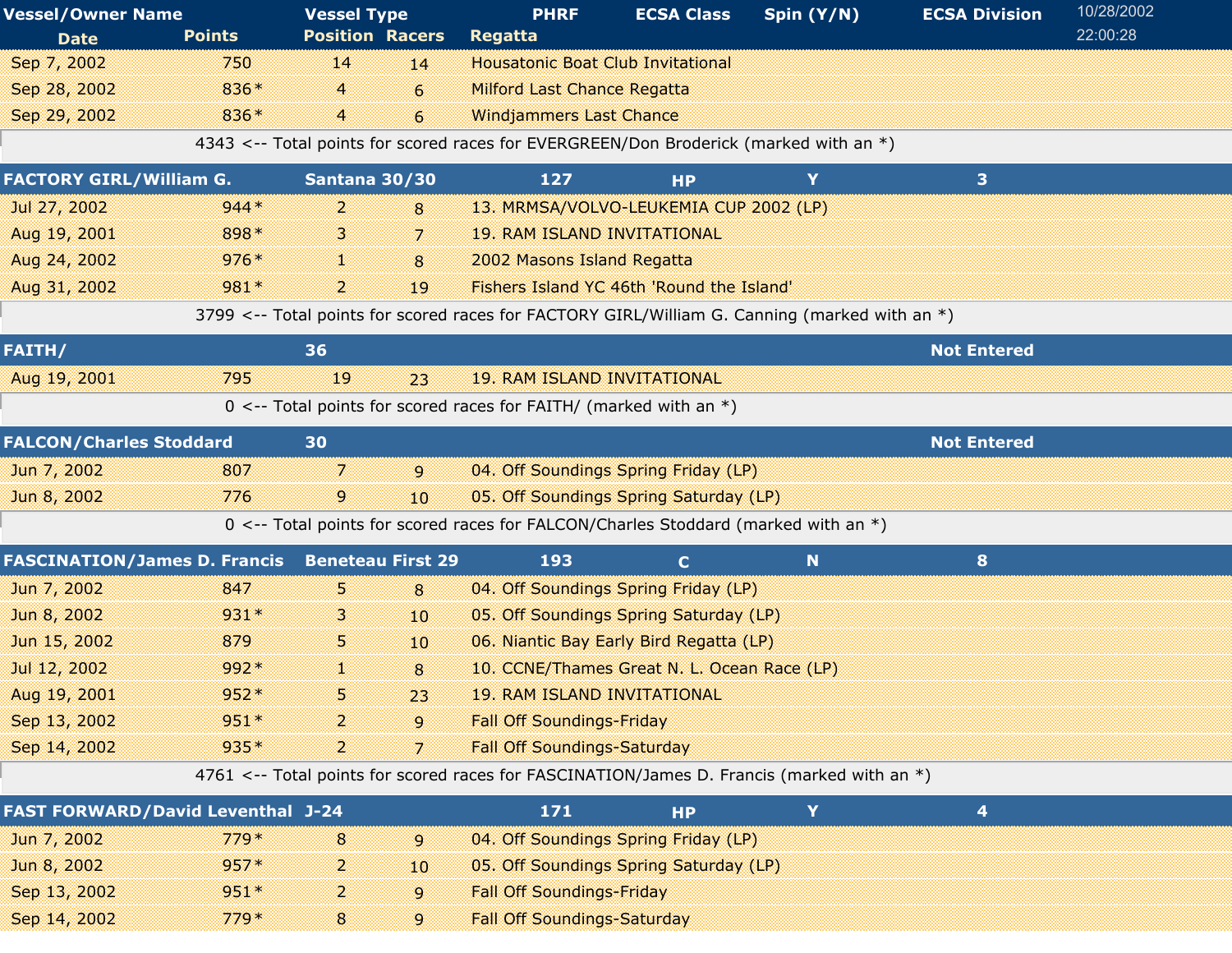| <b>Vessel/Owner Name</b><br><b>Date</b> | <b>Points</b> | <b>Vessel Type</b><br><b>Position Racers</b> |    | <b>PHRF</b><br>Regatta                                                                     | <b>ECSA Class</b> | Spin (Y/N)  | <b>ECSA Division</b>    | 10/28/2002<br>22:00:28 |
|-----------------------------------------|---------------|----------------------------------------------|----|--------------------------------------------------------------------------------------------|-------------------|-------------|-------------------------|------------------------|
|                                         |               |                                              |    | 3466 <-- Total points for scored races for FAST FORWARD/David Leventhal (marked with an *) |                   |             |                         |                        |
| FIANNA/Ray j. Hannan                    |               | Sabre 34 II                                  |    |                                                                                            |                   |             | <b>Not Entered</b>      |                        |
| Sep 7, 2002                             | 912           | 3                                            | 8  | <b>Housatonic Boat Club Invitational</b>                                                   |                   |             |                         |                        |
|                                         |               |                                              |    | 0 <-- Total points for scored races for FIANNA/Ray j. Hannan (marked with an $*$ )         |                   |             |                         |                        |
| <b>FIASCO/Scott A. Marino</b>           |               | 25                                           |    | 174                                                                                        | <b>HP</b>         | $\mathbf N$ | $\overline{\mathbf{z}}$ |                        |
| Sep 7, 2002                             | 898*          | 6                                            | 14 | <b>Housatonic Boat Club Invitational</b>                                                   |                   |             |                         |                        |
|                                         |               |                                              |    | 898 <-- Total points for scored races for FIASCO/Scott A. Marino (marked with an *)        |                   |             |                         |                        |
| <b>FIREBALL/Don &amp; Bob Kern</b>      |               | 35                                           |    |                                                                                            |                   |             | <b>Not Entered</b>      |                        |
| Jun 7, 2002                             | 836           | 10                                           | 15 | 04. Off Soundings Spring Friday (LP)                                                       |                   |             |                         |                        |
| Jun 8, 2002                             | 957           | 3                                            | 15 | 05. Off Soundings Spring Saturday (LP)                                                     |                   |             |                         |                        |
| Sep 13, 2002                            | 889           | 6                                            | 13 | <b>Fall Off Soundings-Friday</b>                                                           |                   |             |                         |                        |
| Sep 14, 2002                            | 810           | 10                                           | 13 | <b>Fall Off Soundings-Saturday</b>                                                         |                   |             |                         |                        |
|                                         |               |                                              |    | 0 <-- Total points for scored races for FIREBALL/Don & Bob Kern (marked with an *)         |                   |             |                         |                        |
| <b>FIREBIRD/John Macina</b>             |               |                                              |    |                                                                                            |                   |             | <b>Not Entered</b>      |                        |
| Jul 20, 2002                            | 935           | 2                                            | 7  | 12. THAMES YC 32nd GOVERNORS TROPHY (LP)                                                   |                   |             |                         |                        |
|                                         |               |                                              |    | 0 <-- Total points for scored races for FIREBIRD/John Macina (marked with an $*)$          |                   |             |                         |                        |
| <b>FIRST LIGHT/ Drobet</b>              |               |                                              |    |                                                                                            |                   |             | <b>Not Entered</b>      |                        |
| Jun 7, 2002                             | 836           | 8                                            | 12 | 04. Off Soundings Spring Friday (LP)                                                       |                   |             |                         |                        |
| Jun 8, 2002                             | 805           | 11                                           | 14 | 05. Off Soundings Spring Saturday (LP)                                                     |                   |             |                         |                        |
| Sep 13, 2002                            | 889           | 6                                            | 13 | <b>Fall Off Soundings-Friday</b>                                                           |                   |             |                         |                        |
| Sep 14, 2002                            | 879           | 6                                            | 12 | <b>Fall Off Soundings-Saturday</b>                                                         |                   |             |                         |                        |
|                                         |               |                                              |    | 0 <-- Total points for scored races for FIRST LIGHT/ Drobet (marked with an *)             |                   |             |                         |                        |
| <b>FLATLINE/Jason Swan</b>              |               | $J - 24$                                     |    | 171                                                                                        | <b>HP</b>         | Y           | 4                       |                        |
| Jul 8, 2001                             | 879*          | 4                                            | 8  | 09. PINE ORCHARD ANNUAL INVITATIONAL (LP)                                                  |                   |             |                         |                        |
| Jul 14, 2001                            | $707*$        | 7                                            | 6  | 11. ESSEX RUM CHALLENGE (LP)                                                               |                   |             |                         |                        |
|                                         |               |                                              |    | 1586 <-- Total points for scored races for FLATLINE/Jason Swan (marked with an *)          |                   |             |                         |                        |
| <b>FLUENT/Stuart Dickinson</b>          |               |                                              |    |                                                                                            |                   |             | <b>Not Entered</b>      |                        |
| Jun 7, 2002                             | 802           | 4                                            | 5. | 04. Off Soundings Spring Friday (LP)                                                       |                   |             |                         |                        |
| Jun 8, 2002                             | 879           | 3                                            | 6  | 05. Off Soundings Spring Saturday (LP)                                                     |                   |             |                         |                        |
| Sep 13, 2002                            | 922           | $\overline{a}$                               | 6  | <b>Fall Off Soundings-Friday</b>                                                           |                   |             |                         |                        |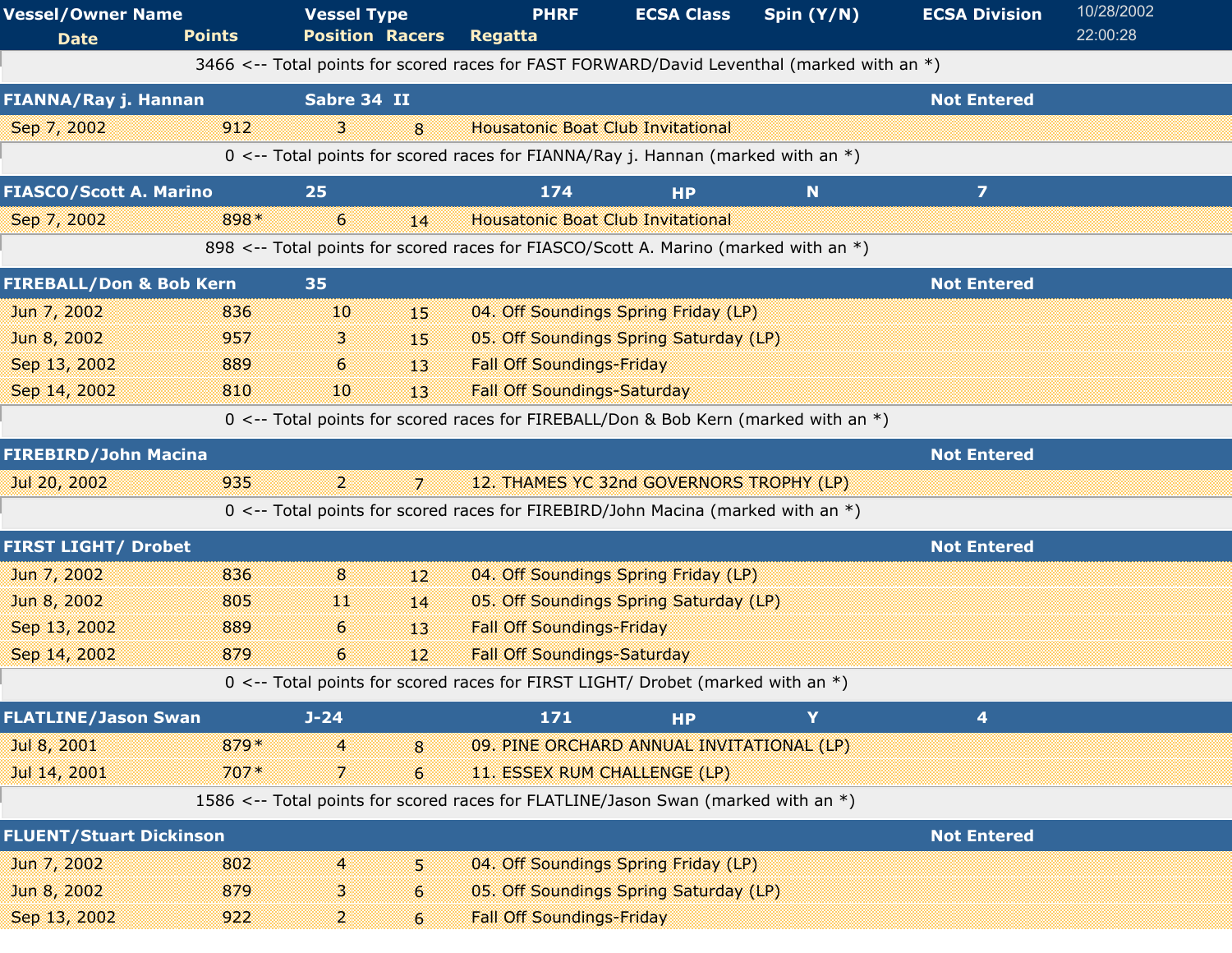| <b>Vessel/Owner Name</b><br><b>Date</b> | <b>Points</b> | <b>Vessel Type</b><br><b>Position Racers</b> |                | <b>PHRF</b><br><b>Regatta</b>                                                             | <b>ECSA Class</b> | Spin (Y/N) | <b>ECSA Division</b> | 10/28/2002<br>22:00:28 |
|-----------------------------------------|---------------|----------------------------------------------|----------------|-------------------------------------------------------------------------------------------|-------------------|------------|----------------------|------------------------|
| Sep 14, 2002                            | 949           | 3                                            | 13             | <b>Fall Off Soundings-Saturday</b>                                                        |                   |            |                      |                        |
|                                         |               |                                              |                | 0 <-- Total points for scored races for FLUENT/Stuart Dickinson (marked with an *)        |                   |            |                      |                        |
| <b>FLY/ OSBORNE</b>                     |               |                                              |                |                                                                                           |                   |            | <b>Not Entered</b>   |                        |
| Jul 14, 2001                            | 802           | $\overline{4}$                               | 5              | 11. ESSEX RUM CHALLENGE (LP)                                                              |                   |            |                      |                        |
|                                         |               |                                              |                | 0 <-- Total points for scored races for FLY/ OSBORNE (marked with an *)                   |                   |            |                      |                        |
| <b>FLYING HIGH/Robert S. Jones</b>      |               |                                              |                |                                                                                           |                   |            | $\mathbf{0}$         |                        |
| Jul 20, 2002                            | 713           | 8                                            | 7              | 12. THAMES YC 32nd GOVERNORS TROPHY (LP)                                                  |                   |            |                      |                        |
|                                         |               |                                              |                | 0 <-- Total points for scored races for FLYING HIGH/Robert S. Jones (marked with an $*$ ) |                   |            |                      |                        |
| <b>FRACTION/Brian Pease</b>             |               |                                              |                |                                                                                           |                   | Y          | <b>Not Entered</b>   |                        |
| Jul 12, 2002                            | 912           | 6                                            | 8              | 10. CCNE/Thames Great N. L. Ocean Race (LP)                                               |                   |            |                      |                        |
|                                         |               |                                              |                | 0 <-- Total points for scored races for FRACTION/Brian Pease (marked with an *)           |                   |            |                      |                        |
| FUN/                                    |               | 24                                           |                |                                                                                           |                   |            | <b>Not Entered</b>   |                        |
| Jul 14, 2001                            | 707           | $\overline{\phantom{a}}$                     | 6              | 11. ESSEX RUM CHALLENGE (LP)                                                              |                   |            |                      |                        |
|                                         |               |                                              |                | $0 \le -$ Total points for scored races for FUN/ (marked with an $*)$                     |                   |            |                      |                        |
| <b>FURY/Ray J. Gincavage</b>            |               | <b>Baltic 48</b>                             |                | 50                                                                                        | $\mathbf{C}$      | Y          | $\mathbf{1}$         |                        |
| Jun 7, 2002                             | $949*$        | $\overline{3}$                               | 13             | 04. Off Soundings Spring Friday (LP)                                                      |                   |            |                      |                        |
| Jun 8, 2002                             | 790*          | -11                                          | 13             | 05. Off Soundings Spring Saturday (LP)                                                    |                   |            |                      |                        |
| Jul 8, 2001                             | 847*          | 5                                            | 8              | 09. PINE ORCHARD ANNUAL INVITATIONAL (LP)                                                 |                   |            |                      |                        |
| Sep 13, 2002                            | 935*          | $\overline{4}$                               | 14             | <b>Fall Off Soundings-Friday</b>                                                          |                   |            |                      |                        |
| Sep 14, 2002                            | 861*          | 8                                            | 14             | <b>Fall Off Soundings-Saturday</b>                                                        |                   |            |                      |                        |
|                                         |               |                                              |                | 4382 <-- Total points for scored races for FURY/Ray J. Gincavage (marked with an *)       |                   |            |                      |                        |
| <b>GANG WAY/Edward S. Becker</b>        |               | $J - 24$                                     |                | 171                                                                                       | <b>HP</b>         | Y          | 4                    |                        |
| Aug 4, 2001                             | $976*$        | T                                            | $\overline{4}$ | 14. MILFORD/ECSA INVITATIONAL (LP)                                                        |                   |            |                      |                        |
|                                         |               |                                              |                | 976 <-- Total points for scored races for GANG WAY/Edward S. Becker (marked with an *)    |                   |            |                      |                        |
| <b>GATOR/Mark Taylor</b>                |               | 24                                           |                |                                                                                           |                   |            | <b>Not Entered</b>   |                        |
| Aug 19, 2001                            | 858           | $\overline{7}$                               | 12             | <b>19. RAM ISLAND INVITATIONAL</b>                                                        |                   |            |                      |                        |
|                                         |               |                                              |                | 0 <-- Total points for scored races for GATOR/Mark Taylor (marked with an *)              |                   |            |                      |                        |
| <b>GIDDY UP/ GILLMAN</b>                |               |                                              |                | 171                                                                                       | <b>HP</b>         | Y          | 4                    |                        |
| Jul 14, 2001                            | $707*$        | 7                                            | 6              | 11. ESSEX RUM CHALLENGE (LP)                                                              |                   |            |                      |                        |
|                                         |               |                                              |                | 707 <-- Total points for scored races for GIDDY UP/ GILLMAN (marked with an *)            |                   |            |                      |                        |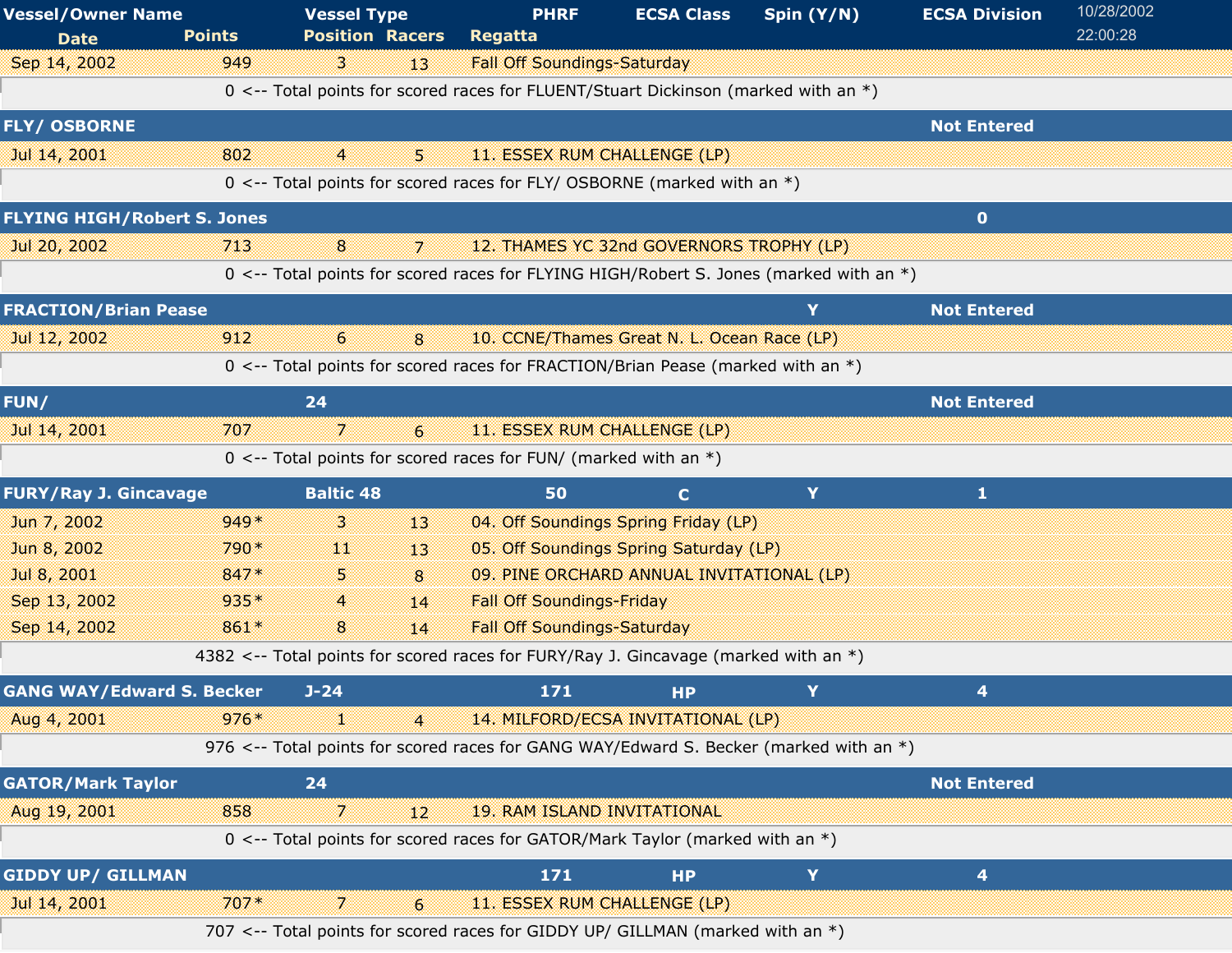| <b>Vessel/Owner Name</b><br><b>Date</b>   | <b>Points</b> | <b>Vessel Type</b><br><b>Position Racers</b> |                | <b>PHRF</b><br>Regatta                                                                     | <b>ECSA Class</b> | Spin (Y/N) | <b>ECSA Division</b> | 10/28/2002<br>22:00:28 |
|-------------------------------------------|---------------|----------------------------------------------|----------------|--------------------------------------------------------------------------------------------|-------------------|------------|----------------------|------------------------|
| GINGER SNAP/Len Mierzejewski Isl 30 MK II |               |                                              |                | 189                                                                                        | $\mathbf{C}$      | Y          | $\overline{2}$       |                        |
| Jun 1, 2002                               | 861*          | $\overline{4}$                               | 7              | 02. Duck Island Spring Regatta (LP)                                                        |                   |            |                      |                        |
| Oct 19, 2002                              | 685*          | 5.                                           | $\overline{4}$ | <b>Duck Island Thundermug Regatta</b>                                                      |                   |            |                      |                        |
|                                           |               |                                              |                | 1546 <-- Total points for scored races for GINGER SNAP/Len Mierzejewski (marked with an *) |                   |            |                      |                        |
| <b>GLORY BE/</b>                          |               |                                              |                |                                                                                            |                   | Y          | <b>Not Entered</b>   |                        |
| Aug 19, 2001                              | 802           | 12                                           | 15             | <b>19. RAM ISLAND INVITATIONAL</b>                                                         |                   |            |                      |                        |
|                                           |               |                                              |                | 0 <-- Total points for scored races for GLORY BE/ (marked with an $*)$                     |                   |            |                      |                        |
| <b>GOLDEN RULE/Joe Kolodej</b>            |               | San Juan 30                                  |                | 168                                                                                        | $\mathbf{C}$      | Y          | $\overline{2}$       |                        |
| Jul 8, 2001                               | $951*$        | 2                                            | 9              | 09. PINE ORCHARD ANNUAL INVITATIONAL (LP)                                                  |                   |            |                      |                        |
| Aug 4, 2001                               | $944*$        | 3                                            | 6              | 14. MILFORD/ECSA INVITATIONAL (LP)                                                         |                   |            |                      |                        |
| Aug 5, 2001                               | $944*$        | 38                                           | $\overline{4}$ | 15. New Haven YC Mayor's Cup (LP)                                                          |                   |            |                      |                        |
| Oct 19, 2002                              | $966*$        | H.                                           | 6              | <b>Duck Island Thundermug Regatta</b>                                                      |                   |            |                      |                        |
| Sep 7, 2002                               | $922*$        | $\overline{2}$                               | 6              | <b>Housatonic Boat Club Invitational</b>                                                   |                   |            |                      |                        |
| Sep 28, 2002                              | 815           | 3                                            | $\overline{4}$ | <b>Milford Last Chance Regatta</b>                                                         |                   |            |                      |                        |
| Oct 12, 2002                              | 922           | 88                                           | 3              | <b>New Haven YC Columbus Day Regatta</b>                                                   |                   |            |                      |                        |
| Sep 29, 2002                              | $922*$        | 30                                           | 3              | <b>Windjammers Last Chance</b>                                                             |                   |            |                      |                        |
|                                           |               |                                              |                | 5649 <-- Total points for scored races for GOLDEN RULE/Joe Kolodej (marked with an *)      |                   |            |                      |                        |
| <b>GOOD GOOSE/Brock Richardson</b>        |               | <b>Triton</b>                                |                | 255                                                                                        | <b>AB</b>         | Y          | 5                    |                        |
| Aug 19, 2001                              | $721*$        | 10                                           | $\mathsf{q}$   | <b>19. RAM ISLAND INVITATIONAL</b>                                                         |                   |            |                      |                        |
|                                           |               |                                              |                | 721 <-- Total points for scored races for GOOD GOOSE/Brock Richardson (marked with an *)   |                   |            |                      |                        |
| <b>GRACE/JOHN PERSSE</b>                  |               | 28                                           |                |                                                                                            |                   |            | <b>Not Entered</b>   |                        |
| Jul 8, 2001                               | 802           | $\overline{4}$                               | 5              | 09. PINE ORCHARD ANNUAL INVITATIONAL (LP)                                                  |                   |            |                      |                        |
|                                           |               |                                              |                | 0 <-- Total points for scored races for GRACE/JOHN PERSSE (marked with an *)               |                   |            |                      |                        |
| <b>GREEN DRAGON/ Carr</b>                 |               | 44                                           |                | 72                                                                                         |                   |            | <b>Not Entered</b>   |                        |
| Jul 14, 2001                              | 750           | 5                                            | 5              | 11. ESSEX RUM CHALLENGE (LP)                                                               |                   |            |                      |                        |
|                                           |               |                                              |                | 0 <-- Total points for scored races for GREEN DRAGON/ Carr (marked with an *)              |                   |            |                      |                        |
| <b>HALCYON/</b>                           |               |                                              |                |                                                                                            |                   |            | <b>Not Entered</b>   |                        |
| Aug 31, 2002                              | 728           | 13                                           | 12             | Fishers Island YC 46th 'Round the Island'                                                  |                   |            |                      |                        |
|                                           |               |                                              |                | 0 <-- Total points for scored races for HALCYON/ (marked with an $*)$                      |                   |            |                      |                        |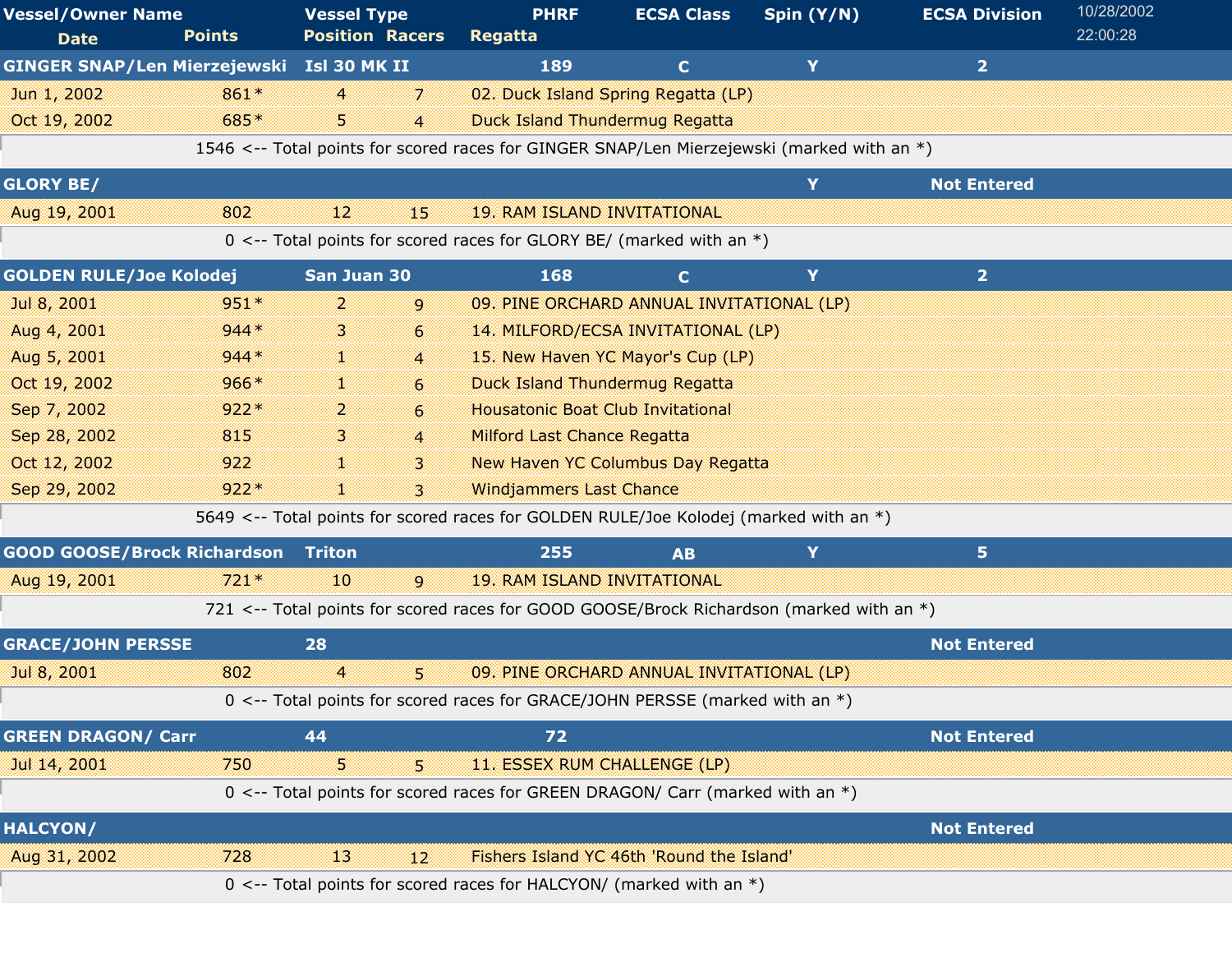| <b>Vessel/Owner Name</b>         |               | <b>Vessel Type</b>     | <b>PHRF</b>                                                                             | <b>ECSA Class</b>                              | Spin (Y/N) | <b>ECSA Division</b> | 10/28/2002 |
|----------------------------------|---------------|------------------------|-----------------------------------------------------------------------------------------|------------------------------------------------|------------|----------------------|------------|
| <b>Date</b>                      | <b>Points</b> | <b>Position Racers</b> | <b>Regatta</b>                                                                          |                                                |            |                      | 22:00:28   |
| <b>HARMONY/Richard L. Hall</b>   |               | <b>Hunter 34</b>       | 172                                                                                     | $\mathbf{C}$                                   | N          | $\overline{z}$       |            |
| Jun 15, 2002                     | $905*$        | $\overline{4}$<br>10   |                                                                                         | 06. Niantic Bay Early Bird Regatta (LP)        |            |                      |            |
|                                  |               |                        | 905 <-- Total points for scored races for HARMONY/Richard L. Hall (marked with an *)    |                                                |            |                      |            |
| <b>HAT TRICK/George Stafford</b> |               | Santana 30             | 171                                                                                     | <b>HP</b>                                      | N          | $\overline{7}$       |            |
| Jun 2, 2002                      | $922*$        | 38<br>3                |                                                                                         | 03. Shennecossett YC Pine Island Race (LP)     |            |                      |            |
| Jun 15, 2002                     | $776*$        | 9<br>10                |                                                                                         | 06. Niantic Bay Early Bird Regatta (LP)        |            |                      |            |
| Jun 8, 2001                      | 836*          | 6<br>4                 |                                                                                         | 08. Watch Hill- Horton/Block Island Sound (LP) |            |                      |            |
| Jul 20, 2002                     | 879*          | 5.<br>10               |                                                                                         | 12. THAMES YC 32nd GOVERNORS TROPHY (LP)       |            |                      |            |
| Jul 28, 2001                     | $966*$        | 11<br>6                |                                                                                         | <b>16. WADAWANUCK/WH FULLER RACE</b>           |            |                      |            |
| Aug 19, 2001                     | 739           | 23<br>24               | <b>19. RAM ISLAND INVITATIONAL</b>                                                      |                                                |            |                      |            |
|                                  |               |                        | 4379 <-- Total points for scored races for HAT TRICK/George Stafford (marked with an *) |                                                |            |                      |            |
| <b>HELIOS/Richard A. Voudren</b> |               | <b>Beneteau 42s7</b>   | 98                                                                                      | $\mathbf{C}$                                   | N          | $\overline{z}$       |            |
| Jul 12, 2002                     | $928*$        | 5.<br>8                |                                                                                         | 10. CCNE/Thames Great N. L. Ocean Race (LP)    |            |                      |            |
|                                  |               |                        | 928 <-- Total points for scored races for HELIOS/Richard A. Voudren (marked with an *)  |                                                |            |                      |            |
| <b>HELIOTROPE/Jerry J. Fand</b>  |               | <b>Pearson 40</b>      | 120                                                                                     | $\mathbf{C}$                                   | N          | $\overline{7}$       |            |
| Aug 19, 2001                     | 739*          | 24<br>23               | <b>19. RAM ISLAND INVITATIONAL</b>                                                      |                                                |            |                      |            |
|                                  |               |                        | 739 <-- Total points for scored races for HELIOTROPE/Jerry J. Fand (marked with an *)   |                                                |            |                      |            |
| <b>HELLFIRE/Ron Levine</b>       |               | <b>Soverel 26</b>      | 170                                                                                     | <b>HP</b>                                      | Y          | 4                    |            |
| Jun 7, 2002                      | 750           | 9<br>9                 |                                                                                         | 04. Off Soundings Spring Friday (LP)           |            |                      |            |
| Jun 8, 2002                      | $931*$        | 3<br>10                |                                                                                         | 05. Off Soundings Spring Saturday (LP)         |            |                      |            |
| Jun 8, 2001                      | $957*$        | и.<br>5                |                                                                                         | 08. Watch Hill- Horton/Block Island Sound (LP) |            |                      |            |
| Jul 12, 2002                     | $944*$        | 2<br>$\overline{4}$    |                                                                                         | 10. CCNE/Thames Great N. L. Ocean Race (LP)    |            |                      |            |
| Jul 20, 2002                     | 847           | 5<br>8                 |                                                                                         | 12. THAMES YC 32nd GOVERNORS TROPHY (LP)       |            |                      |            |
| Jul 27, 2002                     | 750           | 6<br>6                 |                                                                                         | 13. MRMSA/VOLVO-LEUKEMIA CUP 2002 (LP)         |            |                      |            |
| Jul 28, 2001                     | 836           | $\overline{a}$<br>3    |                                                                                         | <b>16. WADAWANUCK/WH FULLER RACE</b>           |            |                      |            |
| Aug 12, 2001                     | $972*$        | $\overline{7}$<br>1    |                                                                                         | 17. North Cove Outer Light Classic             |            |                      |            |
| Jul 28, 2001                     | $953*$        | 3<br>7                 |                                                                                         | <b>18. DUCK ISLAND OVERNIGHT RACE</b>          |            |                      |            |
| Aug 19, 2001                     | 879           | 6<br>12                | <b>19. RAM ISLAND INVITATIONAL</b>                                                      |                                                |            |                      |            |
| Aug 24, 2002                     | 815           | 6<br>8                 | 2002 Masons Island Regatta                                                              |                                                |            |                      |            |
| Sep 13, 2002                     | 980*          | 9                      | <b>Fall Off Soundings-Friday</b>                                                        |                                                |            |                      |            |
| Sep 14, 2002                     | 836           | 6<br>9                 | <b>Fall Off Soundings-Saturday</b>                                                      |                                                |            |                      |            |
| Sep 21, 2002                     | 853           | 3<br>5                 | <b>SYC Vixen's Ledge/Hospice</b>                                                        |                                                |            |                      |            |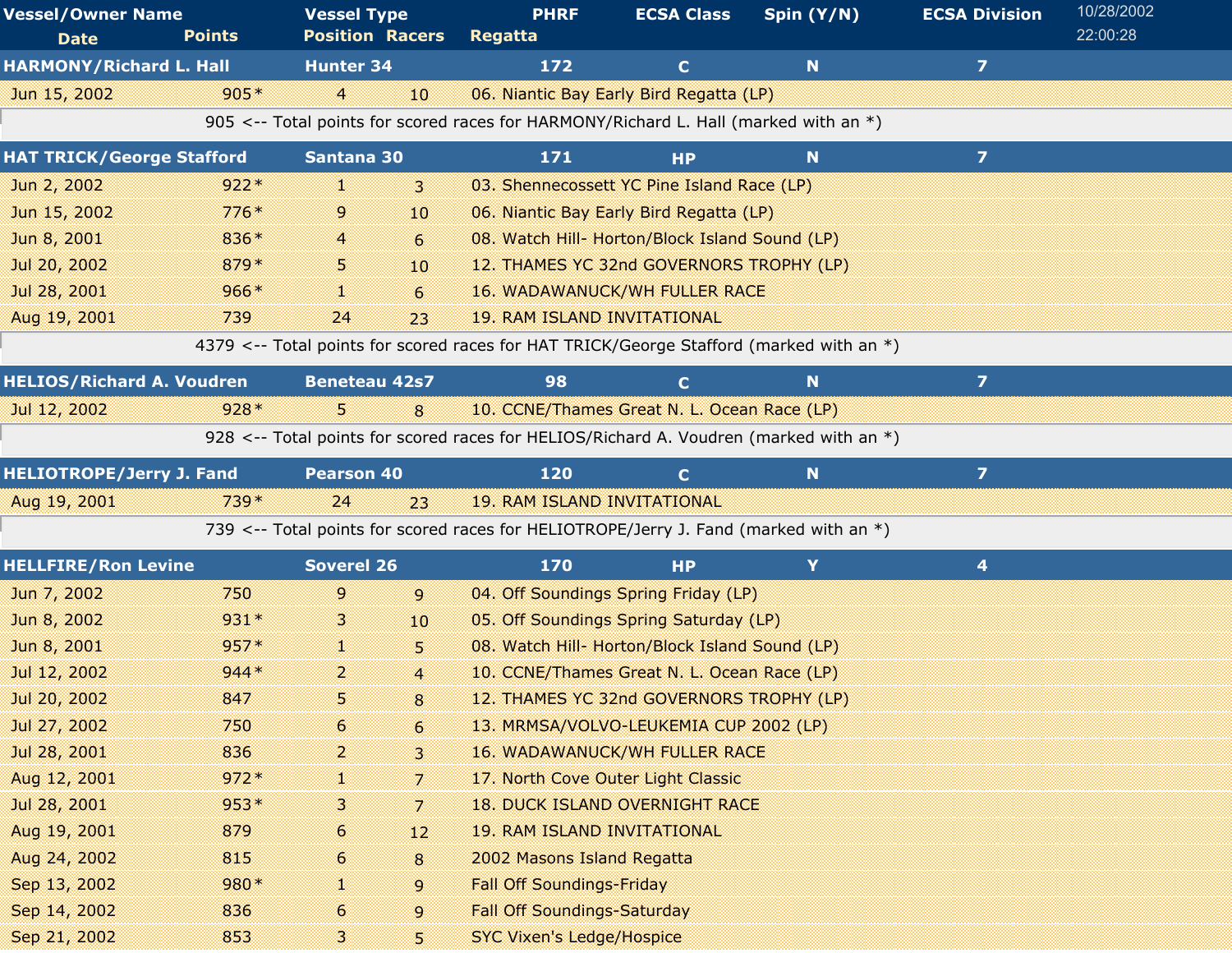|               |                                                                                                                                                              |                                         | <b>PHRF</b>                                                | <b>ECSA Class</b>         | Spin (Y/N)                                                                                                                                                                                                                                                                                                                                                            | <b>ECSA Division</b>                                                                                                                                                                                                                                                                                                                                                                                                                                                                                                                                                                                | 10/28/2002                                                                                                                                                                                                                                                                     |
|---------------|--------------------------------------------------------------------------------------------------------------------------------------------------------------|-----------------------------------------|------------------------------------------------------------|---------------------------|-----------------------------------------------------------------------------------------------------------------------------------------------------------------------------------------------------------------------------------------------------------------------------------------------------------------------------------------------------------------------|-----------------------------------------------------------------------------------------------------------------------------------------------------------------------------------------------------------------------------------------------------------------------------------------------------------------------------------------------------------------------------------------------------------------------------------------------------------------------------------------------------------------------------------------------------------------------------------------------------|--------------------------------------------------------------------------------------------------------------------------------------------------------------------------------------------------------------------------------------------------------------------------------|
| <b>Points</b> |                                                                                                                                                              |                                         | Regatta                                                    |                           |                                                                                                                                                                                                                                                                                                                                                                       |                                                                                                                                                                                                                                                                                                                                                                                                                                                                                                                                                                                                     | 22:00:28                                                                                                                                                                                                                                                                       |
|               |                                                                                                                                                              |                                         |                                                            |                           |                                                                                                                                                                                                                                                                                                                                                                       |                                                                                                                                                                                                                                                                                                                                                                                                                                                                                                                                                                                                     |                                                                                                                                                                                                                                                                                |
|               |                                                                                                                                                              |                                         |                                                            |                           |                                                                                                                                                                                                                                                                                                                                                                       | $\bullet$                                                                                                                                                                                                                                                                                                                                                                                                                                                                                                                                                                                           |                                                                                                                                                                                                                                                                                |
| 898           | 3                                                                                                                                                            | $\overline{7}$                          |                                                            |                           |                                                                                                                                                                                                                                                                                                                                                                       |                                                                                                                                                                                                                                                                                                                                                                                                                                                                                                                                                                                                     |                                                                                                                                                                                                                                                                                |
|               |                                                                                                                                                              |                                         |                                                            |                           |                                                                                                                                                                                                                                                                                                                                                                       |                                                                                                                                                                                                                                                                                                                                                                                                                                                                                                                                                                                                     |                                                                                                                                                                                                                                                                                |
|               | 34                                                                                                                                                           |                                         | 150                                                        | $\mathbf C$               | Y                                                                                                                                                                                                                                                                                                                                                                     | 2 <sup>1</sup>                                                                                                                                                                                                                                                                                                                                                                                                                                                                                                                                                                                      |                                                                                                                                                                                                                                                                                |
| $853*$        | $\mathsf{g}$                                                                                                                                                 | 15                                      |                                                            |                           |                                                                                                                                                                                                                                                                                                                                                                       |                                                                                                                                                                                                                                                                                                                                                                                                                                                                                                                                                                                                     |                                                                                                                                                                                                                                                                                |
|               |                                                                                                                                                              |                                         |                                                            |                           |                                                                                                                                                                                                                                                                                                                                                                       |                                                                                                                                                                                                                                                                                                                                                                                                                                                                                                                                                                                                     |                                                                                                                                                                                                                                                                                |
|               | Evelyn 42                                                                                                                                                    |                                         | 33                                                         | <b>HP</b>                 | Y                                                                                                                                                                                                                                                                                                                                                                     | 3                                                                                                                                                                                                                                                                                                                                                                                                                                                                                                                                                                                                   |                                                                                                                                                                                                                                                                                |
| $976*$        | J.                                                                                                                                                           | 8                                       |                                                            |                           |                                                                                                                                                                                                                                                                                                                                                                       |                                                                                                                                                                                                                                                                                                                                                                                                                                                                                                                                                                                                     |                                                                                                                                                                                                                                                                                |
| 983*          | 11                                                                                                                                                           | 10                                      |                                                            |                           |                                                                                                                                                                                                                                                                                                                                                                       |                                                                                                                                                                                                                                                                                                                                                                                                                                                                                                                                                                                                     |                                                                                                                                                                                                                                                                                |
| 831           | 11                                                                                                                                                           | 16                                      |                                                            |                           |                                                                                                                                                                                                                                                                                                                                                                       |                                                                                                                                                                                                                                                                                                                                                                                                                                                                                                                                                                                                     |                                                                                                                                                                                                                                                                                |
| 935*          | 2                                                                                                                                                            | $\overline{7}$                          |                                                            |                           |                                                                                                                                                                                                                                                                                                                                                                       |                                                                                                                                                                                                                                                                                                                                                                                                                                                                                                                                                                                                     |                                                                                                                                                                                                                                                                                |
| 985*          | 1                                                                                                                                                            | 11                                      |                                                            |                           |                                                                                                                                                                                                                                                                                                                                                                       |                                                                                                                                                                                                                                                                                                                                                                                                                                                                                                                                                                                                     |                                                                                                                                                                                                                                                                                |
| $938*$        | 3                                                                                                                                                            | 11                                      |                                                            |                           |                                                                                                                                                                                                                                                                                                                                                                       |                                                                                                                                                                                                                                                                                                                                                                                                                                                                                                                                                                                                     |                                                                                                                                                                                                                                                                                |
| $976*$        | $\overline{2}$                                                                                                                                               | 16                                      |                                                            |                           |                                                                                                                                                                                                                                                                                                                                                                       |                                                                                                                                                                                                                                                                                                                                                                                                                                                                                                                                                                                                     |                                                                                                                                                                                                                                                                                |
|               |                                                                                                                                                              |                                         |                                                            |                           |                                                                                                                                                                                                                                                                                                                                                                       |                                                                                                                                                                                                                                                                                                                                                                                                                                                                                                                                                                                                     |                                                                                                                                                                                                                                                                                |
|               |                                                                                                                                                              |                                         | 158                                                        | $\mathbf C$               | $\mathbf N$                                                                                                                                                                                                                                                                                                                                                           | $\mathbf{z}$                                                                                                                                                                                                                                                                                                                                                                                                                                                                                                                                                                                        |                                                                                                                                                                                                                                                                                |
| 898*          | 3                                                                                                                                                            | 7                                       |                                                            |                           |                                                                                                                                                                                                                                                                                                                                                                       |                                                                                                                                                                                                                                                                                                                                                                                                                                                                                                                                                                                                     |                                                                                                                                                                                                                                                                                |
| 985*          | H.                                                                                                                                                           | 11                                      |                                                            |                           |                                                                                                                                                                                                                                                                                                                                                                       |                                                                                                                                                                                                                                                                                                                                                                                                                                                                                                                                                                                                     |                                                                                                                                                                                                                                                                                |
| $707*$        | 7                                                                                                                                                            | 6                                       |                                                            |                           |                                                                                                                                                                                                                                                                                                                                                                       |                                                                                                                                                                                                                                                                                                                                                                                                                                                                                                                                                                                                     |                                                                                                                                                                                                                                                                                |
| 739*          | 24                                                                                                                                                           | 23                                      |                                                            |                           |                                                                                                                                                                                                                                                                                                                                                                       |                                                                                                                                                                                                                                                                                                                                                                                                                                                                                                                                                                                                     |                                                                                                                                                                                                                                                                                |
| 879*          | $\overline{a}$                                                                                                                                               | $\overline{4}$                          |                                                            |                           |                                                                                                                                                                                                                                                                                                                                                                       |                                                                                                                                                                                                                                                                                                                                                                                                                                                                                                                                                                                                     |                                                                                                                                                                                                                                                                                |
|               |                                                                                                                                                              |                                         |                                                            |                           |                                                                                                                                                                                                                                                                                                                                                                       |                                                                                                                                                                                                                                                                                                                                                                                                                                                                                                                                                                                                     |                                                                                                                                                                                                                                                                                |
|               |                                                                                                                                                              |                                         | 184                                                        | $\mathbf C$               | N                                                                                                                                                                                                                                                                                                                                                                     | 8                                                                                                                                                                                                                                                                                                                                                                                                                                                                                                                                                                                                   |                                                                                                                                                                                                                                                                                |
| $966*$        | $\overline{2}$                                                                                                                                               | 12                                      |                                                            |                           |                                                                                                                                                                                                                                                                                                                                                                       |                                                                                                                                                                                                                                                                                                                                                                                                                                                                                                                                                                                                     |                                                                                                                                                                                                                                                                                |
|               |                                                                                                                                                              |                                         |                                                            |                           |                                                                                                                                                                                                                                                                                                                                                                       |                                                                                                                                                                                                                                                                                                                                                                                                                                                                                                                                                                                                     |                                                                                                                                                                                                                                                                                |
|               |                                                                                                                                                              |                                         |                                                            |                           |                                                                                                                                                                                                                                                                                                                                                                       | <b>Not Entered</b>                                                                                                                                                                                                                                                                                                                                                                                                                                                                                                                                                                                  |                                                                                                                                                                                                                                                                                |
| 905           | $\overline{2}$                                                                                                                                               | 5                                       |                                                            |                           |                                                                                                                                                                                                                                                                                                                                                                       |                                                                                                                                                                                                                                                                                                                                                                                                                                                                                                                                                                                                     |                                                                                                                                                                                                                                                                                |
|               |                                                                                                                                                              |                                         |                                                            |                           |                                                                                                                                                                                                                                                                                                                                                                       |                                                                                                                                                                                                                                                                                                                                                                                                                                                                                                                                                                                                     |                                                                                                                                                                                                                                                                                |
|               | <b>Vessel/Owner Name</b><br><b>HIBERNIA/Rich Foye</b><br><b>HOOLIGAN/Peter Brinckerhoff</b><br><b>HORNET/Bob McLellan</b><br><b>HOT NUMBERS/Alan Karenko</b> | HOT FUDGE/Richard A. Glassman Sadler 34 | <b>Vessel Type</b><br><b>Position Racers</b><br>O'Day 34 M | <b>Concordia - Taylor</b> | <b>19. RAM ISLAND INVITATIONAL</b><br><b>19. RAM ISLAND INVITATIONAL</b><br>2002 Masons Island Regatta<br><b>Fall Off Soundings-Friday</b><br><b>Fall Off Soundings-Saturday</b><br>11. ESSEX RUM CHALLENGE (LP)<br>17. North Cove Outer Light Classic<br><b>19. RAM ISLAND INVITATIONAL</b><br><b>Duck Island Thundermug Regatta</b><br>11. ESSEX RUM CHALLENGE (LP) | 5737 <-- Total points for scored races for HELLFIRE/Ron Levine (marked with an *)<br>12. THAMES YC 32nd GOVERNORS TROPHY (LP)<br>0 <-- Total points for scored races for HIBERNIA/Rich Foye (marked with an *)<br>853 <-- Total points for scored races for HOCUS POCUS/ (marked with an *)<br>04. Off Soundings Spring Friday (LP)<br>05. Off Soundings Spring Saturday (LP)<br>Fishers Island YC 46th 'Round the Island'<br>02. Duck Island Spring Regatta (LP)<br>4208 <-- Total points for scored races for HORNET/Bob McLellan (marked with an *)<br>Fishers Island YC 46th 'Round the Island' | 5793 <-- Total points for scored races for HOOLIGAN/Peter Brinckerhoff (marked with an *)<br>966 <-- Total points for scored races for HOT FUDGE/Richard A. Glassman (marked with an *)<br>0 <-- Total points for scored races for HOT NUMBERS/Alan Karenko (marked with an *) |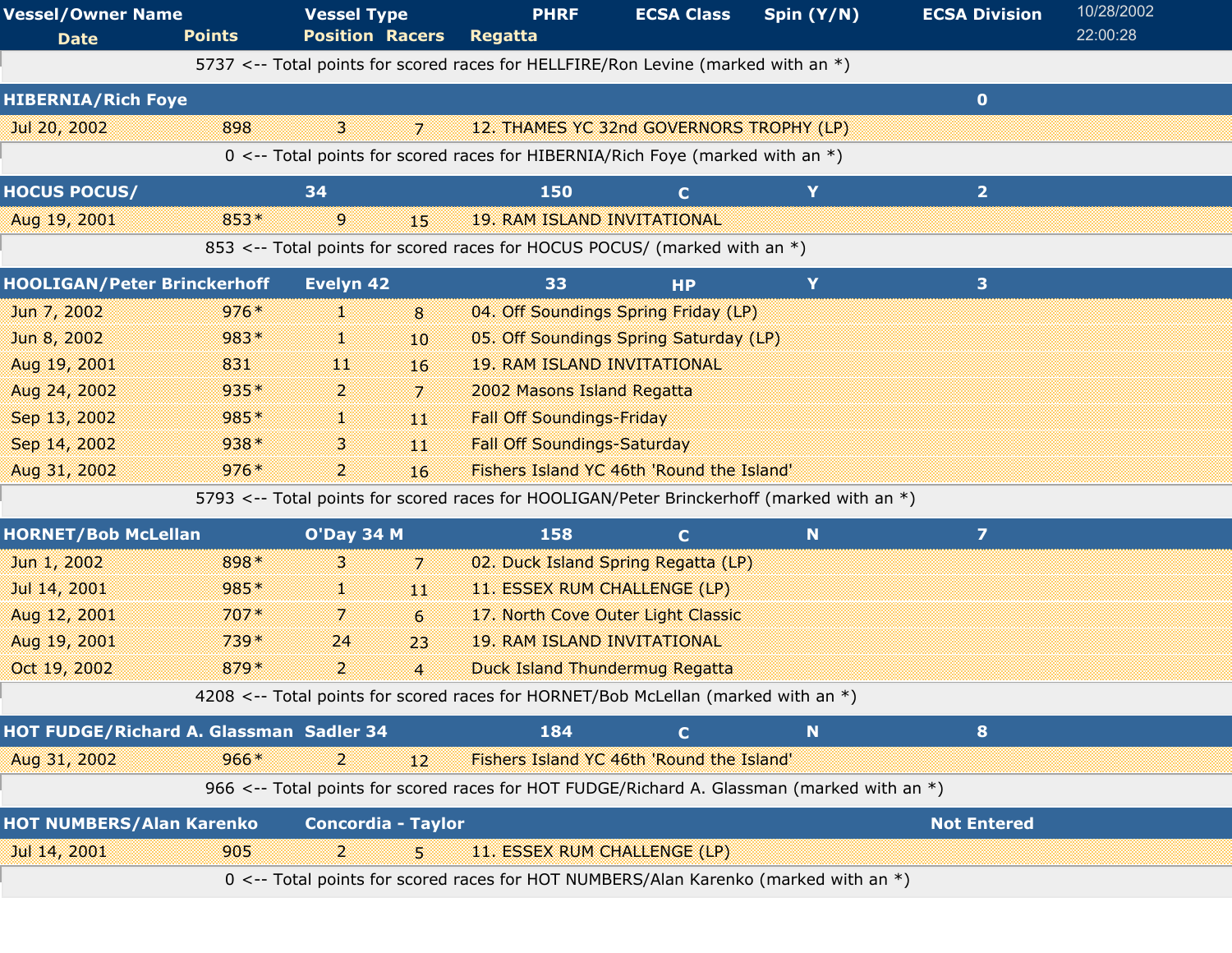| <b>Vessel/Owner Name</b><br><b>Date</b>   | <b>Points</b> | <b>Vessel Type</b><br><b>Position Racers</b> |                | <b>PHRF</b><br>Regatta                                                                            | <b>ECSA Class</b>                         | Spin (Y/N)  | <b>ECSA Division</b>    | 10/28/2002<br>22:00:28 |
|-------------------------------------------|---------------|----------------------------------------------|----------------|---------------------------------------------------------------------------------------------------|-------------------------------------------|-------------|-------------------------|------------------------|
| <b>ILLUSION/ BOURGET</b>                  |               |                                              |                |                                                                                                   |                                           |             | <b>Not Entered</b>      |                        |
| Jun 7, 2002                               | 944           | $\overline{2}$                               | 8              |                                                                                                   | 04. Off Soundings Spring Friday (LP)      |             |                         |                        |
| Jun 8, 2002                               | 879           | 5.                                           | 10             |                                                                                                   | 05. Off Soundings Spring Saturday (LP)    |             |                         |                        |
| Jul 14, 2001                              | 721           | 10                                           | 9              | 11. ESSEX RUM CHALLENGE (LP)                                                                      |                                           |             |                         |                        |
| Sep 13, 2002                              | 922           | 3                                            | 9              | <b>Fall Off Soundings-Friday</b>                                                                  |                                           |             |                         |                        |
| Sep 14, 2002                              | 861           | $\overline{4}$                               | $\overline{7}$ | <b>Fall Off Soundings-Saturday</b>                                                                |                                           |             |                         |                        |
|                                           |               |                                              |                | 0 <-- Total points for scored races for ILLUSION/ BOURGET (marked with an *)                      |                                           |             |                         |                        |
|                                           |               |                                              |                |                                                                                                   |                                           |             |                         |                        |
| <b>INDESEAS/Gene Fiese</b>                |               | <b>Ensign</b>                                |                |                                                                                                   |                                           |             | <b>Not Entered</b>      |                        |
| Jul 20, 2002                              | 824           | 5                                            | $\overline{7}$ |                                                                                                   | 12. THAMES YC 32nd GOVERNORS TROPHY (LP)  |             |                         |                        |
|                                           |               |                                              |                | 0 <-- Total points for scored races for INDESEAS/Gene Fiese (marked with an *)                    |                                           |             |                         |                        |
| <b>INTREPID/Sean Saslo</b>                |               | 51                                           |                |                                                                                                   | $\mathbf C$                               | N           | $\overline{\mathbf{z}}$ |                        |
| Jul 8, 2001                               | 750 *         | 3                                            | $\mathbf{3}$   |                                                                                                   | 09. PINE ORCHARD ANNUAL INVITATIONAL (LP) |             |                         |                        |
| Jul 14, 2001                              | $726*$        | 12                                           | 11             | 11. ESSEX RUM CHALLENGE (LP)                                                                      |                                           |             |                         |                        |
| Oct 19, 2002                              | 685*          | 5.                                           | $\overline{4}$ | <b>Duck Island Thundermug Regatta</b>                                                             |                                           |             |                         |                        |
| Sep 13, 2002                              | 750 *         | 9                                            | 9              | <b>Fall Off Soundings-Friday</b>                                                                  |                                           |             |                         |                        |
| Sep 14, 2002                              | 750*          | 9                                            | 9              | <b>Fall Off Soundings-Saturday</b>                                                                |                                           |             |                         |                        |
|                                           |               |                                              |                | 3661 <-- Total points for scored races for INTREPID/Sean Saslo (marked with an *)                 |                                           |             |                         |                        |
| IRISH LADY/William J. St. John_ Ranger 26 |               |                                              |                | 215                                                                                               | $\mathbf{C}$                              | $\mathbf N$ | 8                       |                        |
| Jul 14, 2001                              | 721           | 10                                           | 9              | 11. ESSEX RUM CHALLENGE (LP)                                                                      |                                           |             |                         |                        |
| Jul 20, 2002                              | 828 *         | 7                                            | 10             |                                                                                                   | 12. THAMES YC 32nd GOVERNORS TROPHY (LP)  |             |                         |                        |
| Jul 27, 2002                              | $922*$        | 3                                            | 9              |                                                                                                   | 13. MRMSA/VOLVO-LEUKEMIA CUP 2002 (LP)    |             |                         |                        |
| Aug 12, 2001                              | 707           | 7                                            | 6              | 17. North Cove Outer Light Classic                                                                |                                           |             |                         |                        |
| Aug 19, 2001                              | $941*$        | 6                                            | 23             | <b>19. RAM ISLAND INVITATIONAL</b>                                                                |                                           |             |                         |                        |
| Aug 24, 2002                              | 935*          | 2                                            | 7              | 2002 Masons Island Regatta                                                                        |                                           |             |                         |                        |
| Aug 31, 2002                              | 793           | 10                                           | 12             |                                                                                                   | Fishers Island YC 46th 'Round the Island' |             |                         |                        |
| Sep 21, 2002                              | $931*$        | 3                                            | 10             | <b>SYC Vixen's Ledge/Hospice</b>                                                                  |                                           |             |                         |                        |
|                                           |               |                                              |                | 4557 <-- Total points for scored races for IRISH LADY/William J. St. John_ Jr. (marked with an *) |                                           |             |                         |                        |
| <b>IRRRESTIBLE/James Slimmon Jr. 37-2</b> |               |                                              |                |                                                                                                   |                                           |             | <b>Not Entered</b>      |                        |
| Jun 7, 2002                               | 868           | 6                                            | 11             |                                                                                                   | 04. Off Soundings Spring Friday (LP)      |             |                         |                        |
| Jun 8, 2002                               | 821           | 8                                            | 11             |                                                                                                   | 05. Off Soundings Spring Saturday (LP)    |             |                         |                        |
| Sep 13, 2002                              | 849           | 8                                            | 13             | <b>Fall Off Soundings-Friday</b>                                                                  |                                           |             |                         |                        |

Sep 14, 2002 6 889 6 889 6 8 889 Fall Off Soundings-Saturday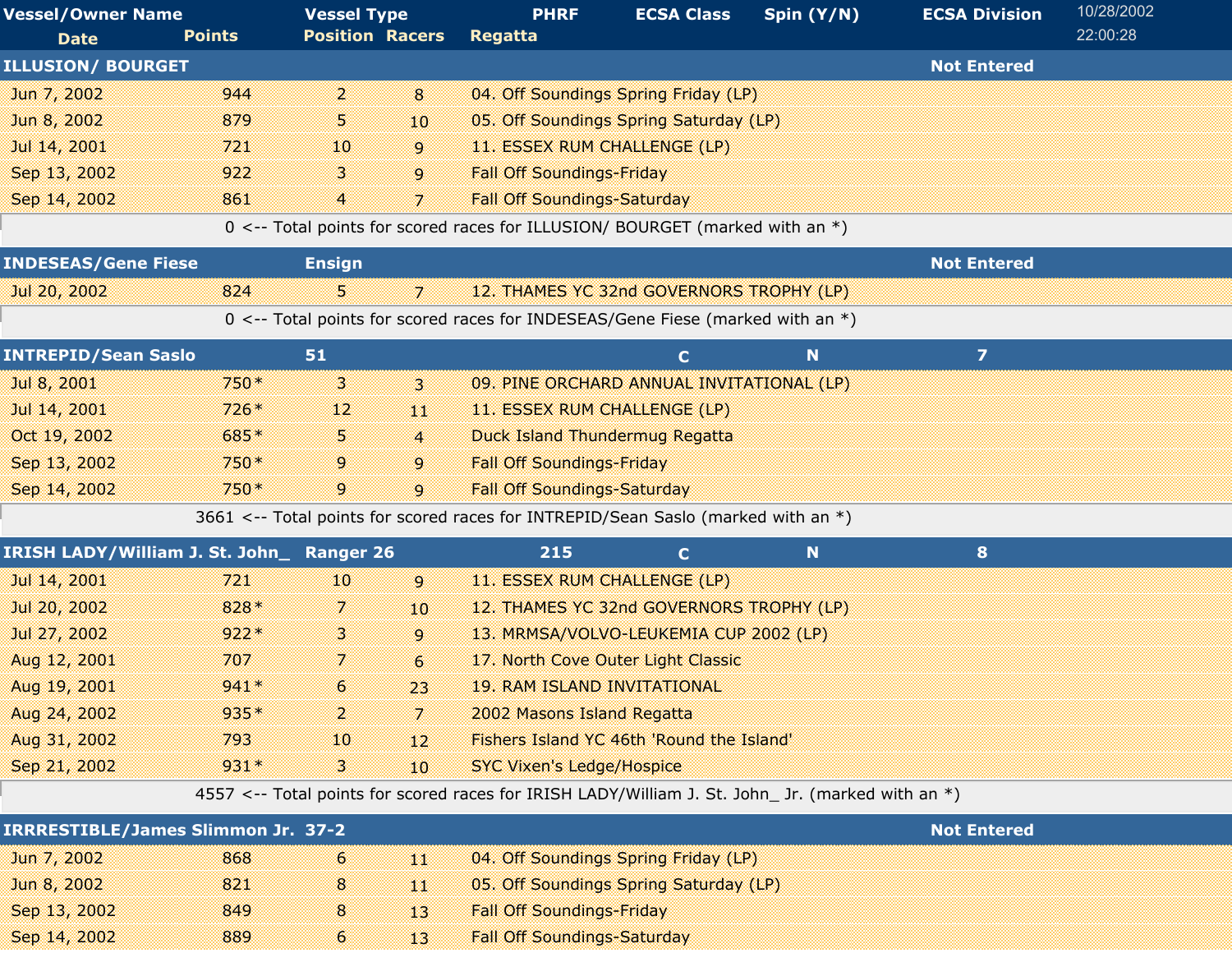| <b>Vessel/Owner Name</b>          |               | <b>Vessel Type</b>     |    | <b>PHRF</b>                                                                              | <b>ECSA Class</b>                         | Spin (Y/N) | <b>ECSA Division</b> | 10/28/2002 |
|-----------------------------------|---------------|------------------------|----|------------------------------------------------------------------------------------------|-------------------------------------------|------------|----------------------|------------|
| <b>Date</b>                       | <b>Points</b> | <b>Position Racers</b> |    | Regatta                                                                                  |                                           |            |                      | 22:00:28   |
|                                   |               |                        |    | 0 <-- Total points for scored races for IRRRESTIBLE/James Slimmon Jr. (marked with an *) |                                           |            |                      |            |
| J-HAWK/Jeff Johnstone             |               |                        |    |                                                                                          |                                           |            | <b>Not Entered</b>   |            |
| Jun 7, 2002                       | 980           | H.                     | 9  |                                                                                          | 04. Off Soundings Spring Friday (LP)      |            |                      |            |
| Jun 8, 2002                       | 750           | 10                     | 10 |                                                                                          | 05. Off Soundings Spring Saturday (LP)    |            |                      |            |
|                                   |               |                        |    | 0 <-- Total points for scored races for J-HAWK/Jeff Johnstone (marked with an *)         |                                           |            |                      |            |
| <b>JAGULAR/Craig Ouellette</b>    |               | $J - 34$               |    | 118                                                                                      | $\mathbf{C}$                              | Y          | <b>Not Entered</b>   |            |
| Jul 8, 2001                       | 836           | 6                      | 9  |                                                                                          | 09. PINE ORCHARD ANNUAL INVITATIONAL (LP) |            |                      |            |
|                                   |               |                        |    | 0 <-- Total points for scored races for JAGULAR/Craig Ouellette (marked with an *)       |                                           |            |                      |            |
| <b>JAGULAR/Francis X. Closter</b> |               | $J - 34$               |    | 118                                                                                      | $\mathbf{C}$                              | Y          | 1                    |            |
| Jun 15, 2002                      | 787*          | 6                      | 7  |                                                                                          | 06. Niantic Bay Early Bird Regatta (LP)   |            |                      |            |
|                                   |               |                        |    | 787 <-- Total points for scored races for JAGULAR/Francis X. Closter (marked with an *)  |                                           |            |                      |            |
| <b>JAKE'S MADD WRIG/</b>          |               | 30                     |    | 138                                                                                      |                                           |            | <b>Not Entered</b>   |            |
| Jul 27, 2002                      | 847           | 5.                     | 8  |                                                                                          | 13. MRMSA/VOLVO-LEUKEMIA CUP 2002 (LP)    |            |                      |            |
| Aug 19, 2001                      | $767*$        | 14                     | 15 | <b>19. RAM ISLAND INVITATIONAL</b>                                                       |                                           |            |                      |            |
| Aug 24, 2002                      | 847           | 5                      | 8  | 2002 Masons Island Regatta                                                               |                                           |            |                      |            |
| Aug 31, 2002                      | 900           | 8                      | 19 |                                                                                          | Fishers Island YC 46th 'Round the Island' |            |                      |            |
|                                   |               |                        |    | 767 <-- Total points for scored races for JAKE'S MADD WRIG/ (marked with an *)           |                                           |            |                      |            |
| <b>JET STREAM/JACK WILLS</b>      |               |                        |    |                                                                                          |                                           |            | <b>Not Entered</b>   |            |
| Jun 7, 2002                       | 865           | 5                      | 9  |                                                                                          | 04. Off Soundings Spring Friday (LP)      |            |                      |            |
| Jun 8, 2002                       | 957           | 2                      | 10 |                                                                                          | 05. Off Soundings Spring Saturday (LP)    |            |                      |            |
| Sep 13, 2002                      | 980           | 11                     | 9  | <b>Fall Off Soundings-Friday</b>                                                         |                                           |            |                      |            |
| Sep 14, 2002                      | 894           | 4                      | 9  | <b>Fall Off Soundings-Saturday</b>                                                       |                                           |            |                      |            |
|                                   |               |                        |    | 0 <-- Total points for scored races for JET STREAM/JACK WILLS (marked with an *)         |                                           |            |                      |            |
| <b>JEZEBEL/Wayne Morse</b>        |               | <b>SR-33</b>           |    | 75                                                                                       | <b>HP</b>                                 | Y          | 3 <sup>1</sup>       |            |
| Jun 7, 2002                       | 782*          | $\overline{7}$         | 8  |                                                                                          | 04. Off Soundings Spring Friday (LP)      |            |                      |            |
| Jun 8, 2002                       | 750 *         | 10                     | 10 |                                                                                          | 05. Off Soundings Spring Saturday (LP)    |            |                      |            |
| Sep 13, 2002                      | $821*$        | 8                      | 11 | <b>Fall Off Soundings-Friday</b>                                                         |                                           |            |                      |            |
| Sep 14, 2002                      | 750*          | 11                     | 11 | <b>Fall Off Soundings-Saturday</b>                                                       |                                           |            |                      |            |
|                                   |               |                        |    | 3103 <-- Total points for scored races for JEZEBEL/Wayne Morse (marked with an *)        |                                           |            |                      |            |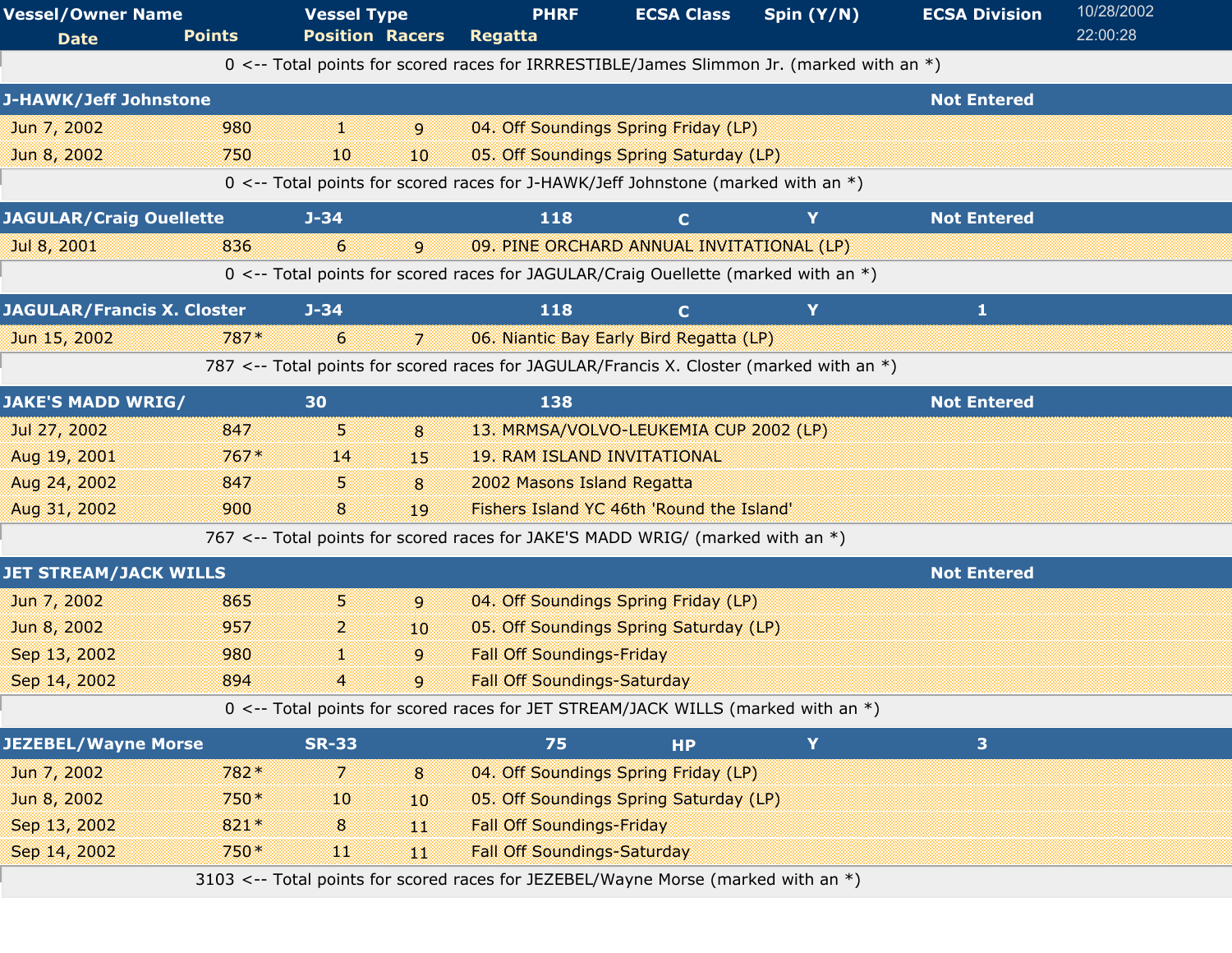| <b>Vessel/Owner Name</b>        |               | <b>Vessel Type</b>        |                | <b>PHRF</b>                               | <b>ECSA Class</b> | Spin $(Y/N)$ | <b>ECSA Division</b> | 10/28/2002 |  |
|---------------------------------|---------------|---------------------------|----------------|-------------------------------------------|-------------------|--------------|----------------------|------------|--|
| <b>Date</b>                     | <b>Points</b> | <b>Position Racers</b>    |                | <b>Regatta</b>                            |                   |              |                      | 22:00:28   |  |
| <b>JOLLY MON/George / Sarah</b> |               | <b>C&amp;C Redwing 30</b> |                | 194                                       | $\mathbf{C}$      |              | $\mathbf{2}$         |            |  |
| Jun 7, 2002                     | $944*$        | 3                         | 12             | 04. Off Soundings Spring Friday (LP)      |                   |              |                      |            |  |
| Jun 8, 2002                     | $916*$        | 5.                        | 14             | 05. Off Soundings Spring Saturday (LP)    |                   |              |                      |            |  |
| Aug 19, 2001                    | $980*$        | Æ                         | $\overline{9}$ | <b>19. RAM ISLAND INVITATIONAL</b>        |                   |              |                      |            |  |
| Aug 24, 2002                    | $944*$        | $\overline{2}$            | 8              | 2002 Masons Island Regatta                |                   |              |                      |            |  |
| Sep 13, 2002                    | 849           | 8                         | 13             | <b>Fall Off Soundings-Friday</b>          |                   |              |                      |            |  |
| Sep 14, 2002                    | $922*$        | $\overline{4}$            | 12             | <b>Fall Off Soundings-Saturday</b>        |                   |              |                      |            |  |
| Aug 31, 2002                    | $980*$        | d.                        | 9              | Fishers Island YC 46th 'Round the Island' |                   |              |                      |            |  |

5686 <-- Total points for scored races for JOLLY MON/George / Sarah Loveday / Porter (marked with an \*)

| <b>JUST FRIENDS/Ed Purcell</b> |        | <b>Pearson Wanderer</b> |    | 216                                                                                   | <b>AB</b> | 5 |  |  |
|--------------------------------|--------|-------------------------|----|---------------------------------------------------------------------------------------|-----------|---|--|--|
| Jun 7, 2002                    | $957*$ | 30                      | 5  | 04. Off Soundings Spring Friday (LP)                                                  |           |   |  |  |
| Jun 8, 2002                    | $836*$ | 4                       | 6  | 05. Off Soundings Spring Saturday (LP)                                                |           |   |  |  |
| Aug 19, 2001                   | 894 *  | $\overline{4}$          | 9  | 19. RAM ISLAND INVITATIONAL                                                           |           |   |  |  |
| Aug 24, 2002                   | 815    | 6                       | 8  | 2002 Masons Island Regatta                                                            |           |   |  |  |
| Sep 13, 2002                   | $966*$ | 13                      | 6  | <b>Fall Off Soundings-Friday</b>                                                      |           |   |  |  |
| Sep 14, 2002                   | $969*$ | 2                       | 13 | <b>Fall Off Soundings-Saturday</b>                                                    |           |   |  |  |
| Aug 31, 2002                   | $951*$ | $\overline{2}$          | 9  | Fishers Island YC 46th 'Round the Island'                                             |           |   |  |  |
|                                |        |                         |    | 5573 <-- Total points for scored races for JUST FRIENDS/Ed Purcell (marked with an *) |           |   |  |  |

| <b>KAOS</b>  |     |                |                                                                                             | <b>Not Entered</b> |  |
|--------------|-----|----------------|---------------------------------------------------------------------------------------------|--------------------|--|
| Sep 13, 2002 | 836 | $\overline{q}$ | <b>Fall Off Soundings-Friday</b>                                                            |                    |  |
| Sep 14, 2002 | 894 | $\frac{4}{9}$  | <b>Fall Off Soundings-Saturday</b>                                                          |                    |  |
|              |     |                | $0 \times$ Total points for scared rases for $V \wedge \Omega$ (marked with an $\uparrow$ ) |                    |  |

 $0 \le -$  Total points for scored races for KAOS/ (marked with an  $*)$ )

| <b>KARI/Patrick M. Collins</b> |        | <b>Pearson Flyer</b> |                | 139                                                                                   | <b>HP</b> | 4 |  |
|--------------------------------|--------|----------------------|----------------|---------------------------------------------------------------------------------------|-----------|---|--|
| Jul 8, 2001                    | $815*$ | 6                    | 8              | 09. PINE ORCHARD ANNUAL INVITATIONAL (LP)                                             |           |   |  |
| Aug 4, 2001                    | $916*$ | 5                    |                | 14. MILFORD/ECSA INVITATIONAL (LP)                                                    |           |   |  |
| Aug 5, 2001                    | $750*$ | $\overline{4}$       | $\overline{4}$ | 15. New Haven YC Mayor's Cup (LP)                                                     |           |   |  |
| Oct 19, 2002                   | 707    | 7                    | 6              | Duck Island Thundermug Regatta                                                        |           |   |  |
| Sep 7, 2002                    | $750*$ | 8                    | 8              | <b>Housatonic Boat Club Invitational</b>                                              |           |   |  |
| Sep 28, 2002                   | $802*$ | $\overline{4}$       | 5              | <b>Milford Last Chance Regatta</b>                                                    |           |   |  |
| Sep 29, 2002                   | $750*$ | 6                    | 6              | <b>Windjammers Last Chance</b>                                                        |           |   |  |
|                                |        |                      |                | 4783 <-- Total points for scored races for KARI/Patrick M. Collins (marked with an *) |           |   |  |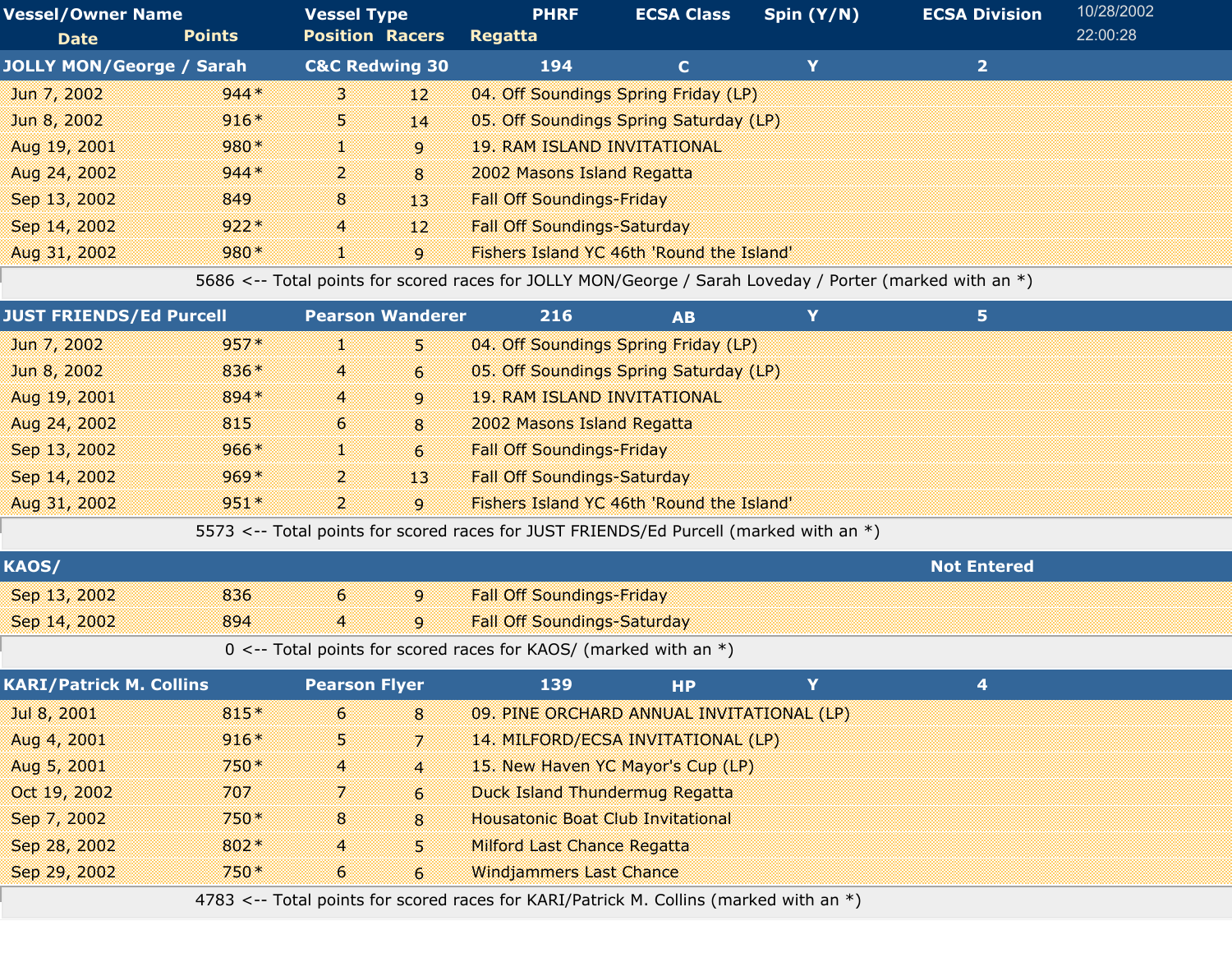| <b>Vessel/Owner Name</b><br><b>Date</b> | <b>Points</b> | <b>Vessel Type</b><br><b>Position Racers</b> |                | <b>PHRF</b><br>Regatta                                                                  | <b>ECSA Class</b> | Spin $(Y/N)$ | <b>ECSA Division</b> | 10/28/2002<br>22:00:28 |
|-----------------------------------------|---------------|----------------------------------------------|----------------|-----------------------------------------------------------------------------------------|-------------------|--------------|----------------------|------------------------|
| <b>KINDRED SPIRIT/Richard Kerr</b>      |               |                                              |                |                                                                                         |                   |              | <b>Not Entered</b>   |                        |
| Jun 8, 2002                             | 793           | 5                                            | 6              | 05. Off Soundings Spring Saturday (LP)                                                  |                   |              |                      |                        |
|                                         |               |                                              |                | 0 <-- Total points for scored races for KINDRED SPIRIT/Richard Kerr (marked with an *)  |                   |              |                      |                        |
| <b>KIONI/</b>                           |               |                                              |                |                                                                                         |                   |              | <b>Not Entered</b>   |                        |
| Jul 27, 2002                            | 815           | 6                                            | 8              | 13. MRMSA/VOLVO-LEUKEMIA CUP 2002 (LP)                                                  |                   |              |                      |                        |
|                                         |               |                                              |                | 0 <-- Total points for scored races for KIONI/ (marked with an $*)$                     |                   |              |                      |                        |
| <b>KITE/Paul Connor</b>                 |               |                                              |                |                                                                                         | $\mathbf C$       | Y            | 1                    |                        |
| Jun 7, 2002                             | 849*          | 8                                            | 13             | 04. Off Soundings Spring Friday (LP)                                                    |                   |              |                      |                        |
| Jun 8, 2002                             | $929*$        | 4                                            | 13             | 05. Off Soundings Spring Saturday (LP)                                                  |                   |              |                      |                        |
| Jul 27, 2002                            | 836*          | 6                                            | 9              | 13. MRMSA/VOLVO-LEUKEMIA CUP 2002 (LP)                                                  |                   |              |                      |                        |
| Aug 19, 2001                            | $976*$        | 2                                            | 16             | <b>19. RAM ISLAND INVITATIONAL</b>                                                      |                   |              |                      |                        |
| Aug 24, 2002                            | 824 *         | 5                                            | $\overline{7}$ | 2002 Masons Island Regatta                                                              |                   |              |                      |                        |
| Aug 31, 2002                            | $944*$        | $\overline{a}$                               | 16             | Fishers Island YC 46th 'Round the Island'                                               |                   |              |                      |                        |
|                                         |               |                                              |                | 5358 <-- Total points for scored races for KITE/Paul Connor (marked with an *)          |                   |              |                      |                        |
| <b>KNOT BUSY/Ted Dunton</b>             |               | <b>Hunter 31</b>                             |                | 217                                                                                     | $\mathbf C$       | N            | 8                    |                        |
| Aug 4, 2001                             | $957*$        | 2                                            | 5              | 14. MILFORD/ECSA INVITATIONAL (LP)                                                      |                   |              |                      |                        |
| Sep 7, 2002                             | 842 *         | 9                                            | 14             | <b>Housatonic Boat Club Invitational</b>                                                |                   |              |                      |                        |
| Sep 28, 2002                            | 879*          | 3                                            | 6              | <b>Milford Last Chance Regatta</b>                                                      |                   |              |                      |                        |
|                                         |               |                                              |                | 2678 <-- Total points for scored races for KNOT BUSY/Ted Dunton (marked with an *)      |                   |              |                      |                        |
| <b>KRISTINA/Roy N. Guile</b>            |               | <b>Tartan 30</b>                             |                | 202                                                                                     | $\mathbf C$       | N            | 8                    |                        |
| Jul 14, 2001                            | 894 *         | $\overline{4}$                               | 9              | 11. ESSEX RUM CHALLENGE (LP)                                                            |                   |              |                      |                        |
| Aug 12, 2001                            | $922*$        | $\overline{2}$                               | 6              | 17. North Cove Outer Light Classic                                                      |                   |              |                      |                        |
|                                         |               |                                              |                | 1816 <-- Total points for scored races for KRISTINA/Roy N. Guile (marked with an *)     |                   |              |                      |                        |
| <b>L'ARCHE DE NOE'/Eric Sauer</b>       |               | <b>Beneteau First 32</b>                     |                | 139                                                                                     | $\mathbf C$       | Y            | $\overline{2}$       |                        |
| Aug 23, 2002                            | $901*$        | 5                                            | 6              | 20. WINDJAMMERS 52nd OVERNIGHT RACE                                                     |                   |              |                      |                        |
|                                         |               |                                              |                | 901 <-- Total points for scored races for L'ARCHE DE NOE'/Eric Sauer (marked with an *) |                   |              |                      |                        |
| <b>LEDA/David Seligson</b>              |               | <b>Hinter Hoeller 25</b>                     |                | 257                                                                                     | $\mathbf C$       | N            | 8                    |                        |
| Jul 8, 2001                             | $957*$        | H.                                           | 5              | 09. PINE ORCHARD ANNUAL INVITATIONAL (LP)                                               |                   |              |                      |                        |
| Aug 5, 2001                             | $935*$        | 2                                            | 7              | 15. New Haven YC Mayor's Cup (LP)                                                       |                   |              |                      |                        |
|                                         |               |                                              |                | 1892 <-- Total points for scored races for LEDA/David Seligson (marked with an *)       |                   |              |                      |                        |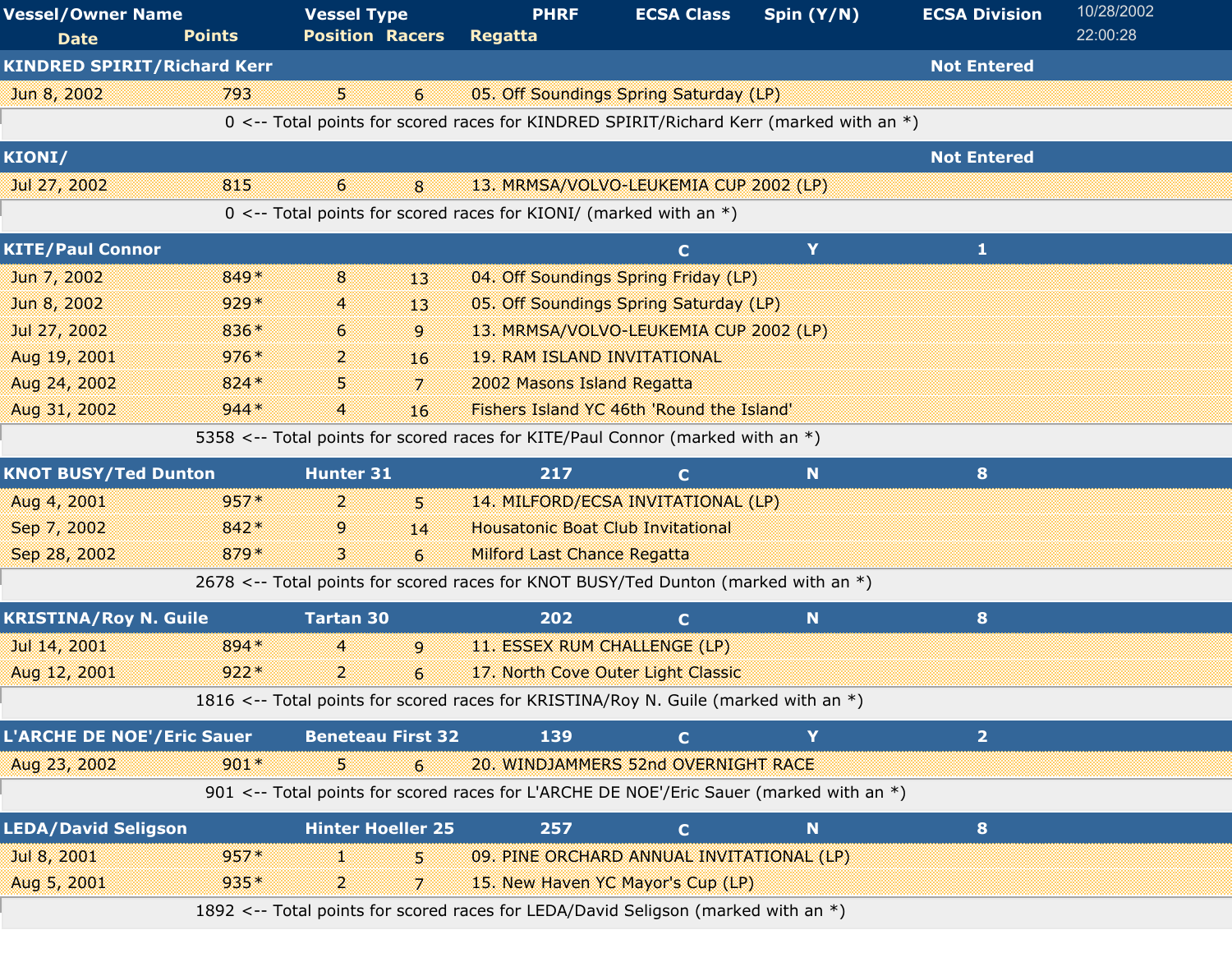| <b>Vessel/Owner Name</b>       |               | <b>Vessel Type</b>     |    | <b>PHRF</b>                                | <b>ECSA Class</b> | Spin $(Y/N)$ | <b>ECSA Division</b> | 10/28/2002 |
|--------------------------------|---------------|------------------------|----|--------------------------------------------|-------------------|--------------|----------------------|------------|
| <b>Date</b>                    | <b>Points</b> | <b>Position Racers</b> |    | <b>Regatta</b>                             |                   |              |                      | 22:00:28   |
| <b>LEGACY III/John P. Read</b> |               | <b>C&amp;C 34</b>      |    | 147                                        |                   | Y            | $\overline{2}$       |            |
| Jun 2, 2002                    | 847           | 5.                     | 8  | 03. Shennecossett YC Pine Island Race (LP) |                   |              |                      |            |
| Jun 7, 2002                    | $905*$        | 6                      | 15 | 04. Off Soundings Spring Friday (LP)       |                   |              |                      |            |
| Jun 8, 2002                    | $974*$        | $\overline{2}$         | 15 | 05. Off Soundings Spring Saturday (LP)     |                   |              |                      |            |
| Jul 27, 2002                   | $957*$        | a.                     | 5. | 13. MRMSA/VOLVO-LEUKEMIA CUP 2002 (LP)     |                   |              |                      |            |
| Aug 19, 2001                   | $905*$        | 6                      | 15 | <b>19. RAM ISLAND INVITATIONAL</b>         |                   |              |                      |            |
| Aug 24, 2002                   | 879           | $\overline{4}$         | 8  | 2002 Masons Island Regatta                 |                   |              |                      |            |
| Sep 13, 2002                   | $989*$        | T                      | 13 | <b>Fall Off Soundings-Friday</b>           |                   |              |                      |            |
| Sep 14, 2002                   | $949*$        | 3                      | 13 | <b>Fall Off Soundings-Saturday</b>         |                   |              |                      |            |
| Aug 31, 2002                   | 886           | 9                      | 19 | Fishers Island YC 46th 'Round the Island'  |                   |              |                      |            |

5679 <-- Total points for scored races for LEGACY III/John P. Read (marked with an \*)

| <b>LIGHT FANTASTIC/Sylvan R.</b> |        | <b>Carter 39</b> |     | 114                                    |  |  |  |
|----------------------------------|--------|------------------|-----|----------------------------------------|--|--|--|
| Jun 7, 2002                      | $922*$ | 53               | 45  | 04. Off Soundings Spring Friday (LP)   |  |  |  |
| Jun 8, 2002                      | $819*$ | 11               | 15. | 05. Off Soundings Spring Saturday (LP) |  |  |  |
| Oct 19, 2002                     | $935*$ | 2                |     | Duck Island Thundermug Regatta         |  |  |  |
| Sep 13, 2002                     | $949*$ | з                | 13  | <b>Fall Off Soundings-Friday</b>       |  |  |  |
| Sep 14, 2002                     | $830*$ | 9                | 13  | <b>Fall Off Soundings-Saturday</b>     |  |  |  |
|                                  |        |                  |     |                                        |  |  |  |

4455 <-- Total points for scored races for LIGHT FANTASTIC/Sylvan R. Shemitz (marked with an \*)

| <b>LINDY/David G. Dickerson</b> |                |                | 90                 | $\mathbf C$ | Y                                                                                                                                                                              |                                                                                                                                                                                                                                                                                                                                                            |  |
|---------------------------------|----------------|----------------|--------------------|-------------|--------------------------------------------------------------------------------------------------------------------------------------------------------------------------------|------------------------------------------------------------------------------------------------------------------------------------------------------------------------------------------------------------------------------------------------------------------------------------------------------------------------------------------------------------|--|
| 869                             | 7              | 13             |                    |             |                                                                                                                                                                                |                                                                                                                                                                                                                                                                                                                                                            |  |
| 909                             | 5              | 13             |                    |             |                                                                                                                                                                                |                                                                                                                                                                                                                                                                                                                                                            |  |
| 853                             | 3              | 5              |                    |             |                                                                                                                                                                                |                                                                                                                                                                                                                                                                                                                                                            |  |
| $976*$                          | 1              | $\overline{4}$ |                    |             |                                                                                                                                                                                |                                                                                                                                                                                                                                                                                                                                                            |  |
| $912*$                          | 3              | 8              |                    |             |                                                                                                                                                                                |                                                                                                                                                                                                                                                                                                                                                            |  |
| 807                             | 7              | 9              |                    |             |                                                                                                                                                                                |                                                                                                                                                                                                                                                                                                                                                            |  |
| 782                             | 7              | 8              |                    |             |                                                                                                                                                                                |                                                                                                                                                                                                                                                                                                                                                            |  |
| $944*$                          | $\overline{4}$ | 16             |                    |             |                                                                                                                                                                                |                                                                                                                                                                                                                                                                                                                                                            |  |
| $972*$                          | 1              | $\overline{7}$ |                    |             |                                                                                                                                                                                |                                                                                                                                                                                                                                                                                                                                                            |  |
| $916*$                          | 5.             | 14             |                    |             |                                                                                                                                                                                |                                                                                                                                                                                                                                                                                                                                                            |  |
| 842                             | 9              | 14             |                    |             |                                                                                                                                                                                |                                                                                                                                                                                                                                                                                                                                                            |  |
| 879                             | 8              | 16             |                    |             |                                                                                                                                                                                |                                                                                                                                                                                                                                                                                                                                                            |  |
| $976*$                          |                | 8              |                    |             |                                                                                                                                                                                |                                                                                                                                                                                                                                                                                                                                                            |  |
|                                 |                |                | <b>Peterson 38</b> |             | <b>19. RAM ISLAND INVITATIONAL</b><br>2002 Masons Island Regatta<br><b>Fall Off Soundings-Friday</b><br><b>Fall Off Soundings-Saturday</b><br><b>SYC Vixen's Ledge/Hospice</b> | 04. Off Soundings Spring Friday (LP)<br>05. Off Soundings Spring Saturday (LP)<br>08. Watch Hill- Horton/Block Island Sound (LP)<br>10. CCNE/Thames Great N. L. Ocean Race (LP)<br>12. THAMES YC 32nd GOVERNORS TROPHY (LP)<br>13. MRMSA/VOLVO-LEUKEMIA CUP 2002 (LP)<br><b>16. WADAWANUCK/WH FULLER RACE</b><br>Fishers Island YC 46th 'Round the Island' |  |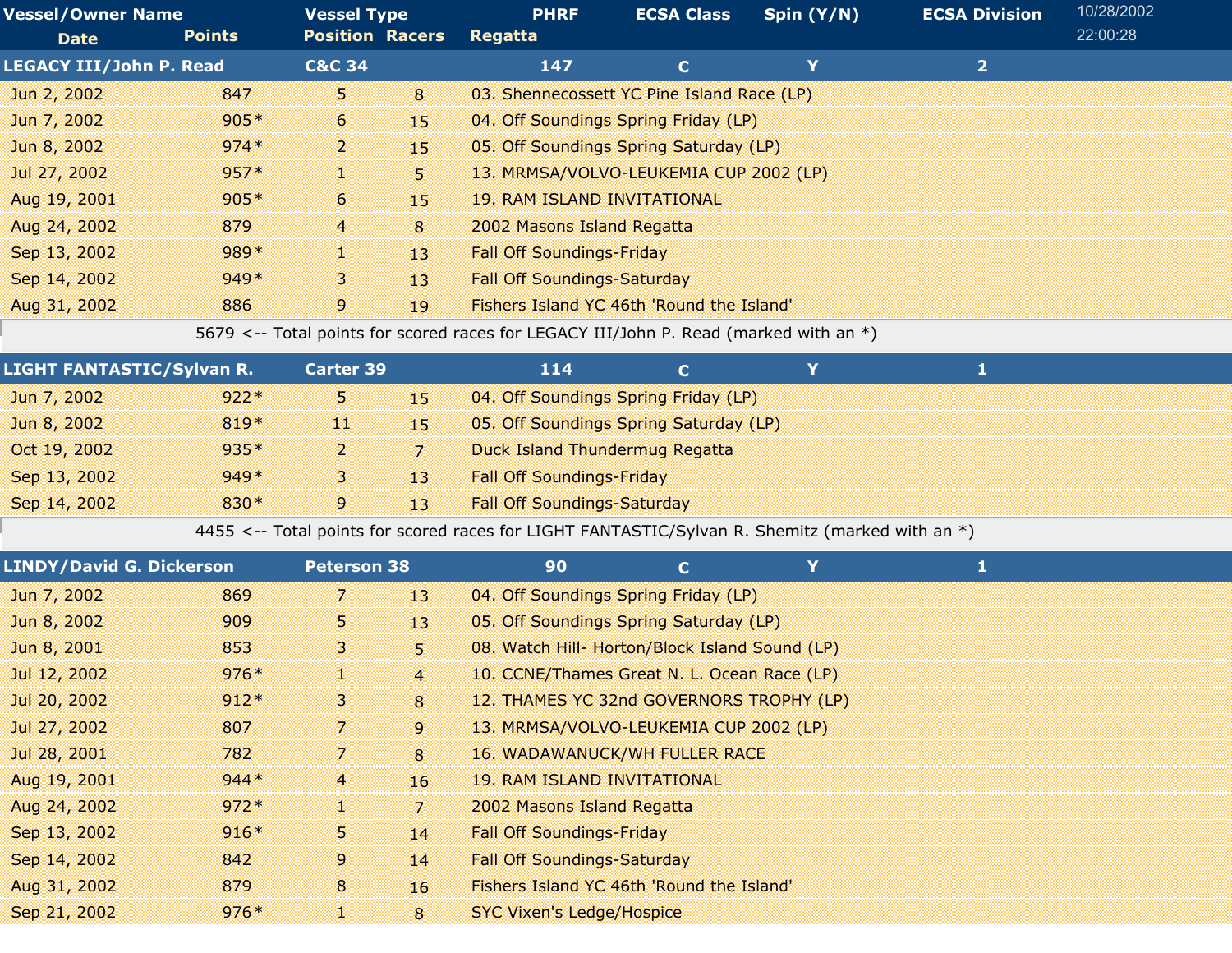| <b>Vessel/Owner Name</b><br><b>Date</b> | <b>Points</b> | <b>Vessel Type</b><br><b>Position Racers</b>                                              | <b>PHRF</b><br>Regatta                   | <b>ECSA Class</b>                         | Spin $(Y/N)$ | <b>ECSA Division</b>    | 10/28/2002<br>22:00:28 |
|-----------------------------------------|---------------|-------------------------------------------------------------------------------------------|------------------------------------------|-------------------------------------------|--------------|-------------------------|------------------------|
|                                         |               | 5696 <-- Total points for scored races for LINDY/David G. Dickerson (marked with an *)    |                                          |                                           |              |                         |                        |
| <b>LOLITA/Donald Carr</b>               |               |                                                                                           | 270                                      | <b>AB</b>                                 | Y            | 8                       |                        |
| May 25, 2002                            | $713*$        | 8<br>7                                                                                    |                                          | 01. Windjammer's Pierce Invitational (LP) |              |                         |                        |
| Jul 28, 2001                            | 861*          | 8<br>7                                                                                    |                                          | <b>18. DUCK ISLAND OVERNIGHT RACE</b>     |              |                         |                        |
|                                         |               | 1574 <-- Total points for scored races for LOLITA/Donald Carr (marked with an *)          |                                          |                                           |              |                         |                        |
| <b>LOON/Roger Peterson</b>              |               |                                                                                           |                                          |                                           |              | <b>Not Entered</b>      |                        |
| Jun 7, 2002                             | 836           | $\overline{2}$<br>3                                                                       |                                          | 04. Off Soundings Spring Friday (LP)      |              |                         |                        |
| Jun 8, 2002                             | 879           | 3<br>6                                                                                    |                                          | 05. Off Soundings Spring Saturday (LP)    |              |                         |                        |
|                                         |               | 0 <-- Total points for scored races for LOON/Roger Peterson                               |                                          |                                           |              |                         |                        |
| <b>LOONEY TUNES/Carl D. Fast</b>        |               | Santana 30/30 GP                                                                          | 123                                      | <b>HP</b>                                 | Y            | 3 <sup>1</sup>          |                        |
| Jun 7, 2002                             | 865*          | 5<br>9                                                                                    |                                          | 04. Off Soundings Spring Friday (LP)      |              |                         |                        |
| Jun 8, 2002                             | 938*          | 3<br>11                                                                                   |                                          | 05. Off Soundings Spring Saturday (LP)    |              |                         |                        |
| Jul 27, 2002                            | $976*$        | d.<br>8                                                                                   |                                          | 13. MRMSA/VOLVO-LEUKEMIA CUP 2002 (LP)    |              |                         |                        |
| Aug 19, 2001                            | 750           | 7<br>7                                                                                    | <b>19. RAM ISLAND INVITATIONAL</b>       |                                           |              |                         |                        |
| Sep 13, 2002                            | 847*          | 5.<br>8                                                                                   | <b>Fall Off Soundings-Friday</b>         |                                           |              |                         |                        |
| Sep 14, 2002                            | $976*$        | 8<br>H.                                                                                   | <b>Fall Off Soundings-Saturday</b>       |                                           |              |                         |                        |
| Aug 31, 2002                            | 995*          | T.<br>19                                                                                  |                                          | Fishers Island YC 46th 'Round the Island' |              |                         |                        |
|                                         |               | 5597 <-- Total points for scored races for LOONEY TUNES/Carl D. Fast (marked with an *)   |                                          |                                           |              |                         |                        |
| <b>LOOSE CANNON/</b>                    |               |                                                                                           |                                          |                                           |              | <b>Not Entered</b>      |                        |
| Sep 7, 2002                             | 750           | 5<br>5                                                                                    | <b>Housatonic Boat Club Invitational</b> |                                           |              |                         |                        |
|                                         |               | 0 <-- Total points for scored races for LOOSE CANNON/ (marked with an *)                  |                                          |                                           |              |                         |                        |
| <b>LYRIC/Mike O'Brien</b>               |               |                                                                                           |                                          |                                           |              | <b>Not Entered</b>      |                        |
| Jul 28, 2001                            | 750           | 8<br>8                                                                                    |                                          | <b>16. WADAWANUCK/WH FULLER RACE</b>      |              |                         |                        |
|                                         |               | 0 <-- Total points for scored races for LYRIC/Mike O'Brien (marked with an $*)$           |                                          |                                           |              |                         |                        |
| <b>MAGIC III/William H. Miller</b>      |               | <b>Catalina 36</b>                                                                        | 169                                      | $\mathbf{C}$                              | $\mathbf N$  | $\overline{\mathbf{z}}$ |                        |
| Jul 28, 2001                            | 879*          | 3<br>6                                                                                    |                                          | <b>16. WADAWANUCK/WH FULLER RACE</b>      |              |                         |                        |
| Aug 31, 2002                            | 858*          | 7<br>12                                                                                   |                                          | Fishers Island YC 46th 'Round the Island' |              |                         |                        |
|                                         |               | 1737 <-- Total points for scored races for MAGIC III/William H. Miller (marked with an *) |                                          |                                           |              |                         |                        |
| <b>MAGIC/Robin Durrschmidt</b>          |               |                                                                                           |                                          |                                           |              | $\bullet$               |                        |
| Jul 20, 2002                            | 861           | $\overline{4}$<br>$\overline{7}$                                                          |                                          | 12. THAMES YC 32nd GOVERNORS TROPHY (LP)  |              |                         |                        |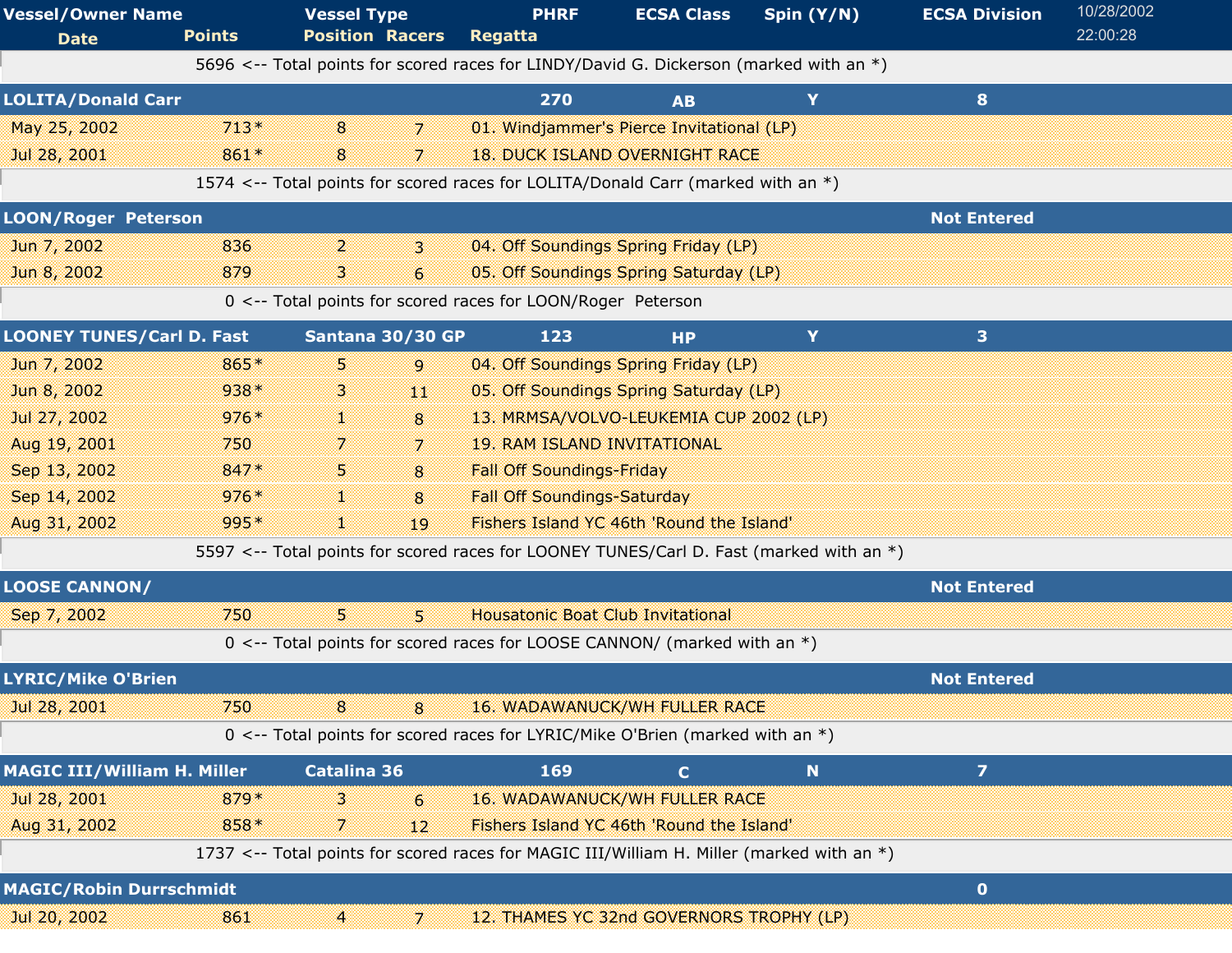| <b>Vessel/Owner Name</b><br><b>Date</b>    | <b>Points</b> | <b>Vessel Type</b><br><b>Position Racers</b> |                  | <b>PHRF</b><br><b>Regatta</b>                                                              | <b>ECSA Class</b> | Spin (Y/N) | <b>ECSA Division</b>    | 10/28/2002<br>22:00:28 |  |
|--------------------------------------------|---------------|----------------------------------------------|------------------|--------------------------------------------------------------------------------------------|-------------------|------------|-------------------------|------------------------|--|
|                                            |               |                                              |                  | 0 <-- Total points for scored races for MAGIC/Robin Durrschmidt (marked with an $*)$       |                   |            |                         |                        |  |
| <b>MAIN SHEET/ PLUNKETT</b>                |               |                                              |                  |                                                                                            |                   |            | <b>Not Entered</b>      |                        |  |
| Jun 7, 2002                                | 976           | a.                                           | 8                | 04. Off Soundings Spring Friday (LP)                                                       |                   |            |                         |                        |  |
| Jun 8, 2002                                | 983           | d.                                           | 10 <sup>10</sup> | 05. Off Soundings Spring Saturday (LP)                                                     |                   |            |                         |                        |  |
|                                            |               |                                              |                  | 0 <-- Total points for scored races for MAIN SHEET/ PLUNKETT (marked with an *)            |                   |            |                         |                        |  |
| <b>MAKING WAVES/Bruce Cathcart J-34</b>    |               |                                              |                  | 120                                                                                        | $\mathbf C$       | Y          | 1                       |                        |  |
| Jul 27, 2002                               | 782*          | 7                                            | 8                | 13. MRMSA/VOLVO-LEUKEMIA CUP 2002 (LP)                                                     |                   |            |                         |                        |  |
| Sep 21, 2002                               | 815*          | 6                                            | 8                | <b>SYC Vixen's Ledge/Hospice</b>                                                           |                   |            |                         |                        |  |
|                                            |               |                                              |                  | 1597 <-- Total points for scored races for MAKING WAVES/Bruce Cathcart (marked with an *)  |                   |            |                         |                        |  |
| <b>MAMA SAID NO!/Greg Gilmartin J-29</b>   |               |                                              |                  | 114                                                                                        | <b>HP</b>         | Y          | 3                       |                        |  |
|                                            | 802           |                                              |                  | 03. Shennecossett YC Pine Island Race (LP)                                                 |                   |            |                         |                        |  |
| Jun 2, 2002                                | 821           | $\overline{4}$                               | 5.               |                                                                                            |                   |            |                         |                        |  |
| Jun 8, 2002                                | 865*          | 8                                            | 11               | 05. Off Soundings Spring Saturday (LP)                                                     |                   |            |                         |                        |  |
| Jul 8, 2001                                |               | 5                                            | 9                | 09. PINE ORCHARD ANNUAL INVITATIONAL (LP)                                                  |                   |            |                         |                        |  |
| Jul 20, 2002                               | 879*          | 4                                            | 8                | 12. THAMES YC 32nd GOVERNORS TROPHY (LP)                                                   |                   |            |                         |                        |  |
| Jul 27, 2002                               | 750           | 6                                            | 6                | 13. MRMSA/VOLVO-LEUKEMIA CUP 2002 (LP)                                                     |                   |            |                         |                        |  |
| Aug 19, 2001                               | 772           | 11                                           | 12               | <b>19. RAM ISLAND INVITATIONAL</b>                                                         |                   |            |                         |                        |  |
| Aug 24, 2002                               | 879*          | 4                                            | 8                | 2002 Masons Island Regatta                                                                 |                   |            |                         |                        |  |
| Sep 13, 2002                               | $976*$        | a.                                           | 8                | <b>Fall Off Soundings-Friday</b>                                                           |                   |            |                         |                        |  |
| Sep 14, 2002                               | 847*          | 5                                            | 8                | <b>Fall Off Soundings-Saturday</b>                                                         |                   |            |                         |                        |  |
| Aug 31, 2002                               | 859*          | $\overline{11}$                              | 19               | Fishers Island YC 46th 'Round the Island'                                                  |                   |            |                         |                        |  |
|                                            |               |                                              |                  | 5305 <-- Total points for scored races for MAMA SAID NO!/Greg Gilmartin (marked with an *) |                   |            |                         |                        |  |
| <b>MARIONETTE/Ron Breault</b>              |               | <b>Dolphin 24</b>                            |                  | 258                                                                                        | <b>AB</b>         | N.         | 8                       |                        |  |
| Jun 15, 2002                               | $853*$        | 6                                            | 10 <sup>10</sup> | 06. Niantic Bay Early Bird Regatta (LP)                                                    |                   |            |                         |                        |  |
| Jul 8, 2001                                | 980*          | H.                                           | 9                | 09. PINE ORCHARD ANNUAL INVITATIONAL (LP)                                                  |                   |            |                         |                        |  |
| Sep 13, 2002                               | 750*          | 6                                            | 6                | <b>Fall Off Soundings-Friday</b>                                                           |                   |            |                         |                        |  |
| Sep 14, 2002                               | 989*          | H.                                           | 13               | <b>Fall Off Soundings-Saturday</b>                                                         |                   |            |                         |                        |  |
|                                            |               |                                              |                  | 3572 <-- Total points for scored races for MARIONETTE/Ron Breault (marked with an $*)$     |                   |            |                         |                        |  |
| <b>MAST TRANSIT II/David A. Kelly J-27</b> |               |                                              |                  | 147                                                                                        | <b>HP</b>         | N          | $\overline{\mathbf{z}}$ |                        |  |
| Jun 7, 2002                                | 779           | 8                                            | 9                | 04. Off Soundings Spring Friday (LP)                                                       |                   |            |                         |                        |  |
| Jun 8, 2002                                | $983*$        | d.                                           | 10               | 05. Off Soundings Spring Saturday (LP)                                                     |                   |            |                         |                        |  |
| Jun 15, 2002                               | 983*          | 1                                            | 10               | 06. Niantic Bay Early Bird Regatta (LP)                                                    |                   |            |                         |                        |  |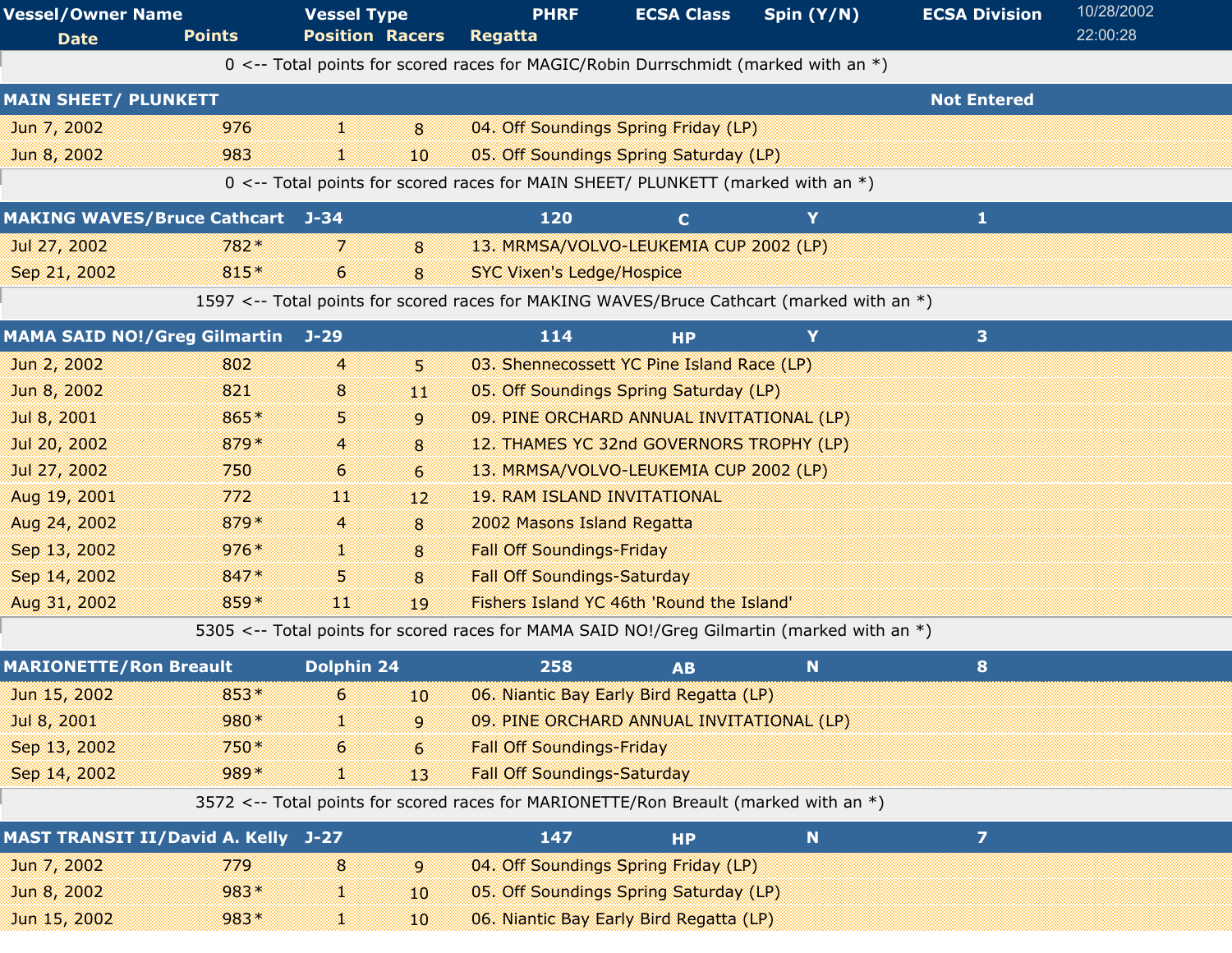| <b>Vessel/Owner Name</b> |               | <b>Vessel Type</b>     |                  | <b>PHRF</b>                               | <b>ECSA Class</b> | Spin (Y/N) | <b>ECSA Division</b> | 10/28/2002 |
|--------------------------|---------------|------------------------|------------------|-------------------------------------------|-------------------|------------|----------------------|------------|
| <b>Date</b>              | <b>Points</b> | <b>Position Racers</b> |                  | <b>Regatta</b>                            |                   |            |                      | 22:00:28   |
| Jul 14, 2001             | $962*$        | $\overline{2}$         | 11               | 11. ESSEX RUM CHALLENGE (LP)              |                   |            |                      |            |
| Jul 20, 2002             | 957           | 2                      | 10 <sup>10</sup> | 12. THAMES YC 32nd GOVERNORS TROPHY (LP)  |                   |            |                      |            |
| Jul 27, 2002             | $976*$        | 12                     | 8                | 13. MRMSA/VOLVO-LEUKEMIA CUP 2002 (LP)    |                   |            |                      |            |
| Aug 12, 2001             | $966*$        | 18                     | $6\overline{6}$  | 17. North Cove Outer Light Classic        |                   |            |                      |            |
| Sep 13, 2002             | 807           | 7                      | 9                | <b>Fall Off Soundings-Friday</b>          |                   |            |                      |            |
| Sep 14, 2002             | 951           | $\overline{2}$         | $\mathsf{q}$     | <b>Fall Off Soundings-Saturday</b>        |                   |            |                      |            |
| Aug 31, 2002             | 901           | 5.                     | 12               | Fishers Island YC 46th 'Round the Island' |                   |            |                      |            |

4870 <-- Total points for scored races for MAST TRANSIT II/David A. Kelly (marked with an \*)

| <b>MAYBE/Chris Field</b> |        | ]-24 |    | 171                                                                             |  |  |
|--------------------------|--------|------|----|---------------------------------------------------------------------------------|--|--|
| Aug 19, 2001             | $966*$ |      | 12 | 19. RAM ISLAND INVITATIONAL                                                     |  |  |
| Aug 31, 2002             | $922*$ |      | q  | Fishers Island YC 46th 'Round the Island'                                       |  |  |
|                          |        |      |    | 1888 <-- Total points for scored races for MAYBE/Chris Field (marked with an *) |  |  |
| MELTEMI/Gana 1 Facta     |        | くつフつ |    |                                                                                 |  |  |

| <b>MELTEMI/Gene J. Festa</b> |        | <b>X372</b>    |                 | 99                                     |  |  |
|------------------------------|--------|----------------|-----------------|----------------------------------------|--|--|
| Jun 1, 2002                  | $750*$ | 5.             | B.              | 02. Duck Island Spring Regatta (LP)    |  |  |
| Jun 7, 2002                  | 730    | 14             | 13              | 04. Off Soundings Spring Friday (LP)   |  |  |
| Jun 8, 2002                  | $949*$ | 3.             | 13 <sup>°</sup> | 05. Off Soundings Spring Saturday (LP) |  |  |
| Jul 27, 2002                 | 750    | 9              | $\overline{9}$  | 13. MRMSA/VOLVO-LEUKEMIA CUP 2002 (LP) |  |  |
| Aug 5, 2001                  | $861*$ | $\overline{4}$ | 7               | 15. New Haven YC Mayor's Cup (LP)      |  |  |
| Aug 19, 2001                 | $960*$ | 3.             | 16              | <b>19. RAM ISLAND INVITATIONAL</b>     |  |  |
| Sep 13, 2002                 | 768*   | 13             | 14              | <b>Fall Off Soundings-Friday</b>       |  |  |
| Sep 14, 2002                 | $972*$ | 2              | 14              | <b>Fall Off Soundings-Saturday</b>     |  |  |

5260 <-- Total points for scored races for MELTEMI/Gene J. Festa (marked with an \*)

| <b>MENTOR/Mark Kondracky</b> |        | <b>Pearson 26</b> |    | 211                                                                                 | C. |  |  |  |
|------------------------------|--------|-------------------|----|-------------------------------------------------------------------------------------|----|--|--|--|
| Jun 1, 2002                  | $787*$ | 6                 |    | 02. Duck Island Spring Regatta (LP)                                                 |    |  |  |  |
| Jun 7, 2002                  | $793*$ | $10\,$            | 12 | 04. Off Soundings Spring Friday (LP)                                                |    |  |  |  |
| Jun 8, 2002                  | $824*$ | 10                | 14 | 05. Off Soundings Spring Saturday (LP)                                              |    |  |  |  |
| Jul 27, 2002                 | $793*$ | 5.                | 6  | 13. MRMSA/VOLVO-LEUKEMIA CUP 2002 (LP)                                              |    |  |  |  |
| Oct 19, 2002                 | 707    |                   | 6  | Duck Island Thundermug Regatta                                                      |    |  |  |  |
| Sep 13, 2002                 | $830*$ | 9                 | 13 | <b>Fall Off Soundings-Friday</b>                                                    |    |  |  |  |
| Sep 14, 2002                 | $793*$ | $10\,$            | 12 | <b>Fall Off Soundings-Saturday</b>                                                  |    |  |  |  |
|                              |        |                   |    | 4820 <-- Total points for scored races for MENTOR/Mark Kondracky (marked with an *) |    |  |  |  |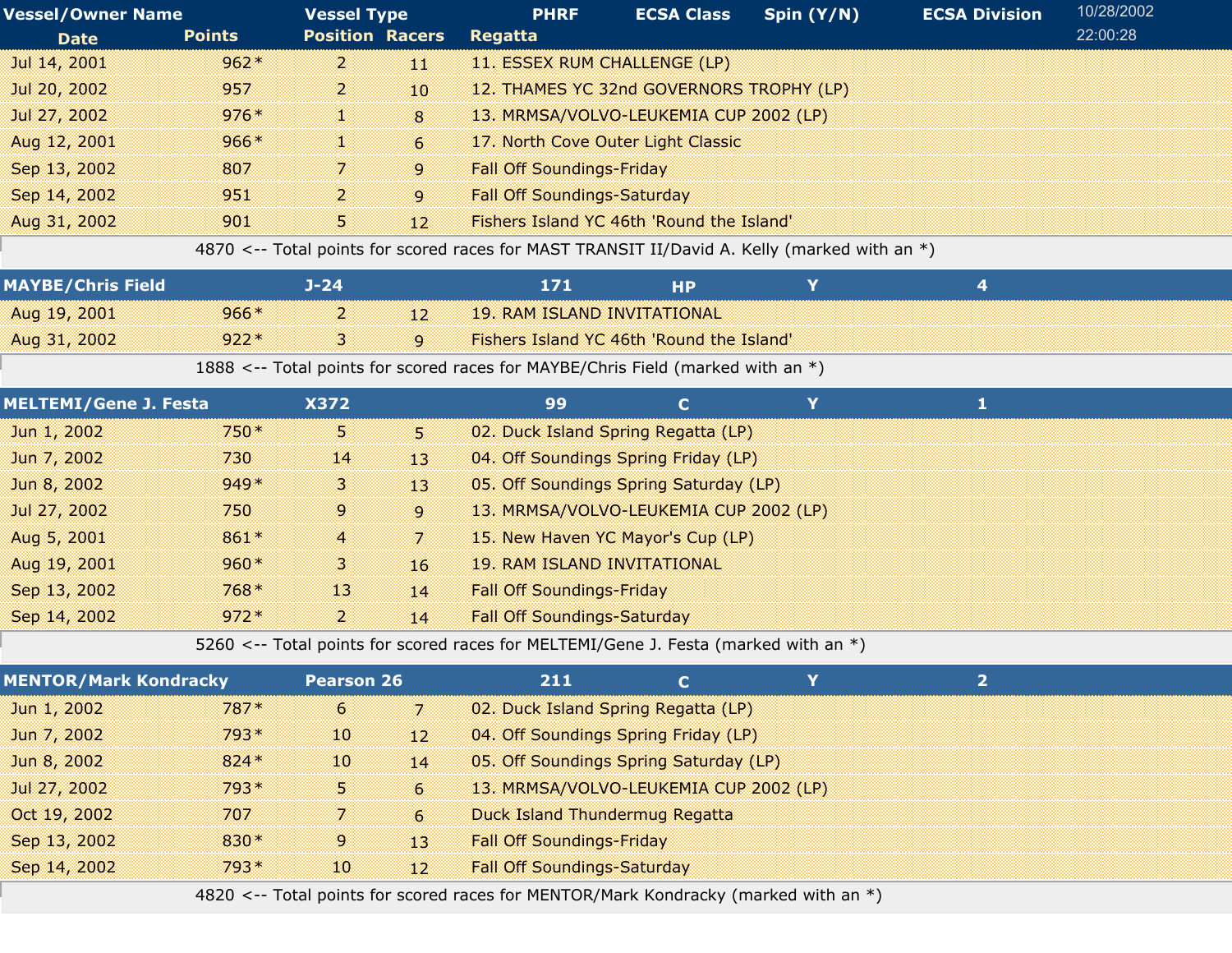| <b>Vessel/Owner Name</b>       |               | <b>Vessel Type</b>     |                | <b>PHRF</b>                                                                           | <b>ECSA Class</b> | Spin (Y/N) | <b>ECSA Division</b> | 10/28/2002 |
|--------------------------------|---------------|------------------------|----------------|---------------------------------------------------------------------------------------|-------------------|------------|----------------------|------------|
| <b>Date</b>                    | <b>Points</b> | <b>Position Racers</b> |                | <b>Regatta</b>                                                                        |                   |            |                      | 22:00:28   |
| <b>MILAGRO</b>                 |               |                        |                |                                                                                       |                   |            | <b>Not Entered</b>   |            |
| Jun 7, 2002                    | 815           | 3                      | $\overline{4}$ | 04. Off Soundings Spring Friday (LP)                                                  |                   |            |                      |            |
| Jun 8, 2002                    | 957           | 38                     | 5              | 05. Off Soundings Spring Saturday (LP)                                                |                   |            |                      |            |
|                                |               |                        |                | 0 <-- Total points for scored races for MILAGRO                                       |                   |            |                      |            |
| <b>MISCHIEF/Douglas Jones</b>  |               | Evelyn 26              |                | 177                                                                                   | <b>HP</b>         | Y          | 4                    |            |
| Sep 7, 2002                    | 824 *         | 10                     | 14             | <b>Housatonic Boat Club Invitational</b>                                              |                   |            |                      |            |
|                                |               |                        |                | 824 <-- Total points for scored races for MISCHIEF/Douglas Jones (marked with an *)   |                   |            |                      |            |
| <b>MISTRESS/</b>               |               | 7.9                    |                |                                                                                       |                   |            | <b>Not Entered</b>   |            |
| Jul 14, 2001                   | 707           | $\overline{7}$         | 6              | 11. ESSEX RUM CHALLENGE (LP)                                                          |                   |            |                      |            |
| Aug 12, 2001                   | 713           | 8                      | 7              | 17. North Cove Outer Light Classic                                                    |                   |            |                      |            |
| Aug 31, 2002                   | 807           | 7                      | $\mathbf{q}$   | Fishers Island YC 46th 'Round the Island'                                             |                   |            |                      |            |
|                                |               |                        |                | 0 <-- Total points for scored races for MISTRESS/ (marked with an $*)$                |                   |            |                      |            |
| <b>MISTY/Fred A. Allardyce</b> |               | $J-40$                 |                | 84                                                                                    | $\mathbf C$       | Y          | $\mathbf{1}$         |            |
| Jun 7, 2002                    | 889*          | 6                      | 13             | 04. Off Soundings Spring Friday (LP)                                                  |                   |            |                      |            |
| Jun 8, 2002                    | 810*          | 10                     | 13             | 05. Off Soundings Spring Saturday (LP)                                                |                   |            |                      |            |
| Jun 8, 2001                    | $957*$        | a.                     | 5              | 08. Watch Hill- Horton/Block Island Sound (LP)                                        |                   |            |                      |            |
| Jul 28, 2001                   | 879*          | 4                      | 8              | <b>16. WADAWANUCK/WH FULLER RACE</b>                                                  |                   |            |                      |            |
| Sep 13, 2002                   | 805*          | 11                     | 14             | <b>Fall Off Soundings-Friday</b>                                                      |                   |            |                      |            |
| Sep 14, 2002                   | 805*          | $\overline{11}$        | 14             | <b>Fall Off Soundings-Saturday</b>                                                    |                   |            |                      |            |
|                                |               |                        |                | 5145 <-- Total points for scored races for MISTY/Fred A. Allardyce (marked with an *) |                   |            |                      |            |
| <b>MITIME/ EVANS</b>           |               |                        |                |                                                                                       |                   |            | <b>Not Entered</b>   |            |
| Jun 7, 2002                    | 815           | 6                      | 8              | 04. Off Soundings Spring Friday (LP)                                                  |                   |            |                      |            |
| Jun 8, 2002                    | 802           | 8                      | 10             | 05. Off Soundings Spring Saturday (LP)                                                |                   |            |                      |            |
| Sep 13, 2002                   | 894           |                        | 9              | <b>Fall Off Soundings-Friday</b>                                                      |                   |            |                      |            |
| Sep 14, 2002                   | 898           | 3                      | 7              | <b>Fall Off Soundings-Saturday</b>                                                    |                   |            |                      |            |
|                                |               |                        |                | 0 <-- Total points for scored races for MITIME/ EVANS (marked with an *)              |                   |            |                      |            |
| <b>MOBY NICK/John Amendola</b> |               | 41                     |                |                                                                                       |                   | N          | $\overline{z}$       |            |
| Jun 1, 2002                    | $935*$        | $\overline{c}$         | 7              | 02. Duck Island Spring Regatta (LP)                                                   |                   |            |                      |            |
| Jul 14, 2001                   | 868*          | 6                      | $11\,$         | 11. ESSEX RUM CHALLENGE (LP)                                                          |                   |            |                      |            |
|                                |               |                        |                | 1803 <-- Total points for scored races for MOBY NICK/John Amendola (marked with an *) |                   |            |                      |            |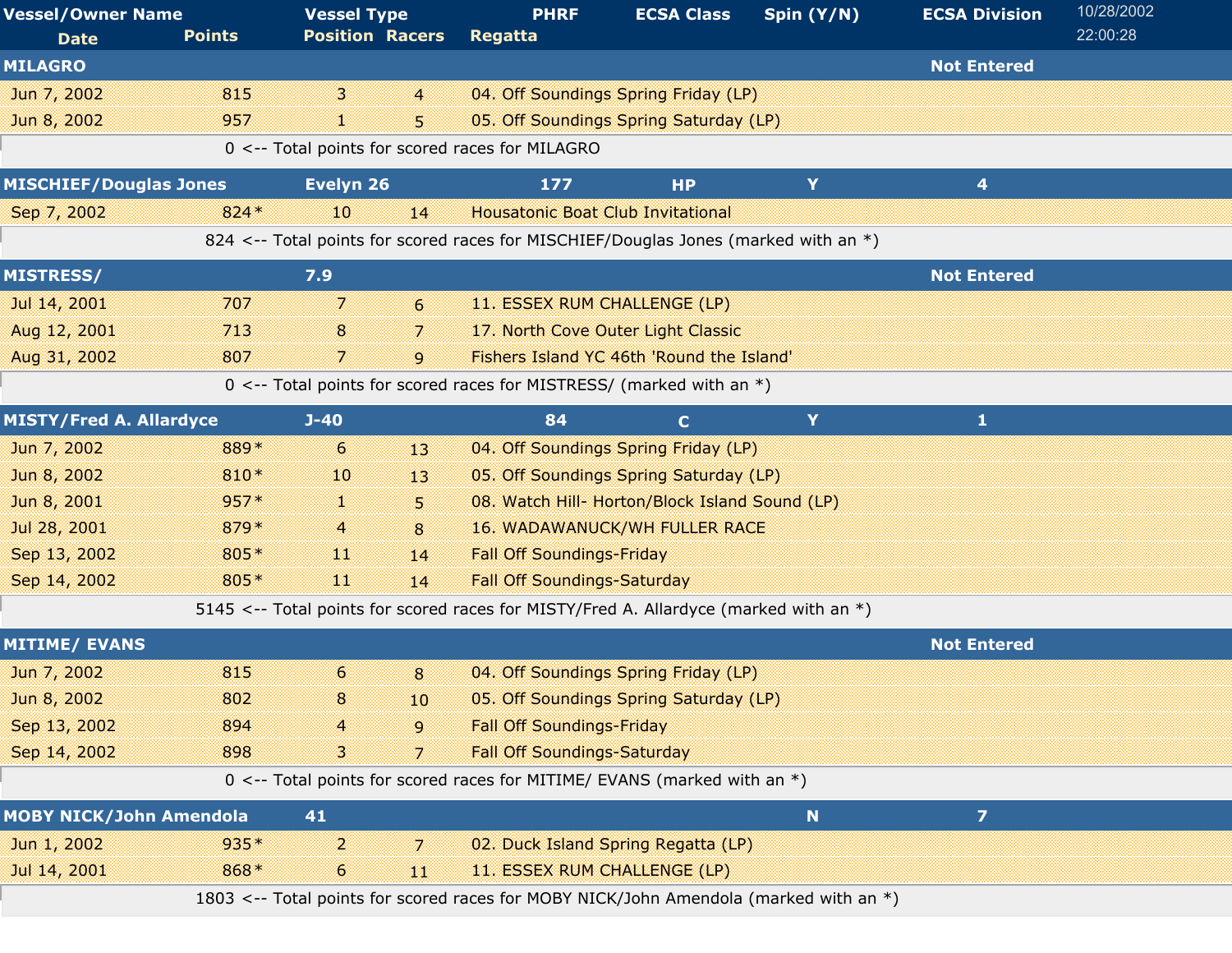| <b>Vessel/Owner Name</b>         |               | <b>Vessel Type</b>     |                | <b>PHRF</b>                                                                          | <b>ECSA Class</b> | Spin (Y/N) | <b>ECSA Division</b> | 10/28/2002 |
|----------------------------------|---------------|------------------------|----------------|--------------------------------------------------------------------------------------|-------------------|------------|----------------------|------------|
| <b>Date</b>                      | <b>Points</b> | <b>Position Racers</b> |                | Regatta                                                                              |                   |            |                      | 22:00:28   |
| <b>MOONFLEET/ DELAMETER</b>      |               |                        |                |                                                                                      |                   |            | <b>Not Entered</b>   |            |
| Jun 7, 2002                      | $718*$        | 9                      | 8              | 04. Off Soundings Spring Friday (LP)                                                 |                   |            |                      |            |
| Jun 8, 2002                      | 750           | 10                     | 10             | 05. Off Soundings Spring Saturday (LP)                                               |                   |            |                      |            |
| Sep 13, 2002                     | 721           | 10                     | 9              | <b>Fall Off Soundings-Friday</b>                                                     |                   |            |                      |            |
|                                  |               |                        |                | 718 <-- Total points for scored races for MOONFLEET/ DELAMETER (marked with an *)    |                   |            |                      |            |
| <b>MORE MAGIC/J MORMILE</b>      |               | 33                     |                | 113                                                                                  | $\mathbf{C}$      | Y          | 1                    |            |
| Jul 8, 2001                      | $750*$        | 9                      | 9              | 09. PINE ORCHARD ANNUAL INVITATIONAL (LP)                                            |                   |            |                      |            |
| Aug 5, 2001                      | $713*$        | 8                      | 7              | 15. New Haven YC Mayor's Cup (LP)                                                    |                   |            |                      |            |
| Oct 19, 2002                     | $713*$        | 8                      | $\overline{7}$ | <b>Duck Island Thundermug Regatta</b>                                                |                   |            |                      |            |
| Sep 7, 2002                      | 787*          | 6                      | $\overline{7}$ | <b>Housatonic Boat Club Invitational</b>                                             |                   |            |                      |            |
|                                  |               |                        |                | 2963 <-- Total points for scored races for MORE MAGIC/J MORMILE (marked with an *)   |                   |            |                      |            |
| <b>MORNINGSTAR/Robert Fisher</b> |               | 43                     |                |                                                                                      |                   |            | <b>Not Entered</b>   |            |
| Jul 14, 2001                     | 726           | 12                     | 11             | 11. ESSEX RUM CHALLENGE (LP)                                                         |                   |            |                      |            |
|                                  |               |                        |                | 0 <-- Total points for scored races for MORNINGSTAR/Robert Fisher (marked with an *) |                   |            |                      |            |
| <b>MUDSLIDE/Jack Scaduto</b>     |               | Evelyn 25              |                | 147                                                                                  | <b>HP</b>         | Y          | 4                    |            |
| Jul 20, 2002                     | $976*$        | 88                     | 8              | 12. THAMES YC 32nd GOVERNORS TROPHY (LP)                                             |                   |            |                      |            |
| Jul 27, 2002                     | $912*$        | 3                      | 8              | 13. MRMSA/VOLVO-LEUKEMIA CUP 2002 (LP)                                               |                   |            |                      |            |
| Aug 19, 2001                     | 824 *         | 5                      | 7              | <b>19. RAM ISLAND INVITATIONAL</b>                                                   |                   |            |                      |            |
| Aug 24, 2002                     | $912*$        | $\mathbf{3}$           | 8              | 2002 Masons Island Regatta                                                           |                   |            |                      |            |
|                                  |               |                        |                | 3624 <-- Total points for scored races for MUDSLIDE/Jack Scaduto (marked with an *)  |                   |            |                      |            |
| <b>NEPENTHE/Robert Read</b>      |               | 39 Y                   |                |                                                                                      |                   |            | <b>Not Entered</b>   |            |
| Jun 7, 2002                      | 962           | $\overline{c}$         | 11             | 04. Off Soundings Spring Friday (LP)                                                 |                   |            |                      |            |
| Jun 8, 2002                      | 868           | 6.                     | 11             | 05. Off Soundings Spring Saturday (LP)                                               |                   |            |                      |            |
| Sep 13, 2002                     | 869           | 7                      | 13             | <b>Fall Off Soundings-Friday</b>                                                     |                   |            |                      |            |
| Sep 14, 2002                     | 989           | 80                     | 13             | <b>Fall Off Soundings-Saturday</b>                                                   |                   |            |                      |            |
|                                  |               |                        |                | 0 <-- Total points for scored races for NEPENTHE/Robert Read (marked with an *)      |                   |            |                      |            |
| <b>NEW WAVE/Bill Reardon</b>     |               | Evelyn 26              |                | 177                                                                                  | <b>HP</b>         | Y          | 4                    |            |
| May 25, 2002                     | 861*          | 4                      | 7              | 01. Windjammer's Pierce Invitational (LP)                                            |                   |            |                      |            |
| Aug 4, 2001                      | $922*$        | 4                      | 6              | 14. MILFORD/ECSA INVITATIONAL (LP)                                                   |                   |            |                      |            |
| Sep 7, 2002                      | 793*          | 5                      | 6              | <b>Housatonic Boat Club Invitational</b>                                             |                   |            |                      |            |
|                                  |               |                        |                | 2576 <-- Total points for scored races for NEW WAVE/Bill Reardon (marked with an *)  |                   |            |                      |            |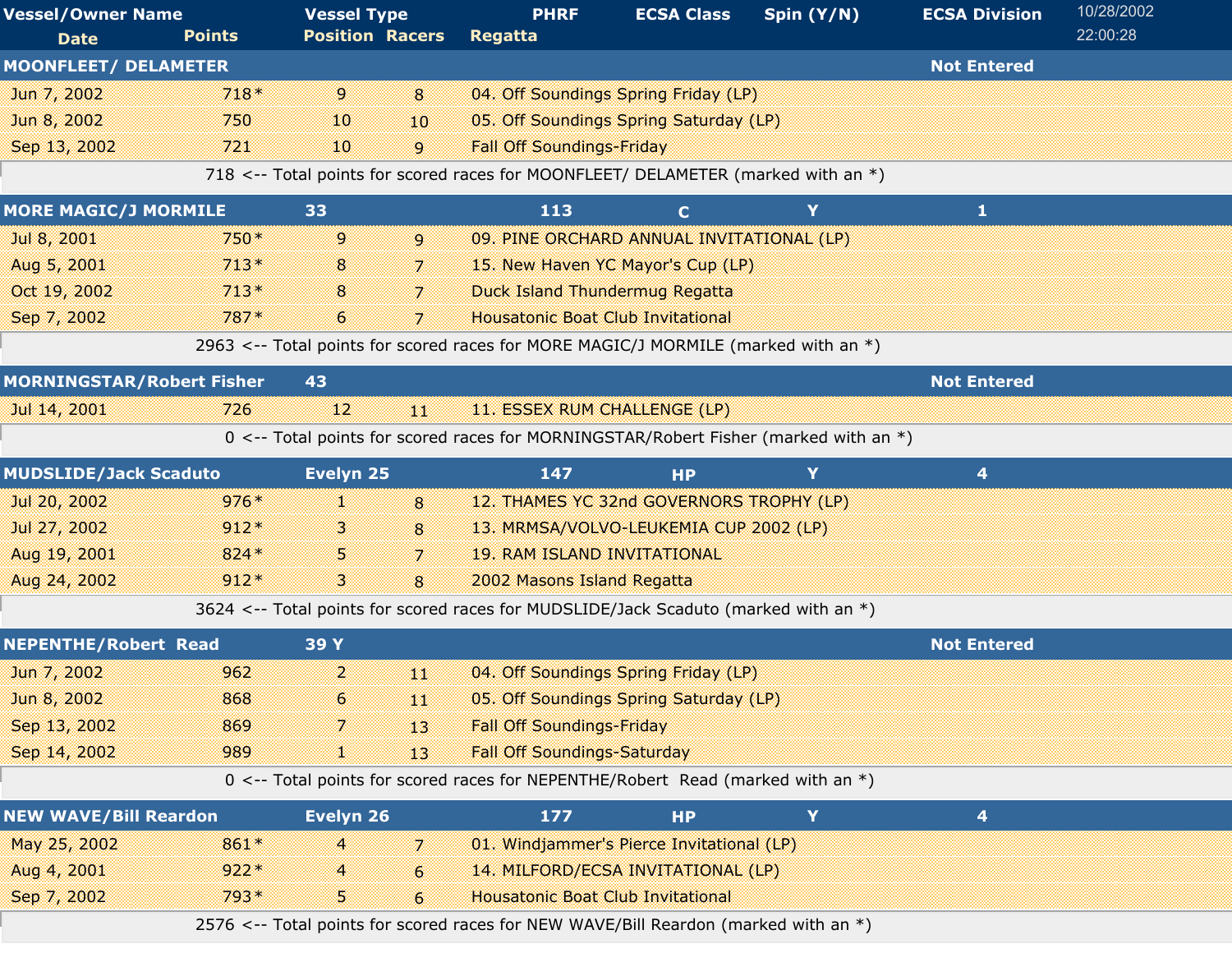| <b>Vessel/Owner Name</b><br><b>Date</b> | <b>Points</b> | <b>Vessel Type</b><br><b>Position Racers</b> |    | <b>PHRF</b><br>Regatta                                                                   | <b>ECSA Class</b> | Spin $(Y/N)$ | <b>ECSA Division</b> | 10/28/2002<br>22:00:28 |
|-----------------------------------------|---------------|----------------------------------------------|----|------------------------------------------------------------------------------------------|-------------------|--------------|----------------------|------------------------|
| <b>NEXT WAVE/Paul Hewitt</b>            |               | <b>Farr 395</b>                              |    | 39                                                                                       | <b>HP</b>         | Y            | 3                    |                        |
| Jun 7, 2002                             | 750 *         | 8                                            | 8  | 04. Off Soundings Spring Friday (LP)                                                     |                   |              |                      |                        |
| Jun 8, 2002                             | $957*$        | 2                                            | 10 | 05. Off Soundings Spring Saturday (LP)                                                   |                   |              |                      |                        |
|                                         |               |                                              |    | 1707 <-- Total points for scored races for NEXT WAVE/Paul Hewitt (marked with an *)      |                   |              |                      |                        |
| <b>NIGHTHAWK/Chris McLaughlin</b>       |               | <b>Peterson 45</b>                           |    | 39                                                                                       | $\mathbf{C}$      | Y            | $\mathbf{1}$         |                        |
| Jun 7, 2002                             | $770*$        | 12                                           | 13 | 04. Off Soundings Spring Friday (LP)                                                     |                   |              |                      |                        |
| Jun 8, 2002                             | 770           | 12                                           | 13 | 05. Off Soundings Spring Saturday (LP)                                                   |                   |              |                      |                        |
| Jul 20, 2002                            | 815*          | 6                                            | 8  | 12. THAMES YC 32nd GOVERNORS TROPHY (LP)                                                 |                   |              |                      |                        |
| Aug 19, 2001                            | 815*          | 12                                           | 16 | <b>19. RAM ISLAND INVITATIONAL</b>                                                       |                   |              |                      |                        |
| Aug 24, 2002                            | 787*          | 6                                            | 7  | 2002 Masons Island Regatta                                                               |                   |              |                      |                        |
| Sep 13, 2002                            | 861*          | 8                                            | 14 | <b>Fall Off Soundings-Friday</b>                                                         |                   |              |                      |                        |
| Sep 14, 2002                            | 750           | 14                                           | 14 | <b>Fall Off Soundings-Saturday</b>                                                       |                   |              |                      |                        |
| Aug 31, 2002                            | 847*          | 10                                           | 16 | Fishers Island YC 46th 'Round the Island'                                                |                   |              |                      |                        |
|                                         |               |                                              |    | 4895 <-- Total points for scored races for NIGHTHAWK/Chris McLaughlin (marked with an *) |                   |              |                      |                        |
| <b>NIGHTWIND/Ward Woodruff</b>          |               | <b>Ensign</b>                                |    |                                                                                          |                   |              | <b>Not Entered</b>   |                        |
| Jun 15, 2002                            | 802           | 4                                            | 5  | 06. Niantic Bay Early Bird Regatta (LP)                                                  |                   |              |                      |                        |
|                                         |               |                                              |    | 0 <-- Total points for scored races for NIGHTWIND/Ward Woodruff (marked with an *)       |                   |              |                      |                        |
| <b>NO NOB/</b>                          |               |                                              |    |                                                                                          |                   |              | <b>Not Entered</b>   |                        |
| Sep 21, 2002                            | 750           | 10                                           | 10 | <b>SYC Vixen's Ledge/Hospice</b>                                                         |                   |              |                      |                        |
|                                         |               |                                              |    | 0 <-- Total points for scored races for NO NOB/ (marked with an $*)$                     |                   |              |                      |                        |
| <b>NUNNEHI/Mark Dixon</b>               |               | <b>Olson 911</b>                             |    | 135                                                                                      | <b>HP</b>         | Y            | 4                    |                        |
| Jun 1, 2002                             | $905*$        | 2                                            | 5  | 02. Duck Island Spring Regatta (LP)                                                      |                   |              |                      |                        |
| Jun 7, 2002                             | 894*          | 4                                            | 9  | 04. Off Soundings Spring Friday (LP)                                                     |                   |              |                      |                        |
| Jun 8, 2002                             | 828 *         | 7                                            | 10 | 05. Off Soundings Spring Saturday (LP)                                                   |                   |              |                      |                        |
| Jul 8, 2001                             | 750           | $\bf 8$                                      | 8  | 09. PINE ORCHARD ANNUAL INVITATIONAL (LP)                                                |                   |              |                      |                        |
| Jul 14, 2001                            | 664           | 4                                            | 3  | 11. ESSEX RUM CHALLENGE (LP)                                                             |                   |              |                      |                        |
| Aug 12, 2001                            | 861*          | 4                                            | 7  | 17. North Cove Outer Light Classic                                                       |                   |              |                      |                        |
| Jul 28, 2001                            | 861*          | 8                                            | 7  | <b>18. DUCK ISLAND OVERNIGHT RACE</b>                                                    |                   |              |                      |                        |
| Oct 19, 2002                            | $972*$        | H.                                           | 7  | <b>Duck Island Thundermug Regatta</b>                                                    |                   |              |                      |                        |
|                                         |               |                                              |    |                                                                                          |                   |              |                      |                        |

5321 <-- Total points for scored races for NUNNEHI/Mark Dixon (marked with an \*)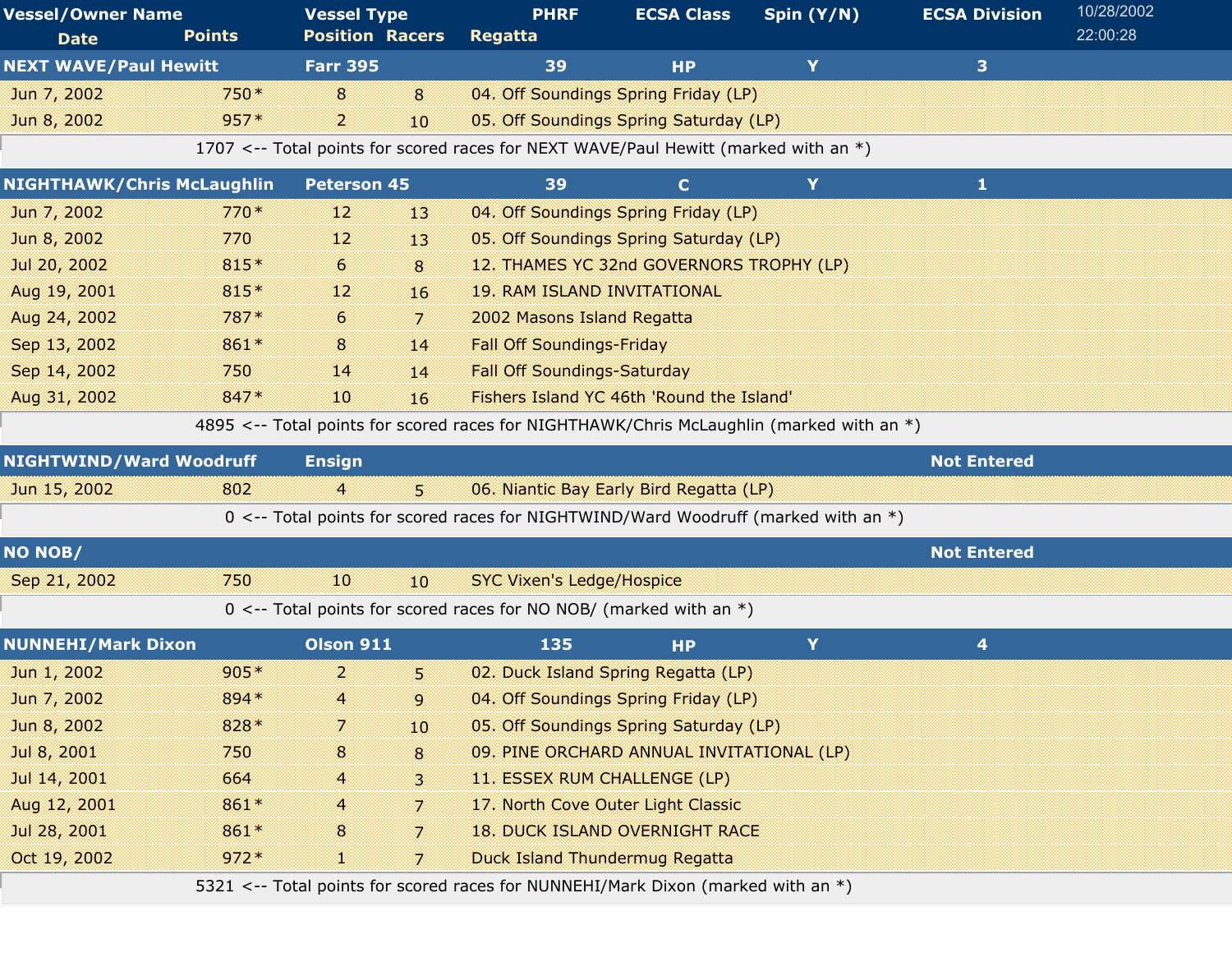| <b>Vessel/Owner Name</b>      |               | <b>Vessel Type</b> |    | <b>PHRF</b>                                                                          | <b>ECSA Class</b> | Spin $(Y/N)$ | <b>ECSA Division</b> | 10/28/2002 |  |
|-------------------------------|---------------|--------------------|----|--------------------------------------------------------------------------------------|-------------------|--------------|----------------------|------------|--|
| <b>Date</b>                   | <b>Points</b> |                    |    | <b>Position Racers Regatta</b>                                                       |                   |              |                      | 22:00:28   |  |
| <b>ON CUE/Charles Storrow</b> |               | Quickstep          |    | 290                                                                                  | AB                |              | 8                    |            |  |
| Jul 28, 2001                  | $707*$        |                    | 67 | <b>16. WADAWANUCK/WH FULLER RACE</b>                                                 |                   |              |                      |            |  |
| Aug 19, 2001                  | $975*$        | 8                  | つろ | 19. RAM ISLAND INVITATIONAL                                                          |                   |              |                      |            |  |
|                               |               |                    |    | 1682 <-- Total points for scored races for ON CUE/Charles Storrow (marked with an *) |                   |              |                      |            |  |

| <b>ONE UP/Lincoln F. Schoenberger Wyliecat 30</b> |        |   |                | 150                                       | НP |  |  |
|---------------------------------------------------|--------|---|----------------|-------------------------------------------|----|--|--|
| Jul 8, 2001                                       | $944*$ |   | 8              | 09. PINE ORCHARD ANNUAL INVITATIONAL (LP) |    |  |  |
| Aug 4, 2001                                       | $987*$ |   | 6              | 14. MILFORD/ECSA INVITATIONAL (LP)        |    |  |  |
| Sep 7, 2002                                       | $976*$ |   | 8              | <b>Housatonic Boat Club Invitational</b>  |    |  |  |
| Sep 28, 2002                                      | $750*$ | 4 | $\overline{a}$ | <b>Milford Last Chance Regatta</b>        |    |  |  |
| Sep 29, 2002                                      | 836 *  |   |                | <b>Windjammers Last Chance</b>            |    |  |  |

4493 <-- Total points for scored races for ONE UP/Lincoln F. Schoenberger (marked with an \*)

| <b>ORION/Rick Pettit</b> |        | Hunter 355     |                 | 171                                         | N | 7 |  |
|--------------------------|--------|----------------|-----------------|---------------------------------------------|---|---|--|
| Jun 2, 2002              | 836 *  | $\overline{2}$ | 3               | 03. Shennecossett YC Pine Island Race (LP)  |   |   |  |
| Jun 15, 2002             | 750    | 10             | 10 <sup>°</sup> | 06. Niantic Bay Early Bird Regatta (LP)     |   |   |  |
| Jul 12, 2002             | $960*$ | 3              | 8               | 10. CCNE/Thames Great N. L. Ocean Race (LP) |   |   |  |
| Jul 27, 2002             | $951*$ | $\overline{2}$ | 9               | 13. MRMSA/VOLVO-LEUKEMIA CUP 2002 (LP)      |   |   |  |
| Jul 28, 2001             | $944*$ | 1              | $\overline{2}$  | 18. DUCK ISLAND OVERNIGHT RACE              |   |   |  |
| Aug 19, 2001             | $896*$ | 10             | 23              | 19. RAM ISLAND INVITATIONAL                 |   |   |  |
| Aug 24, 2002             | 787    | 6              | $\overline{7}$  | 2002 Masons Island Regatta                  |   |   |  |
| Aug 31, 2002             | 836    | 8              | 12              | Fishers Island YC 46th 'Round the Island'   |   |   |  |
| Sep 21, 2002             | 828    | 7              | 10              | <b>SYC Vixen's Ledge/Hospice</b>            |   |   |  |

4587 <-- Total points for scored races for ORION/Rick Pettit (marked with an \*)

| <b>OSPREY/George Martin</b>   |     | 35             |    |                                                                                   | <b>Not Entered</b> |  |
|-------------------------------|-----|----------------|----|-----------------------------------------------------------------------------------|--------------------|--|
| Jun 7, 2002                   | 853 | $\overline{9}$ | 15 | 04. Off Soundings Spring Friday (LP)                                              |                    |  |
| Jun 8, 2002                   | 888 | 7              | 15 | 05. Off Soundings Spring Saturday (LP)                                            |                    |  |
| Sep 13, 2002                  | 969 | 2              | 13 | <b>Fall Off Soundings-Friday</b>                                                  |                    |  |
| Sep 14, 2002                  | 989 | 1.             | 13 | <b>Fall Off Soundings-Saturday</b>                                                |                    |  |
|                               |     |                |    | 0 <-- Total points for scored races for OSPREY/George Martin (marked with an $*)$ |                    |  |
| <b>OUR TERN/Jack Washbrun</b> |     | 31             |    |                                                                                   | <b>Not Entered</b> |  |
| Jun 7, 2002                   | 774 | 10             | 11 | 04. Off Soundings Spring Friday (LP)                                              |                    |  |
| Jun 8, 2002                   | 938 | $\overline{3}$ | 11 | 05. Off Soundings Spring Saturday (LP)                                            |                    |  |
| Aug 19, 2001                  | 836 | 6              | 9  | <b>19. RAM ISLAND INVITATIONAL</b>                                                |                    |  |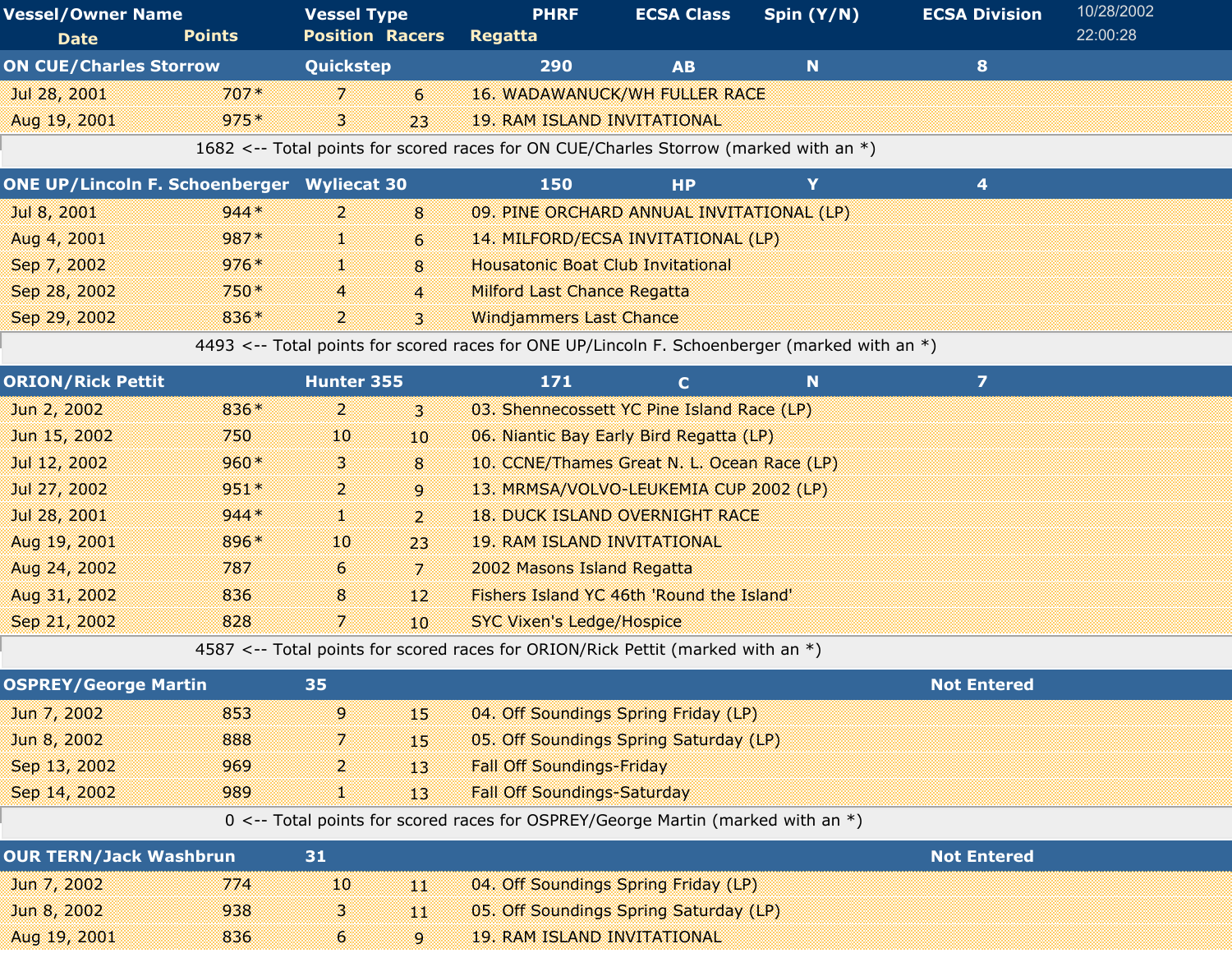| <b>Vessel/Owner Name</b><br><b>Date</b> | <b>Points</b> | <b>Vessel Type</b><br><b>Position Racers</b> |                | <b>PHRF</b><br><b>Regatta</b>                                                                | <b>ECSA Class</b> | Spin (Y/N) | <b>ECSA Division</b> | 10/28/2002<br>22:00:28 |
|-----------------------------------------|---------------|----------------------------------------------|----------------|----------------------------------------------------------------------------------------------|-------------------|------------|----------------------|------------------------|
| Sep 13, 2002                            | 810           | 10                                           | 13             | <b>Fall Off Soundings-Friday</b>                                                             |                   |            |                      |                        |
| Sep 14, 2002                            | 909           | 5.                                           | 13             | <b>Fall Off Soundings-Saturday</b>                                                           |                   |            |                      |                        |
|                                         |               |                                              |                | 0 <-- Total points for scored races for OUR TERN/Jack Washbrun (marked with an *)            |                   |            |                      |                        |
| <b>OUR TIME/</b>                        |               |                                              |                |                                                                                              |                   |            | <b>Not Entered</b>   |                        |
| Sep 7, 2002                             | 768           | 13                                           | 14             | <b>Housatonic Boat Club Invitational</b>                                                     |                   |            |                      |                        |
|                                         |               |                                              |                | $0 \le -$ Total points for scored races for OUR TIME/ (marked with an $*)$                   |                   |            |                      |                        |
| <b>OUTSTANDING/Mark Fortin</b>          |               | <b>Tartan 33</b>                             |                | 156                                                                                          | $\mathbf{C}$      | Y          | $\overline{2}$       |                        |
| Jul 27, 2002                            | 853*          | 3                                            | 5 <sup>5</sup> | 13. MRMSA/VOLVO-LEUKEMIA CUP 2002 (LP)                                                       |                   |            |                      |                        |
|                                         |               |                                              |                | 853 <-- Total points for scored races for OUTSTANDING/Mark Fortin (marked with an *)         |                   |            |                      |                        |
| <b>PARADISO/</b>                        |               | 26                                           |                |                                                                                              |                   |            | <b>Not Entered</b>   |                        |
| Jul 27, 2002                            | 718           | 9                                            | 8              | 13. MRMSA/VOLVO-LEUKEMIA CUP 2002 (LP)                                                       |                   |            |                      |                        |
|                                         |               |                                              |                | $0 \le -5$ Total points for scored races for PARADISO/ (marked with an *)                    |                   |            |                      |                        |
| PARK PLACE/Richard A. Mentelos O'Day 34 |               |                                              |                | 153                                                                                          | $\mathbf{C}$      | Y          | 2 <sub>1</sub>       |                        |
| Jul 8, 2001                             | $922*$        | 3                                            | $\overline{9}$ | 09. PINE ORCHARD ANNUAL INVITATIONAL (LP)                                                    |                   |            |                      |                        |
| Sep 28, 2002                            | $944*$        | m                                            | $\overline{4}$ | <b>Milford Last Chance Regatta</b>                                                           |                   |            |                      |                        |
| Oct 12, 2002                            | 664*          | $\overline{4}$                               | 3              | New Haven YC Columbus Day Regatta                                                            |                   |            |                      |                        |
|                                         |               |                                              |                | 2530 <-- Total points for scored races for PARK PLACE/Richard A. Mentelos (marked with an *) |                   |            |                      |                        |
| <b>PATRIOT/A.P. HALSEY</b>              |               |                                              |                |                                                                                              |                   |            | <b>Not Entered</b>   |                        |
| Jun 7, 2002                             | 894           | 4                                            | 9              | 04. Off Soundings Spring Friday (LP)                                                         |                   |            |                      |                        |
| Jun 8, 2002                             | 905           | 4                                            | 10             | 05. Off Soundings Spring Saturday (LP)                                                       |                   |            |                      |                        |
| Jun 8, 2001                             | 750           | 6                                            | 6              | 08. Watch Hill- Horton/Block Island Sound (LP)                                               |                   |            |                      |                        |
| Aug 19, 2001                            | 840           | 15                                           | 23             | <b>19. RAM ISLAND INVITATIONAL</b>                                                           |                   |            |                      |                        |
| Aug 24, 2002                            | 824           | 5                                            | $\overline{7}$ | 2002 Masons Island Regatta                                                                   |                   |            |                      |                        |
| Sep 13, 2002                            | 922           |                                              | 9              | <b>Fall Off Soundings-Friday</b>                                                             |                   |            |                      |                        |
| Sep 14, 2002                            | 980           | H.                                           | 9              | <b>Fall Off Soundings-Saturday</b>                                                           |                   |            |                      |                        |
|                                         |               |                                              |                | 0 <-- Total points for scored races for PATRIOT/A.P. HALSEY (marked with an $*)$             |                   |            |                      |                        |
| <b>PEGASUS/ WALKER</b>                  |               |                                              |                |                                                                                              |                   |            | <b>Not Entered</b>   |                        |
| Jun 7, 2002                             | 944           | 2                                            | 8              | 04. Off Soundings Spring Friday (LP)                                                         |                   |            |                      |                        |
| Jun 8, 2002                             | 931           | 3                                            | 10             | 05. Off Soundings Spring Saturday (LP)                                                       |                   |            |                      |                        |
|                                         |               |                                              |                | 0 <-- Total points for scored races for PEGASUS/ WALKER (marked with an *)                   |                   |            |                      |                        |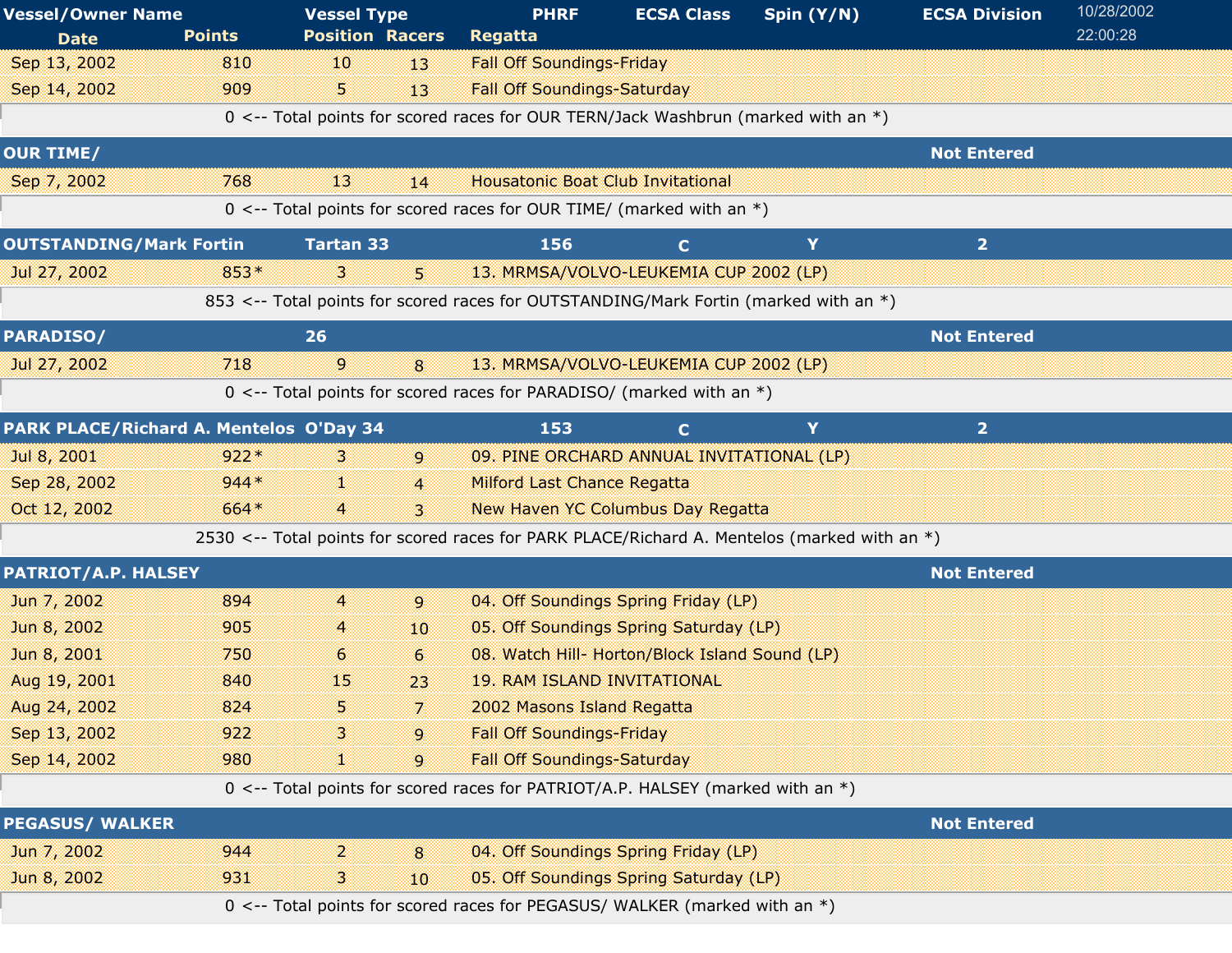| <b>Vessel/Owner Name</b>        |               | <b>Vessel Type</b>     |                  | <b>PHRF</b>                                                                              | <b>ECSA Class</b> | Spin (Y/N)  | <b>ECSA Division</b> | 10/28/2002 |
|---------------------------------|---------------|------------------------|------------------|------------------------------------------------------------------------------------------|-------------------|-------------|----------------------|------------|
| <b>Date</b>                     | <b>Points</b> | <b>Position Racers</b> |                  | Regatta                                                                                  |                   |             |                      | 22:00:28   |
| <b>PEREGRINE/Bill Kuczynski</b> |               | $34 - II$              |                  | 155                                                                                      | $\mathbf{C}$      | $\mathbf N$ | $\overline{z}$       |            |
| Jul 8, 2001                     | 836*          | $\overline{2}$         | $\mathbf{3}$     | 09. PINE ORCHARD ANNUAL INVITATIONAL (LP)                                                |                   |             |                      |            |
| Aug 4, 2001                     | $912*$        | 3                      | $\overline{4}$   | 14. MILFORD/ECSA INVITATIONAL (LP)                                                       |                   |             |                      |            |
| Aug 5, 2001                     | 824 *         | 5                      | $\overline{7}$   | 15. New Haven YC Mayor's Cup (LP)                                                        |                   |             |                      |            |
| Sep 28, 2002                    | 793*          | 5                      | 6                | <b>Milford Last Chance Regatta</b>                                                       |                   |             |                      |            |
|                                 |               |                        |                  | 3365 <-- Total points for scored races for PEREGRINE/Bill Kuczynski (marked with an *)   |                   |             |                      |            |
| <b>PERSISTENCE/ Graeb</b>       |               |                        |                  |                                                                                          |                   |             | <b>Not Entered</b>   |            |
| Jun 7, 2002                     | 966           | 2                      | 12               | 04. Off Soundings Spring Friday (LP)                                                     |                   |             |                      |            |
| Jun 8, 2002                     | 972           | 2                      | 14               | 05. Off Soundings Spring Saturday (LP)                                                   |                   |             |                      |            |
| Sep 13, 2002                    | 949           | 3                      | 13               | <b>Fall Off Soundings-Friday</b>                                                         |                   |             |                      |            |
| Sep 14, 2002                    | 966           | $\overline{a}$         | 12               | <b>Fall Off Soundings-Saturday</b>                                                       |                   |             |                      |            |
|                                 |               |                        |                  | 0 <-- Total points for scored races for PERSISTENCE/ Graeb (marked with an *)            |                   |             |                      |            |
| <b>PERSISTENCE/ Legeyt</b>      |               | 38                     |                  | 120                                                                                      |                   |             | <b>Not Entered</b>   |            |
| Oct 19, 2002                    | 713           | 8                      | $\overline{7}$   | <b>Duck Island Thundermug Regatta</b>                                                    |                   |             |                      |            |
|                                 |               |                        |                  | 0 <-- Total points for scored races for PERSISTENCE/ Legeyt (marked with an *)           |                   |             |                      |            |
| <b>PETARD/William A. Lieber</b> |               | $J-34C$                |                  | 138                                                                                      | $\mathbf C$       | N           | $\overline{z}$       |            |
| Jun 7, 2002                     | $951*$        | 2                      | 9                | 04. Off Soundings Spring Friday (LP)                                                     |                   |             |                      |            |
| Jun 8, 2002                     | 931*          | 3                      | 10 <sup>10</sup> | 05. Off Soundings Spring Saturday (LP)                                                   |                   |             |                      |            |
| Jul 14, 2001                    | 726           | 12                     | 11               | 11. ESSEX RUM CHALLENGE (LP)                                                             |                   |             |                      |            |
| Jul 20, 2002                    | 905           | 4                      | 10               | 12. THAMES YC 32nd GOVERNORS TROPHY (LP)                                                 |                   |             |                      |            |
| Jul 27, 2002                    | $944*$        | $\overline{2}$         | 8                | 13. MRMSA/VOLVO-LEUKEMIA CUP 2002 (LP)                                                   |                   |             |                      |            |
| Sep 13, 2002                    | $951*$        | $\overline{2}$         | 9                | <b>Fall Off Soundings-Friday</b>                                                         |                   |             |                      |            |
| Sep 14, 2002                    | 865           | 5                      | 9                | <b>Fall Off Soundings-Saturday</b>                                                       |                   |             |                      |            |
| Sep 21, 2002                    | 957*          | 2                      | 10               | <b>SYC Vixen's Ledge/Hospice</b>                                                         |                   |             |                      |            |
|                                 |               |                        |                  | 4734 <-- Total points for scored races for PETARD/William A. Lieber (marked with an $*)$ |                   |             |                      |            |
| <b>PETREL/ GIBBS</b>            |               |                        |                  |                                                                                          |                   |             | <b>Not Entered</b>   |            |
| Jul 14, 2001                    | 951           | 2                      | 9                | 11. ESSEX RUM CHALLENGE (LP)                                                             |                   |             |                      |            |
| Oct 19, 2002                    | 685           | 5                      | $\overline{4}$   | <b>Duck Island Thundermug Regatta</b>                                                    |                   |             |                      |            |
| Aug 31, 2002                    | 987           | 1                      | 12               | Fishers Island YC 46th 'Round the Island'                                                |                   |             |                      |            |
|                                 |               |                        |                  | $0 \le -$ Total points for scored races for PETREL/ GIBBS (marked with an $*)$           |                   |             |                      |            |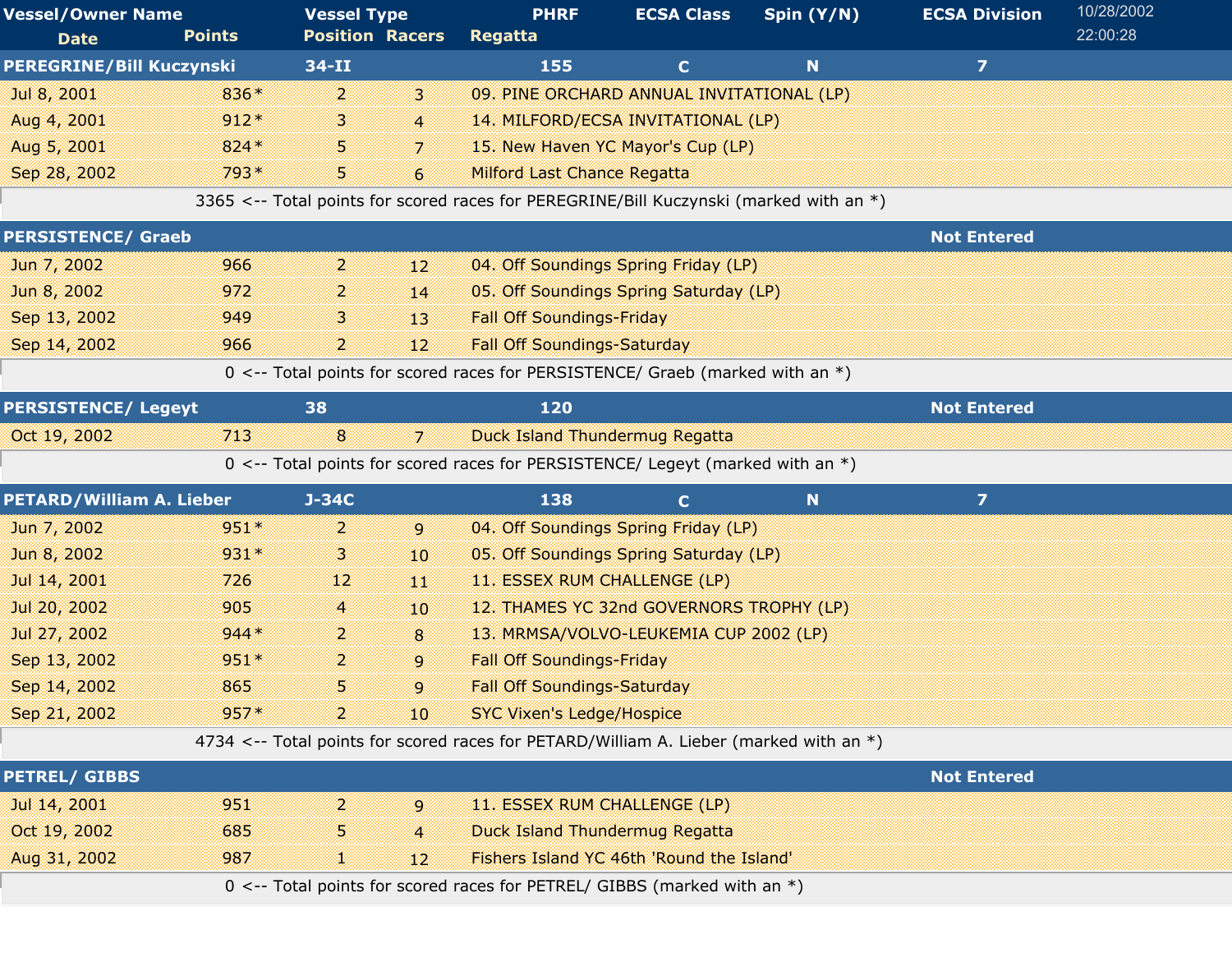| <b>Vessel/Owner Name</b><br><b>Date</b> | <b>Points</b> | <b>Vessel Type</b><br><b>Position Racers</b> | <b>PHRF</b><br><b>Regatta</b>                                                             | <b>ECSA Class</b>                              | Spin (Y/N)  | <b>ECSA Division</b> | 10/28/2002<br>22:00:28 |
|-----------------------------------------|---------------|----------------------------------------------|-------------------------------------------------------------------------------------------|------------------------------------------------|-------------|----------------------|------------------------|
| PHISH FOOD/ALEXIS MICHAS                |               | <b>FARR 40</b>                               | 9                                                                                         | <b>HP</b>                                      | Y           | 3                    |                        |
| Aug 19, 2001                            | $992*$        | H.<br>16                                     | <b>19. RAM ISLAND INVITATIONAL</b>                                                        |                                                |             |                      |                        |
|                                         |               |                                              | 992 <-- Total points for scored races for PHISH FOOD/ALEXIS MICHAS (marked with an *)     |                                                |             |                      |                        |
| <b>PHOENIX/Bruce Cox</b>                |               | 36                                           |                                                                                           |                                                |             | <b>Not Entered</b>   |                        |
| Jun 7, 2002                             | 871           | 8<br>15                                      |                                                                                           | 04. Off Soundings Spring Friday (LP)           |             |                      |                        |
| Jun 8, 2002                             | 905           | 6<br>15                                      |                                                                                           | 05. Off Soundings Spring Saturday (LP)         |             |                      |                        |
| Sep 14, 2002                            | 849           | 8<br>13                                      | <b>Fall Off Soundings-Saturday</b>                                                        |                                                |             |                      |                        |
|                                         |               |                                              | 0 <-- Total points for scored races for PHOENIX/Bruce Cox (marked with an *)              |                                                |             |                      |                        |
| PILGRIM/                                |               |                                              |                                                                                           |                                                |             | <b>Not Entered</b>   |                        |
| Jun 8, 2001                             | 966           | H.<br>6                                      |                                                                                           | 08. Watch Hill- Horton/Block Island Sound (LP) |             |                      |                        |
| Jul 28, 2001                            | 793           | 5.<br>6                                      |                                                                                           | <b>16. WADAWANUCK/WH FULLER RACE</b>           |             |                      |                        |
|                                         |               |                                              | 0 <-- Total points for scored races for PILGRIM/ (marked with an $*)$                     |                                                |             |                      |                        |
| PIPER TOO/Robert J. Almeida             |               | Tartan 34-1                                  | 177                                                                                       | <b>AB</b>                                      | $\mathbf N$ | 8                    |                        |
| Jun 7, 2002                             | 879*          | 4<br>8                                       |                                                                                           | 04. Off Soundings Spring Friday (LP)           |             |                      |                        |
| Jun 8, 2002                             | 853*          | 6<br>10                                      |                                                                                           | 05. Off Soundings Spring Saturday (LP)         |             |                      |                        |
| Jun 15, 2002                            | $957*$        | 2<br>10                                      |                                                                                           | 06. Niantic Bay Early Bird Regatta (LP)        |             |                      |                        |
| Aug 19, 2001                            | 930*          | 7<br>23                                      | <b>19. RAM ISLAND INVITATIONAL</b>                                                        |                                                |             |                      |                        |
| Sep 13, 2002                            | 865*          | 5.<br>9                                      | <b>Fall Off Soundings-Friday</b>                                                          |                                                |             |                      |                        |
| Sep 14, 2002                            | 750           | 7<br>$\overline{7}$                          | <b>Fall Off Soundings-Saturday</b>                                                        |                                                |             |                      |                        |
|                                         |               |                                              | 4484 <-- Total points for scored races for PIPER TOO/Robert J. Almeida (marked with an *) |                                                |             |                      |                        |
| <b>PISCES III/William Stoddard</b>      |               | 26                                           | 233                                                                                       | <b>AB</b>                                      | N           | 8                    |                        |
| Aug 19, 2001                            | $874*$        | 12<br>23                                     | <b>19. RAM ISLAND INVITATIONAL</b>                                                        |                                                |             |                      |                        |
| Aug 24, 2002                            | 898 *         | 3<br>$\overline{7}$                          | 2002 Masons Island Regatta                                                                |                                                |             |                      |                        |
|                                         |               |                                              | 1772 <-- Total points for scored races for PISCES III/William Stoddard (marked with an *) |                                                |             |                      |                        |
| <b>PLAN B/Gregory Locke</b>             |               | Jeanneau 27                                  | 114                                                                                       | <b>SB</b>                                      | Y           | 6 <sup>1</sup>       |                        |
| Jun 1, 2002                             | 750*          | 8<br>8                                       |                                                                                           | 02. Duck Island Spring Regatta (LP)            |             |                      |                        |
|                                         |               |                                              | 750 <-- Total points for scored races for PLAN B/Gregory Locke (marked with an *)         |                                                |             |                      |                        |
| <b>POLPERRO/Guy Cambria</b>             |               | 30                                           | 192                                                                                       | $\mathbf{C}$                                   | N           | 8                    |                        |
| Jul 28, 2001                            | 836*          | 4<br>6                                       |                                                                                           | <b>16. WADAWANUCK/WH FULLER RACE</b>           |             |                      |                        |
| Aug 19, 2001                            | 739 *         | 24<br>23                                     | <b>19. RAM ISLAND INVITATIONAL</b>                                                        |                                                |             |                      |                        |
|                                         |               |                                              |                                                                                           |                                                |             |                      |                        |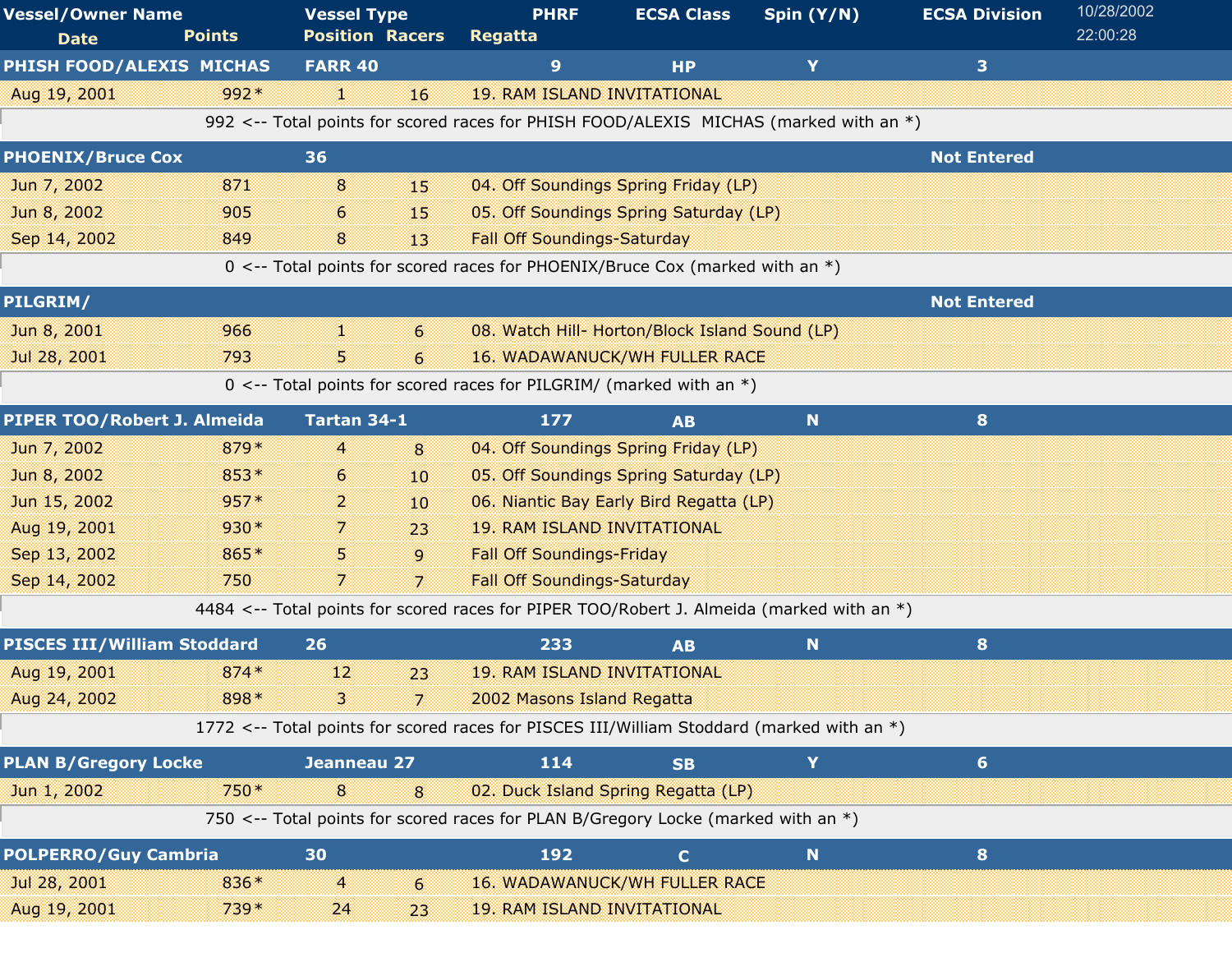| <b>Vessel/Owner Name</b><br><b>Date</b> | <b>Points</b> | <b>Vessel Type</b><br><b>Position Racers</b> |                | <b>PHRF</b><br>Regatta                                                                      | <b>ECSA Class</b> | Spin (Y/N)  | <b>ECSA Division</b> | 10/28/2002<br>22:00:28 |
|-----------------------------------------|---------------|----------------------------------------------|----------------|---------------------------------------------------------------------------------------------|-------------------|-------------|----------------------|------------------------|
|                                         |               |                                              |                | 1575 <-- Total points for scored races for POLPERRO/Guy Cambria (marked with an *)          |                   |             |                      |                        |
| <b>POSEIDON/Peter L. Costas</b>         |               | <b>Little Harbor (Tor)</b>                   |                | 197                                                                                         | <b>AB</b>         | N           | 5 <sup>1</sup>       |                        |
| Jul 12, 2002                            | 895*          | 7                                            | 8              | 10. CCNE/Thames Great N. L. Ocean Race (LP)                                                 |                   |             |                      |                        |
|                                         |               |                                              |                | 895 <-- Total points for scored races for POSEIDON/Peter L. Costas (marked with an *)       |                   |             |                      |                        |
| <b>PREMIUM/ROBERT</b>                   |               | 30                                           |                | 128                                                                                         | <b>HP</b>         | Y           | 3                    |                        |
| Jun 7, 2002                             | $721*$        | 10                                           | 9              | 04. Off Soundings Spring Friday (LP)                                                        |                   |             |                      |                        |
|                                         |               |                                              |                | 721 <-- Total points for scored races for PREMIUM/ROBERT AUSTIN-LAFRANCE (marked with an *) |                   |             |                      |                        |
| <b>PRISM/Joel W. Mangini</b>            |               | C&C 29 - II                                  |                | 195                                                                                         | $\mathbf C$       | N           | 8                    |                        |
| Jun 1, 2002                             | 750*          | 7                                            | $\overline{7}$ | 02. Duck Island Spring Regatta (LP)                                                         |                   |             |                      |                        |
| Aug 12, 2001                            | $707*$        | 7                                            | 6              | 17. North Cove Outer Light Classic                                                          |                   |             |                      |                        |
|                                         |               |                                              |                | 1457 <-- Total points for scored races for PRISM/Joel W. Mangini (marked with an *)         |                   |             |                      |                        |
| <b>PROGENY/John D. McCrea</b>           |               | <b>Ericson 32</b>                            |                | 161                                                                                         | $\mathbf C$       | Y           | $\overline{2}$       |                        |
| Jul 27, 2002                            | 802*          | 4                                            | 5.             | 13. MRMSA/VOLVO-LEUKEMIA CUP 2002 (LP)                                                      |                   |             |                      |                        |
| Aug 19, 2001                            | $871*$        | 8                                            | 15             | <b>19. RAM ISLAND INVITATIONAL</b>                                                          |                   |             |                      |                        |
|                                         |               |                                              |                | 1673 <-- Total points for scored races for PROGENY/John D. McCrea (marked with an *)        |                   |             |                      |                        |
| <b>PURSUIT/Dennis J. Marron</b>         |               | S 2 9.1                                      |                | 135                                                                                         | $\mathbf{C}$      | Y           | 2 <sup>1</sup>       |                        |
| Jun 2, 2002                             | 718           | 9                                            | 8              | 03. Shennecossett YC Pine Island Race (LP)                                                  |                   |             |                      |                        |
| Jun 7, 2002                             | 819*          | $\overline{11}$                              | 15             | 04. Off Soundings Spring Friday (LP)                                                        |                   |             |                      |                        |
| Jun 8, 2002                             | $922*$        | 5.                                           | 15             | 05. Off Soundings Spring Saturday (LP)                                                      |                   |             |                      |                        |
| Jul 20, 2002                            | 815*          | 6                                            | 8              | 12. THAMES YC 32nd GOVERNORS TROPHY (LP)                                                    |                   |             |                      |                        |
| Aug 19, 2001                            | 787*          | 6                                            | 7              | <b>19. RAM ISLAND INVITATIONAL</b>                                                          |                   |             |                      |                        |
| Aug 24, 2002                            | 782*          | 7                                            | 8              | 2002 Masons Island Regatta                                                                  |                   |             |                      |                        |
| Sep 21, 2002                            | 782*          | 7                                            |                | <b>SYC Vixen's Ledge/Hospice</b>                                                            |                   |             |                      |                        |
|                                         |               |                                              |                | 4907 <-- Total points for scored races for PURSUIT/Dennis J. Marron (marked with an *)      |                   |             |                      |                        |
| <b>RACSCAL/Kel Weber</b>                |               | $J-34C$                                      |                | 126                                                                                         | $\mathbf C$       | $\mathbf N$ | $\overline{z}$       |                        |
| Sep 7, 2002                             | 853*          | 3                                            | 5              | <b>Housatonic Boat Club Invitational</b>                                                    |                   |             |                      |                        |
|                                         |               |                                              |                | 853 <-- Total points for scored races for RACSCAL/Kel Weber (marked with an *)              |                   |             |                      |                        |
| <b>RAGTIME/Rodney S. Johnstone</b>      |               | $J-90$                                       |                | 54                                                                                          | <b>SB</b>         | Y           | 6                    |                        |
| Jun 7, 2002                             | $929*$        | $\overline{a}$                               | 13             | 04. Off Soundings Spring Friday (LP)                                                        |                   |             |                      |                        |
| Jun 8, 2002                             | 869*          | 7                                            | 13             | 05. Off Soundings Spring Saturday (LP)                                                      |                   |             |                      |                        |
|                                         |               |                                              |                |                                                                                             |                   |             |                      |                        |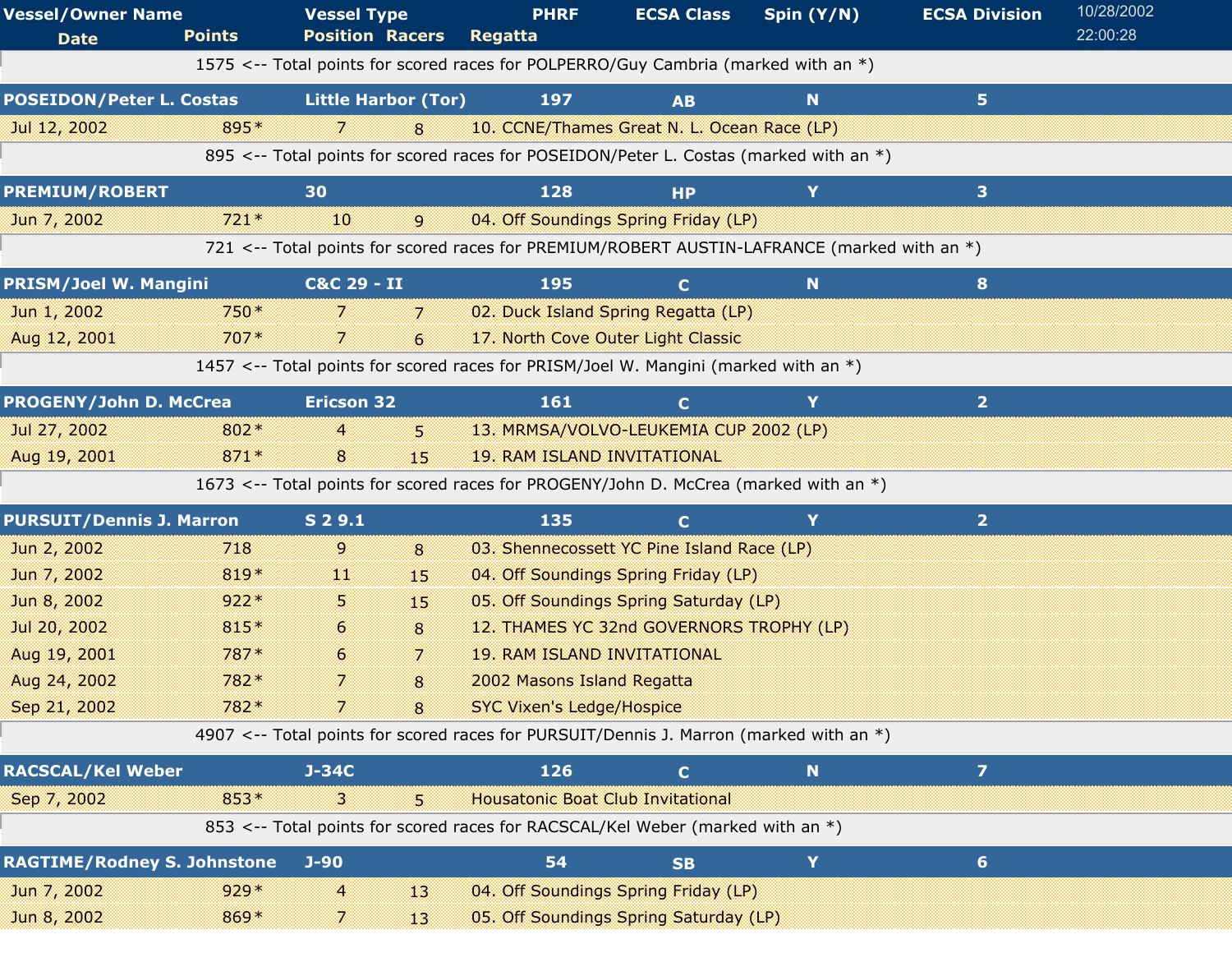| <b>Vessel/Owner Name</b>          |               | <b>Vessel Type</b>         | <b>PHRF</b>                                                                               | <b>ECSA Class</b>                              | Spin $(Y/N)$ | <b>ECSA Division</b> | 10/28/2002 |
|-----------------------------------|---------------|----------------------------|-------------------------------------------------------------------------------------------|------------------------------------------------|--------------|----------------------|------------|
| <b>Date</b>                       | <b>Points</b> | <b>Position Racers</b>     | <b>Regatta</b>                                                                            |                                                |              |                      | 22:00:28   |
| Aug 19, 2001                      | 817*          | 17<br>23                   | <b>19. RAM ISLAND INVITATIONAL</b>                                                        |                                                |              |                      |            |
|                                   |               |                            | 2615 <-- Total points for scored races for RAGTIME/Rodney S. Johnstone (marked with an *) |                                                |              |                      |            |
| <b>RED LINE/Myles Meader</b>      |               | <b>Sprinta Sport</b>       | 207                                                                                       | $\mathbf{C}$                                   | Y            | $\overline{2}$       |            |
| Aug 19, 2001                      | $901*$        | 5<br>12                    | <b>19. RAM ISLAND INVITATIONAL</b>                                                        |                                                |              |                      |            |
|                                   |               |                            | 901 <-- Total points for scored races for RED LINE/Myles Meader (marked with an *)        |                                                |              |                      |            |
| <b>RELENTLESS/K Lagarde</b>       |               | 27                         |                                                                                           |                                                |              | <b>Not Entered</b>   |            |
| Sep 29, 2002                      | 879*          | 3<br>6                     | <b>Windjammers Last Chance</b>                                                            |                                                |              |                      |            |
|                                   |               |                            | 879 <-- Total points for scored races for RELENTLESS/K Lagarde (marked with an *)         |                                                |              |                      |            |
| <b>RELENTLESS/kevin horrigan</b>  |               | 105                        | 81                                                                                        | <b>SB</b>                                      | Y            | $6\phantom{1}$       |            |
| Jun 8, 2001                       | $905*$        | 2<br>5                     |                                                                                           | 08. Watch Hill- Horton/Block Island Sound (LP) |              |                      |            |
| Aug 4, 2001                       | 898*          | 6<br>7                     |                                                                                           | 14. MILFORD/ECSA INVITATIONAL (LP)             |              |                      |            |
| Jul 28, 2001                      | $944*$        | 2<br>8                     |                                                                                           | <b>16. WADAWANUCK/WH FULLER RACE</b>           |              |                      |            |
| Aug 31, 2002                      | $912*$        | 6<br>16                    |                                                                                           | Fishers Island YC 46th 'Round the Island'      |              |                      |            |
| Sep 7, 2002                       | 815*          | 6<br>8                     | <b>Housatonic Boat Club Invitational</b>                                                  |                                                |              |                      |            |
|                                   |               |                            | 4474 <-- Total points for scored races for RELENTLESS/kevin horrigan (marked with an *)   |                                                |              |                      |            |
| <b>REMEDY/Bill Fries</b>          |               | 32                         |                                                                                           |                                                |              | <b>Not Entered</b>   |            |
| Aug 19, 2001                      | 972           | H.<br>$\overline{7}$       | <b>19. RAM ISLAND INVITATIONAL</b>                                                        |                                                |              |                      |            |
| Aug 24, 2002                      | 861           | $\overline{7}$<br>4        | 2002 Masons Island Regatta                                                                |                                                |              |                      |            |
| Aug 31, 2002                      | 968           | 3<br>19                    |                                                                                           | Fishers Island YC 46th 'Round the Island'      |              |                      |            |
|                                   |               |                            | 0 <-- Total points for scored races for REMEDY/Bill Fries (marked with an $*$ )           |                                                |              |                      |            |
| <b>REPLICANT/Robert A. Gulomb</b> |               | ctm 27 sloop               | 177                                                                                       | <b>HP</b>                                      | Y            | 4                    |            |
| May 25, 2002                      | $676*$        | 9<br>7                     |                                                                                           | 01. Windjammer's Pierce Invitational (LP)      |              |                      |            |
| Sep 7, 2002                       | $966*$        | a sa na<br>$6\overline{6}$ |                                                                                           | <b>Housatonic Boat Club Invitational</b>       |              |                      |            |
|                                   |               |                            | 1642 <-- Total points for scored races for REPLICANT/Robert A. Gulomb (marked with an *)  |                                                |              |                      |            |
| <b>RES IPSA/</b>                  |               |                            |                                                                                           |                                                |              | <b>Not Entered</b>   |            |
| Sep 7, 2002                       | 916           | 5<br>14                    | <b>Housatonic Boat Club Invitational</b>                                                  |                                                |              |                      |            |
| Sep 29, 2002                      | 793           | 5<br>6                     | <b>Windjammers Last Chance</b>                                                            |                                                |              |                      |            |
|                                   |               |                            | 0 <-- Total points for scored races for RES IPSA/ (marked with an $*$ )                   |                                                |              |                      |            |
| <b>REVERY/Bill Gunther</b>        |               |                            |                                                                                           |                                                |              | <b>Not Entered</b>   |            |
| Sep 13, 2002                      | 842           | 9<br>14                    | <b>Fall Off Soundings-Friday</b>                                                          |                                                |              |                      |            |
|                                   |               |                            |                                                                                           |                                                |              |                      |            |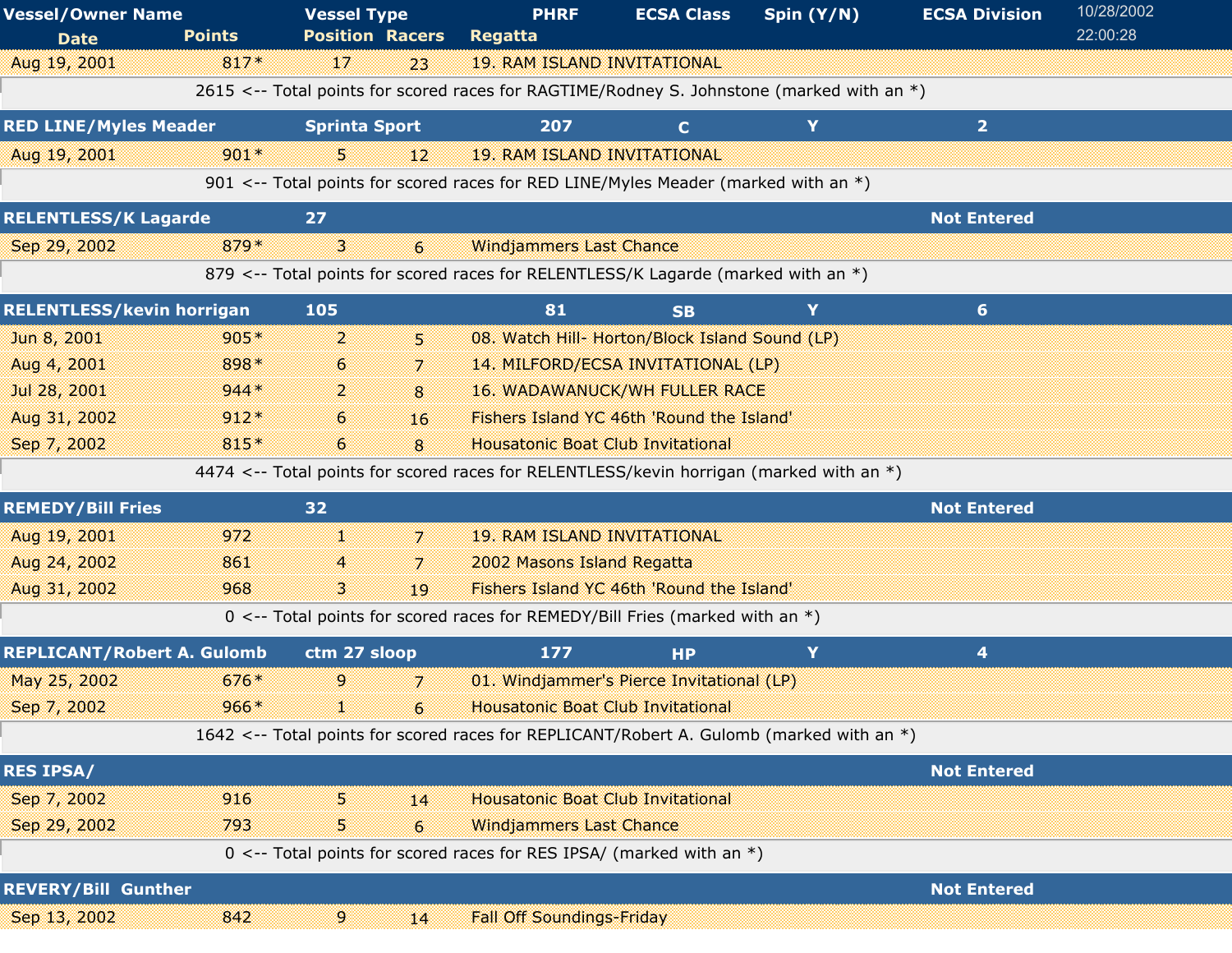| <b>Vessel/Owner Name</b>         |               | <b>Vessel Type</b>     |                | <b>PHRF</b>                                                                            | <b>ECSA Class</b> | Spin (Y/N) | <b>ECSA Division</b> | 10/28/2002 |
|----------------------------------|---------------|------------------------|----------------|----------------------------------------------------------------------------------------|-------------------|------------|----------------------|------------|
| <b>Date</b>                      | <b>Points</b> | <b>Position Racers</b> |                | <b>Regatta</b>                                                                         |                   |            |                      | 22:00:28   |
| Sep 14, 2002                     | 935           | $\overline{4}$         | 14             | <b>Fall Off Soundings-Saturday</b>                                                     |                   |            |                      |            |
|                                  |               |                        |                | 0 <-- Total points for scored races for REVERY/Bill Gunther (marked with an *)         |                   |            |                      |            |
| <b>RHUBARB/Dorothy L. duPont</b> |               |                        |                |                                                                                        |                   |            | <b>Not Entered</b>   |            |
| Jun 7, 2002                      | 912           | 3                      | 8              | 04. Off Soundings Spring Friday (LP)                                                   |                   |            |                      |            |
| Jun 8, 2002                      | 905           | 4                      | 10             | 05. Off Soundings Spring Saturday (LP)                                                 |                   |            |                      |            |
| Sep 13, 2002                     | 980           | 11                     | 9              | <b>Fall Off Soundings-Friday</b>                                                       |                   |            |                      |            |
| Sep 14, 2002                     | 787           | 6                      | $\overline{7}$ | <b>Fall Off Soundings-Saturday</b>                                                     |                   |            |                      |            |
|                                  |               |                        |                | 0 <-- Total points for scored races for RHUBARB/Dorothy L. duPont (marked with an $*)$ |                   |            |                      |            |
| <b>RICOCHET/Thomas Lee</b>       |               | $J-120$                |                | 48                                                                                     | <b>HP</b>         | Y          | 3                    |            |
| Jul 14, 2001                     | $957*$        | H.                     | 5              | 11. ESSEX RUM CHALLENGE (LP)                                                           |                   |            |                      |            |
| Oct 19, 2002                     | $944*$        | 38                     | $\overline{4}$ | <b>Duck Island Thundermug Regatta</b>                                                  |                   |            |                      |            |
|                                  |               |                        |                | 1901 <-- Total points for scored races for RICOCHET/Thomas Lee (marked with an *)      |                   |            |                      |            |
| <b>RINGLE/BOB RODGERS</b>        |               | <b>28E</b>             |                | 159                                                                                    | $\mathbf{C}$      | Y          | 2 <sup>1</sup>       |            |
| Aug 19, 2001                     | 836*          | 8                      | 12             | <b>19. RAM ISLAND INVITATIONAL</b>                                                     |                   |            |                      |            |
| Aug 31, 2002                     | 865*          | 5.                     | 9              | Fishers Island YC 46th 'Round the Island'                                              |                   |            |                      |            |
|                                  |               |                        |                | 1701 <-- Total points for scored races for RINGLE/BOB RODGERS (marked with an *)       |                   |            |                      |            |
| <b>RIPPLE/Hugh O'Brien</b>       |               |                        |                |                                                                                        | <b>HP</b>         | Y          | 3 <sup>1</sup>       |            |
| Jun 7, 2002                      | $912*$        | 3                      | 8              | 04. Off Soundings Spring Friday (LP)                                                   |                   |            |                      |            |
| Jun 8, 2002                      | 802*          | 8                      | 10             | 05. Off Soundings Spring Saturday (LP)                                                 |                   |            |                      |            |
| Jul 28, 2001                     | $912*$        | 3                      | 8              | <b>16. WADAWANUCK/WH FULLER RACE</b>                                                   |                   |            |                      |            |
| Aug 19, 2001                     | 847*          | 10                     | 16             | <b>19. RAM ISLAND INVITATIONAL</b>                                                     |                   |            |                      |            |
| Aug 24, 2002                     | 898*          | 3                      | 7              | 2002 Masons Island Regatta                                                             |                   |            |                      |            |
| Aug 31, 2002                     | 815*          | 12                     | 16             | Fishers Island YC 46th 'Round the Island'                                              |                   |            |                      |            |
|                                  |               |                        |                | 5186 <-- Total points for scored races for RIPPLE/Hugh O'Brien (marked with an *)      |                   |            |                      |            |
| <b>ROGUE/Seville Simonds</b>     |               | 29 ctm                 |                | 126                                                                                    | <b>AB</b>         | Y          | 5 <sub>1</sub>       |            |
| Jun 7, 2002                      | 891*          | 5                      | 11             | 04. Off Soundings Spring Friday (LP)                                                   |                   |            |                      |            |
| Jun 8, 2002                      | $915*$        | $\overline{4}$         | 11             | 05. Off Soundings Spring Saturday (LP)                                                 |                   |            |                      |            |
| Sep 13, 2002                     | 889*          | 6                      | 13             | <b>Fall Off Soundings-Friday</b>                                                       |                   |            |                      |            |
| Sep 14, 2002                     | $969*$        | $\overline{a}$         | 13             | <b>Fall Off Soundings-Saturday</b>                                                     |                   |            |                      |            |
|                                  |               |                        |                | 3664 <-- Total points for scored races for ROGUE/Seville Simonds (marked with an *)    |                   |            |                      |            |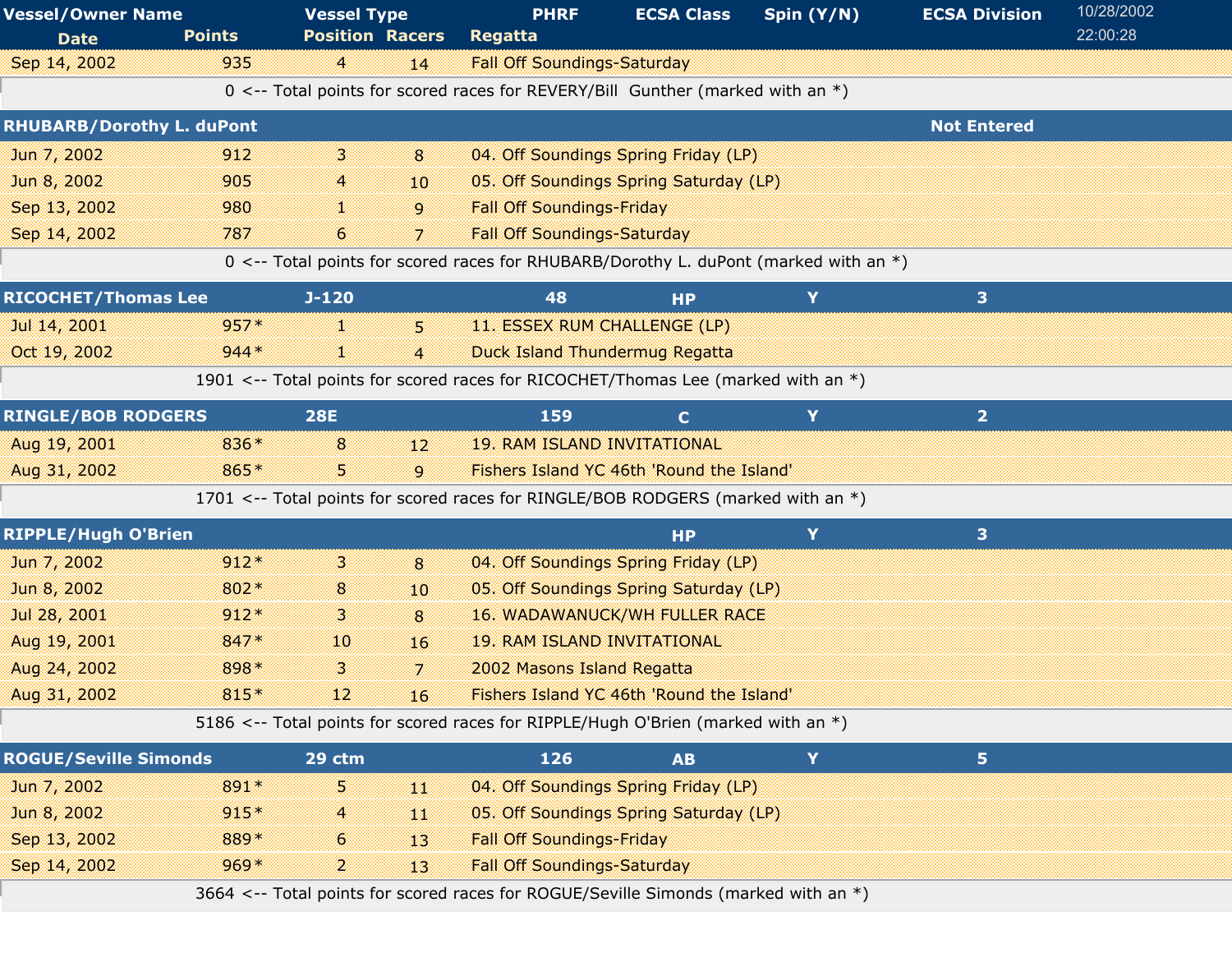| <b>Vessel/Owner Name</b>             |               | <b>Vessel Type</b>                                                                                    | <b>PHRF</b>                        | <b>ECSA Class</b>                              | Spin (Y/N) | <b>ECSA Division</b> | 10/28/2002 |
|--------------------------------------|---------------|-------------------------------------------------------------------------------------------------------|------------------------------------|------------------------------------------------|------------|----------------------|------------|
| <b>Date</b>                          | <b>Points</b> | <b>Position Racers</b>                                                                                | <b>Regatta</b>                     |                                                |            |                      | 22:00:28   |
| <b>RUNAWAY BUNNY/</b>                |               |                                                                                                       |                                    |                                                |            | <b>Not Entered</b>   |            |
| Aug 31, 2002                         | 766           | 15<br>16                                                                                              |                                    | Fishers Island YC 46th 'Round the Island'      |            |                      |            |
|                                      |               | 0 <-- Total points for scored races for RUNAWAY BUNNY/ (marked with an *)                             |                                    |                                                |            |                      |            |
| <b>RUSTY-NAIL/Clifford H. Fisher</b> |               | <b>Pearson 31</b>                                                                                     | 174                                | $\mathbf{C}$                                   | Y          | $\overline{2}$       |            |
| Jul 20, 2002                         | $944*$        | $\overline{2}$<br>8                                                                                   |                                    | 12. THAMES YC 32nd GOVERNORS TROPHY (LP)       |            |                      |            |
|                                      |               | 944 $\lt$ -- Total points for scored races for RUSTY-NAIL/Clifford H. Fisher (marked with an $\ast$ ) |                                    |                                                |            |                      |            |
| <b>SAGACIOUS/Robert B. Geary</b>     |               | <b>Express 34</b>                                                                                     | 99                                 | $\mathbf{C}$                                   | Y          | 1                    |            |
| Jun 2, 2002                          | $976*$        | 11<br>8                                                                                               |                                    | 03. Shennecossett YC Pine Island Race (LP)     |            |                      |            |
| Jun 7, 2002                          | 790 *         | 11<br>13                                                                                              |                                    | 04. Off Soundings Spring Friday (LP)           |            |                      |            |
| Jun 8, 2002                          | $969*$        | $\overline{2}$<br>13                                                                                  |                                    | 05. Off Soundings Spring Saturday (LP)         |            |                      |            |
| Jun 15, 2002                         | $853*$        | 3<br>5                                                                                                |                                    | 06. Niantic Bay Early Bird Regatta (LP)        |            |                      |            |
| Sep 13, 2002                         | 787*          | 12<br>14                                                                                              | <b>Fall Off Soundings-Friday</b>   |                                                |            |                      |            |
| Sep 14, 2002                         | $953*$        | $\overline{\mathbf{3}}$<br>14                                                                         | <b>Fall Off Soundings-Saturday</b> |                                                |            |                      |            |
|                                      |               | 5328 <-- Total points for scored races for SAGACIOUS/Robert B. Geary (marked with an *)               |                                    |                                                |            |                      |            |
| <b>SALTY/Aborn D. Smith</b>          |               | <b>Tartan 27</b>                                                                                      |                                    | <b>AB</b>                                      |            | <b>Not Entered</b>   |            |
| Sep 14, 2002                         | 770           | 12<br>13                                                                                              | <b>Fall Off Soundings-Saturday</b> |                                                |            |                      |            |
|                                      |               | 0 <-- Total points for scored races for SALTY/Aborn D. Smith (marked with an $*)$                     |                                    |                                                |            |                      |            |
| <b>SALTY/Peter Mletschnig</b>        |               | 39                                                                                                    |                                    |                                                |            | <b>Not Entered</b>   |            |
| Jun 7, 2002                          | 915           | $\overline{4}$<br>11                                                                                  |                                    | 04. Off Soundings Spring Friday (LP)           |            |                      |            |
| Jun 8, 2002                          | 797           | 9<br>11                                                                                               |                                    | 05. Off Soundings Spring Saturday (LP)         |            |                      |            |
| Sep 13, 2002                         | 790           | $\overline{11}$<br>13                                                                                 | <b>Fall Off Soundings-Friday</b>   |                                                |            |                      |            |
|                                      |               | 0 <-- Total points for scored races for SALTY/Peter Mletschnig (marked with an *)                     |                                    |                                                |            |                      |            |
| <b>SALUD/Reinhard Sarges</b>         |               | <b>Pearson 30</b>                                                                                     | 176                                | C.                                             |            | 2                    |            |
| Jun 2, 2002                          | 912           | 3<br>8                                                                                                |                                    | 03. Shennecossett YC Pine Island Race (LP)     |            |                      |            |
| Jun 7, 2002                          | 879           | 6<br>12                                                                                               |                                    | 04. Off Soundings Spring Friday (LP)           |            |                      |            |
| Jun 8, 2002                          | $953*$        | 3<br>14                                                                                               |                                    | 05. Off Soundings Spring Saturday (LP)         |            |                      |            |
| Jun 15, 2002                         | $972*$        | 7<br>H.                                                                                               |                                    | 06. Niantic Bay Early Bird Regatta (LP)        |            |                      |            |
| Jun 8, 2001                          | 853           | 3<br>5                                                                                                |                                    | 08. Watch Hill- Horton/Block Island Sound (LP) |            |                      |            |
| Jul 14, 2001                         | 879           | 3<br>6                                                                                                | 11. ESSEX RUM CHALLENGE (LP)       |                                                |            |                      |            |
| Jul 20, 2002                         | 879           | 4<br>8                                                                                                |                                    | 12. THAMES YC 32nd GOVERNORS TROPHY (LP)       |            |                      |            |
| Jul 27, 2002                         | 836           | $\overline{4}$<br>6                                                                                   |                                    | 13. MRMSA/VOLVO-LEUKEMIA CUP 2002 (LP)         |            |                      |            |
|                                      |               |                                                                                                       |                                    |                                                |            |                      |            |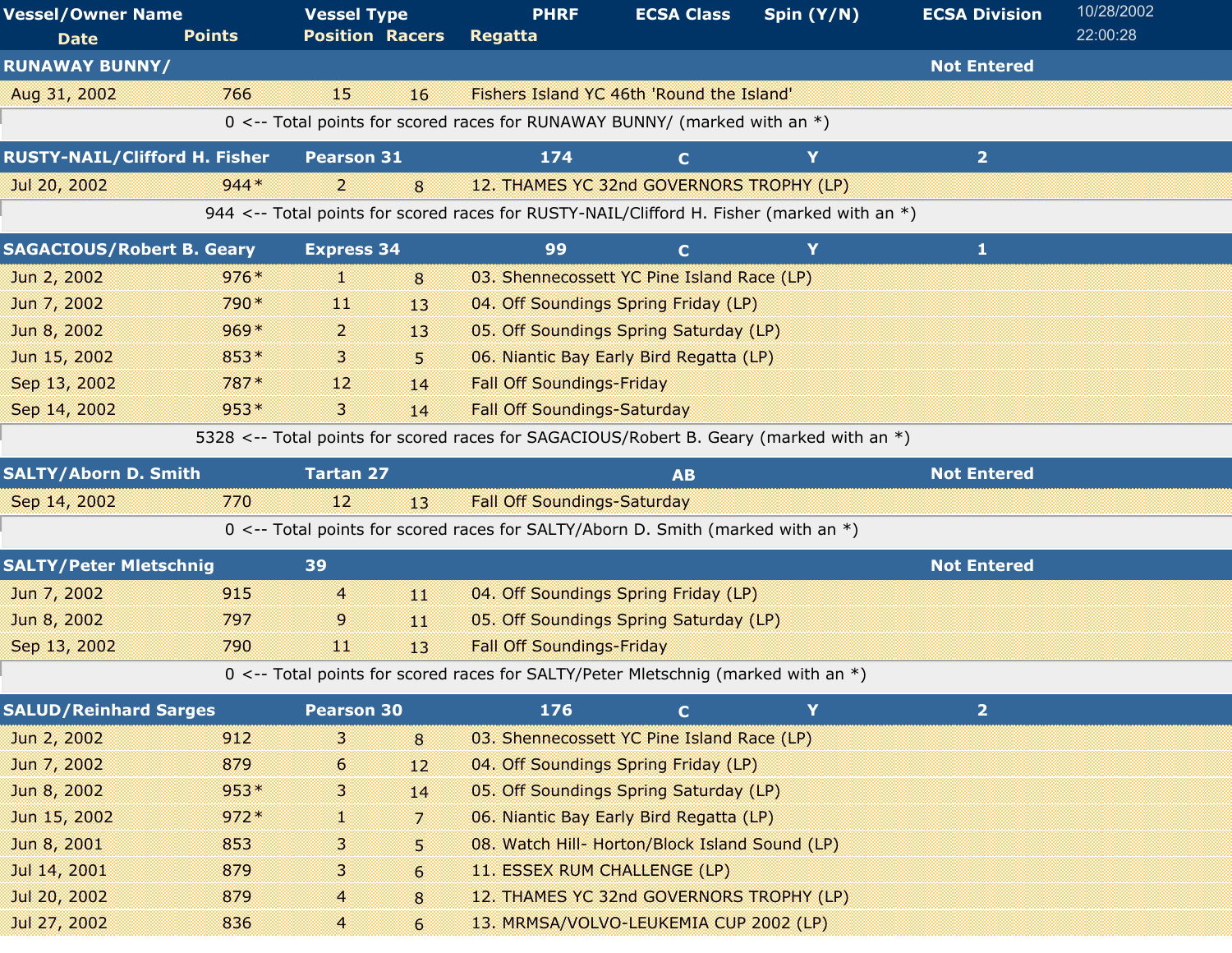| <b>Vessel/Owner Name</b> |               | <b>Vessel Type</b>     |              | <b>PHRF</b>                                                                         | <b>ECSA Class</b> | Spin $(Y/N)$ | <b>ECSA Division</b> | 10/28/2002 |  |
|--------------------------|---------------|------------------------|--------------|-------------------------------------------------------------------------------------|-------------------|--------------|----------------------|------------|--|
| <b>Date</b>              | <b>Points</b> | <b>Position Racers</b> |              | <b>Regatta</b>                                                                      |                   |              |                      | 22:00:28   |  |
| Jul 28, 2001             | $922*$        |                        | $\mathbf{3}$ | <b>16. WADAWANUCK/WH FULLER RACE</b>                                                |                   |              |                      |            |  |
| Aug 19, 2001             | $940*$        | $\overline{4}$         | 15           | <b>19. RAM ISLAND INVITATIONAL</b>                                                  |                   |              |                      |            |  |
| Aug 24, 2002             | $976*$        | 30                     | 8            | 2002 Masons Island Regatta                                                          |                   |              |                      |            |  |
| Sep 13, 2002             | $989*$        | 1                      | 13           | <b>Fall Off Soundings-Friday</b>                                                    |                   |              |                      |            |  |
| Sep 14, 2002             | 815           | 9                      | 12           | <b>Fall Off Soundings-Saturday</b>                                                  |                   |              |                      |            |  |
| Aug 31, 2002             | 894           | $\overline{4}$         | $\mathsf{q}$ | Fishers Island YC 46th 'Round the Island'                                           |                   |              |                      |            |  |
| Sep 21, 2002             | 847           | 5.                     | 8            | <b>SYC Vixen's Ledge/Hospice</b>                                                    |                   |              |                      |            |  |
|                          |               |                        |              | 5752 <-- Total points for scored races for SALUD/Reinhard Sarges (marked with an *) |                   |              |                      |            |  |

| <b>SANIBEL/Gerry H. Keeler</b>                                                        |        | Pearson 30          |                | 212                                                                                                  | N<br>5<br><b>AB</b> |   |                    |  |  |
|---------------------------------------------------------------------------------------|--------|---------------------|----------------|------------------------------------------------------------------------------------------------------|---------------------|---|--------------------|--|--|
| Jun 7, 2002                                                                           | $905*$ | 2                   | 5 <sup>5</sup> | 04. Off Soundings Spring Friday (LP)                                                                 |                     |   |                    |  |  |
| Jun 8, 2002                                                                           | $922*$ | 2                   | 6              | 05. Off Soundings Spring Saturday (LP)                                                               |                     |   |                    |  |  |
| Sep 13, 2002                                                                          | 793*   | 5.                  | 6              | <b>Fall Off Soundings-Friday</b>                                                                     |                     |   |                    |  |  |
| Sep 14, 2002                                                                          | 889*   | 6                   | 13             | <b>Fall Off Soundings-Saturday</b>                                                                   |                     |   |                    |  |  |
| 3509 <-- Total points for scored races for SANIBEL/Gerry H. Keeler (marked with an *) |        |                     |                |                                                                                                      |                     |   |                    |  |  |
| <b>SANTARELLA/James P. Scalise</b>                                                    |        | <b>Baltic 35</b>    |                | 113                                                                                                  | $\mathbf{C}$        | Y | $\mathbf{1}$       |  |  |
| Jun 2, 2002                                                                           | $718*$ | 9                   | 8              | 03. Shennecossett YC Pine Island Race (LP)                                                           |                     |   |                    |  |  |
| Aug 31, 2002                                                                          | $777*$ | 17                  | 19             | Fishers Island YC 46th 'Round the Island'                                                            |                     |   |                    |  |  |
|                                                                                       |        |                     |                | 1495 <-- Total points for scored races for SANTARELLA/James P. Scalise (marked with an *)            |                     |   |                    |  |  |
| SAVAGE/C.P. Noel & Brendan N. J-22                                                    |        |                     |                | 186                                                                                                  | <b>HP</b>           | Y | 4                  |  |  |
| Aug 4, 2001                                                                           | $966*$ | 2                   | 6              | 14. MILFORD/ECSA INVITATIONAL (LP)                                                                   |                     |   |                    |  |  |
| Sep 7, 2002                                                                           | 879*   | 3                   | 6              | <b>Housatonic Boat Club Invitational</b>                                                             |                     |   |                    |  |  |
| Sep 28, 2002                                                                          | 879*   | 2                   | $\overline{4}$ | <b>Milford Last Chance Regatta</b>                                                                   |                     |   |                    |  |  |
| Sep 29, 2002                                                                          | 750*   | 3                   | 3              | <b>Windjammers Last Chance</b>                                                                       |                     |   |                    |  |  |
|                                                                                       |        |                     |                | 3474 <-- Total points for scored races for SAVAGE/C.P. Noel & Brendan N. McCarthy (marked with an *) |                     |   |                    |  |  |
| <b>SCARAMOUCHE 3/</b>                                                                 |        |                     |                |                                                                                                      |                     |   | <b>Not Entered</b> |  |  |
| Jul 27, 2002                                                                          | 847    | 5.                  | 8              | 13. MRMSA/VOLVO-LEUKEMIA CUP 2002 (LP)                                                               |                     |   |                    |  |  |
|                                                                                       |        |                     |                | 0 <-- Total points for scored races for SCARAMOUCHE 3/ (marked with an *)                            |                     |   |                    |  |  |
| <b>SCHOCK THERAPY/Jeffrey D.</b>                                                      |        | <b>Schock 34 PC</b> |                | 117                                                                                                  | $\mathbf C$         | Ÿ | $\mathbf{1}$       |  |  |
| May 25, 2002                                                                          | 935*   | 2                   | 7              | 01. Windjammer's Pierce Invitational (LP)                                                            |                     |   |                    |  |  |
|                                                                                       |        |                     |                | 935 <-- Total points for scored races for SCHOCK THERAPY/Jeffrey D. Stuart (marked with an *)        |                     |   |                    |  |  |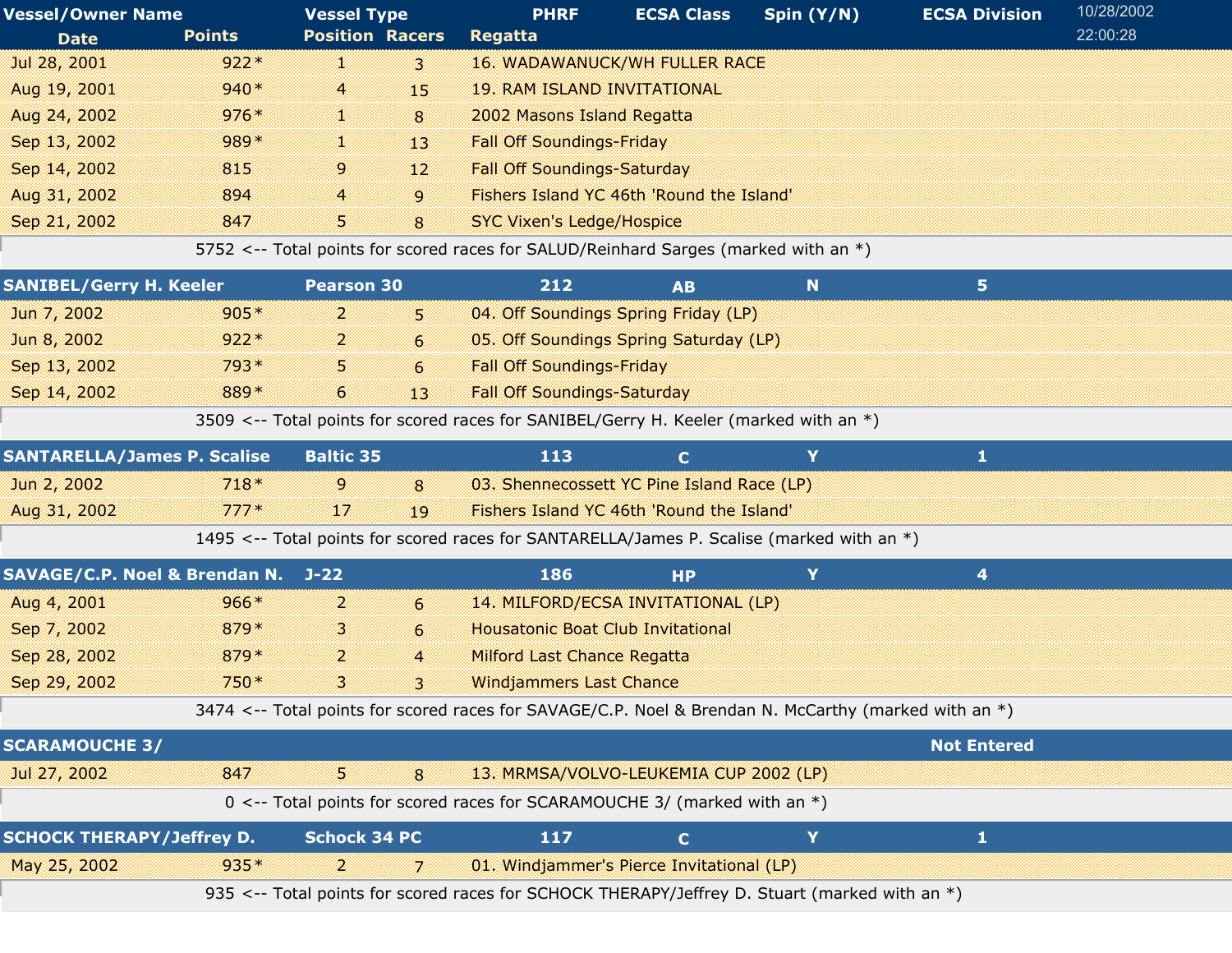| <b>Vessel/Owner Name</b><br><b>Date</b>         | <b>Points</b> | <b>Vessel Type</b><br><b>Position Racers</b> |    | <b>PHRF</b><br><b>Regatta</b>                                                             | <b>ECSA Class</b> | Spin (Y/N) | <b>ECSA Division</b> | 10/28/2002<br>22:00:28 |
|-------------------------------------------------|---------------|----------------------------------------------|----|-------------------------------------------------------------------------------------------|-------------------|------------|----------------------|------------------------|
| <b>SCHWINGG/Jack Neades</b>                     |               | 29                                           |    | 113                                                                                       | <b>HP</b>         | Y          | $\overline{2}$       |                        |
| Jun 2, 2002                                     | 698           | 6                                            | 5. | 03. Shennecossett YC Pine Island Race (LP)                                                |                   |            |                      |                        |
| Jun 7, 2002                                     | 807*          | 7                                            | 9  | 04. Off Soundings Spring Friday (LP)                                                      |                   |            |                      |                        |
| Jun 8, 2002                                     | 868*          | 6                                            | 11 | 05. Off Soundings Spring Saturday (LP)                                                    |                   |            |                      |                        |
| Jun 8, 2001                                     | 750           | 5                                            | 5  | 08. Watch Hill- Horton/Block Island Sound (LP)                                            |                   |            |                      |                        |
| Jul 20, 2002                                    | 847*          | 5                                            | 8  | 12. THAMES YC 32nd GOVERNORS TROPHY (LP)                                                  |                   |            |                      |                        |
| Jul 27, 2002                                    | 793           | 5                                            | 6  | 13. MRMSA/VOLVO-LEUKEMIA CUP 2002 (LP)                                                    |                   |            |                      |                        |
| Aug 24, 2002                                    | $944*$        | $\overline{2}$                               | 8  | 2002 Masons Island Regatta                                                                |                   |            |                      |                        |
| Sep 13, 2002                                    | $912*$        | 3                                            | 8  | <b>Fall Off Soundings-Friday</b>                                                          |                   |            |                      |                        |
| Sep 14, 2002                                    | 879*          | 4                                            | 8  | <b>Fall Off Soundings-Saturday</b>                                                        |                   |            |                      |                        |
|                                                 |               |                                              |    | 5257 <-- Total points for scored races for SCHWINGG/Jack Neades (marked with an *)        |                   |            |                      |                        |
| <b>SCOOCHTOO/Arthur Andrea</b>                  |               | <b>Catalina 30</b>                           |    | 222                                                                                       | $\mathbf C$       | N          | 8                    |                        |
| Jul 8, 2001                                     | $853*$        | 3                                            | 5  | 09. PINE ORCHARD ANNUAL INVITATIONAL (LP)                                                 |                   |            |                      |                        |
|                                                 |               |                                              |    | 853 <-- Total points for scored races for SCOOCHTOO/Arthur Andrea (marked with an *)      |                   |            |                      |                        |
| SCOUT/                                          |               |                                              |    |                                                                                           |                   |            | <b>Not Entered</b>   |                        |
| Jun 8, 2002                                     | 750           | 5 <sup>5</sup>                               | 5  | 05. Off Soundings Spring Saturday (LP)                                                    |                   |            |                      |                        |
|                                                 |               |                                              |    | 0 <-- Total points for scored races for SCOUT/ (marked with an $*)$                       |                   |            |                      |                        |
| <b>SE THERIN/Richard W. Magner</b>              |               | <b>Catalina 22</b>                           |    | 273                                                                                       | <b>AB</b>         | N          | 8                    |                        |
| Jun 8, 2001                                     | 922           | $\overline{2}$                               | 6  | 08. Watch Hill- Horton/Block Island Sound (LP)                                            |                   |            |                      |                        |
| Jul 14, 2001                                    | 980*          | 1                                            | 9  | 11. ESSEX RUM CHALLENGE (LP)                                                              |                   |            |                      |                        |
| Jul 20, 2002                                    | 931           | 3                                            | 10 | 12. THAMES YC 32nd GOVERNORS TROPHY (LP)                                                  |                   |            |                      |                        |
| Jul 27, 2002                                    | 980*          | đ.                                           | 9  | 13. MRMSA/VOLVO-LEUKEMIA CUP 2002 (LP)                                                    |                   |            |                      |                        |
| Jul 28, 2001                                    | 922           | $\overline{2}$                               | 6  | <b>16. WADAWANUCK/WH FULLER RACE</b>                                                      |                   |            |                      |                        |
| Aug 19, 2001                                    | 986*          | $\overline{2}$                               | 23 | <b>19. RAM ISLAND INVITATIONAL</b>                                                        |                   |            |                      |                        |
| Aug 24, 2002                                    | $972*$        | ×.                                           | 7  | 2002 Masons Island Regatta                                                                |                   |            |                      |                        |
| Aug 31, 2002                                    | 944           | 3                                            | 12 | Fishers Island YC 46th 'Round the Island'                                                 |                   |            |                      |                        |
| Sep 21, 2002                                    | 983*          | 1                                            | 10 | <b>SYC Vixen's Ledge/Hospice</b>                                                          |                   |            |                      |                        |
|                                                 |               |                                              |    | 4901 <-- Total points for scored races for SE THERIN/Richard W. Magner (marked with an *) |                   |            |                      |                        |
| <b>SEAQUESTER/Michael E. Passero Ericson 33</b> |               |                                              |    | 159                                                                                       | $\mathbf{C}$      | N          | $\overline{z}$       |                        |
| Jun 2, 2002                                     | 750           | 3                                            | 3  | 03. Shennecossett YC Pine Island Race (LP)                                                |                   |            |                      |                        |
| Jun 7, 2002                                     | 750 *         | 8                                            | 8  | 04. Off Soundings Spring Friday (LP)                                                      |                   |            |                      |                        |

Jun 8, 2002 6 853 05. Off Soundings Spring Saturday (LP) \* 10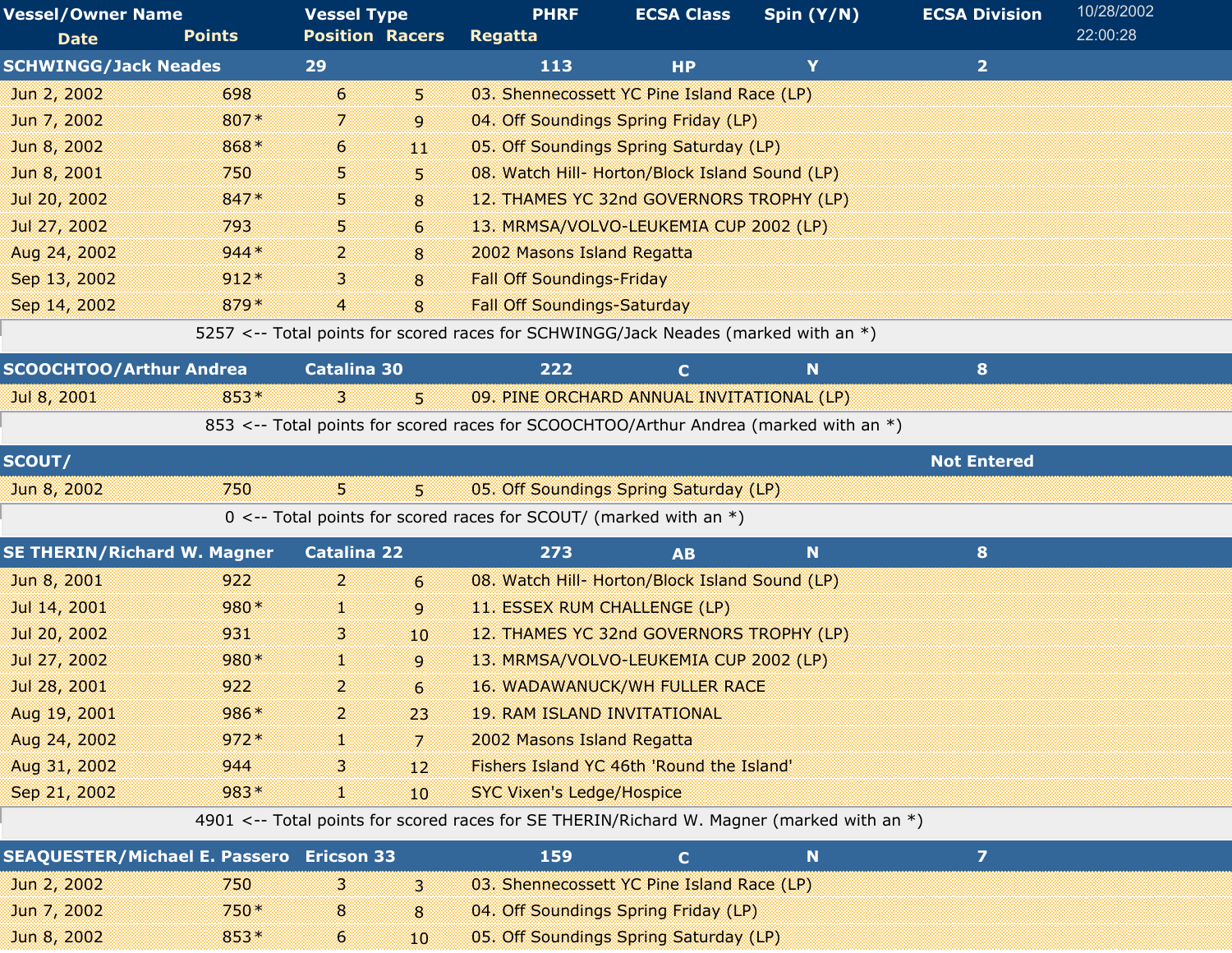| <b>Vessel/Owner Name</b>       |               | <b>Vessel Type</b>     |                | <b>PHRF</b>                                                                                   | <b>ECSA Class</b> | Spin (Y/N) | <b>ECSA Division</b> | 10/28/2002 |
|--------------------------------|---------------|------------------------|----------------|-----------------------------------------------------------------------------------------------|-------------------|------------|----------------------|------------|
| <b>Date</b>                    | <b>Points</b> | <b>Position Racers</b> |                | <b>Regatta</b>                                                                                |                   |            |                      | 22:00:28   |
| Jul 12, 2002                   | $976*$        | $\overline{2}$         | 8              | 10. CCNE/Thames Great N. L. Ocean Race (LP)                                                   |                   |            |                      |            |
| Sep 13, 2002                   | 750           | 10                     | 10             | <b>Fall Off Soundings-Friday</b>                                                              |                   |            |                      |            |
| Sep 14, 2002                   | 868*          | 6                      | 11             | <b>Fall Off Soundings-Saturday</b>                                                            |                   |            |                      |            |
| Sep 21, 2002                   | 879*          | 5                      | 10             | <b>SYC Vixen's Ledge/Hospice</b>                                                              |                   |            |                      |            |
|                                |               |                        |                | 4326 <-- Total points for scored races for SEAQUESTER/Michael E. Passero (marked with an *)   |                   |            |                      |            |
| <b>SECOND DRAFT/Douglas H.</b> |               | <b>Catalina 30</b>     |                | 118                                                                                           | $\mathbf{C}$      | Y          | $\mathbf{1}$         |            |
| Jun 8, 2002                    | $842*$        | 9                      | 14             | 05. Off Soundings Spring Saturday (LP)                                                        |                   |            |                      |            |
| Aug 31, 2002                   | 750*          | 9                      | 9              | Fishers Island YC 46th 'Round the Island'                                                     |                   |            |                      |            |
|                                |               |                        |                | 1592 <-- Total points for scored races for SECOND DRAFT/Douglas H. Peacock (marked with an *) |                   |            |                      |            |
| <b>SECRET/Bruce Kuryla</b>     |               | <b>Nelson Marek 42</b> |                | 51                                                                                            | $\mathbf{C}$      | Y          | $\mathbf{1}$         |            |
| May 25, 2002                   | $972*$        | H.                     | 7              | 01. Windjammer's Pierce Invitational (LP)                                                     |                   |            |                      |            |
| Jun 7, 2002                    | 909           | 5                      | 13             | 04. Off Soundings Spring Friday (LP)                                                          |                   |            |                      |            |
| Jun 8, 2002                    | 989*          | T.                     | 13             | 05. Off Soundings Spring Saturday (LP)                                                        |                   |            |                      |            |
| Jul 8, 2001                    | 944           | $\overline{a}$         | 8              | 09. PINE ORCHARD ANNUAL INVITATIONAL (LP)                                                     |                   |            |                      |            |
| Jul 27, 2002                   | 980*          | T.                     | 9              | 13. MRMSA/VOLVO-LEUKEMIA CUP 2002 (LP)                                                        |                   |            |                      |            |
| Aug 4, 2001                    | 992*          | Œ.                     | 8              | 14. MILFORD/ECSA INVITATIONAL (LP)                                                            |                   |            |                      |            |
| Aug 5, 2001                    | $972*$        | 1                      | $\overline{7}$ | 15. New Haven YC Mayor's Cup (LP)                                                             |                   |            |                      |            |
| Jul 28, 2001                   | $983*$        | 1                      | 5              | <b>18. DUCK ISLAND OVERNIGHT RACE</b>                                                         |                   |            |                      |            |
| Aug 19, 2001                   | 863           | 9                      | 16             | <b>19. RAM ISLAND INVITATIONAL</b>                                                            |                   |            |                      |            |
| Aug 23, 2002                   | 944           | 3                      | 6              | 20. WINDJAMMERS 52nd OVERNIGHT RACE                                                           |                   |            |                      |            |
| Oct 19, 2002                   | 707           | 7                      | 6              | <b>Duck Island Thundermug Regatta</b>                                                         |                   |            |                      |            |
| Sep 13, 2002                   | 879           | 7                      | 14             | <b>Fall Off Soundings-Friday</b>                                                              |                   |            |                      |            |
| Sep 14, 2002                   | 898           | 6                      | 14             | <b>Fall Off Soundings-Saturday</b>                                                            |                   |            |                      |            |
| Sep 7, 2002                    | 935           | $\overline{2}$         | $\overline{7}$ | <b>Housatonic Boat Club Invitational</b>                                                      |                   |            |                      |            |
| Sep 28, 2002                   | 879           | 3                      | 6              | <b>Milford Last Chance Regatta</b>                                                            |                   |            |                      |            |
| Oct 12, 2002                   | 944           | I                      | $\overline{4}$ | <b>New Haven YC Columbus Day Regatta</b>                                                      |                   |            |                      |            |

5888 <-- Total points for scored races for SECRET/Bruce Kuryla (marked with an \*)

Sep 29, 2002 3 898 Windjammers Last Chance 7

| <b>SELKIE/Candace McGovern</b> |        |     |                                          |  |  |
|--------------------------------|--------|-----|------------------------------------------|--|--|
| Aug 4, 2001                    | $853*$ |     | 5 14. MILFORD/ECSA INVITATIONAL (LP)     |  |  |
| Sep 7, 2002                    | $879*$ | 414 | <b>Housatonic Boat Club Invitational</b> |  |  |
| Sep 28, 2002                   | $750*$ |     | <b>Milford Last Chance Regatta</b>       |  |  |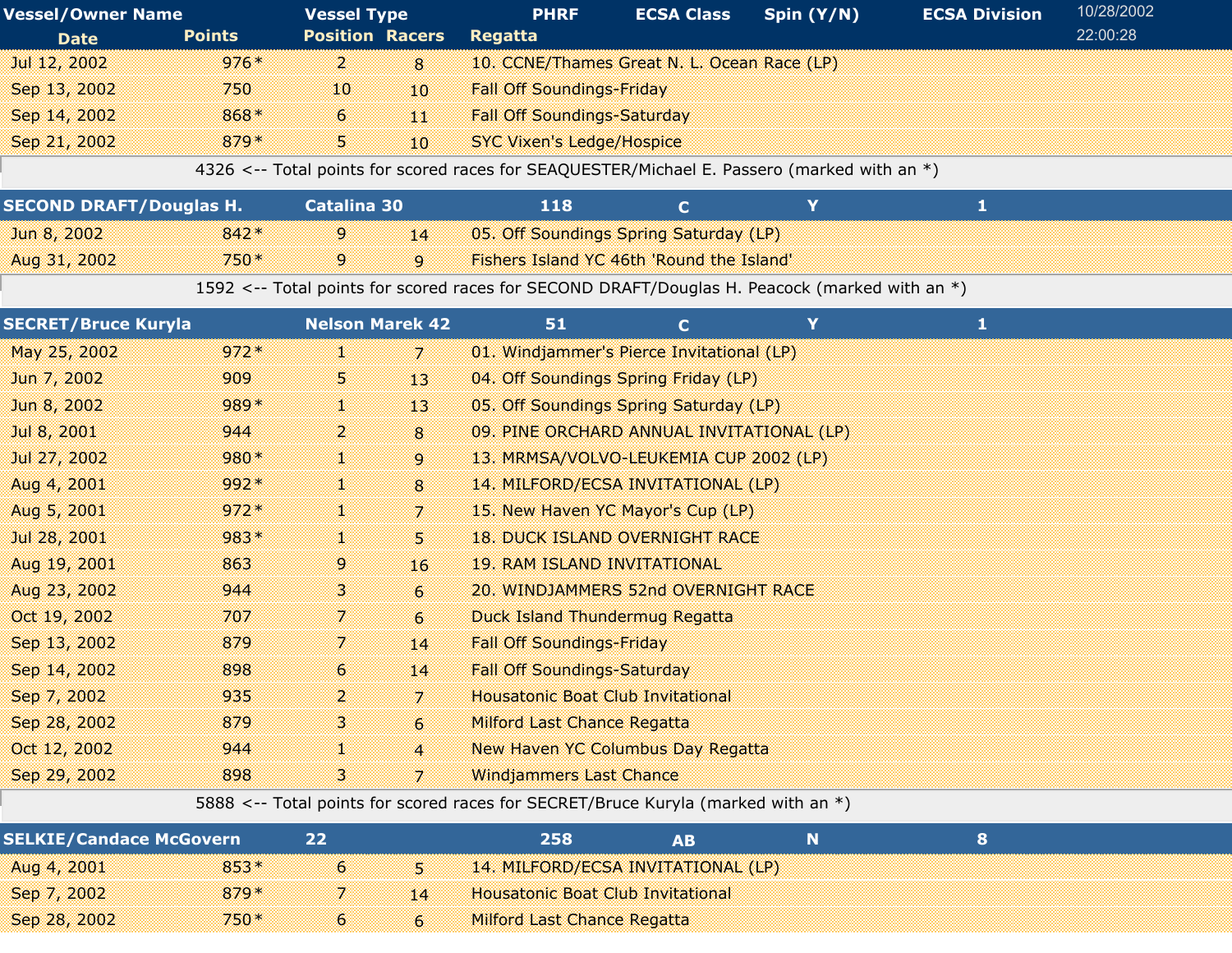| <b>Vessel/Owner Name</b><br><b>Date</b> | <b>Points</b> | <b>Vessel Type</b><br><b>Position Racers</b> |    | <b>PHRF</b><br><b>Regatta</b>                                                            | <b>ECSA Class</b> | Spin (Y/N)  | <b>ECSA Division</b> | 10/28/2002<br>22:00:28 |
|-----------------------------------------|---------------|----------------------------------------------|----|------------------------------------------------------------------------------------------|-------------------|-------------|----------------------|------------------------|
| Sep 29, 2002                            | 750*          | 6                                            | 6  | <b>Windjammers Last Chance</b>                                                           |                   |             |                      |                        |
|                                         |               |                                              |    | 3232 <-- Total points for scored races for SELKIE/Candace McGovern (marked with an *)    |                   |             |                      |                        |
| <b>SELKIE/Ron Smith</b>                 |               | <b>Catalina 27</b>                           |    | 192                                                                                      | $\mathbf{C}$      | $\mathbf N$ | 8                    |                        |
| Sep 7, 2002                             | 805*          | 11                                           | 14 | <b>Housatonic Boat Club Invitational</b>                                                 |                   |             |                      |                        |
|                                         |               |                                              |    | 805 <-- Total points for scored races for SELKIE/Ron Smith (marked with an *)            |                   |             |                      |                        |
| <b>SENIORITA/</b>                       |               |                                              |    |                                                                                          |                   |             | <b>Not Entered</b>   |                        |
| Jun 8, 2001                             | 879           | $\mathbf{3}$                                 | 6  | 08. Watch Hill- Horton/Block Island Sound (LP)                                           |                   |             |                      |                        |
|                                         |               |                                              |    | $0 \le -$ Total points for scored races for SENIORITA/ (marked with an $*)$              |                   |             |                      |                        |
| <b>SERAPHIM/David Sauter</b>            |               |                                              |    |                                                                                          |                   |             | <b>Not Entered</b>   |                        |
| Sep 13, 2002                            | 915           | $\overline{4}$                               | 11 | <b>Fall Off Soundings-Friday</b>                                                         |                   |             |                      |                        |
| Sep 14, 2002                            | 891           | 5                                            | 11 | <b>Fall Off Soundings-Saturday</b>                                                       |                   |             |                      |                        |
|                                         |               |                                              |    | 0 <-- Total points for scored races for SERAPHIM/David Sauter (marked with an *)         |                   |             |                      |                        |
| <b>SERENDIPITY/Anthony Gallo</b>        |               | <b>C&amp;C 29</b>                            |    | 174                                                                                      | $\mathbf{C}$      | Y           | $\overline{2}$       |                        |
| Sep 7, 2002                             | 750 *         | 6                                            | 6  | <b>Housatonic Boat Club Invitational</b>                                                 |                   |             |                      |                        |
|                                         |               |                                              |    | 750 <-- Total points for scored races for SERENDIPITY/Anthony Gallo (marked with an *)   |                   |             |                      |                        |
| <b>SERENITY/Spencer A. Kloter</b>       |               | <b>C&amp;C 35 MK I</b>                       |    |                                                                                          |                   |             | $\overline{2}$       |                        |
| Jun 7, 2002                             | 782*          | 7                                            | 8  | 04. Off Soundings Spring Friday (LP)                                                     |                   |             |                      |                        |
| Jun 8, 2002                             | $905*$        | 4                                            | 10 | 05. Off Soundings Spring Saturday (LP)                                                   |                   |             |                      |                        |
| Aug 19, 2001                            | 862*          | 13                                           | 23 | <b>19. RAM ISLAND INVITATIONAL</b>                                                       |                   |             |                      |                        |
| Sep 13, 2002                            | 879*          | 5.                                           | 10 | <b>Fall Off Soundings-Friday</b>                                                         |                   |             |                      |                        |
| Sep 14, 2002                            | $938*$        | 3                                            | 11 | <b>Fall Off Soundings-Saturday</b>                                                       |                   |             |                      |                        |
|                                         |               |                                              |    | 4366 <-- Total points for scored races for SERENITY/Spencer A. Kloter (marked with an *) |                   |             |                      |                        |
| <b>SESAME/</b>                          |               |                                              |    |                                                                                          |                   |             | <b>Not Entered</b>   |                        |
| Sep 13, 2002                            | 836           | $\overline{2}$                               | 3  | <b>Fall Off Soundings-Friday</b>                                                         |                   |             |                      |                        |
| Sep 14, 2002                            | 922           | 30                                           | 3  | <b>Fall Off Soundings-Saturday</b>                                                       |                   |             |                      |                        |
|                                         |               |                                              |    | 0 <-- Total points for scored races for SESAME/ (marked with an $*)$                     |                   |             |                      |                        |
| <b>SETTLER/Jim &amp; Tom Rich</b>       |               | 42                                           |    |                                                                                          |                   |             | <b>Not Entered</b>   |                        |
| Jun 7, 2002                             | 989           | a.                                           | 13 | 04. Off Soundings Spring Friday (LP)                                                     |                   |             |                      |                        |
| Jun 8, 2002                             | 889           | 6                                            | 13 | 05. Off Soundings Spring Saturday (LP)                                                   |                   |             |                      |                        |
| Sep 13, 2002                            | 990           | T                                            | 14 | <b>Fall Off Soundings-Friday</b>                                                         |                   |             |                      |                        |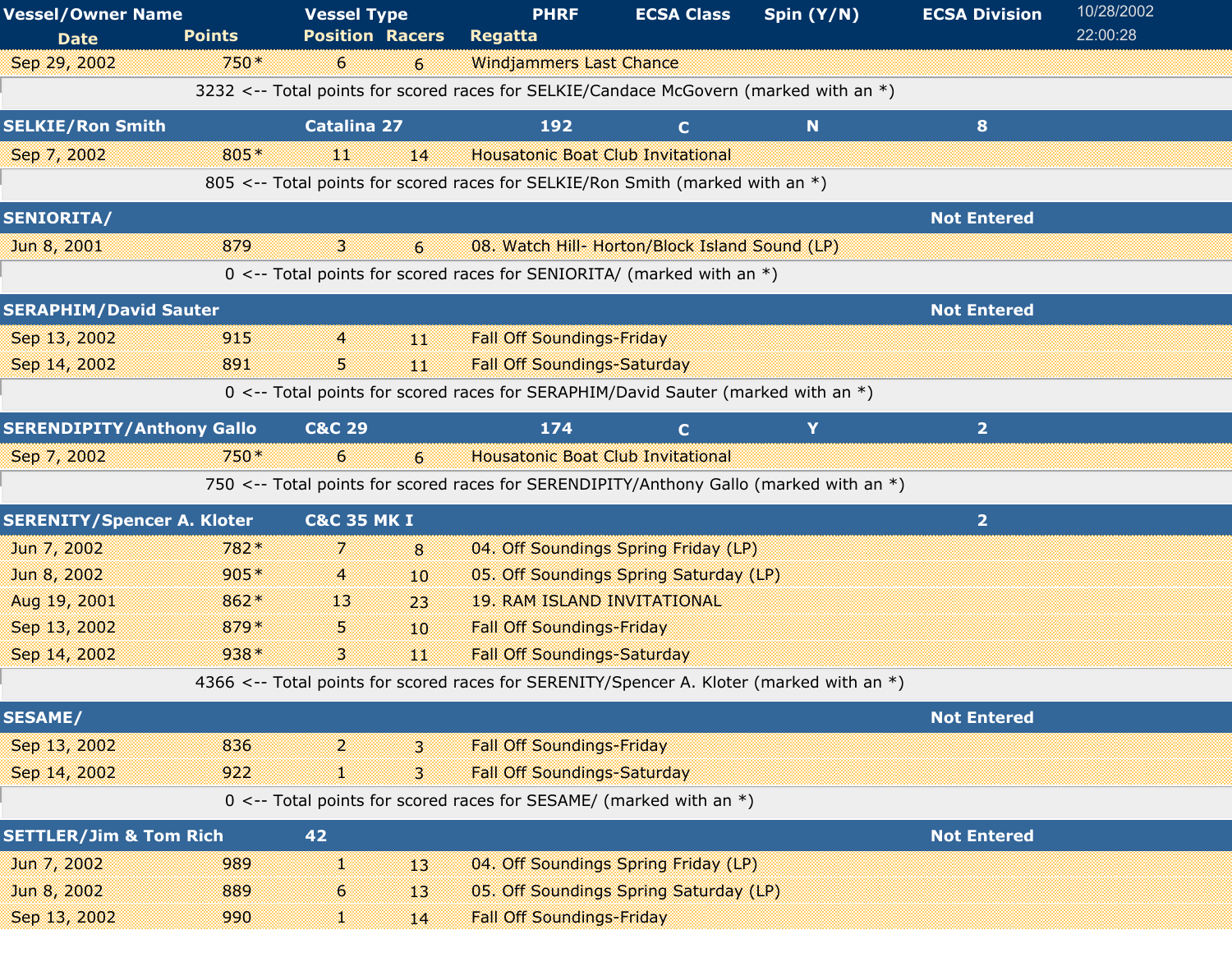| <b>Vessel/Owner Name</b>             |               | <b>Vessel Type</b>      |                | <b>PHRF</b>                                                                                  | <b>ECSA Class</b> | Spin (Y/N) | <b>ECSA Division</b> | 10/28/2002 |
|--------------------------------------|---------------|-------------------------|----------------|----------------------------------------------------------------------------------------------|-------------------|------------|----------------------|------------|
| <b>Date</b>                          | <b>Points</b> | <b>Position Racers</b>  |                | <b>Regatta</b>                                                                               |                   |            |                      | 22:00:28   |
| Sep 14, 2002                         | 879           | 7                       | 14             | <b>Fall Off Soundings-Saturday</b>                                                           |                   |            |                      |            |
|                                      |               |                         |                | 0 <-- Total points for scored races for SETTLER/Jim & Tom Rich (marked with an *)            |                   |            |                      |            |
| <b>SHAMROCK/G. Robert O'Brien</b>    |               | Tartan 3500             |                | 120                                                                                          | $\mathbf{C}$      | Y          | $\mathbf{1}$         |            |
| Jun 7, 2002                          | 797*          | 9                       | 11             | 04. Off Soundings Spring Friday (LP)                                                         |                   |            |                      |            |
| Jun 8, 2002                          | $774*$        | 10                      | 11             | 05. Off Soundings Spring Saturday (LP)                                                       |                   |            |                      |            |
| Aug 12, 2001                         | 815*          | 3.                      | $\overline{4}$ | 17. North Cove Outer Light Classic                                                           |                   |            |                      |            |
| Sep 13, 2002                         | 750*          | 13                      | 13             | <b>Fall Off Soundings-Friday</b>                                                             |                   |            |                      |            |
| Sep 14, 2002                         | 869*          | 7                       | 13             | <b>Fall Off Soundings-Saturday</b>                                                           |                   |            |                      |            |
|                                      |               |                         |                | 4005 <-- Total points for scored races for SHAMROCK/G. Robert O'Brien (marked with an *)     |                   |            |                      |            |
| <b>SHANNON/William Glendon</b>       |               |                         |                |                                                                                              |                   |            | <b>Not Entered</b>   |            |
| Aug 31, 2002                         | 750           | 19                      | 19             | Fishers Island YC 46th 'Round the Island'                                                    |                   |            |                      |            |
|                                      |               |                         |                | 0 <-- Total points for scored races for SHANNON/William Glendon (marked with an *)           |                   |            |                      |            |
| <b>SHENANDOAH/Patrick</b>            |               | <b>Hinckley SW 42</b>   |                | <b>190</b>                                                                                   | <b>AB</b>         | Y          | 5 <sup>1</sup>       |            |
| Aug 31, 2002                         | 804 *         | 15                      | 19             | Fishers Island YC 46th 'Round the Island'                                                    |                   |            |                      |            |
|                                      |               |                         |                | 804 <-- Total points for scored races for SHENANDOAH/Patrick DeMarchelier (marked with an *) |                   |            |                      |            |
| <b>SHOCKWAVE/Moise Solomon</b>       |               | $J - 24$                |                | 171                                                                                          | <b>HP</b>         | Y          | 4                    |            |
| Jun 8, 2001                          | 802*          | $\overline{4}$          | 5              | 08. Watch Hill- Horton/Block Island Sound (LP)                                               |                   |            |                      |            |
| Jul 14, 2001                         | $707*$        | 7                       | 6              | 11. ESSEX RUM CHALLENGE (LP)                                                                 |                   |            |                      |            |
| Jul 27, 2002                         | $966*$        | 50                      | 6              | 13. MRMSA/VOLVO-LEUKEMIA CUP 2002 (LP)                                                       |                   |            |                      |            |
| Aug 19, 2001                         | $944*$        | $\mathbf{3}$            | 12             | <b>19. RAM ISLAND INVITATIONAL</b>                                                           |                   |            |                      |            |
|                                      |               |                         |                | 3419 <-- Total points for scored races for SHOCKWAVE/Moise Solomon (marked with an *)        |                   |            |                      |            |
| <b>SHOE STRING/Patrick B. Dillon</b> |               | <b>C&amp;C 29 Mk II</b> |                | 174                                                                                          | $\mathbf{C}$      | Y          | $\overline{2}$       |            |
| Jun 7, 2002                          | 815*          | 9                       | 12             | 04. Off Soundings Spring Friday (LP)                                                         |                   |            |                      |            |
| Jun 8, 2002                          | 861*          | 8                       | 14             | 05. Off Soundings Spring Saturday (LP)                                                       |                   |            |                      |            |
| Aug 19, 2001                         | $974*$        | 2                       | 15             | <b>19. RAM ISLAND INVITATIONAL</b>                                                           |                   |            |                      |            |
| Sep 13, 2002                         | $770*$        | 12                      | 13             | <b>Fall Off Soundings-Friday</b>                                                             |                   |            |                      |            |
| Sep 14, 2002                         | $772*$        | 11                      | 12             | <b>Fall Off Soundings-Saturday</b>                                                           |                   |            |                      |            |
|                                      |               |                         |                | 4192 <-- Total points for scored races for SHOE STRING/Patrick B. Dillon (marked with an *)  |                   |            |                      |            |
| <b>SHOGUN/</b>                       |               |                         |                |                                                                                              |                   |            | <b>Not Entered</b>   |            |
| Sep 7, 2002                          | 957           | 31                      | 5              | <b>Housatonic Boat Club Invitational</b>                                                     |                   |            |                      |            |
|                                      |               |                         |                | 0 <-- Total points for scored races for SHOGUN/ (marked with an *)                           |                   |            |                      |            |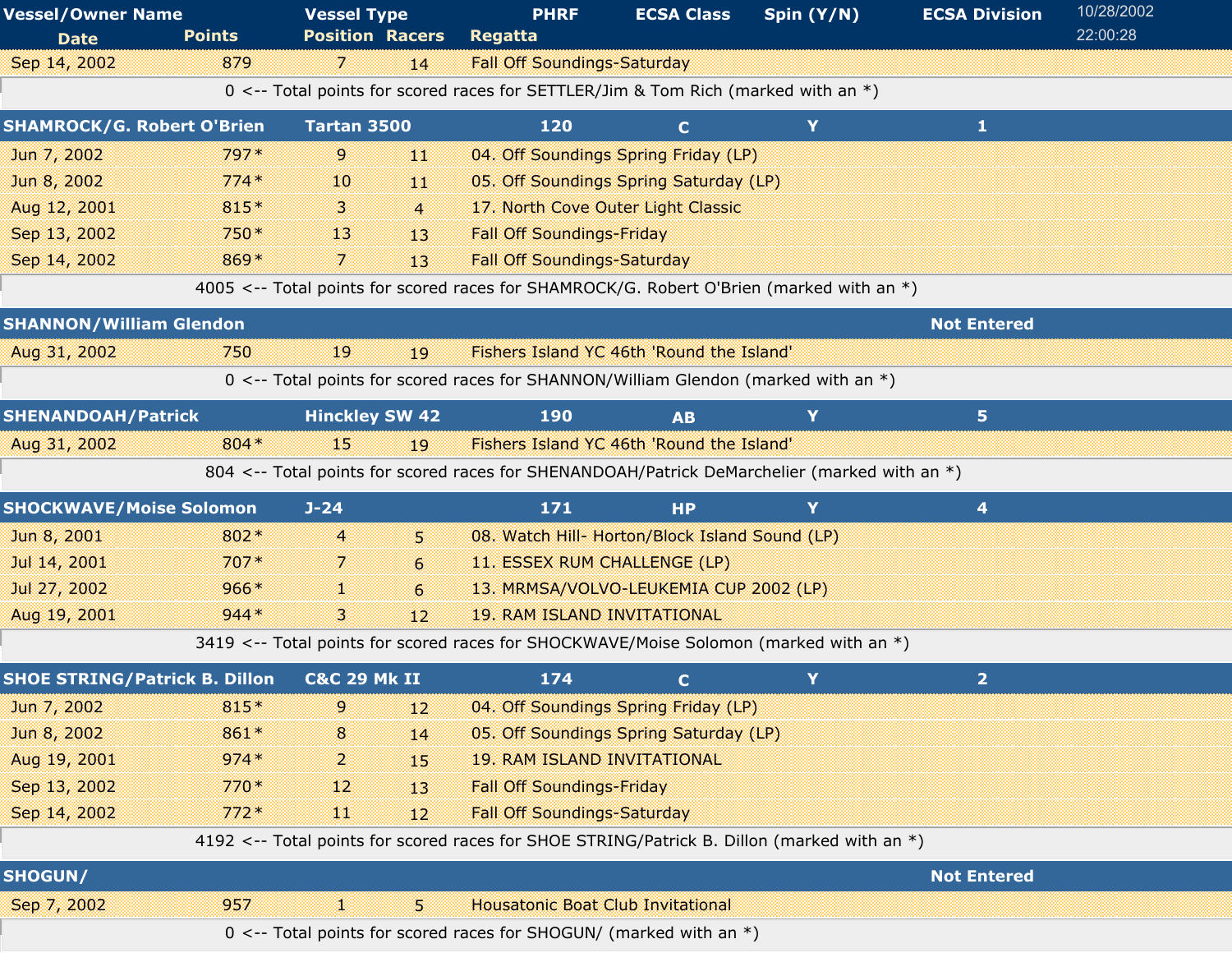| <b>Vessel/Owner Name</b>             |               | <b>Vessel Type</b>     |                  | <b>PHRF</b>                                                                                     | <b>ECSA Class</b> | Spin (Y/N)  | <b>ECSA Division</b> | 10/28/2002 |
|--------------------------------------|---------------|------------------------|------------------|-------------------------------------------------------------------------------------------------|-------------------|-------------|----------------------|------------|
| <b>Date</b>                          | <b>Points</b> | <b>Position Racers</b> |                  | Regatta                                                                                         |                   |             |                      | 22:00:28   |
| <b>SHOSHIN/Frank G. Thompson</b>     |               | <b>Contest 29</b>      |                  | 234                                                                                             | <b>AB</b>         | N           | 5 <sup>1</sup>       |            |
| Jul 27, 2002                         | $721*$        | 10                     | 9                | 13. MRMSA/VOLVO-LEUKEMIA CUP 2002 (LP)                                                          |                   |             |                      |            |
|                                      |               |                        |                  | 721 <-- Total points for scored races for SHOSHIN/Frank G. Thompson (marked with an $*)$        |                   |             |                      |            |
| <b>SHOWDOWN/Bijan Rasadi</b>         |               | $J-29$                 |                  | 113                                                                                             | <b>HP</b>         | Y           | 3 <sup>1</sup>       |            |
| Jun 2, 2002                          | 853*          | 3                      | 5                | 03. Shennecossett YC Pine Island Race (LP)                                                      |                   |             |                      |            |
| Jul 20, 2002                         | $944*$        | 2                      | 8                | 12. THAMES YC 32nd GOVERNORS TROPHY (LP)                                                        |                   |             |                      |            |
| Jul 27, 2002                         | $966*$        | H.                     | 6                | 13. MRMSA/VOLVO-LEUKEMIA CUP 2002 (LP)                                                          |                   |             |                      |            |
| Aug 19, 2001                         | 815*          | 9                      | 12               | <b>19. RAM ISLAND INVITATIONAL</b>                                                              |                   |             |                      |            |
|                                      |               |                        |                  | 3578 <-- Total points for scored races for SHOWDOWN/Bijan Rasadi (marked with an *)             |                   |             |                      |            |
| <b>SILENT PASSAGE/ COSTER</b>        |               |                        |                  |                                                                                                 |                   |             | <b>Not Entered</b>   |            |
| Jun 7, 2002                          | 879           | 4                      | 8                | 04. Off Soundings Spring Friday (LP)                                                            |                   |             |                      |            |
| Jun 8, 2002                          | 983           | 38                     | 10               | 05. Off Soundings Spring Saturday (LP)                                                          |                   |             |                      |            |
| Sep 13, 2002                         | 983           | H.                     | 10 <sup>10</sup> | <b>Fall Off Soundings-Friday</b>                                                                |                   |             |                      |            |
| Sep 14, 2002                         | 985           | H.                     | 11               | <b>Fall Off Soundings-Saturday</b>                                                              |                   |             |                      |            |
|                                      |               |                        |                  | 0 <-- Total points for scored races for SILENT PASSAGE/ COSTER (marked with an *)               |                   |             |                      |            |
| <b>SILVER BULLET/Clifford R.</b>     |               | <b>Impulse 26</b>      |                  | 144                                                                                             | <b>HP</b>         | $\mathbf N$ | $\overline{7}$       |            |
| Aug 4, 2001                          | $944*$        | $\overline{2}$         | $\overline{4}$   | 14. MILFORD/ECSA INVITATIONAL (LP)                                                              |                   |             |                      |            |
| Sep 7, 2002                          | 990*          | a.                     | 14               | <b>Housatonic Boat Club Invitational</b>                                                        |                   |             |                      |            |
| Sep 28, 2002                         | $922*$        | 2                      | 6                | <b>Milford Last Chance Regatta</b>                                                              |                   |             |                      |            |
| Sep 29, 2002                         | $966*$        | 1                      | 6                | <b>Windjammers Last Chance</b>                                                                  |                   |             |                      |            |
|                                      |               |                        |                  | 3822 <-- Total points for scored races for SILVER BULLET/Clifford R. Banthin (marked with an *) |                   |             |                      |            |
| <b>SILVER LINING/William W. Bell</b> |               | 35                     |                  | 156                                                                                             | $\mathbf{C}$      | N           | $\overline{z}$       |            |
| Jul 27, 2002                         | 894 *         | 4                      | 9                | 13. MRMSA/VOLVO-LEUKEMIA CUP 2002 (LP)                                                          |                   |             |                      |            |
|                                      |               |                        |                  | 894 <-- Total points for scored races for SILVER LINING/William W. Bell (marked with an *)      |                   |             |                      |            |
| <b>SIRPRIZE/J. William Healy</b>     |               | Sirena 38              |                  | 88                                                                                              | $\mathbf{C}$      | Y           | $\mathbf{1}$         |            |
| Jul 14, 2001                         | $966*$        | H.                     | 6                | 11. ESSEX RUM CHALLENGE (LP)                                                                    |                   |             |                      |            |
| Jul 27, 2002                         | $779*$        | $\bf 8$                | 9                | 13. MRMSA/VOLVO-LEUKEMIA CUP 2002 (LP)                                                          |                   |             |                      |            |
| Aug 19, 2001                         | 734           | 17                     | 16               | <b>19. RAM ISLAND INVITATIONAL</b>                                                              |                   |             |                      |            |
| Sep 13, 2002                         | $972*$        | 2                      | 14               | <b>Fall Off Soundings-Friday</b>                                                                |                   |             |                      |            |
| Sep 14, 2002                         | $916*$        | 5                      | 14               | <b>Fall Off Soundings-Saturday</b>                                                              |                   |             |                      |            |
| Aug 31, 2002                         | $960*$        | 3                      | 16               | Fishers Island YC 46th 'Round the Island'                                                       |                   |             |                      |            |
|                                      |               |                        |                  |                                                                                                 |                   |             |                      |            |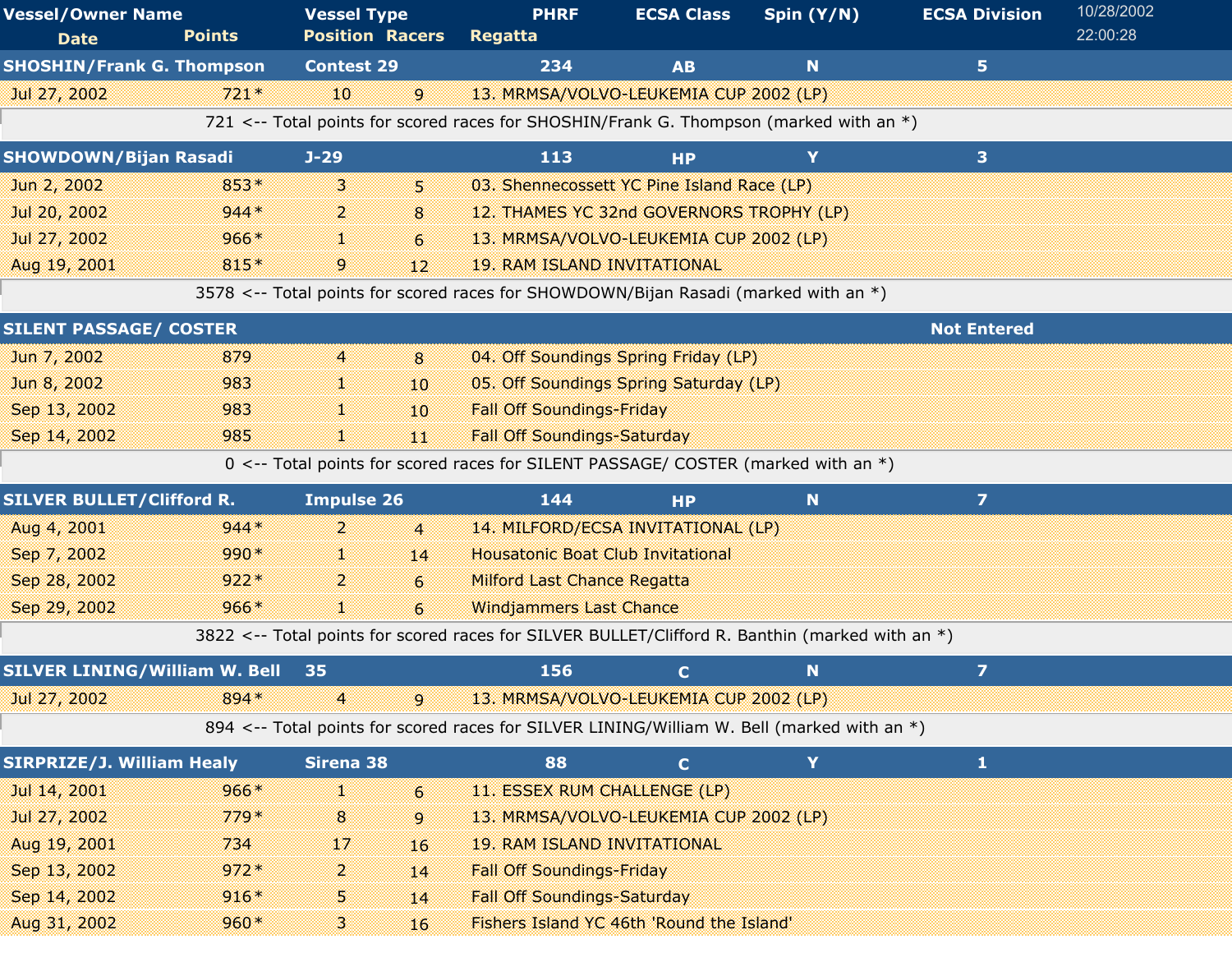| <b>Vessel/Owner Name</b>      |                                                                                      | <b>Vessel Type</b>     |                | <b>PHRF</b>                                                                             | <b>ECSA Class</b> | Spin (Y/N) | <b>ECSA Division</b> | 10/28/2002 |  |  |  |
|-------------------------------|--------------------------------------------------------------------------------------|------------------------|----------------|-----------------------------------------------------------------------------------------|-------------------|------------|----------------------|------------|--|--|--|
| <b>Date</b>                   | <b>Points</b>                                                                        | <b>Position Racers</b> |                | <b>Regatta</b>                                                                          |                   |            |                      | 22:00:28   |  |  |  |
| Sep 21, 2002                  | $944*$                                                                               | $\overline{2}$         | 8              | <b>SYC Vixen's Ledge/Hospice</b>                                                        |                   |            |                      |            |  |  |  |
|                               |                                                                                      |                        |                | 5537 <-- Total points for scored races for SIRPRIZE/J. William Healy (marked with an *) |                   |            |                      |            |  |  |  |
| <b>SISU/Lochlin Syme</b>      |                                                                                      | <b>Nonsuch 26</b>      |                | 231                                                                                     | <b>AB</b>         | N          | 8                    |            |  |  |  |
| Jul 14, 2001                  | $721*$                                                                               | 10                     | $\mathsf{g}$   | 11. ESSEX RUM CHALLENGE (LP)                                                            |                   |            |                      |            |  |  |  |
| Sep 13, 2002                  | 750*                                                                                 | 3                      | 3              | <b>Fall Off Soundings-Friday</b>                                                        |                   |            |                      |            |  |  |  |
| Sep 14, 2002                  | 836*                                                                                 | $\overline{2}$         | 3              | <b>Fall Off Soundings-Saturday</b>                                                      |                   |            |                      |            |  |  |  |
|                               |                                                                                      |                        |                | 2307 <-- Total points for scored races for SISU/Lochlin Syme (marked with an *)         |                   |            |                      |            |  |  |  |
| <b>SKIMBLESHANKS/</b>         |                                                                                      |                        |                |                                                                                         |                   |            | <b>Not Entered</b>   |            |  |  |  |
| Aug 19, 2001                  | 806                                                                                  | 18                     | 23             | <b>19. RAM ISLAND INVITATIONAL</b>                                                      |                   |            |                      |            |  |  |  |
|                               |                                                                                      |                        |                | 0 <-- Total points for scored races for SKIMBLESHANKS/ (marked with an *)               |                   |            |                      |            |  |  |  |
| <b>SKYE/Michael Mollow</b>    |                                                                                      | 28                     |                | 201                                                                                     |                   | N          | 8                    |            |  |  |  |
| Jun 7, 2002                   | 802*                                                                                 | 12                     | 15             | 04. Off Soundings Spring Friday (LP)                                                    |                   |            |                      |            |  |  |  |
| Jun 8, 2002                   | 750*                                                                                 | 15                     | 15             | 05. Off Soundings Spring Saturday (LP)                                                  |                   |            |                      |            |  |  |  |
|                               |                                                                                      |                        |                | 1552 <-- Total points for scored races for SKYE/Michael Mollow (marked with an *)       |                   |            |                      |            |  |  |  |
| <b>SLAINTE/ McCarthy</b>      |                                                                                      |                        |                |                                                                                         |                   |            | <b>Not Entered</b>   |            |  |  |  |
| Jun 1, 2002                   | 782                                                                                  | 7                      | 8              | 02. Duck Island Spring Regatta (LP)                                                     |                   |            |                      |            |  |  |  |
| Jul 14, 2001                  | 922                                                                                  | $\overline{2}$         | 6              | 11. ESSEX RUM CHALLENGE (LP)                                                            |                   |            |                      |            |  |  |  |
| Jul 28, 2001                  | 990                                                                                  | n.                     | $\overline{7}$ | <b>18. DUCK ISLAND OVERNIGHT RACE</b>                                                   |                   |            |                      |            |  |  |  |
| Oct 19, 2002                  | 707                                                                                  | 7                      | 6              | <b>Duck Island Thundermug Regatta</b>                                                   |                   |            |                      |            |  |  |  |
|                               |                                                                                      |                        |                | $0 \le -$ Total points for scored races for SLAINTE/ McCarthy (marked with an $*)$      |                   |            |                      |            |  |  |  |
| <b>SLINGSHOT/Dennis Dawid</b> |                                                                                      | <b>Nelson Marek 41</b> |                | 66                                                                                      | $\mathbf{C}$      | Y          | 1                    |            |  |  |  |
| Aug 4, 2001                   | 879*                                                                                 | 8                      | 8              | 14. MILFORD/ECSA INVITATIONAL (LP)                                                      |                   |            |                      |            |  |  |  |
| Aug 5, 2001                   | $787*$                                                                               | $6\degree$             | $\overline{7}$ | 15. New Haven YC Mayor's Cup (LP)                                                       |                   |            |                      |            |  |  |  |
| Aug 23, 2002                  | 879*                                                                                 | 6                      | 6              | 20. WINDJAMMERS 52nd OVERNIGHT RACE                                                     |                   |            |                      |            |  |  |  |
| Sep 7, 2002                   | 750*                                                                                 | 7                      | $\overline{7}$ | <b>Housatonic Boat Club Invitational</b>                                                |                   |            |                      |            |  |  |  |
| Sep 28, 2002                  | 793*                                                                                 | 5                      | 6              | <b>Milford Last Chance Regatta</b>                                                      |                   |            |                      |            |  |  |  |
| Oct 12, 2002                  | 750                                                                                  | 4                      | $\overline{4}$ | <b>New Haven YC Columbus Day Regatta</b>                                                |                   |            |                      |            |  |  |  |
| Sep 29, 2002                  | 824 *                                                                                | 5                      | $\overline{7}$ | <b>Windjammers Last Chance</b>                                                          |                   |            |                      |            |  |  |  |
|                               | 4912 <-- Total points for scored races for SLINGSHOT/Dennis Dawid (marked with an *) |                        |                |                                                                                         |                   |            |                      |            |  |  |  |
| <b>SLINGSHOT/Jack Greifzu</b> |                                                                                      | $J - 30$               |                | 138                                                                                     | <b>HP</b>         | Y          | 4                    |            |  |  |  |
| Jul 8, 2001                   | 782 *                                                                                | 7                      | 8              | 09. PINE ORCHARD ANNUAL INVITATIONAL (LP)                                               |                   |            |                      |            |  |  |  |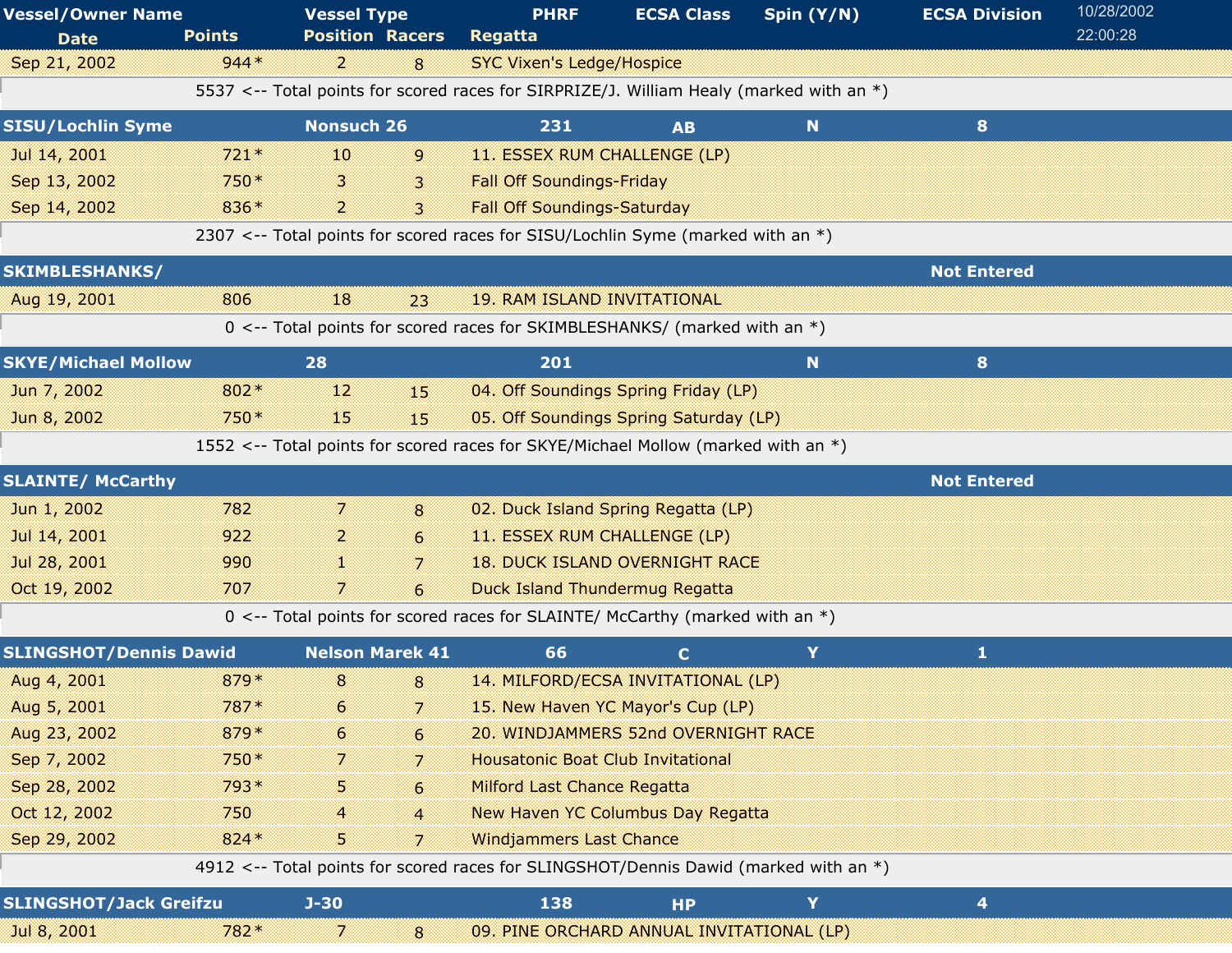| <b>Vessel/Owner Name</b>         |               | <b>Vessel Type</b>     |    | <b>PHRF</b>                                                                             | <b>ECSA Class</b> | Spin (Y/N) | <b>ECSA Division</b> | 10/28/2002 |
|----------------------------------|---------------|------------------------|----|-----------------------------------------------------------------------------------------|-------------------|------------|----------------------|------------|
| <b>Date</b>                      | <b>Points</b> | <b>Position Racers</b> |    | Regatta                                                                                 |                   |            |                      | 22:00:28   |
| Aug 4, 2001                      | 879*          | 7.                     | 7  | 14. MILFORD/ECSA INVITATIONAL (LP)                                                      |                   |            |                      |            |
| Aug 23, 2002                     | $922*$        | 4                      | 6  | 20. WINDJAMMERS 52nd OVERNIGHT RACE                                                     |                   |            |                      |            |
| Sep 7, 2002                      | 879*          | $\overline{4}$         | 8  | <b>Housatonic Boat Club Invitational</b>                                                |                   |            |                      |            |
| Sep 28, 2002                     | 853*          | 3                      | 5  | <b>Milford Last Chance Regatta</b>                                                      |                   |            |                      |            |
| Sep 29, 2002                     | 879*          | 3                      | 6  | <b>Windjammers Last Chance</b>                                                          |                   |            |                      |            |
|                                  |               |                        |    | 5194 <-- Total points for scored races for SLINGSHOT/Jack Greifzu (marked with an *)    |                   |            |                      |            |
| <b>SNOW BIRD/Paul von Maffei</b> |               | <b>Schock 35</b>       |    | 75                                                                                      | <b>HP</b>         | Y          | 3                    |            |
| Jun 1, 2002                      | 879           | $\overline{4}$         | 8  | 02. Duck Island Spring Regatta (LP)                                                     |                   |            |                      |            |
| Jun 7, 2002                      | 847           | 5.                     | 8  | 04. Off Soundings Spring Friday (LP)                                                    |                   |            |                      |            |
| Jun 8, 2002                      | 879*          | 5.                     | 10 | 05. Off Soundings Spring Saturday (LP)                                                  |                   |            |                      |            |
| Jul 8, 2001                      | 750           | 8                      | 8  | 09. PINE ORCHARD ANNUAL INVITATIONAL (LP)                                               |                   |            |                      |            |
| Aug 4, 2001                      | $960*$        | 3                      | 8  | 14. MILFORD/ECSA INVITATIONAL (LP)                                                      |                   |            |                      |            |
| Aug 12, 2001                     | 898*          | 3                      | 7  | 17. North Cove Outer Light Classic                                                      |                   |            |                      |            |
| Oct 19, 2002                     | $922*$        | $\overline{a}$         | 6  | <b>Duck Island Thundermug Regatta</b>                                                   |                   |            |                      |            |
| Sep 13, 2002                     | 891*          | 5.                     | 11 | <b>Fall Off Soundings-Friday</b>                                                        |                   |            |                      |            |
| Sep 14, 2002                     | $915*$        | $\overline{4}$         | 11 | <b>Fall Off Soundings-Saturday</b>                                                      |                   |            |                      |            |
|                                  |               |                        |    | 5465 <-- Total points for scored races for SNOW BIRD/Paul von Maffei (marked with an *) |                   |            |                      |            |
| <b>SOLAIRE/ GINZ</b>             |               |                        |    |                                                                                         |                   |            | <b>Not Entered</b>   |            |
| Jun 8, 2002                      | 776           | 9                      | 10 | 05. Off Soundings Spring Saturday (LP)                                                  |                   |            |                      |            |
| Sep 13, 2002                     | 802           | 8                      | 10 | <b>Fall Off Soundings-Friday</b>                                                        |                   |            |                      |            |
| Sep 14, 2002                     | 962           | $\overline{a}$         | 11 | <b>Fall Off Soundings-Saturday</b>                                                      |                   |            |                      |            |
|                                  |               |                        |    | 0 <-- Total points for scored races for SOLAIRE/ GINZ (marked with an *)                |                   |            |                      |            |
| <b>SONGLINES/</b>                |               |                        |    |                                                                                         |                   |            | <b>Not Entered</b>   |            |
| Aug 19, 2001                     | 879           |                        | 16 | <b>19. RAM ISLAND INVITATIONAL</b>                                                      |                   |            |                      |            |
|                                  |               |                        |    | 0 <-- Total points for scored races for SONGLINES/ (marked with an *)                   |                   |            |                      |            |
| <b>SONJA/Charles Link</b>        |               | <b>Cape Dory 27</b>    |    | 240                                                                                     | <b>AB</b>         | N          | 8                    |            |
| Aug 31, 2002                     | 815*          | 9                      | 12 | Fishers Island YC 46th 'Round the Island'                                               |                   |            |                      |            |
|                                  |               |                        |    | 815 <-- Total points for scored races for SONJA/Charles Link (marked with an *)         |                   |            |                      |            |
| <b>SOUTHERN COMFORT/</b>         |               |                        |    |                                                                                         |                   |            | <b>Not Entered</b>   |            |
| Sep 21, 2002                     | 776           | 9                      | 10 | <b>SYC Vixen's Ledge/Hospice</b>                                                        |                   |            |                      |            |
|                                  |               |                        |    | 0 <-- Total points for scored races for SOUTHERN COMFORT/ (marked with an *)            |                   |            |                      |            |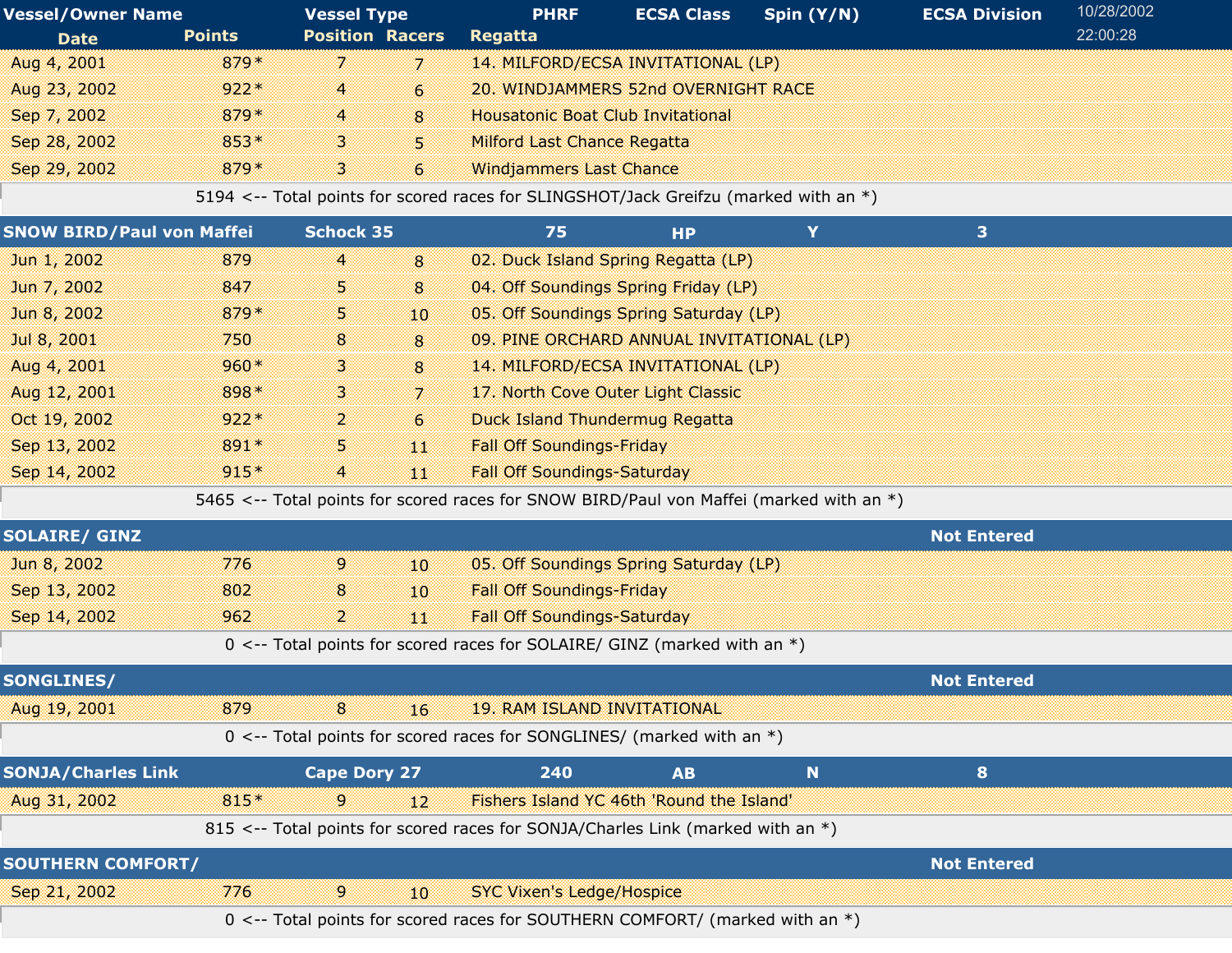| <b>Vessel/Owner Name</b><br><b>Date</b> | <b>Points</b> | <b>Vessel Type</b><br><b>Position Racers</b> |                | <b>PHRF</b><br><b>Regatta</b>                                                                 | <b>ECSA Class</b> | Spin $(Y/N)$ | <b>ECSA Division</b> | 10/28/2002<br>22:00:28 |
|-----------------------------------------|---------------|----------------------------------------------|----------------|-----------------------------------------------------------------------------------------------|-------------------|--------------|----------------------|------------------------|
| <b>SPECTRE/Brian Prinz</b>              |               | <b>Peterson 34</b>                           |                | 123                                                                                           | $\mathbf{C}$      | Y            | $\mathbf{1}$         |                        |
| Jul 8, 2001                             | 894 *         | 4                                            | 9              | 09. PINE ORCHARD ANNUAL INVITATIONAL (LP)                                                     |                   |              |                      |                        |
| Aug 4, 2001                             | $916*$        | 5.                                           | $\overline{7}$ | 14. MILFORD/ECSA INVITATIONAL (LP)                                                            |                   |              |                      |                        |
| Aug 5, 2001                             | 898*          | 3                                            | 7              | 15. New Haven YC Mayor's Cup (LP)                                                             |                   |              |                      |                        |
|                                         |               |                                              |                | 2708 <-- Total points for scored races for SPECTRE/Brian Prinz (marked with an $*)$           |                   |              |                      |                        |
| SPINDRIFT/Wm. Rich III                  |               |                                              |                |                                                                                               |                   |              | <b>Not Entered</b>   |                        |
| Jun 7, 2002                             | 844           | 7                                            | 11             | 04. Off Soundings Spring Friday (LP)                                                          |                   |              |                      |                        |
| Jun 8, 2002                             | 891           | 5.                                           | 11             | 05. Off Soundings Spring Saturday (LP)                                                        |                   |              |                      |                        |
| Sep 13, 2002                            | 969           | 2                                            | 13             | <b>Fall Off Soundings-Friday</b>                                                              |                   |              |                      |                        |
| Sep 14, 2002                            | 790           | 11                                           | 13             | <b>Fall Off Soundings-Saturday</b>                                                            |                   |              |                      |                        |
|                                         |               |                                              |                | 0 <-- Total points for scored races for SPINDRIFT/Wm. Rich III (marked with an *)             |                   |              |                      |                        |
| <b>SPIRIT/Doug Johnson</b>              |               | <b>Sonar</b>                                 |                | 183                                                                                           | <b>HP</b>         | Y            | 4                    |                        |
| Jun 7, 2002                             | $974*$        | $\overline{2}$                               | 15             | 04. Off Soundings Spring Friday (LP)                                                          |                   |              |                      |                        |
| Jun 8, 2002                             | $871*$        | 8                                            | 15             | 05. Off Soundings Spring Saturday (LP)                                                        |                   |              |                      |                        |
| Sep 13, 2002                            | $909*$        | 5                                            | 13             | <b>Fall Off Soundings-Friday</b>                                                              |                   |              |                      |                        |
| Sep 14, 2002                            | 750 *         | 13                                           | 13             | <b>Fall Off Soundings-Saturday</b>                                                            |                   |              |                      |                        |
|                                         |               |                                              |                | 3504 <-- Total points for scored races for SPIRIT/Doug Johnson (marked with an *)             |                   |              |                      |                        |
| <b>SPLASHDANCE/Harlan</b>               |               | O'Day 34                                     |                | 153                                                                                           | $\mathbf C$       | Y            | $\overline{2}$       |                        |
| Jun 15, 2002                            | $931*$        | 3                                            | 10             | 06. Niantic Bay Early Bird Regatta (LP)                                                       |                   |              |                      |                        |
| Aug 19, 2001                            | 885*          | $\mathbf{11}$                                | 23             | <b>19. RAM ISLAND INVITATIONAL</b>                                                            |                   |              |                      |                        |
|                                         |               |                                              |                | 1816 <-- Total points for scored races for SPLASHDANCE/Harlan Fredericksen (marked with an *) |                   |              |                      |                        |
| <b>SPLIT DECISION/Dana Seniff</b>       |               | $J - 35$                                     |                | 74                                                                                            | <b>HP</b>         | Y            | 3                    |                        |
| Jun 7, 2002                             | $944*$        | $\overline{2}$                               | 8              | 04. Off Soundings Spring Friday (LP)                                                          |                   |              |                      |                        |
| Jun 8, 2002                             | 905           | $\overline{4}$                               | 10             | 05. Off Soundings Spring Saturday (LP)                                                        |                   |              |                      |                        |
| Jul 14, 2001                            | 836           | 4                                            | 6              | 11. ESSEX RUM CHALLENGE (LP)                                                                  |                   |              |                      |                        |
| Jul 27, 2002                            | $922*$        | 3                                            | 9              | 13. MRMSA/VOLVO-LEUKEMIA CUP 2002 (LP)                                                        |                   |              |                      |                        |
| Jul 28, 2001                            | $976*$        | 1                                            | 8              | <b>16. WADAWANUCK/WH FULLER RACE</b>                                                          |                   |              |                      |                        |
| Aug 19, 2001                            | 912           | 6                                            | 16             | <b>19. RAM ISLAND INVITATIONAL</b>                                                            |                   |              |                      |                        |
| Sep 13, 2002                            | $962*$        | $\overline{a}$                               | 11             | <b>Fall Off Soundings-Friday</b>                                                              |                   |              |                      |                        |
| Sep 14, 2002                            | 985*          | ×.                                           | 11             | <b>Fall Off Soundings-Saturday</b>                                                            |                   |              |                      |                        |
| Sep 21, 2002                            | $957*$        | u                                            | 5              | <b>SYC Vixen's Ledge/Hospice</b>                                                              |                   |              |                      |                        |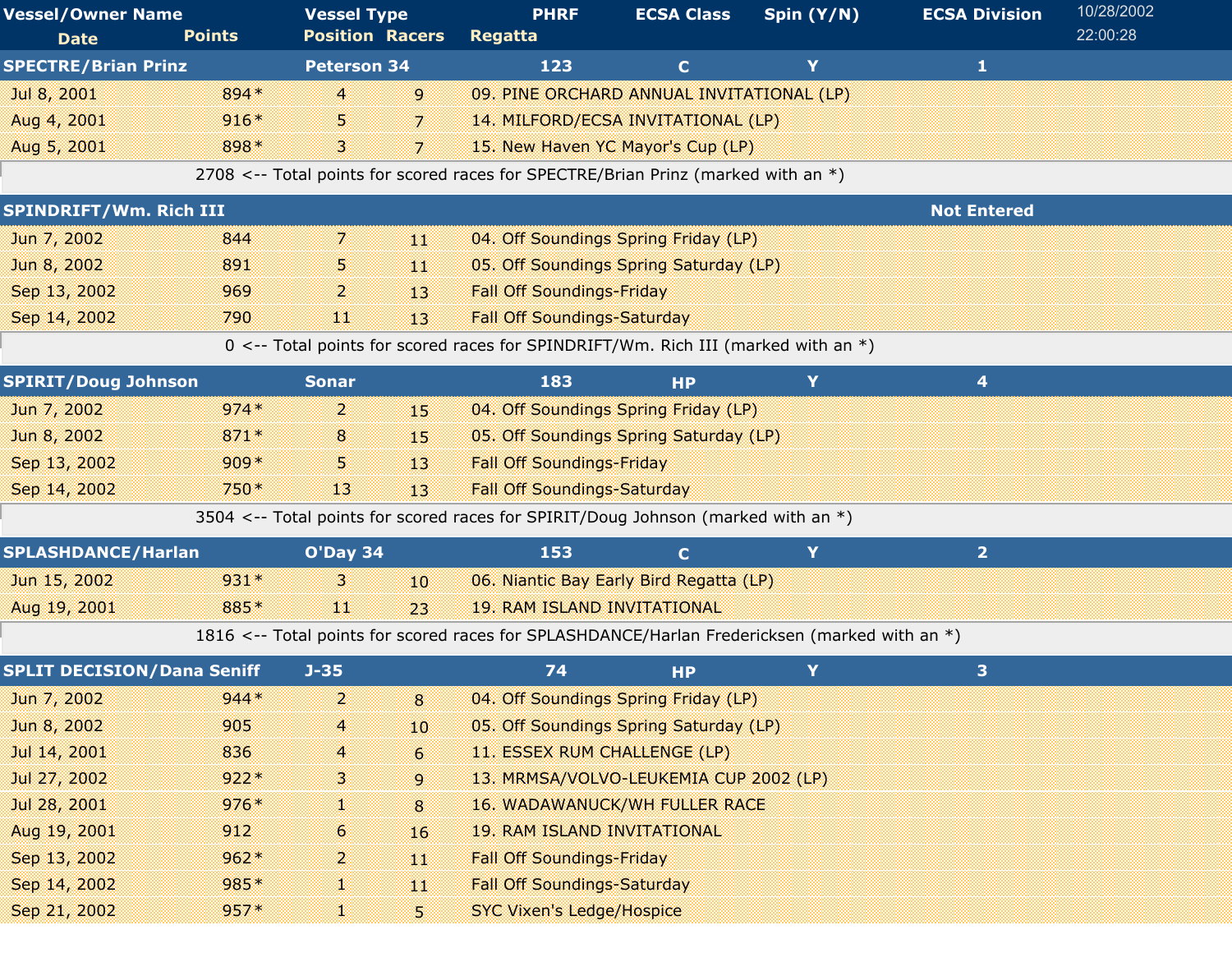| <b>Vessel/Owner Name</b><br><b>Date</b>         | <b>Points</b> | <b>Vessel Type</b><br><b>Position Racers</b> |                 | <b>PHRF</b><br>Regatta                                                                          | <b>ECSA Class</b> | Spin $(Y/N)$ | <b>ECSA Division</b>    | 10/28/2002<br>22:00:28 |
|-------------------------------------------------|---------------|----------------------------------------------|-----------------|-------------------------------------------------------------------------------------------------|-------------------|--------------|-------------------------|------------------------|
|                                                 |               |                                              |                 | 5746 <-- Total points for scored races for SPLIT DECISION/Dana Seniff (marked with an *)        |                   |              |                         |                        |
| <b>SPQR/Jeffrey M. Sumner</b>                   |               | $J-80$                                       |                 | 114                                                                                             | <b>SB</b>         | Y            | $6 \nightharpoonup$     |                        |
| May 25, 2002                                    | 750*          | 7                                            | $\overline{7}$  | 01. Windjammer's Pierce Invitational (LP)                                                       |                   |              |                         |                        |
| Aug 4, 2001                                     | 879*          | 7                                            | 7               | 14. MILFORD/ECSA INVITATIONAL (LP)                                                              |                   |              |                         |                        |
|                                                 |               |                                              |                 | 1629 <-- Total points for scored races for SPQR/Jeffrey M. Sumner (marked with an *)            |                   |              |                         |                        |
| <b>SPRINT/Sidney Petrie</b>                     |               | <b>Tartan 28</b>                             |                 | 177                                                                                             | $\mathbf{C}$      | N.           | 8                       |                        |
| Aug 19, 2001                                    | $919*$        | 8                                            | 23              | <b>19. RAM ISLAND INVITATIONAL</b>                                                              |                   |              |                         |                        |
|                                                 |               |                                              |                 | 919 <-- Total points for scored races for SPRINT/Sidney Petrie (marked with an *)               |                   |              |                         |                        |
| <b>STARCHASER/Richard T.</b>                    |               | <b>Hunter 34</b>                             |                 | 175                                                                                             | $\mathbf{C}$      | N.           | $\overline{\mathbf{z}}$ |                        |
| Jul 20, 2002                                    | $853*$        | 6                                            | 10 <sup>°</sup> | 12. THAMES YC 32nd GOVERNORS TROPHY (LP)                                                        |                   |              |                         |                        |
| Aug 19, 2001                                    | $907*$        | 9                                            | 23              | <b>19. RAM ISLAND INVITATIONAL</b>                                                              |                   |              |                         |                        |
| Aug 24, 2002                                    | 861*          | $\overline{a}$                               | $\overline{7}$  | 2002 Masons Island Regatta                                                                      |                   |              |                         |                        |
| Sep 13, 2002                                    | $905*$        | 4                                            | 10              | <b>Fall Off Soundings-Friday</b>                                                                |                   |              |                         |                        |
| Sep 14, 2002                                    | 821           | 8                                            | 11              | <b>Fall Off Soundings-Saturday</b>                                                              |                   |              |                         |                        |
| Aug 31, 2002                                    | $922*$        | $\overline{4}$                               | 12              | Fishers Island YC 46th 'Round the Island'                                                       |                   |              |                         |                        |
|                                                 |               |                                              |                 | 4448 <-- Total points for scored races for STARCHASER/Richard T. Steinhilber (marked with an *) |                   |              |                         |                        |
| <b>STEAMBOAT/Karl Knauss</b>                    |               | $J - 35$                                     |                 | 74                                                                                              | <b>HP</b>         | Y            | 3 <sup>1</sup>          |                        |
| Sep 13, 2002                                    | 844 *         | 7                                            | 11              | <b>Fall Off Soundings-Friday</b>                                                                |                   |              |                         |                        |
| Sep 14, 2002                                    | 797*          | 9                                            | 11              | <b>Fall Off Soundings-Saturday</b>                                                              |                   |              |                         |                        |
| Aug 31, 2002                                    | 831*          | $\mathbf{11}$                                | 16              | Fishers Island YC 46th 'Round the Island'                                                       |                   |              |                         |                        |
| Sep 21, 2002                                    | 802*          | $\overline{4}$                               | 5               | <b>SYC Vixen's Ledge/Hospice</b>                                                                |                   |              |                         |                        |
|                                                 |               |                                              |                 | 3274 <-- Total points for scored races for STEAMBOAT/Karl Knauss (marked with an *)             |                   |              |                         |                        |
| <b>STRAY CAT/Robert A. Rosenblum Nonsuch 30</b> |               |                                              |                 | 192                                                                                             | <b>AB</b>         | N            | 8                       |                        |
| Jun 8, 2002                                     | $922*$        | 2                                            | 6               | 05. Off Soundings Spring Saturday (LP)                                                          |                   |              |                         |                        |
| Jul 14, 2001                                    | $721*$        | 10                                           | 9               | 11. ESSEX RUM CHALLENGE (LP)                                                                    |                   |              |                         |                        |
|                                                 |               |                                              |                 | 1643 <-- Total points for scored races for STRAY CAT/Robert A. Rosenblum (marked with an *)     |                   |              |                         |                        |
| <b>SUNSHINE/Richard L. Raskin</b>               |               |                                              |                 |                                                                                                 |                   |              | <b>Not Entered</b>      |                        |
| Jun 7, 2002                                     | 750           | 3                                            | 3               | 04. Off Soundings Spring Friday (LP)                                                            |                   |              |                         |                        |
| Jun 8, 2002                                     | 836           | 4                                            | 6               | 05. Off Soundings Spring Saturday (LP)                                                          |                   |              |                         |                        |
|                                                 |               |                                              |                 | 0 <-- Total points for scored races for SUNSHINE/Richard L. Raskin (marked with an *)           |                   |              |                         |                        |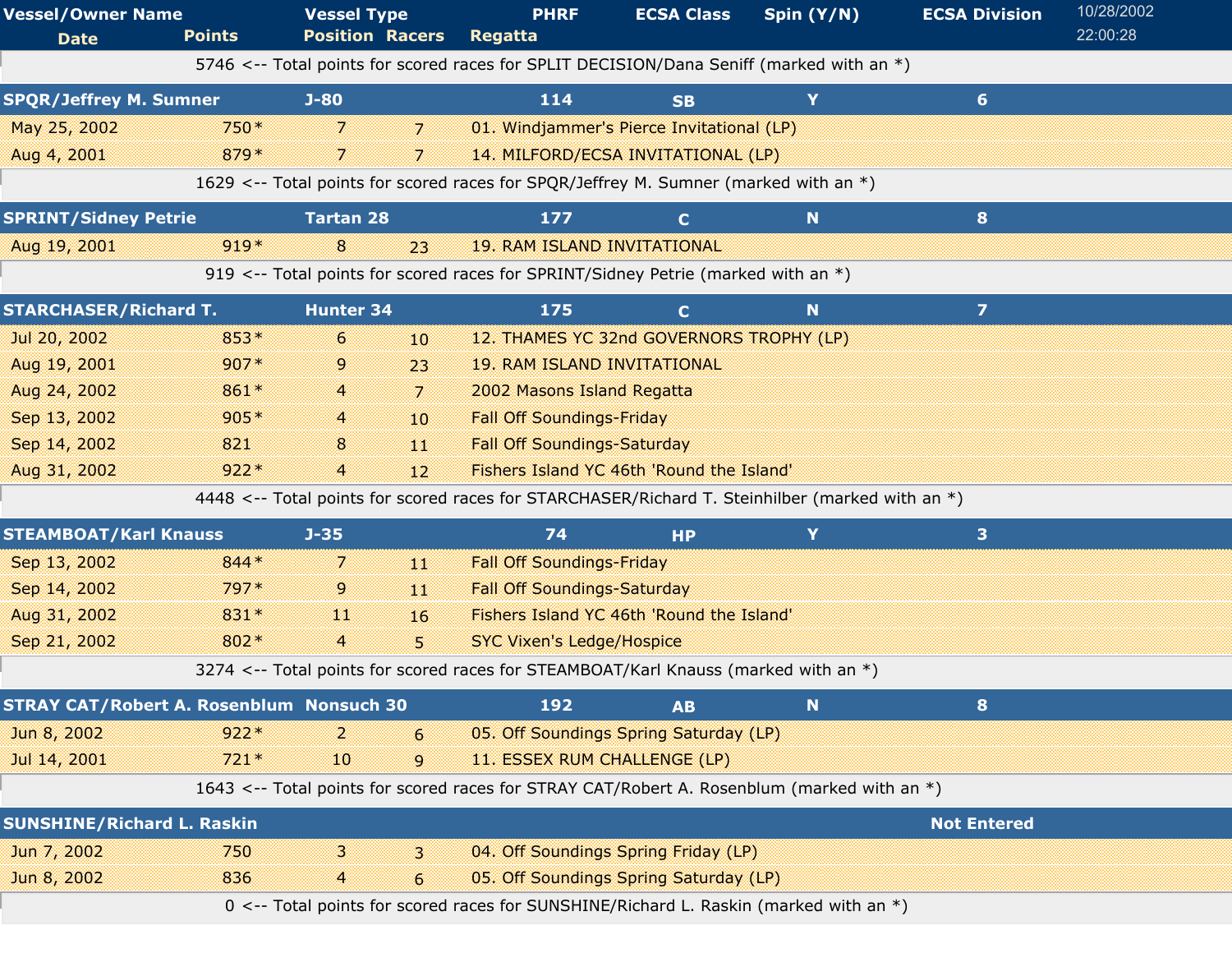| <b>Vessel/Owner Name</b>                |               | <b>Vessel Type</b>     |    | <b>PHRF</b>                                                                                   | <b>ECSA Class</b>                        | Spin (Y/N) | <b>ECSA Division</b> | 10/28/2002 |
|-----------------------------------------|---------------|------------------------|----|-----------------------------------------------------------------------------------------------|------------------------------------------|------------|----------------------|------------|
| <b>Date</b>                             | <b>Points</b> | <b>Position Racers</b> |    | <b>Regatta</b>                                                                                |                                          |            |                      | 22:00:28   |
| <b>SURPRISE!/William Cronin</b>         |               | $J-30$                 |    | 144                                                                                           | <b>HP</b>                                | Y          | 4                    |            |
| Jun 7, 2002                             | 980*          | H.                     | 9  |                                                                                               | 04. Off Soundings Spring Friday (LP)     |            |                      |            |
| Jun 8, 2002                             | 802*          | 8                      | 10 |                                                                                               | 05. Off Soundings Spring Saturday (LP)   |            |                      |            |
| Aug 19, 2001                            | 888*          | 7                      | 15 | <b>19. RAM ISLAND INVITATIONAL</b>                                                            |                                          |            |                      |            |
| Sep 13, 2002                            | 807*          | 7                      | 9  | <b>Fall Off Soundings-Friday</b>                                                              |                                          |            |                      |            |
| Sep 14, 2002                            | 750*          | 9                      | 9  | <b>Fall Off Soundings-Saturday</b>                                                            |                                          |            |                      |            |
|                                         |               |                        |    | 4227 <-- Total points for scored races for SURPRISE!/William Cronin (marked with an *)        |                                          |            |                      |            |
| <b>SWOOSE/Russ Carr</b>                 |               | <b>Ensign</b>          |    |                                                                                               |                                          |            | <b>Not Entered</b>   |            |
| Jun 15, 2002                            | 750           | 5                      | 5  |                                                                                               | 06. Niantic Bay Early Bird Regatta (LP)  |            |                      |            |
| Jul 20, 2002                            | 972           | T.                     | 7  |                                                                                               | 12. THAMES YC 32nd GOVERNORS TROPHY (LP) |            |                      |            |
|                                         |               |                        |    | 0 <-- Total points for scored races for SWOOSE/Russ Carr (marked with an *)                   |                                          |            |                      |            |
| <b>TATTLER/Frank Bohlen</b>             |               |                        |    |                                                                                               |                                          |            | <b>Not Entered</b>   |            |
| Sep 13, 2002                            | 770           | 12                     | 13 | <b>Fall Off Soundings-Friday</b>                                                              |                                          |            |                      |            |
| Sep 14, 2002                            | 830           | 9                      | 13 | <b>Fall Off Soundings-Saturday</b>                                                            |                                          |            |                      |            |
|                                         |               |                        |    | 0 <-- Total points for scored races for TATTLER/Frank Bohlen (marked with an *)               |                                          |            |                      |            |
| <b>TEAM TONIC</b>                       |               |                        |    |                                                                                               |                                          |            | <b>Not Entered</b>   |            |
| Jun 7, 2002                             | 810           | 10                     | 13 |                                                                                               | 04. Off Soundings Spring Friday (LP)     |            |                      |            |
| Jun 8, 2002                             | 750           | 13                     | 13 |                                                                                               | 05. Off Soundings Spring Saturday (LP)   |            |                      |            |
| Sep 13, 2002                            | 898           | 6                      | 14 | <b>Fall Off Soundings-Friday</b>                                                              |                                          |            |                      |            |
| Sep 14, 2002                            | 990           | d.                     | 14 | <b>Fall Off Soundings-Saturday</b>                                                            |                                          |            |                      |            |
|                                         |               |                        |    | 0 <-- Total points for scored races for TEAM TONIC                                            |                                          |            |                      |            |
| <b>TEAMWORK/Walter Pratt &amp; Eric</b> |               | <b>Ensign</b>          |    |                                                                                               |                                          |            | <b>Not Entered</b>   |            |
| Jun 15, 2002                            | 905           | 2                      | 5. |                                                                                               | 06. Niantic Bay Early Bird Regatta (LP)  |            |                      |            |
| Jul 20, 2002                            | 787           | 6                      | 7  |                                                                                               | 12. THAMES YC 32nd GOVERNORS TROPHY (LP) |            |                      |            |
|                                         |               |                        |    | 0 <-- Total points for scored races for TEAMWORK/Walter Pratt & Eric Jones (marked with an *) |                                          |            |                      |            |
| TED/                                    |               |                        |    |                                                                                               |                                          |            | <b>Not Entered</b>   |            |
| Sep 7, 2002                             | 802           | $\overline{4}$         | 5  | <b>Housatonic Boat Club Invitational</b>                                                      |                                          |            |                      |            |
|                                         |               |                        |    | 0 <-- Total points for scored races for TED/ (marked with an $*)$                             |                                          |            |                      |            |
| <b>TELESIS/S. Edward Jeter</b>          |               |                        |    |                                                                                               |                                          |            | <b>Not Entered</b>   |            |
| Jun 7, 2002                             | 836           | 6                      | 9  |                                                                                               | 04. Off Soundings Spring Friday (LP)     |            |                      |            |
| Jun 8, 2002                             | 776           | 9                      | 10 |                                                                                               | 05. Off Soundings Spring Saturday (LP)   |            |                      |            |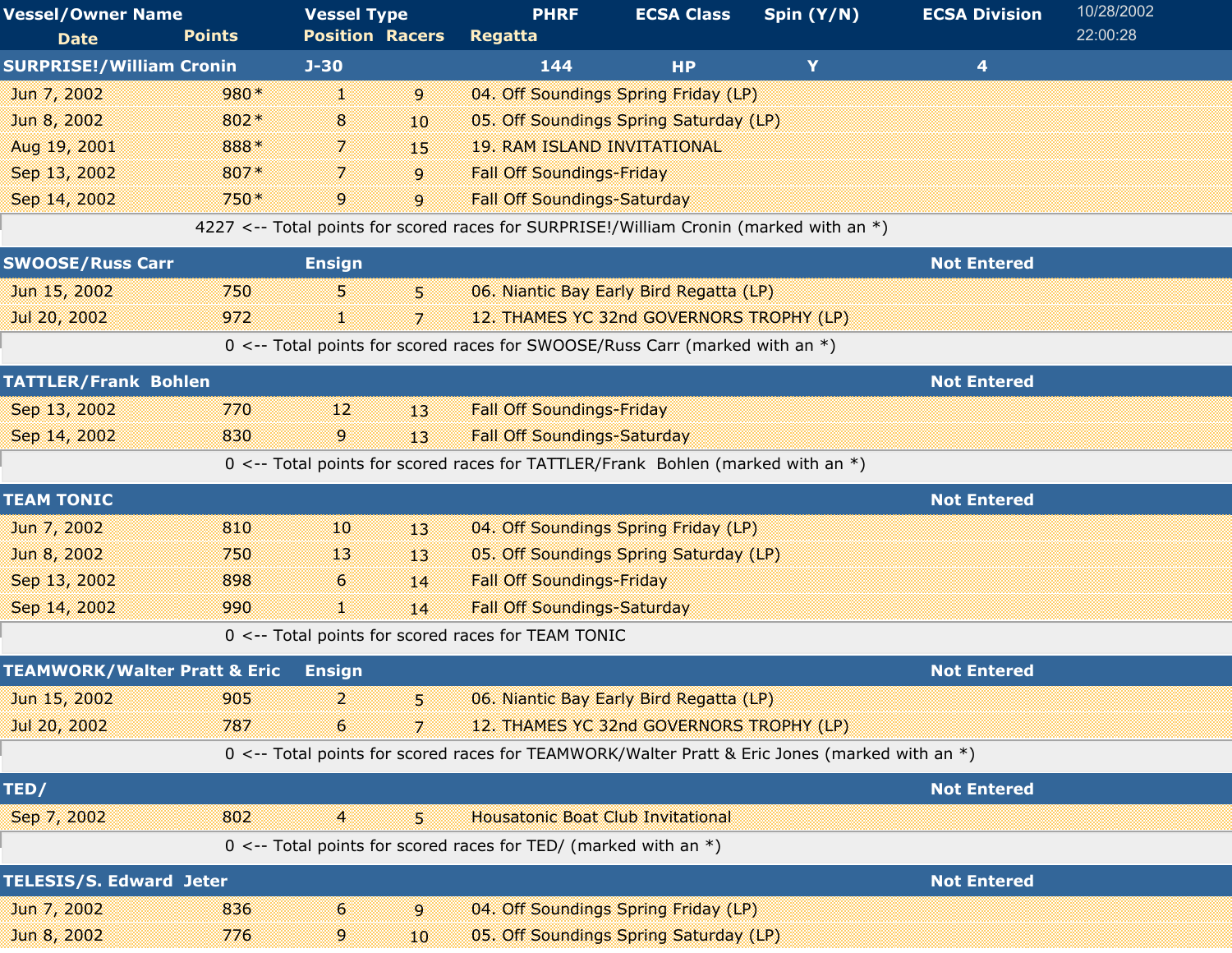| <b>Vessel/Owner Name</b>                 |               | <b>Vessel Type</b>     |                | <b>PHRF</b>                                                                                   | <b>ECSA Class</b> | Spin $(Y/N)$ | <b>ECSA Division</b> | 10/28/2002 |
|------------------------------------------|---------------|------------------------|----------------|-----------------------------------------------------------------------------------------------|-------------------|--------------|----------------------|------------|
| <b>Date</b>                              | <b>Points</b> | <b>Position Racers</b> |                | Regatta                                                                                       |                   |              |                      | 22:00:28   |
| Sep 13, 2002                             | 836           | 6                      | 9              | <b>Fall Off Soundings-Friday</b>                                                              |                   |              |                      |            |
| Sep 14, 2002                             | 779           | 8                      | 9              | <b>Fall Off Soundings-Saturday</b>                                                            |                   |              |                      |            |
|                                          |               |                        |                | 0 <-- Total points for scored races for TELESIS/S. Edward Jeter (marked with an *)            |                   |              |                      |            |
| <b>TEN SPEED/Rory Scully</b>             |               | $J - 24$               |                | 171                                                                                           | <b>HP</b>         | Y            | 4                    |            |
| Jun 15, 2002                             | 861*          | 4                      | 7              | 06. Niantic Bay Early Bird Regatta (LP)                                                       |                   |              |                      |            |
| Aug 31, 2002                             | 836*          | 6                      | 9              | Fishers Island YC 46th 'Round the Island'                                                     |                   |              |                      |            |
|                                          |               |                        |                | 1697 <-- Total points for scored races for TEN SPEED/Rory Scully (marked with an *)           |                   |              |                      |            |
| TENSPEED/Nicholas J. Amendola Tarten Ten |               |                        |                | 132                                                                                           | <b>HP</b>         | Y            | 4                    |            |
| May 25, 2002                             | $972*$        | H.                     | $\overline{7}$ | 01. Windjammer's Pierce Invitational (LP)                                                     |                   |              |                      |            |
| Jul 8, 2001                              | 847           | 5                      | 8              | 09. PINE ORCHARD ANNUAL INVITATIONAL (LP)                                                     |                   |              |                      |            |
| Aug 4, 2001                              | $953*$        | 3                      | 7              | 14. MILFORD/ECSA INVITATIONAL (LP)                                                            |                   |              |                      |            |
| Aug 5, 2001                              | 898           | 3                      | 7              | 15. New Haven YC Mayor's Cup (LP)                                                             |                   |              |                      |            |
| Aug 23, 2002                             | 987*          | 11                     | 6              | 20. WINDJAMMERS 52nd OVERNIGHT RACE                                                           |                   |              |                      |            |
| Sep 7, 2002                              | $944*$        | $\overline{2}$         | 8              | <b>Housatonic Boat Club Invitational</b>                                                      |                   |              |                      |            |
| Sep 28, 2002                             | $957*$        | 11                     | 5              | <b>Milford Last Chance Regatta</b>                                                            |                   |              |                      |            |
| Sep 29, 2002                             | $922*$        | $\overline{a}$         | 6              | <b>Windjammers Last Chance</b>                                                                |                   |              |                      |            |
|                                          |               |                        |                | 5735 <-- Total points for scored races for TENSPEED/Nicholas J. Amendola (marked with an $*)$ |                   |              |                      |            |
| <b>TERN ROYALE/Charles Snow</b>          |               |                        |                |                                                                                               |                   |              | <b>Not Entered</b>   |            |
| Jun 8, 2002                              | 750           | 14                     | 14             | 05. Off Soundings Spring Saturday (LP)                                                        |                   |              |                      |            |
| Jun 15, 2002                             | 828           | 7                      | 10             | 06. Niantic Bay Early Bird Regatta (LP)                                                       |                   |              |                      |            |
| Sep 13, 2002                             | 721           | 10                     | 9              | <b>Fall Off Soundings-Friday</b>                                                              |                   |              |                      |            |
|                                          |               |                        |                | 0 <-- Total points for scored races for TERN ROYALE/Charles Snow (marked with an *)           |                   |              |                      |            |
| <b>TERRAPIN FLYER/</b>                   |               |                        |                |                                                                                               |                   |              | <b>Not Entered</b>   |            |
| Sep 7, 2002                              | 905           | $\overline{2}$         | 5              | <b>Housatonic Boat Club Invitational</b>                                                      |                   |              |                      |            |
|                                          |               |                        |                | 0 <-- Total points for scored races for TERRAPIN FLYER/ (marked with an *)                    |                   |              |                      |            |
| <b>THUNDERDUCK/Malcom Ross</b>           |               | <b>30 Mod.</b>         |                | 156                                                                                           | $\mathbf{C}$      | Y            | $\overline{2}$       |            |
| Jun 7, 2002                              | $940*$        | $\overline{4}$         | 15             | 04. Off Soundings Spring Friday (LP)                                                          |                   |              |                      |            |
| Jun 8, 2002                              | 853*          | 9                      | 15             | 05. Off Soundings Spring Saturday (LP)                                                        |                   |              |                      |            |
| Jun 15, 2002                             | 750*          | 7                      | 7              | 06. Niantic Bay Early Bird Regatta (LP)                                                       |                   |              |                      |            |
| Jul 14, 2001                             | $966*$        | H.                     | 6              | 11. ESSEX RUM CHALLENGE (LP)                                                                  |                   |              |                      |            |
| Aug 12, 2001                             | 879*          | $\overline{a}$         | $\overline{4}$ | 17. North Cove Outer Light Classic                                                            |                   |              |                      |            |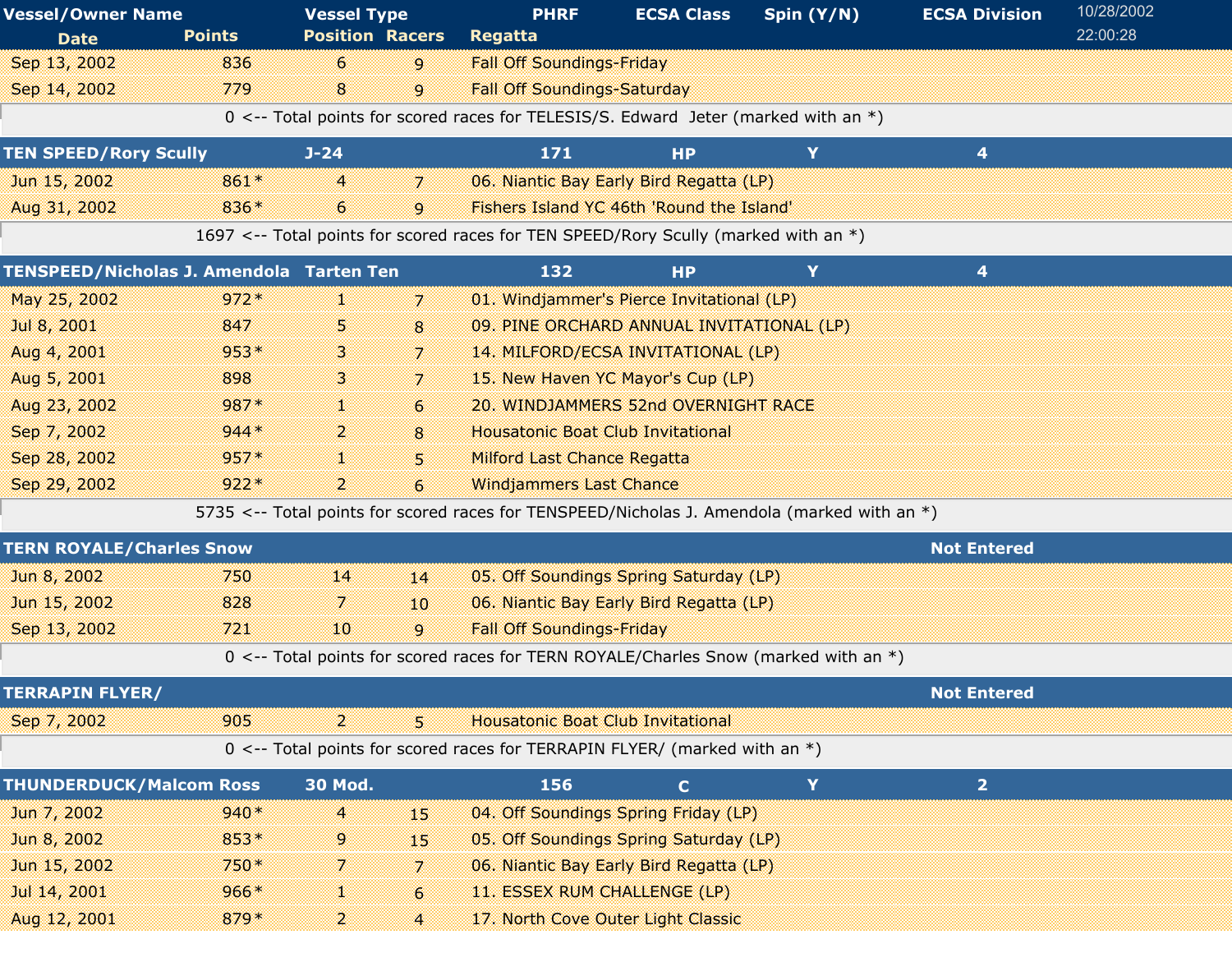| <b>Vessel/Owner Name</b><br><b>Date</b> | <b>Points</b> | <b>Vessel Type</b><br><b>Position Racers</b> |    | <b>PHRF</b><br>Regatta                                                                  | <b>ECSA Class</b>                        | Spin (Y/N) | <b>ECSA Division</b> | 10/28/2002<br>22:00:28 |
|-----------------------------------------|---------------|----------------------------------------------|----|-----------------------------------------------------------------------------------------|------------------------------------------|------------|----------------------|------------------------|
|                                         |               |                                              |    | 4388 <-- Total points for scored races for THUNDERDUCK/Malcom Ross (marked with an *)   |                                          |            |                      |                        |
| <b>TICKER/Milan Bartek</b>              |               | <b>Tripp 37</b>                              |    | 84                                                                                      | $\mathbf{C}$                             | Y          | 1                    |                        |
| Jun 7, 2002                             | 750 *         | 9                                            | 9  |                                                                                         | 04. Off Soundings Spring Friday (LP)     |            |                      |                        |
| Jun 8, 2002                             | 802*          | 8                                            | 10 |                                                                                         | 05. Off Soundings Spring Saturday (LP)   |            |                      |                        |
| Sep 13, 2002                            | 750*          | 14                                           | 14 | <b>Fall Off Soundings-Friday</b>                                                        |                                          |            |                      |                        |
| Sep 14, 2002                            | 768*          | 13                                           | 14 | <b>Fall Off Soundings-Saturday</b>                                                      |                                          |            |                      |                        |
|                                         |               |                                              |    | 3070 <-- Total points for scored races for TICKER/Milan Bartek (marked with an *)       |                                          |            |                      |                        |
| <b>TIDE SONG/</b>                       |               | <b>Legend</b>                                |    |                                                                                         |                                          |            | <b>Not Entered</b>   |                        |
| Jul 27, 2002                            | 782           | 7                                            | 8  |                                                                                         | 13. MRMSA/VOLVO-LEUKEMIA CUP 2002 (LP)   |            |                      |                        |
|                                         |               |                                              |    | 0 <-- Total points for scored races for TIDE SONG/ (marked with an $*)$                 |                                          |            |                      |                        |
| <b>TIFFER/Varick Harrison</b>           |               |                                              |    |                                                                                         |                                          |            | <b>Not Entered</b>   |                        |
| Jun 8, 2002                             | 828           | 7                                            | 10 | 05. Off Soundings Spring Saturday (LP)                                                  |                                          |            |                      |                        |
|                                         |               |                                              |    | 0 <-- Total points for scored races for TIFFER/Varick Harrison (marked with an *)       |                                          |            |                      |                        |
| <b>TIGGER TOO!/Stephen Rizzo</b>        |               |                                              |    |                                                                                         |                                          |            | <b>Not Entered</b>   |                        |
| Jun 7, 2002                             | 901           | 5.                                           | 12 |                                                                                         | 04. Off Soundings Spring Friday (LP)     |            |                      |                        |
| Jun 8, 2002                             | 787           | 12                                           | 14 | 05. Off Soundings Spring Saturday (LP)                                                  |                                          |            |                      |                        |
| Sep 13, 2002                            | 909           | 5                                            | 13 | <b>Fall Off Soundings-Friday</b>                                                        |                                          |            |                      |                        |
| Sep 14, 2002                            | 901           | 5.                                           | 12 | <b>Fall Off Soundings-Saturday</b>                                                      |                                          |            |                      |                        |
|                                         |               |                                              |    | 0 <-- Total points for scored races for TIGGER TOO!/Stephen Rizzo (marked with an *)    |                                          |            |                      |                        |
| <b>TOMAHAWK/Peter Bergendahl</b>        |               | $J-29$                                       |    | 113                                                                                     | <b>HP</b>                                | Y          | 3                    |                        |
| Jun 2, 2002                             | $957*$        | H.                                           | 5. | 03. Shennecossett YC Pine Island Race (LP)                                              |                                          |            |                      |                        |
| Jun 7, 2002                             | 980*          | H.                                           | 9  |                                                                                         | 04. Off Soundings Spring Friday (LP)     |            |                      |                        |
| Jun 8, 2002                             | $962*$        | $\overline{a}$                               | 11 |                                                                                         | 05. Off Soundings Spring Saturday (LP)   |            |                      |                        |
| Jul 20, 2002                            | $976*$        | đ.                                           | 8  |                                                                                         | 12. THAMES YC 32nd GOVERNORS TROPHY (LP) |            |                      |                        |
| Jul 27, 2002                            | 922           | 2                                            | 6  |                                                                                         | 13. MRMSA/VOLVO-LEUKEMIA CUP 2002 (LP)   |            |                      |                        |
| Sep 13, 2002                            | $944*$        | 2                                            | 8  | <b>Fall Off Soundings-Friday</b>                                                        |                                          |            |                      |                        |
| Sep 14, 2002                            | $944*$        | $\overline{2}$                               | 8  | <b>Fall Off Soundings-Saturday</b>                                                      |                                          |            |                      |                        |
|                                         |               |                                              |    | 5763 <-- Total points for scored races for TOMAHAWK/Peter Bergendahl (marked with an *) |                                          |            |                      |                        |
| TOR2GA/                                 |               | 30                                           |    |                                                                                         |                                          |            | <b>Not Entered</b>   |                        |
| Jul 27, 2002                            | 721           | 10                                           | 9  |                                                                                         | 13. MRMSA/VOLVO-LEUKEMIA CUP 2002 (LP)   |            |                      |                        |
|                                         |               |                                              |    | 0 <-- Total points for scored races for TOR2GA/ (marked with an $*)$                    |                                          |            |                      |                        |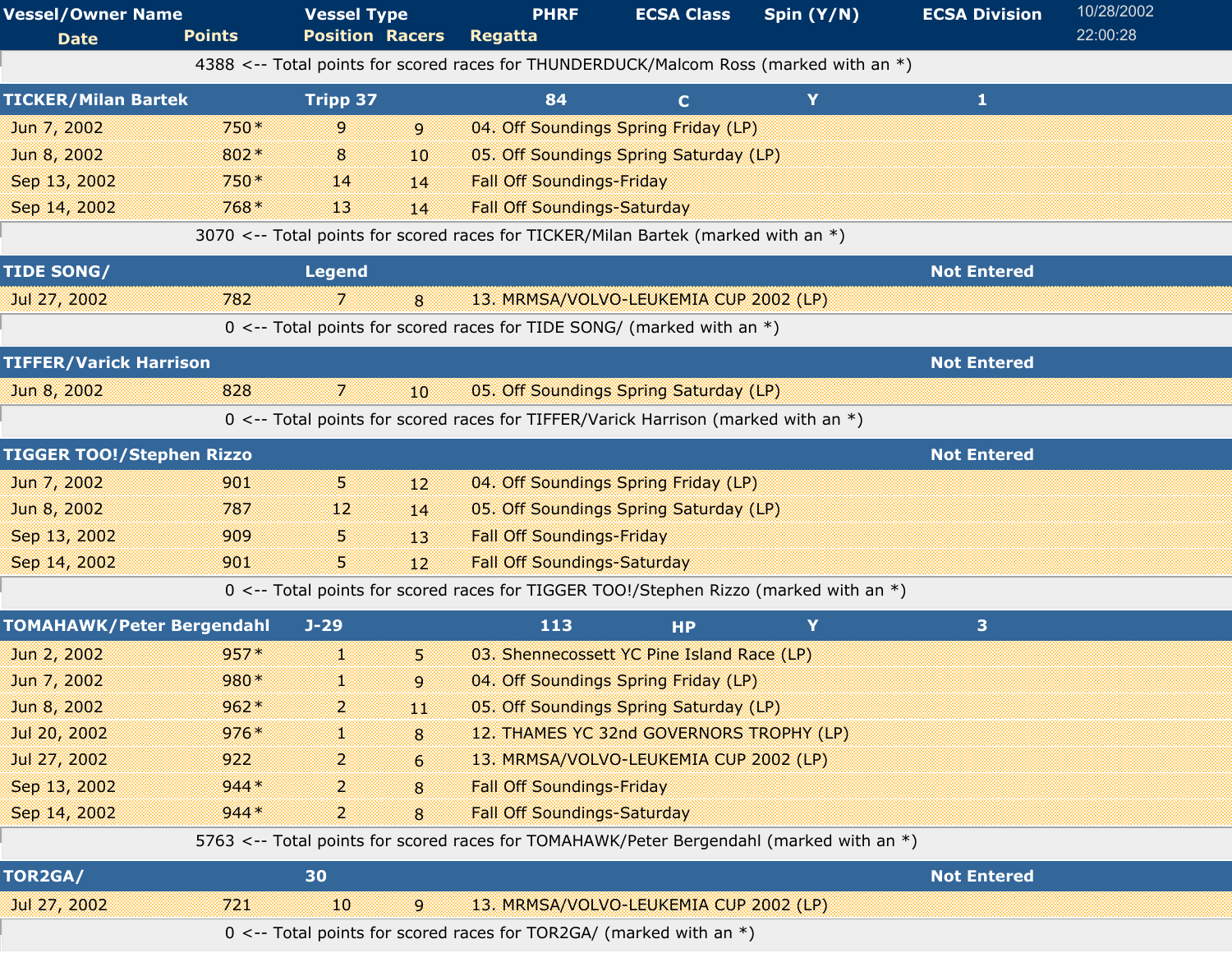| <b>Vessel/Owner Name</b>            |               | <b>Vessel Type</b>       |                | <b>PHRF</b>                                                                                | <b>ECSA Class</b> | Spin (Y/N) | <b>ECSA Division</b>    | 10/28/2002 |
|-------------------------------------|---------------|--------------------------|----------------|--------------------------------------------------------------------------------------------|-------------------|------------|-------------------------|------------|
| <b>Date</b>                         | <b>Points</b> | <b>Position Racers</b>   |                | Regatta                                                                                    |                   |            |                         | 22:00:28   |
| <b>TOUCAN/ ABRAMS</b>               |               |                          |                |                                                                                            |                   |            | <b>Not Entered</b>      |            |
| Jun 7, 2002                         | 807           | $\overline{\phantom{a}}$ | 9              | 04. Off Soundings Spring Friday (LP)                                                       |                   |            |                         |            |
| Jun 8, 2002                         | 879           | 5.                       | 10             | 05. Off Soundings Spring Saturday (LP)                                                     |                   |            |                         |            |
| Sep 13, 2002                        | 865           | 5.                       | 9              | <b>Fall Off Soundings-Friday</b>                                                           |                   |            |                         |            |
| Sep 14, 2002                        | 807           | 7                        | 9              | <b>Fall Off Soundings-Saturday</b>                                                         |                   |            |                         |            |
|                                     |               |                          |                | 0 <-- Total points for scored races for TOUCAN/ ABRAMS (marked with an *)                  |                   |            |                         |            |
| TRICERATOPS/                        |               |                          |                |                                                                                            |                   |            | <b>Not Entered</b>      |            |
| Jun 7, 2002                         | 879           | $\overline{2}$           | $\overline{4}$ | 04. Off Soundings Spring Friday (LP)                                                       |                   |            |                         |            |
| Jun 8, 2002                         | 802           | 4                        | 5              | 05. Off Soundings Spring Saturday (LP)                                                     |                   |            |                         |            |
|                                     |               |                          |                | 0 <-- Total points for scored races for TRICERATOPS/ (marked with an *)                    |                   |            |                         |            |
| <b>TRUE BLUE/Richard B. Lind</b>    |               | 36-2 CB                  |                | 159                                                                                        | $\mathbf C$       | N          | $\overline{\mathbf{z}}$ |            |
| Jul 14, 2001                        | 891*          | 5                        | 11             | 11. ESSEX RUM CHALLENGE (LP)                                                               |                   |            |                         |            |
| Sep 14, 2002                        | $774*$        | 10                       | 11             | <b>Fall Off Soundings-Saturday</b>                                                         |                   |            |                         |            |
|                                     |               |                          |                | 1665 <-- Total points for scored races for TRUE BLUE/Richard B. Lind (marked with an *)    |                   |            |                         |            |
| <b>TUMBLE HOME/Kevin Tisdall</b>    |               | <b>Cal 40</b>            |                |                                                                                            | $\mathbf{C}$      | Y          | $\mathbf{1}$            |            |
| Aug 23, 2002                        | $966*$        | $\overline{2}$           | 6              | 20. WINDJAMMERS 52nd OVERNIGHT RACE                                                        |                   |            |                         |            |
|                                     |               |                          |                | 966 <-- Total points for scored races for TUMBLE HOME/Kevin Tisdall (marked with an *)     |                   |            |                         |            |
| <b>TUMULT 2/Bill Litke</b>          |               | Ericson 30-1             |                | 210                                                                                        | $\mathbf{C}$      | Y          | $\overline{2}$          |            |
| Sep 21, 2002                        | $905*$        | $\overline{4}$           | 10             | <b>SYC Vixen's Ledge/Hospice</b>                                                           |                   |            |                         |            |
|                                     |               |                          |                | 905 <-- Total points for scored races for TUMULT 2/Bill Litke (marked with an *)           |                   |            |                         |            |
| <b>TURTLE LOGIC/Robert H. Bruno</b> |               | <b>C&amp;C 29-I</b>      |                | 156                                                                                        | $\mathbf{C}$      | Y          | $\overline{2}$          |            |
| Jun 1, 2002                         | 853*          | 3                        | 5              | 02. Duck Island Spring Regatta (LP)                                                        |                   |            |                         |            |
| Jul 14, 2001                        | 750*          | 6                        | 6              | 11. ESSEX RUM CHALLENGE (LP)                                                               |                   |            |                         |            |
| Aug 12, 2001                        | 685*          | 5                        | $\overline{4}$ | 17. North Cove Outer Light Classic                                                         |                   |            |                         |            |
| Jul 28, 2001                        | $972*$        | 2                        | 7              | <b>18. DUCK ISLAND OVERNIGHT RACE</b>                                                      |                   |            |                         |            |
| Sep 13, 2002                        | 790 *         | 11                       | 13             | <b>Fall Off Soundings-Friday</b>                                                           |                   |            |                         |            |
| Sep 14, 2002                        | 836*          | 8                        | 12             | <b>Fall Off Soundings-Saturday</b>                                                         |                   |            |                         |            |
|                                     |               |                          |                | 4886 <-- Total points for scored races for TURTLE LOGIC/Robert H. Bruno (marked with an *) |                   |            |                         |            |
| <b>TWENTYSOMETHING/Chris</b>        |               | <b>J-29 MHOB</b>         |                | 113                                                                                        | <b>HP</b>         | Y          | 3                       |            |
| Jul 27, 2002                        | 836*          | 4                        | 6              | 13. MRMSA/VOLVO-LEUKEMIA CUP 2002 (LP)                                                     |                   |            |                         |            |
| Aug 19, 2001                        | 793*          | 10                       | 12             | <b>19. RAM ISLAND INVITATIONAL</b>                                                         |                   |            |                         |            |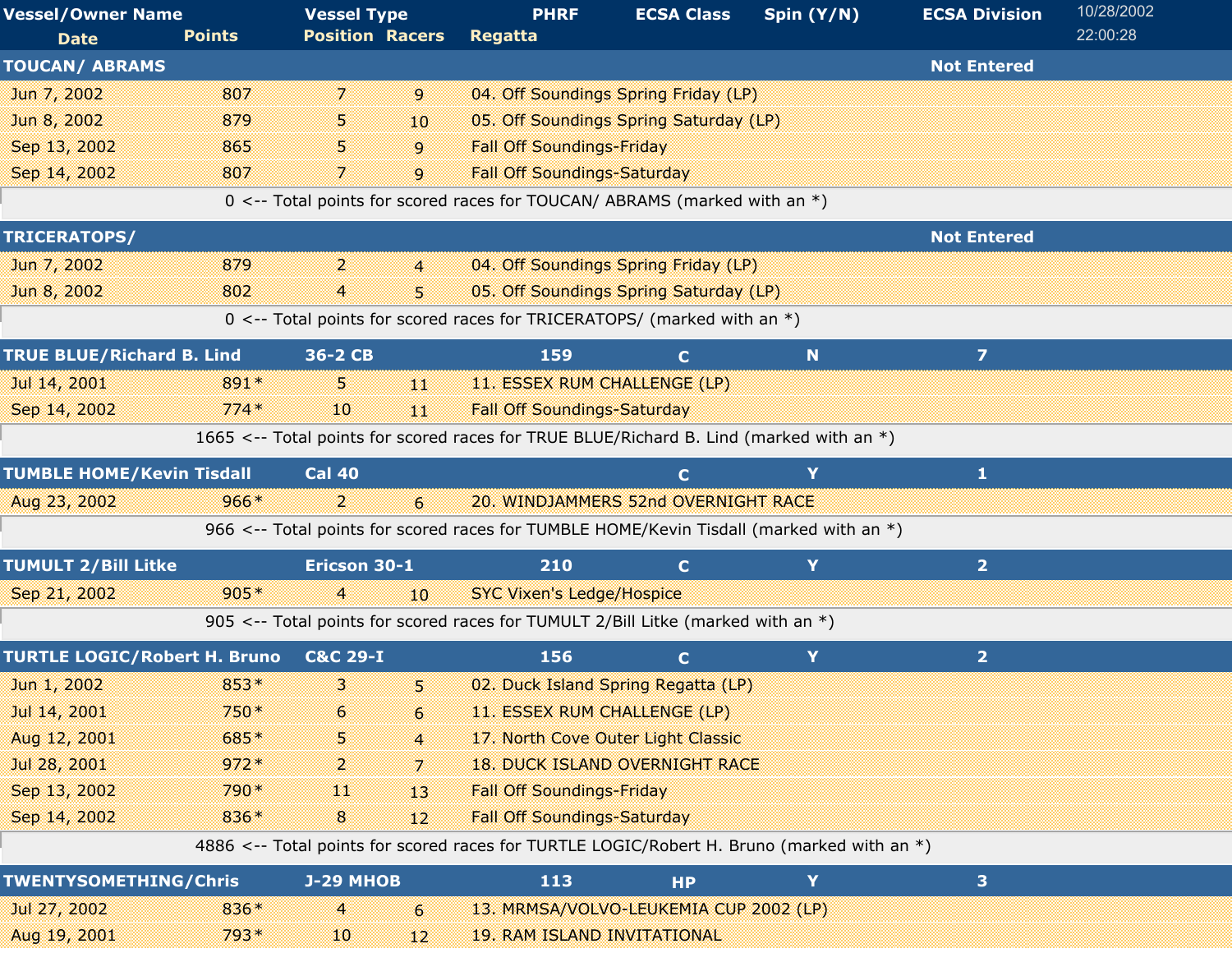| <b>Vessel/Owner Name</b>        |               | <b>Vessel Type</b>      |                | <b>PHRF</b>                                                                                 | <b>ECSA Class</b> | Spin (Y/N) | <b>ECSA Division</b> | 10/28/2002 |
|---------------------------------|---------------|-------------------------|----------------|---------------------------------------------------------------------------------------------|-------------------|------------|----------------------|------------|
| <b>Date</b>                     | <b>Points</b> | <b>Position Racers</b>  |                | <b>Regatta</b>                                                                              |                   |            |                      | 22:00:28   |
| Aug 31, 2002                    | $913*$        | 7                       | 19             | Fishers Island YC 46th 'Round the Island'                                                   |                   |            |                      |            |
|                                 |               |                         |                | 2542 <-- Total points for scored races for TWENTYSOMETHING/Chris Daniels (marked with an *) |                   |            |                      |            |
| <b>TYNAJE/Peter C. Ross</b>     |               | <b>Ohlson 38</b>        |                | 143                                                                                         | <b>AB</b>         | Y          | 5                    |            |
| Jun 7, 2002                     | 821           | 8                       | $\mathbf{11}$  | 04. Off Soundings Spring Friday (LP)                                                        |                   |            |                      |            |
| Jun 8, 2002                     | $962*$        | $\overline{a}$          | 11             | 05. Off Soundings Spring Saturday (LP)                                                      |                   |            |                      |            |
| Jul 28, 2001                    | 750           | 3.                      | 3              | <b>16. WADAWANUCK/WH FULLER RACE</b>                                                        |                   |            |                      |            |
| Aug 19, 2001                    | 865*          | 5                       | 9              | <b>19. RAM ISLAND INVITATIONAL</b>                                                          |                   |            |                      |            |
| Aug 24, 2002                    | $912*$        | 3.                      | 8              | 2002 Masons Island Regatta                                                                  |                   |            |                      |            |
| Sep 13, 2002                    | $909*$        | 5                       | 13             | <b>Fall Off Soundings-Friday</b>                                                            |                   |            |                      |            |
| Sep 14, 2002                    | 849 *         | 8                       | 13             | <b>Fall Off Soundings-Saturday</b>                                                          |                   |            |                      |            |
| Aug 31, 2002                    | 832*          | 13                      | 19             | Fishers Island YC 46th 'Round the Island'                                                   |                   |            |                      |            |
|                                 |               |                         |                | 5329 <-- Total points for scored races for TYNAJE/Peter C. Ross (marked with an *)          |                   |            |                      |            |
| <b>UN BEL DI/ MESSEK</b>        |               |                         |                |                                                                                             |                   |            | <b>Not Entered</b>   |            |
| Jun 8, 2002                     | 750           | 10                      | 10             | 05. Off Soundings Spring Saturday (LP)                                                      |                   |            |                      |            |
|                                 |               |                         |                | 0 <-- Total points for scored races for UN BEL DI/ MESSEK (marked with an *)                |                   |            |                      |            |
| <b>USHUALA/</b>                 |               | 35                      |                |                                                                                             |                   |            | <b>Not Entered</b>   |            |
| Sep 13, 2002                    | 938           | 3                       | 11             | <b>Fall Off Soundings-Friday</b>                                                            |                   |            |                      |            |
| Sep 14, 2002                    | 844           | 7                       | 11             | <b>Fall Off Soundings-Saturday</b>                                                          |                   |            |                      |            |
|                                 |               |                         |                | $0 \le -5$ Total points for scored races for USHUALA/ (marked with an *)                    |                   |            |                      |            |
| <b>VALIANT/Robert E. Bunger</b> |               | <b>Tartan 34 (1976)</b> |                | 183                                                                                         | <b>AB</b>         | Y          | 5                    |            |
| Jul 12, 2002                    | 879*          | $\overline{4}$          | $\overline{4}$ | 10. CCNE/Thames Great N. L. Ocean Race (LP)                                                 |                   |            |                      |            |
| Aug 19, 2001                    | $721*$        | 10                      | 9              | <b>19. RAM ISLAND INVITATIONAL</b>                                                          |                   |            |                      |            |
| Sep 13, 2002                    | 879*          | 3                       | 6              | <b>Fall Off Soundings-Friday</b>                                                            |                   |            |                      |            |
| Sep 14, 2002                    | $909*$        | 5.                      | 13             | <b>Fall Off Soundings-Saturday</b>                                                          |                   |            |                      |            |
|                                 |               |                         |                | 3388 <-- Total points for scored races for VALIANT/Robert E. Bunger (marked with an *)      |                   |            |                      |            |
| <b>VALKYRIE/Ed Lange</b>        |               | 33                      |                |                                                                                             | $\mathbf{C}$      | N.         | 8                    |            |
| Jul 28, 2001                    | 815*          | 3                       | 2              | <b>18. DUCK ISLAND OVERNIGHT RACE</b>                                                       |                   |            |                      |            |
| Aug 23, 2002                    | $922*$        | $\overline{2}$          | 3              | 20. WINDJAMMERS 52nd OVERNIGHT RACE                                                         |                   |            |                      |            |
|                                 |               |                         |                | 1737 <-- Total points for scored races for VALKYRIE/Ed Lange (marked with an *)             |                   |            |                      |            |
| <b>VAMOOSE/Tom Stewart</b>      |               |                         |                |                                                                                             |                   |            | <b>Not Entered</b>   |            |
| Sep 13, 2002                    | 815           | 6                       | 8              | <b>Fall Off Soundings-Friday</b>                                                            |                   |            |                      |            |
|                                 |               |                         |                |                                                                                             |                   |            |                      |            |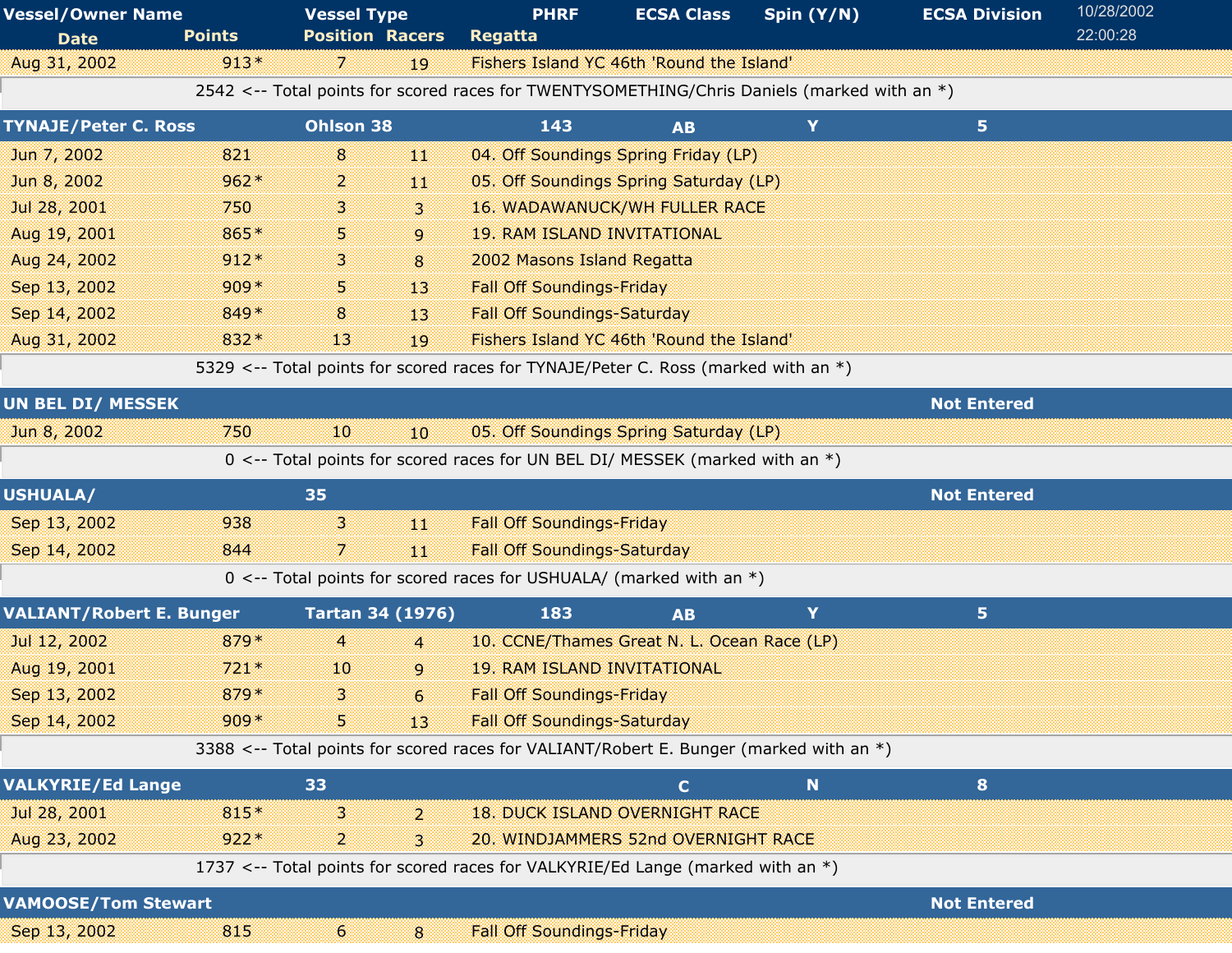| <b>Vessel/Owner Name</b>          |               | <b>Vessel Type</b>      |                  | <b>PHRF</b>                                                                             | <b>ECSA Class</b> | Spin (Y/N)  | <b>ECSA Division</b>    | 10/28/2002 |
|-----------------------------------|---------------|-------------------------|------------------|-----------------------------------------------------------------------------------------|-------------------|-------------|-------------------------|------------|
| <b>Date</b>                       | <b>Points</b> | <b>Position Racers</b>  |                  | <b>Regatta</b>                                                                          |                   |             |                         | 22:00:28   |
| Sep 14, 2002                      | 750           | 8                       | 8                | <b>Fall Off Soundings-Saturday</b>                                                      |                   |             |                         |            |
|                                   |               |                         |                  | 0 <-- Total points for scored races for VAMOOSE/Tom Stewart (marked with an *)          |                   |             |                         |            |
| <b>VENTURE/ GIRARD</b>            |               |                         |                  |                                                                                         |                   |             | <b>Not Entered</b>      |            |
| Jun 8, 2002                       | 853           | $6\overline{6}$         | 10               | 05. Off Soundings Spring Saturday (LP)                                                  |                   |             |                         |            |
|                                   |               |                         |                  | 0 <-- Total points for scored races for VENTURE/ GIRARD (marked with an *)              |                   |             |                         |            |
| VIB/James F. Barrett_ Jr.         |               | <b>Tartan 41</b>        |                  | 116                                                                                     | $\mathbf{C}$      | $\mathbf N$ | $\overline{z}$          |            |
| Aug 19, 2001                      | 829*          | 16                      | 23               | <b>19. RAM ISLAND INVITATIONAL</b>                                                      |                   |             |                         |            |
| Sep 13, 2002                      | $779*$        | 8                       | 9                | <b>Fall Off Soundings-Friday</b>                                                        |                   |             |                         |            |
| Sep 14, 2002                      | 836*          | 6                       | 9                | <b>Fall Off Soundings-Saturday</b>                                                      |                   |             |                         |            |
|                                   |               |                         |                  | 2444 <-- Total points for scored races for VIB/James F. Barrett_ Jr. (marked with an *) |                   |             |                         |            |
| <b>VIKING/Arthur D. Carlson</b>   |               | <b>C&amp;C 35 MK II</b> |                  | 148                                                                                     | $\mathbf{C}$      | N           | $\overline{\mathbf{z}}$ |            |
| Jun 15, 2002                      | 802 *         | 8                       | 10 <sup>10</sup> | 06. Niantic Bay Early Bird Regatta (LP)                                                 |                   |             |                         |            |
|                                   |               |                         |                  | 802 <-- Total points for scored races for VIKING/Arthur D. Carlson (marked with an *)   |                   |             |                         |            |
| <b>VOLUNTEER/Jonathan Lathrop</b> |               |                         |                  |                                                                                         |                   |             | <b>Not Entered</b>      |            |
| Jun 7, 2002                       | 969           | $\overline{2}$          | 13               | 04. Off Soundings Spring Friday (LP)                                                    |                   |             |                         |            |
| Jun 8, 2002                       | 849           | 8                       | 13               | 05. Off Soundings Spring Saturday (LP)                                                  |                   |             |                         |            |
| Jul 27, 2002                      | 951           | $\overline{2}$          | 9                | 13. MRMSA/VOLVO-LEUKEMIA CUP 2002 (LP)                                                  |                   |             |                         |            |
| Sep 13, 2002                      | 953           | 3                       | 14               | <b>Fall Off Soundings-Friday</b>                                                        |                   |             |                         |            |
| Sep 14, 2002                      | 787           | 12                      | 14               | <b>Fall Off Soundings-Saturday</b>                                                      |                   |             |                         |            |
|                                   |               |                         |                  | 0 <-- Total points for scored races for VOLUNTEER/Jonathan Lathrop (marked with an *)   |                   |             |                         |            |
| <b>VOYAGER/</b>                   |               | 351                     |                  |                                                                                         |                   |             | <b>Not Entered</b>      |            |
| Jul 14, 2001                      | 726           | 12                      | 11               | 11. ESSEX RUM CHALLENGE (LP)                                                            |                   |             |                         |            |
|                                   |               |                         |                  | 0 <-- Total points for scored races for VOYAGER/ (marked with an *)                     |                   |             |                         |            |
| <b>WAHOO/Philip Dickey</b>        |               | 41                      |                  | 18                                                                                      | <b>HP</b>         | Y           | 3                       |            |
| May 25, 2002                      | 861*          | $\overline{4}$          | 7                | 01. Windjammer's Pierce Invitational (LP)                                               |                   |             |                         |            |
| Jun 7, 2002                       | 718           | 9                       | 8                | 04. Off Soundings Spring Friday (LP)                                                    |                   |             |                         |            |
| Jun 8, 2002                       | 853*          | 6                       | 10               | 05. Off Soundings Spring Saturday (LP)                                                  |                   |             |                         |            |
| Jul 8, 2001                       | 815*          | 6                       | 8                | 09. PINE ORCHARD ANNUAL INVITATIONAL (LP)                                               |                   |             |                         |            |
| Jul 27, 2002                      | 894 *         | $\overline{4}$          | 9                | 13. MRMSA/VOLVO-LEUKEMIA CUP 2002 (LP)                                                  |                   |             |                         |            |
| Aug 4, 2001                       | 895*          | 7                       | 8                | 14. MILFORD/ECSA INVITATIONAL (LP)                                                      |                   |             |                         |            |
| Aug 5, 2001                       | 787*          | 6                       | 7                | 15. New Haven YC Mayor's Cup (LP)                                                       |                   |             |                         |            |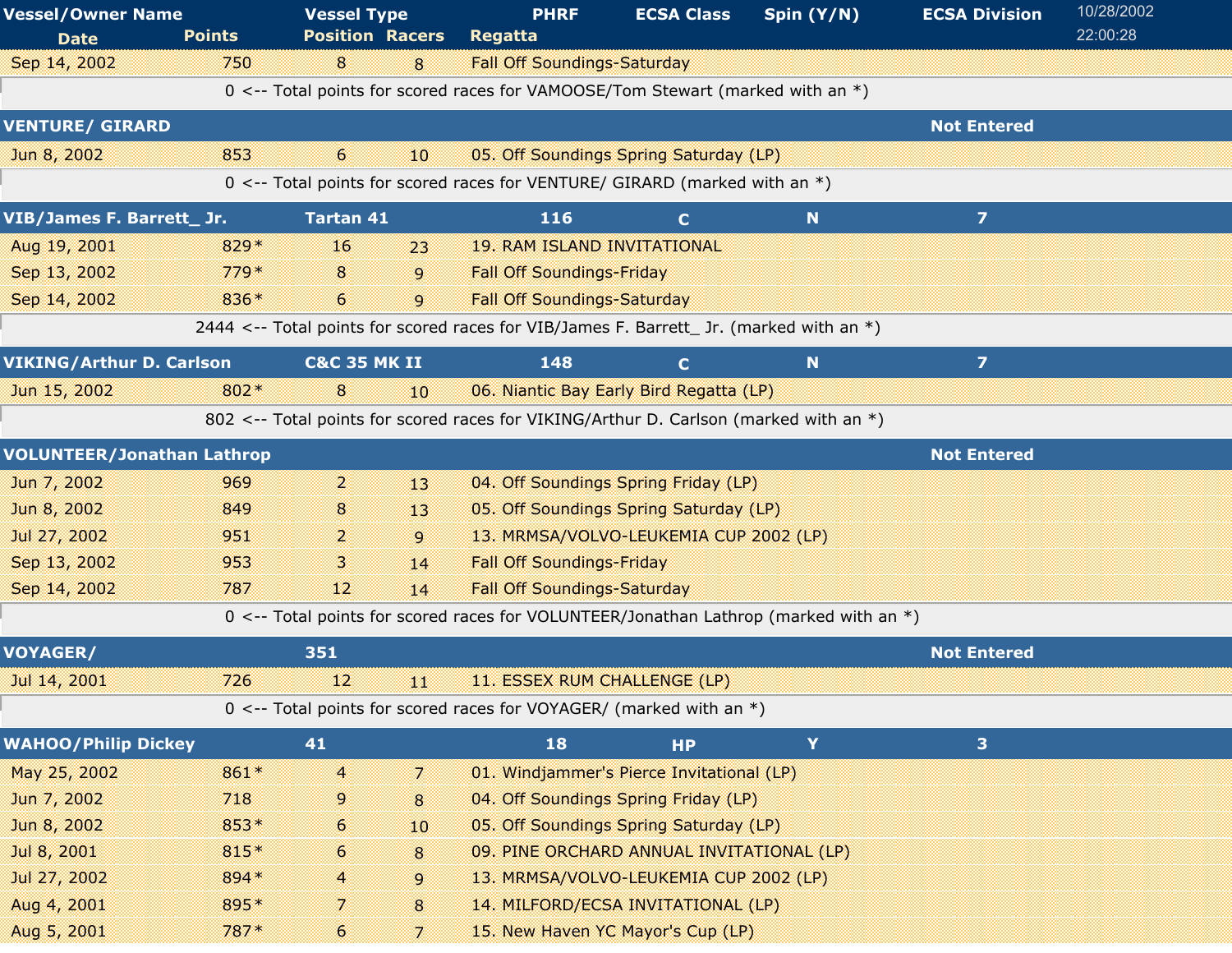| <b>Vessel/Owner Name</b>          |               | <b>Vessel Type</b>     |                | <b>PHRF</b>                                                                              | <b>ECSA Class</b> | Spin (Y/N) | <b>ECSA Division</b> | 10/28/2002 |  |
|-----------------------------------|---------------|------------------------|----------------|------------------------------------------------------------------------------------------|-------------------|------------|----------------------|------------|--|
| <b>Date</b>                       | <b>Points</b> | <b>Position Racers</b> |                | Regatta                                                                                  |                   |            |                      | 22:00:28   |  |
| Aug 19, 2001                      | 782           | 14                     | 16             | <b>19. RAM ISLAND INVITATIONAL</b>                                                       |                   |            |                      |            |  |
|                                   |               |                        |                | 5105 <-- Total points for scored races for WAHOO/Philip Dickey (marked with an *)        |                   |            |                      |            |  |
| <b>WALES TALES/Roger A. Wales</b> |               | 38                     |                | 45                                                                                       | <b>SB</b>         | Y          | 6 <sup>1</sup>       |            |  |
| May 25, 2002                      | 787           | 6                      | 7              | 01. Windjammer's Pierce Invitational (LP)                                                |                   |            |                      |            |  |
| Jun 1, 2002                       | 847*          | 5                      | 8              | 02. Duck Island Spring Regatta (LP)                                                      |                   |            |                      |            |  |
| Aug 4, 2001                       | $944*$        | 4                      | 8              | 14. MILFORD/ECSA INVITATIONAL (LP)                                                       |                   |            |                      |            |  |
| Aug 5, 2001                       | 750           | 4                      | $\overline{4}$ | 15. New Haven YC Mayor's Cup (LP)                                                        |                   |            |                      |            |  |
| Jul 28, 2001                      | $905*$        | 4                      | 5              | <b>18. DUCK ISLAND OVERNIGHT RACE</b>                                                    |                   |            |                      |            |  |
| Aug 23, 2002                      | $901*$        | 5                      | 6              | 20. WINDJAMMERS 52nd OVERNIGHT RACE                                                      |                   |            |                      |            |  |
| Oct 19, 2002                      | 707           | $\overline{7}$         | 6              | <b>Duck Island Thundermug Regatta</b>                                                    |                   |            |                      |            |  |
| Sep 7, 2002                       | 824 *         | 5                      | $\overline{7}$ | <b>Housatonic Boat Club Invitational</b>                                                 |                   |            |                      |            |  |
| Sep 28, 2002                      | 836*          | 4                      | 6              | <b>Milford Last Chance Regatta</b>                                                       |                   |            |                      |            |  |
| Sep 29, 2002                      | 787           | 6                      | $\overline{7}$ | <b>Windjammers Last Chance</b>                                                           |                   |            |                      |            |  |
|                                   |               |                        |                | 5257 <-- Total points for scored races for WALES TALES/Roger A. Wales (marked with an *) |                   |            |                      |            |  |
| <b>WASABI/Lee Henchman</b>        |               | J24                    |                |                                                                                          |                   |            | <b>Not Entered</b>   |            |  |
| May 25, 2002                      | 898           | $\overline{3}$         | 7              | 01. Windjammer's Pierce Invitational (LP)                                                |                   |            |                      |            |  |
|                                   |               |                        |                | 0 <-- Total points for scored races for WASABI/Lee Henchman (marked with an $*)$         |                   |            |                      |            |  |
| <b>WASN'T ME/</b>                 |               |                        |                |                                                                                          |                   |            | <b>Not Entered</b>   |            |  |
| Jun 2, 2002                       | 905           | $\overline{2}$         | 5              | 03. Shennecossett YC Pine Island Race (LP)                                               |                   |            |                      |            |  |
| Jul 27, 2002                      | 879           | 3                      | 6              | 13. MRMSA/VOLVO-LEUKEMIA CUP 2002 (LP)                                                   |                   |            |                      |            |  |
| Aug 31, 2002                      | 954           | $\overline{4}$         | 19             | Fishers Island YC 46th 'Round the Island'                                                |                   |            |                      |            |  |
|                                   |               |                        |                | $0 \le -$ Total points for scored races for WASN'T ME/ (marked with an $*)$              |                   |            |                      |            |  |
| <b>WATER WOLF/Edward M. Lobo</b>  |               | <b>Pearson Flyer</b>   |                |                                                                                          |                   |            | <b>Not Entered</b>   |            |  |
| Sep 28, 2002                      | 750           | 5                      | 5              | <b>Milford Last Chance Regatta</b>                                                       |                   |            |                      |            |  |
| Sep 29, 2002                      | 836           | $\overline{4}$         | 6              | <b>Windjammers Last Chance</b>                                                           |                   |            |                      |            |  |
|                                   |               |                        |                | 0 <-- Total points for scored races for WATER WOLF/Edward M. Lobo (marked with an *)     |                   |            |                      |            |  |
| <b>WATERCOLORS/Bill Drinkuth</b>  |               | <b>Morgan 28</b>       |                | 207                                                                                      | <b>AB</b>         | Y          | 5 <sub>1</sub>       |            |  |
| Jun 7, 2002                       | $853*$        | 3                      | 5.             | 04. Off Soundings Spring Friday (LP)                                                     |                   |            |                      |            |  |
| Jun 8, 2002                       | $966*$        | 11                     | 6              | 05. Off Soundings Spring Saturday (LP)                                                   |                   |            |                      |            |  |
| Aug 19, 2001                      | $951*$        | $\overline{2}$         | $\mathsf{g}$   | <b>19. RAM ISLAND INVITATIONAL</b>                                                       |                   |            |                      |            |  |
| Sep 13, 2002                      | 836*          | $\overline{4}$         | 6              | <b>Fall Off Soundings-Friday</b>                                                         |                   |            |                      |            |  |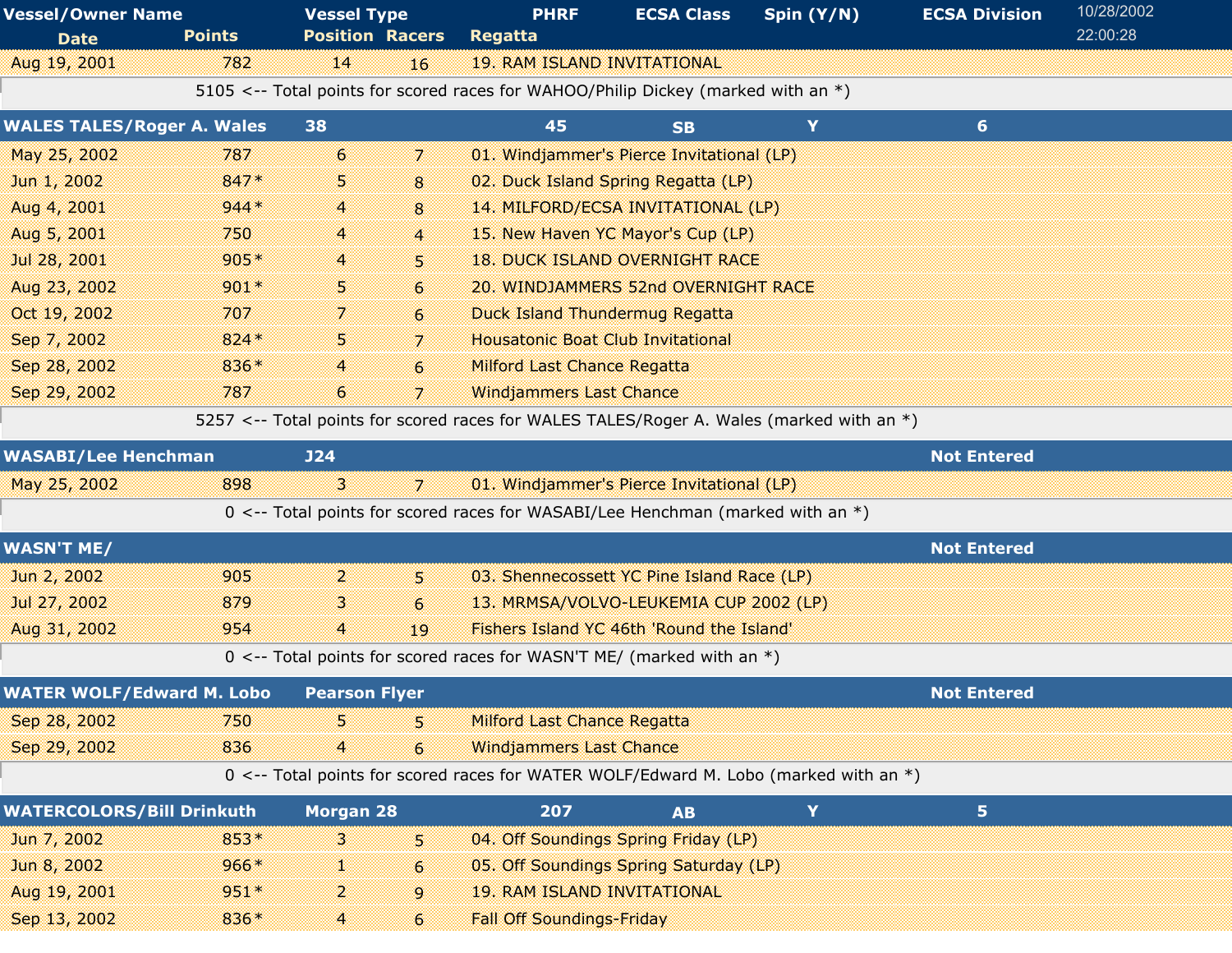| <b>Vessel/Owner Name</b>          |               | <b>Vessel Type</b>     | <b>PHRF</b>                                                                             | <b>ECSA Class</b> | Spin $(Y/N)$ | <b>ECSA Division</b> | 10/28/2002 |
|-----------------------------------|---------------|------------------------|-----------------------------------------------------------------------------------------|-------------------|--------------|----------------------|------------|
| <b>Date</b>                       | <b>Points</b> | <b>Position Racers</b> | Regatta                                                                                 |                   |              |                      | 22:00:28   |
| Sep 14, 2002                      | $929*$        | 4<br>13                | <b>Fall Off Soundings-Saturday</b>                                                      |                   |              |                      |            |
|                                   |               |                        | 4535 <-- Total points for scored races for WATERCOLORS/Bill Drinkuth (marked with an *) |                   |              |                      |            |
| <b>WATERLILLY/ BAKER</b>          |               |                        |                                                                                         |                   |              | <b>Not Entered</b>   |            |
| Jul 12, 2002                      | 944           | 4<br>8                 | 10. CCNE/Thames Great N. L. Ocean Race (LP)                                             |                   |              |                      |            |
|                                   |               |                        | 0 <-- Total points for scored races for WATERLILLY/ BAKER (marked with an *)            |                   |              |                      |            |
| <b>WAVEWALKER/David Walker</b>    |               | $J-30$                 | 138                                                                                     | <b>HP</b>         | Y            | 4                    |            |
| Jun 7, 2002                       | $951*$        | 2<br>9                 | 04. Off Soundings Spring Friday (LP)                                                    |                   |              |                      |            |
| Jun 8, 2002                       | 853*          | 6<br>10                | 05. Off Soundings Spring Saturday (LP)                                                  |                   |              |                      |            |
| Sep 13, 2002                      | $922*$        | 3<br>9                 | <b>Fall Off Soundings-Friday</b>                                                        |                   |              |                      |            |
| Sep 14, 2002                      | 980*          | H.<br>9                | <b>Fall Off Soundings-Saturday</b>                                                      |                   |              |                      |            |
|                                   |               |                        | 3706 <-- Total points for scored races for WAVEWALKER/David Walker (marked with an *)   |                   |              |                      |            |
| <b>WEATHERBIRD/</b>               |               |                        |                                                                                         |                   |              | <b>Not Entered</b>   |            |
| Jul 27, 2002                      | 836           | 6<br>9                 | 13. MRMSA/VOLVO-LEUKEMIA CUP 2002 (LP)                                                  |                   |              |                      |            |
|                                   |               |                        | 0 <-- Total points for scored races for WEATHERBIRD/ (marked with an *)                 |                   |              |                      |            |
|                                   |               |                        |                                                                                         |                   |              |                      |            |
| <b>WHAT'S NEXT/Ken Grey</b>       |               | <b>CS 30</b>           | 156                                                                                     | $\mathbf{C}$      | N            | $\overline{z}$       |            |
| Jul 8, 2001                       | 698*          | 6<br>5.                | 09. PINE ORCHARD ANNUAL INVITATIONAL (LP)                                               |                   |              |                      |            |
| Aug 5, 2001                       | $972*$        | a.<br>7                | 15. New Haven YC Mayor's Cup (LP)                                                       |                   |              |                      |            |
| Sep 7, 2002                       | $972*$        | $\overline{2}$<br>14   | <b>Housatonic Boat Club Invitational</b>                                                |                   |              |                      |            |
|                                   |               |                        | 2642 <-- Total points for scored races for WHAT'S NEXT/Ken Grey (marked with an *)      |                   |              |                      |            |
| <b>WILD BLUE YONDER/</b>          |               | 34                     |                                                                                         |                   |              | <b>Not Entered</b>   |            |
| Oct 19, 2002                      | 815           | 3<br>$\overline{4}$    | <b>Duck Island Thundermug Regatta</b>                                                   |                   |              |                      |            |
|                                   |               |                        | 0 <-- Total points for scored races for WILD BLUE YONDER/ (marked with an *)            |                   |              |                      |            |
| <b>WINDRIDER II/Doug Brown</b>    |               | 25                     |                                                                                         |                   |              | <b>Not Entered</b>   |            |
| Jun 8, 2002                       | 750           | 6<br>6                 | 05. Off Soundings Spring Saturday (LP)                                                  |                   |              |                      |            |
|                                   |               |                        | 0 <-- Total points for scored races for WINDRIDER II/Doug Brown (marked with an *)      |                   |              |                      |            |
| <b>WINDSHEAR/David C. Gilmore</b> |               | <b>Olson 911</b>       | 135                                                                                     | <b>HP</b>         | Y            | 4                    |            |
| Jun 1, 2002                       | 802           | 4<br>5                 | 02. Duck Island Spring Regatta (LP)                                                     |                   |              |                      |            |
| Jun 15, 2002                      | 898*          | 3<br>7                 | 06. Niantic Bay Early Bird Regatta (LP)                                                 |                   |              |                      |            |
| Jul 14, 2001                      | 664           | 4<br>3                 | 11. ESSEX RUM CHALLENGE (LP)                                                            |                   |              |                      |            |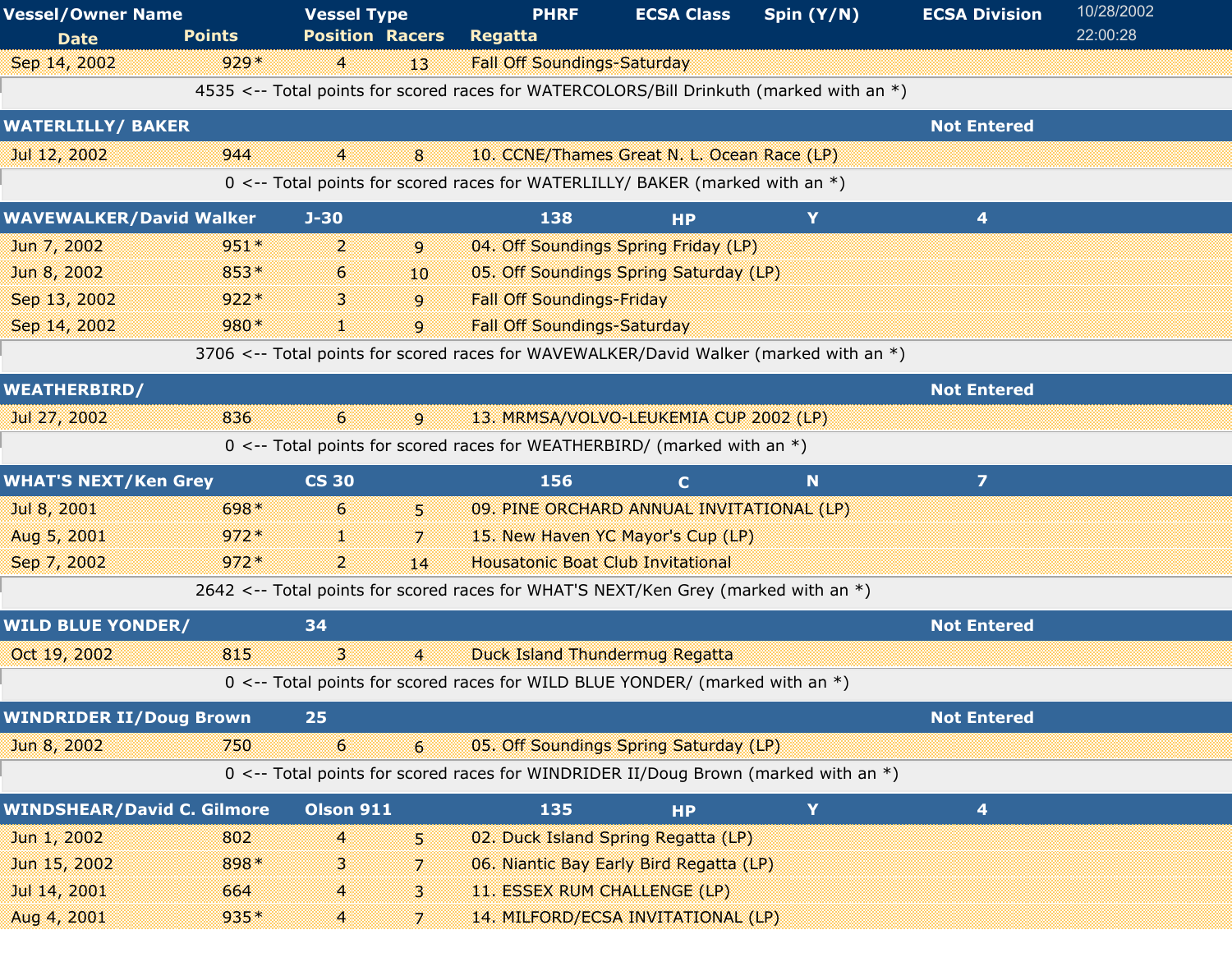| <b>Vessel/Owner Name</b>         |               | <b>Vessel Type</b>     |                | <b>PHRF</b>                                                                              | <b>ECSA Class</b> | Spin $(Y/N)$ | <b>ECSA Division</b> | 10/28/2002 |
|----------------------------------|---------------|------------------------|----------------|------------------------------------------------------------------------------------------|-------------------|--------------|----------------------|------------|
| <b>Date</b>                      | <b>Points</b> | <b>Position Racers</b> |                | <b>Regatta</b>                                                                           |                   |              |                      | 22:00:28   |
| Aug 12, 2001                     | 935*          | $\overline{2}$         | 7              | 17. North Cove Outer Light Classic                                                       |                   |              |                      |            |
| Jul 28, 2001                     | 861*          | 8                      | 7              | <b>18. DUCK ISLAND OVERNIGHT RACE</b>                                                    |                   |              |                      |            |
| Oct 19, 2002                     | 898*          | 3                      | 7              | <b>Duck Island Thundermug Regatta</b>                                                    |                   |              |                      |            |
| Sep 13, 2002                     | 721           | 10                     | 9              | <b>Fall Off Soundings-Friday</b>                                                         |                   |              |                      |            |
| Sep 14, 2002                     | $922*$        | $\mathbf{3}$           | 9              | <b>Fall Off Soundings-Saturday</b>                                                       |                   |              |                      |            |
|                                  |               |                        |                | 5449 <-- Total points for scored races for WINDSHEAR/David C. Gilmore (marked with an *) |                   |              |                      |            |
| <b>WINDSONG II/Louis Roberts</b> |               | 352                    |                |                                                                                          |                   | N.           | 8                    |            |
| May 25, 2002                     | 836*          | $\overline{2}$         | 3              | 01. Windjammer's Pierce Invitational (LP)                                                |                   |              |                      |            |
| Aug 4, 2001                      | 853*          | 6                      | 5              | 14. MILFORD/ECSA INVITATIONAL (LP)                                                       |                   |              |                      |            |
|                                  |               |                        |                | 1689 <-- Total points for scored races for WINDSONG II/Louis Roberts (marked with an *)  |                   |              |                      |            |
| <b>WINGS/Jack Rodgers</b>        |               | Soverel 30             |                | 128                                                                                      | <b>HP</b>         | Y            | 3                    |            |
| Jun 8, 2002                      | 891*          | 5                      | 11             | 05. Off Soundings Spring Saturday (LP)                                                   |                   |              |                      |            |
| Aug 19, 2001                     | $935*$        | $\overline{2}$         | 7              | <b>19. RAM ISLAND INVITATIONAL</b>                                                       |                   |              |                      |            |
| Aug 24, 2002                     | 750*          | 8                      | 8              | 2002 Masons Island Regatta                                                               |                   |              |                      |            |
| Aug 31, 2002                     | $873*$        | 10                     | 19             | Fishers Island YC 46th 'Round the Island'                                                |                   |              |                      |            |
|                                  |               |                        |                | 3449 <-- Total points for scored races for WINGS/Jack Rodgers (marked with an *)         |                   |              |                      |            |
| <b>WIPE OUT/Rob Vibert</b>       |               | $J - 24$               |                | 171                                                                                      | <b>HP</b>         | Y            | 4                    |            |
| Jun 2, 2002                      | $944*$        | J.                     | $\overline{4}$ | 03. Shennecossett YC Pine Island Race (LP)                                               |                   |              |                      |            |
| Jun 7, 2002                      | 836*          | 6                      | 9              | 04. Off Soundings Spring Friday (LP)                                                     |                   |              |                      |            |
| Jun 8, 2002                      | 879*          | 5                      | 10             | 05. Off Soundings Spring Saturday (LP)                                                   |                   |              |                      |            |
| Jul 20, 2002                     | 782*          | 7                      | 8              | 12. THAMES YC 32nd GOVERNORS TROPHY (LP)                                                 |                   |              |                      |            |
|                                  |               |                        |                | 3441 <-- Total points for scored races for WIPE OUT/Rob Vibert (marked with an *)        |                   |              |                      |            |
| <b>WITCHCRAFT/John Crissey</b>   |               | <b>Ranger 29</b>       |                | 186                                                                                      | $\mathbf{C}$      | N.           | 8                    |            |
| Aug 4, 2001                      | 983*          | 1                      | 5              | 14. MILFORD/ECSA INVITATIONAL (LP)                                                       |                   |              |                      |            |
| Aug 5, 2001                      | 898           | 3                      | 7              | 15. New Haven YC Mayor's Cup (LP)                                                        |                   |              |                      |            |
| Aug 23, 2002                     | $966*$        |                        | 3              | 20. WINDJAMMERS 52nd OVERNIGHT RACE                                                      |                   |              |                      |            |
| Sep 7, 2002                      | $953*$        | 3                      | 14             | <b>Housatonic Boat Club Invitational</b>                                                 |                   |              |                      |            |
| Sep 28, 2002                     | $966*$        | H.                     | 6              | <b>Milford Last Chance Regatta</b>                                                       |                   |              |                      |            |
| Sep 29, 2002                     | $922*$        | $\overline{a}$         | 6              | <b>Windjammers Last Chance</b>                                                           |                   |              |                      |            |
|                                  |               |                        |                | 4790 <-- Total points for scored races for WITCHCRAFT/John Crissey (marked with an *)    |                   |              |                      |            |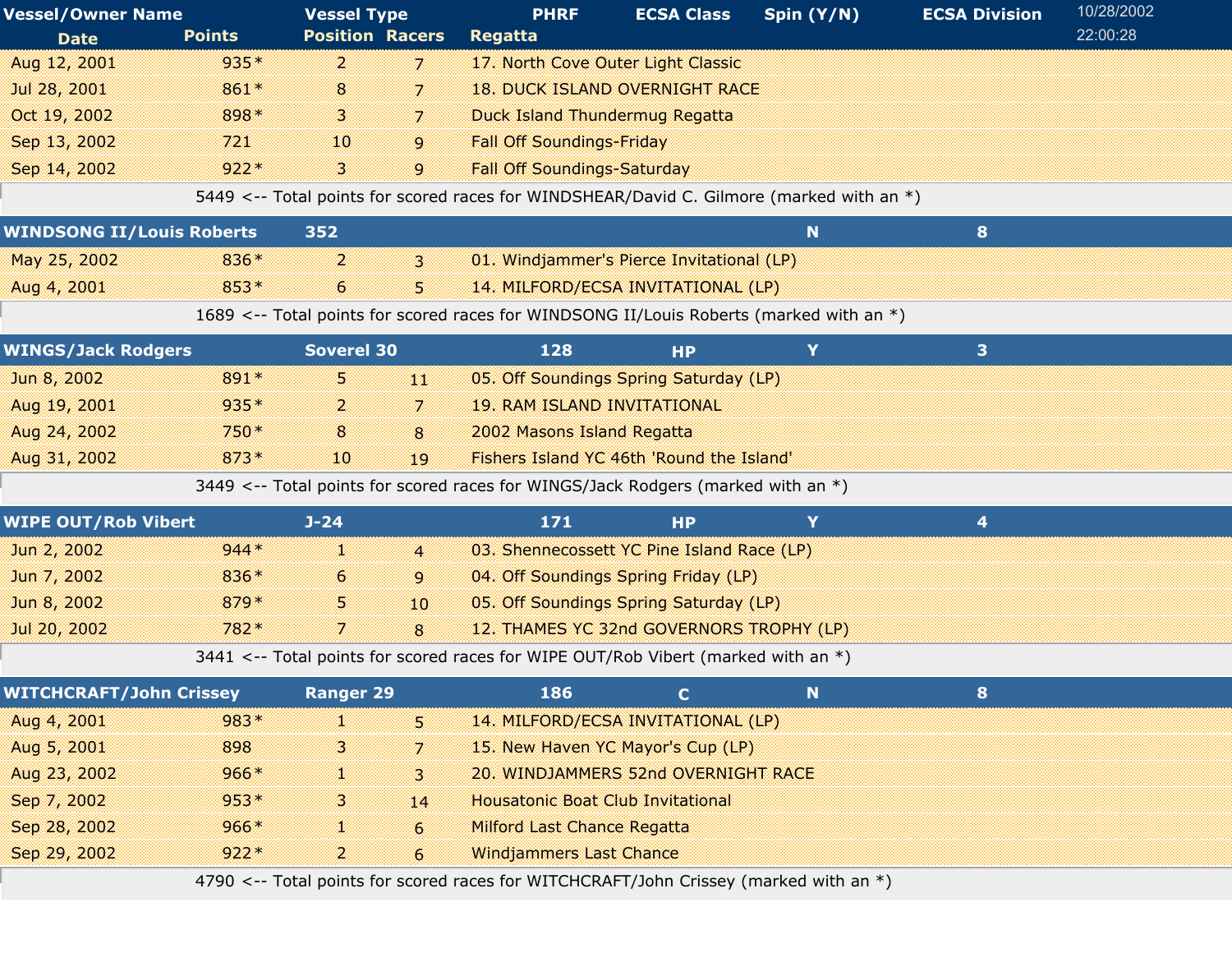| <b>Vessel/Owner Name</b>          |               | <b>Vessel Type</b><br><b>Position Racers</b> |                          | <b>PHRF</b><br><b>ECSA Class</b>                                                           |              | Spin (Y/N) | <b>ECSA Division</b> | 10/28/2002 |  |
|-----------------------------------|---------------|----------------------------------------------|--------------------------|--------------------------------------------------------------------------------------------|--------------|------------|----------------------|------------|--|
| <b>Date</b>                       | <b>Points</b> |                                              |                          | <b>Regatta</b>                                                                             |              |            |                      | 22:00:28   |  |
| <b>WOLVERINE/David L. Nauber</b>  |               | Frers 33                                     |                          | 110                                                                                        | $\mathbf{C}$ | Y          | $\mathbf{1}$         |            |  |
| Jun 1, 2002                       | $957*$        | d.                                           | 5.                       | 02. Duck Island Spring Regatta (LP)                                                        |              |            |                      |            |  |
| Jun 7, 2002                       | 991*          | T.                                           | 15                       | 04. Off Soundings Spring Friday (LP)                                                       |              |            |                      |            |  |
| Jun 8, 2002                       | 784           | 13                                           | 15                       | 05. Off Soundings Spring Saturday (LP)                                                     |              |            |                      |            |  |
| Aug 12, 2001                      | $944*$        | H.                                           | $\overline{4}$           | 17. North Cove Outer Light Classic                                                         |              |            |                      |            |  |
| Oct 19, 2002                      | 861*          | 4                                            | $\overline{7}$           | <b>Duck Island Thundermug Regatta</b>                                                      |              |            |                      |            |  |
| Sep 13, 2002                      | $929*$        | 4                                            | 13                       | <b>Fall Off Soundings-Friday</b>                                                           |              |            |                      |            |  |
| Sep 14, 2002                      | $909*$        | 5                                            | 13                       | <b>Fall Off Soundings-Saturday</b>                                                         |              |            |                      |            |  |
|                                   |               |                                              |                          | 5591 <-- Total points for scored races for WOLVERINE/David L. Nauber (marked with an *)    |              |            |                      |            |  |
| <b>WOODY/Lawrence H. Hennessy</b> |               | $J-105$                                      |                          | 81                                                                                         | <b>HP</b>    | Y          | 3                    |            |  |
| Jun 1, 2002                       | 815*          | 6                                            | 8                        | 02. Duck Island Spring Regatta (LP)                                                        |              |            |                      |            |  |
| Jun 7, 2002                       | $779*$        | 8                                            | 9                        | 04. Off Soundings Spring Friday (LP)                                                       |              |            |                      |            |  |
| Jun 8, 2002                       | $774*$        | 10                                           | 11                       | 05. Off Soundings Spring Saturday (LP)                                                     |              |            |                      |            |  |
| Jul 14, 2001                      | 879*          | 3                                            | 6                        | 11. ESSEX RUM CHALLENGE (LP)                                                               |              |            |                      |            |  |
|                                   |               |                                              |                          | 3247 <-- Total points for scored races for WOODY/Lawrence H. Hennessy (marked with an *)   |              |            |                      |            |  |
| XAPI_MA/Robert I. Welsh_ Jr.      |               | <b>Pearson 424 ketch</b>                     |                          | 184                                                                                        | <b>AB</b>    | Y          | 5                    |            |  |
| Jul 12, 2002                      | $912*$        | 3                                            | $\overline{4}$           | 10. CCNE/Thames Great N. L. Ocean Race (LP)                                                |              |            |                      |            |  |
| Sep 13, 2002                      | $929*$        | 4                                            | 13                       | <b>Fall Off Soundings-Friday</b>                                                           |              |            |                      |            |  |
| Sep 14, 2002                      | 750*          | 13                                           | 13                       | <b>Fall Off Soundings-Saturday</b>                                                         |              |            |                      |            |  |
| Aug 31, 2002                      | $779*$        | 8                                            | 9                        | Fishers Island YC 46th 'Round the Island'                                                  |              |            |                      |            |  |
|                                   |               |                                              |                          | 3370 <-- Total points for scored races for XAPI_MA/Robert I. Welsh_ Jr. (marked with an *) |              |            |                      |            |  |
| <b>XLR8/Bradford J. Porter</b>    |               | <b>Carrera 280</b>                           |                          | 99                                                                                         | <b>SB</b>    | Y          | 6                    |            |  |
| Jun 1, 2002                       | $976*$        | 1                                            | 8                        | 02. Duck Island Spring Regatta (LP)                                                        |              |            |                      |            |  |
| Jul 8, 2001                       | 879*          | 4                                            | 8                        | 09. PINE ORCHARD ANNUAL INVITATIONAL (LP)                                                  |              |            |                      |            |  |
| Jul 28, 2001                      | $931*$        | 3                                            | 5                        | <b>18. DUCK ISLAND OVERNIGHT RACE</b>                                                      |              |            |                      |            |  |
|                                   |               |                                              |                          | 2786 <-- Total points for scored races for $XLR8/Bradford$ J. Porter (marked with an $*)$  |              |            |                      |            |  |
| <b>XSNRG/C. Beckman Swanson</b>   |               | <b>Antrim 27</b>                             |                          | 87                                                                                         | <b>SB</b>    | Y          | $6 \nightharpoonup$  |            |  |
| May 25, 2002                      | 824           | 5                                            | $\overline{\phantom{a}}$ | 01. Windjammer's Pierce Invitational (LP)                                                  |              |            |                      |            |  |
| Jul 8, 2001                       | 782           | 7                                            | 8                        | 09. PINE ORCHARD ANNUAL INVITATIONAL (LP)                                                  |              |            |                      |            |  |
| Aug 4, 2001                       | $928*$        | 5                                            | 8                        | 14. MILFORD/ECSA INVITATIONAL (LP)                                                         |              |            |                      |            |  |
| Aug 5, 2001                       | $944*$        | H.                                           | $\overline{4}$           | 15. New Haven YC Mayor's Cup (LP)                                                          |              |            |                      |            |  |
| Aug 23, 2002                      | $966*$        | $\overline{a}$                               | 6                        | 20. WINDJAMMERS 52nd OVERNIGHT RACE                                                        |              |            |                      |            |  |